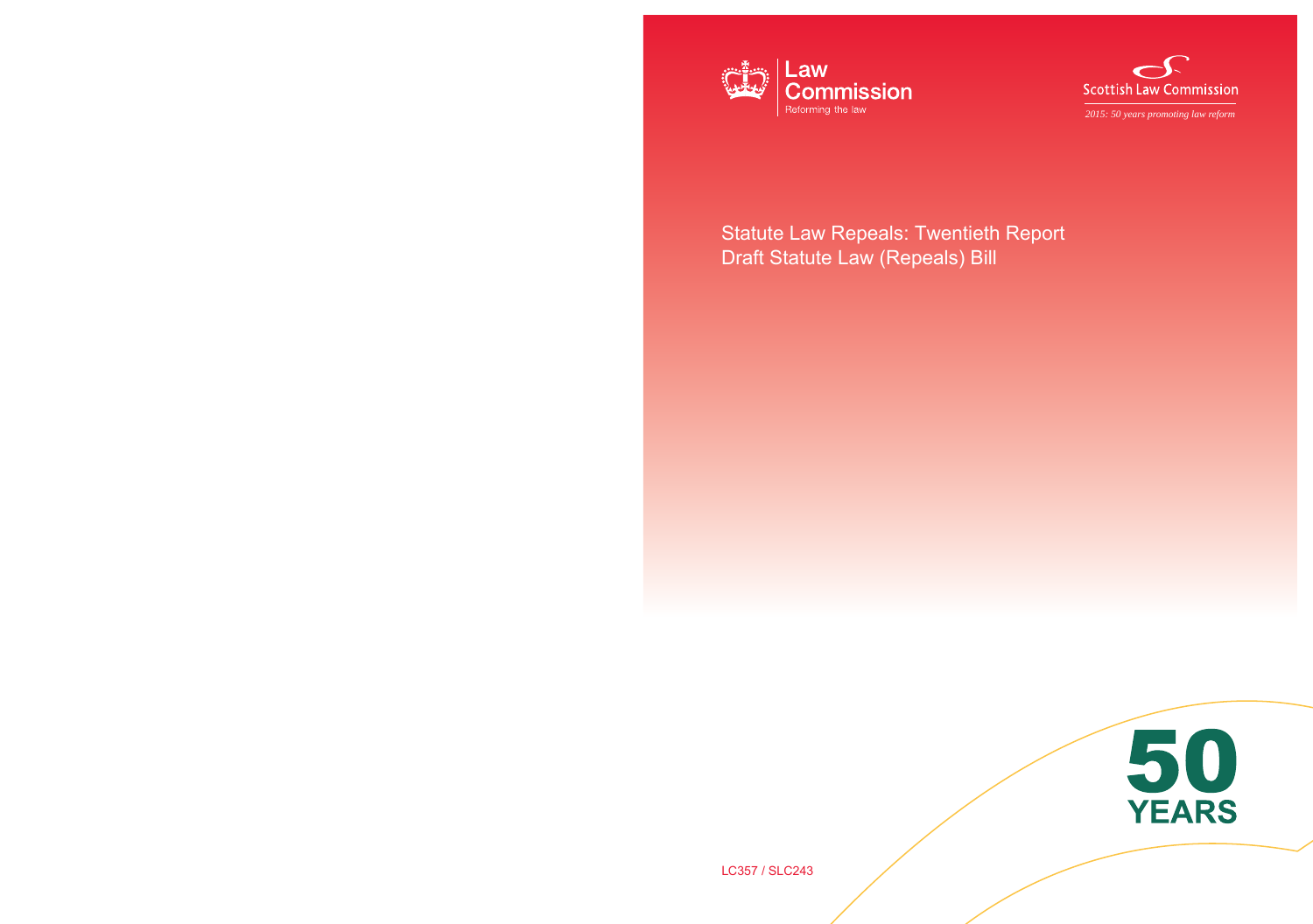

# **The Law Commission and The Scottish Law Commission (LAW COM No 357) (SCOT LAW COM No 243)**

# **STATUTE LAW REPEALS: TWENTIETH REPORT**

# **DRAFT STATUTE LAW (REPEALS) BILL**

Presented to Parliament by the Lord Chancellor and Secretary of State for Justice by Command of Her Majesty

Laid before the Scottish Parliament by the Scottish Ministers

June 2015

Cm 9059 SG/2015/60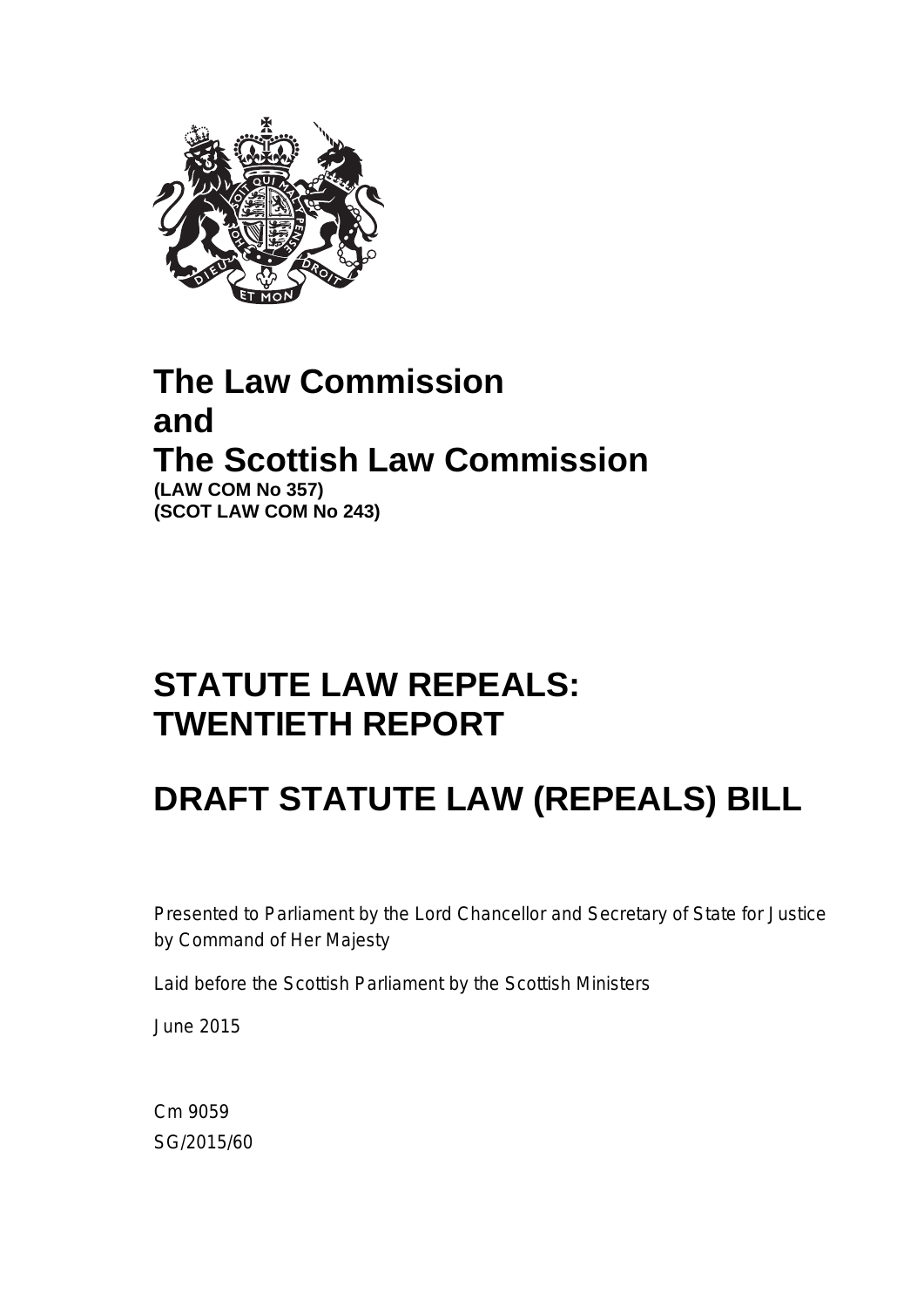# **OGL**

© Crown copyright 2015

 v3.0 except where otherwise stated. To view this licence, This publication is licensed under the terms of the Open Government Licence visit nationalarchives.gov.uk/doc/open-government-licence/version/3 or write to the Information Policy Team, The National Archives, Kew, London TW9 4DU, or email: psi@nationalarchives.gsi.gov.uk.

Where we have identified any third party copyright information you will need to obtain permission from the copyright holders concerned.

| <b>Print ISBN</b> | 9781474119337 |
|-------------------|---------------|
| Web ISBN          | 9781474119344 |

ID 20051507 05/15 49556 19585

Printed on paper containing 75% recycled fibre content minimum

Printed in the UK by the Williams Lea Group on behalf of the Controller of Her Majesty's Stationery Office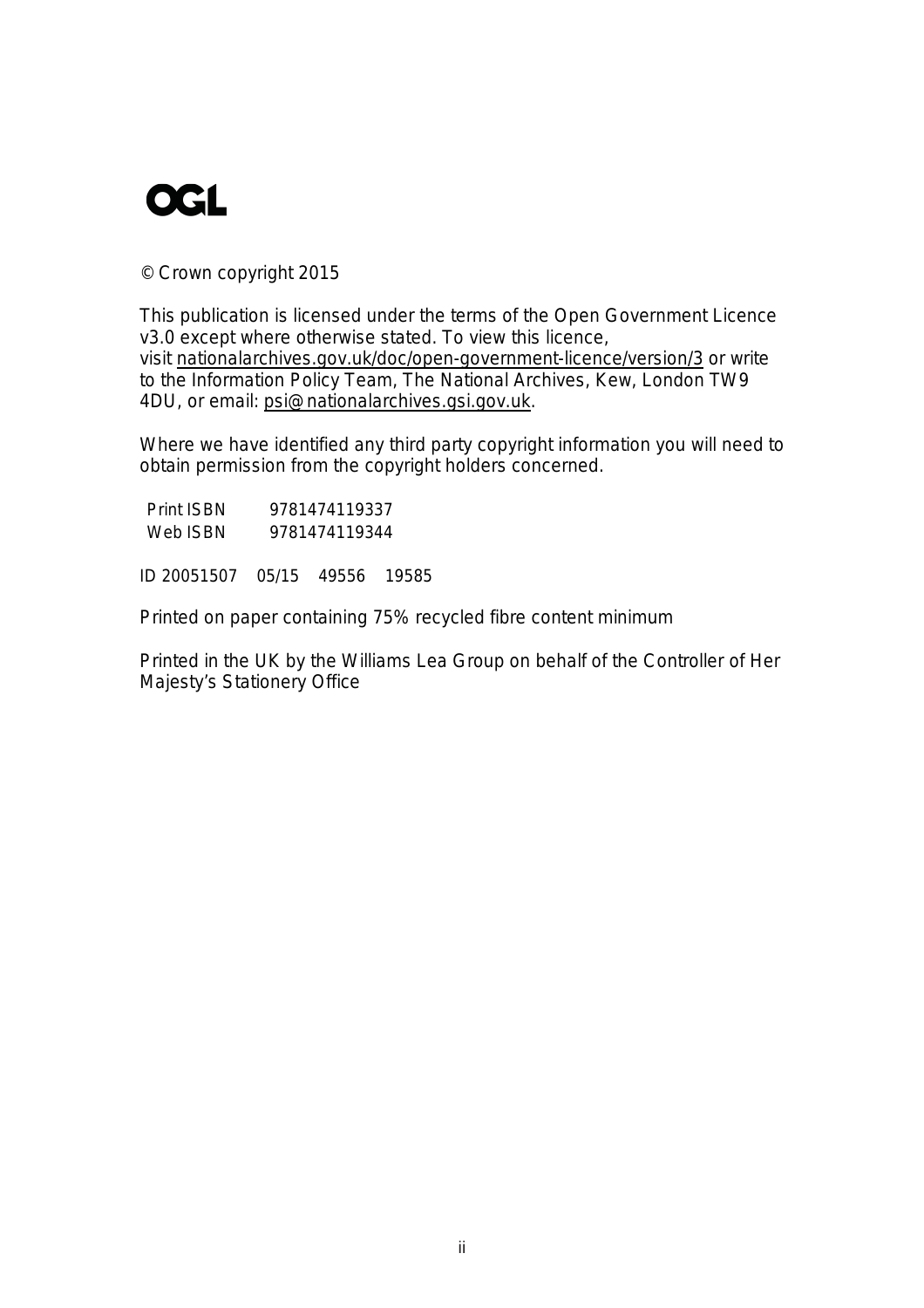The Law Commission and the Scottish Law Commission were set up by the Law Commissions Act 1965 for the purpose of promoting the reform of the law.

The Law Commissioners are:

The Right Honourable Lord Justice Lloyd Jones, *Chairman* Professor Elizabeth Cooke<sup>1</sup> Stephen Lewis Professor David Ormerod QC Nicholas Paines QC.

The Chief Executive of the Law Commission is Elaine Lorimer.

The Law Commission is located at 1st Floor, Tower, 52 Queen Anne's Gate, London SW1H 9AG

The Scottish Law Commissioners are:

The Honourable Lord Pentland, *Chairman* Caroline Drummond David Johnston QC Professor Hector L MacQueen Dr Andrew J M Steven

The Chief Executive of the Scottish Law Commission is Malcolm McMillan.

The Scottish Law Commission is located at 140 Causewayside, Edinburgh, EH9 1PR.

The terms of this report were agreed on 11 May 2015.

The text of this report is available on the Internet at: http://www.lawcom.gov.uk http://www.scotlawcom.gov.uk

Professor Cooke's term of office as Commissioner ended on 31 May 2015. 1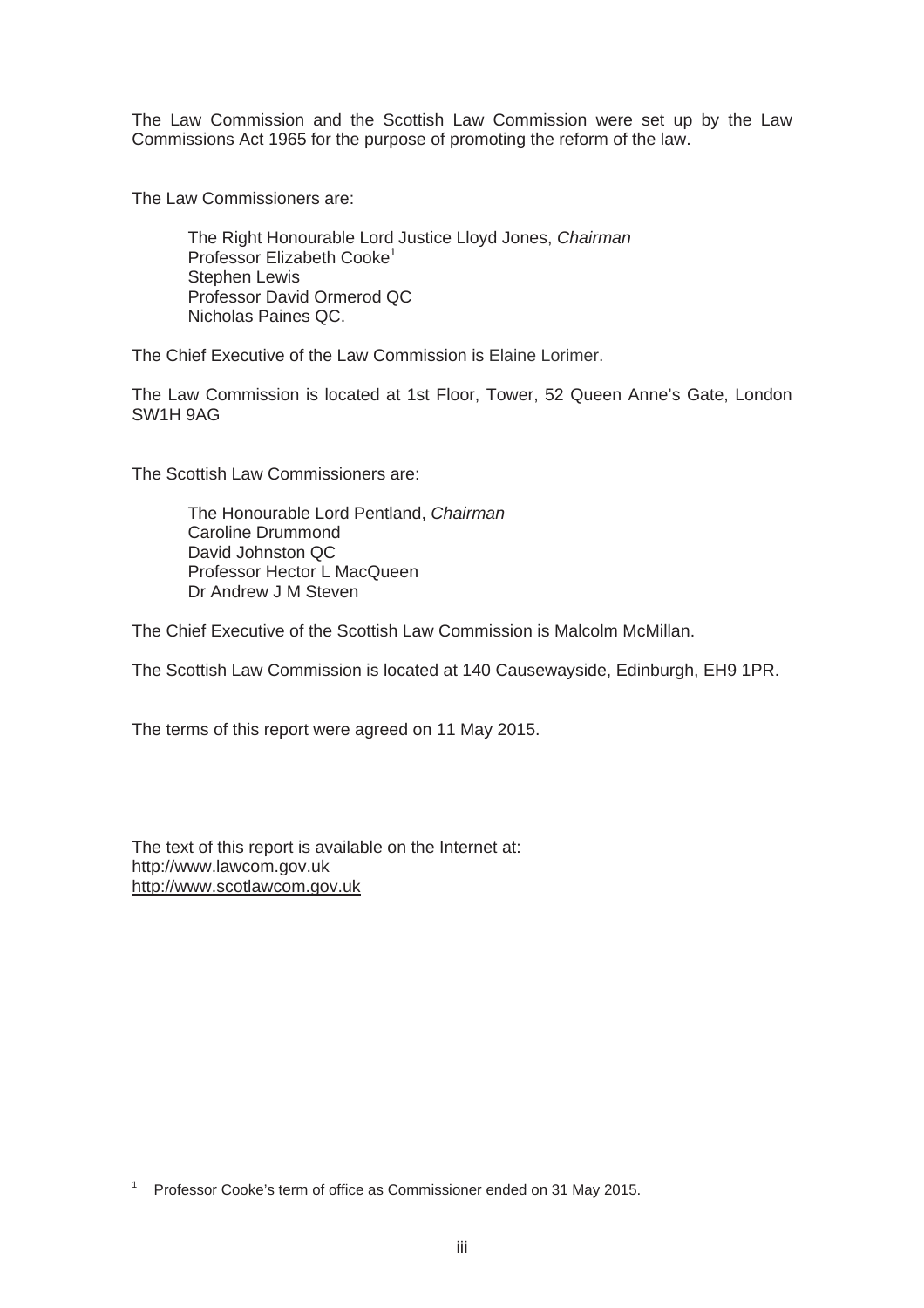# **LAW COMMISSION SCOTTISH LAW COMMISSION**

# **STATUTE LAW REPEALS: TWENTIETH REPORT DRAFT STATUTE LAW (REPEALS) BILL**

# **CONTENTS**

*Paragraph Page* 

| <b>REPORT</b>                                                                      |                                                                                                                                                                                                                                  |                                             | 1                                      |
|------------------------------------------------------------------------------------|----------------------------------------------------------------------------------------------------------------------------------------------------------------------------------------------------------------------------------|---------------------------------------------|----------------------------------------|
| <b>APPENDIX 1:</b>                                                                 | <b>DRAFT STATUTE LAW (REPEALS) BILL</b>                                                                                                                                                                                          |                                             | $\overline{2}$                         |
| <b>APPENDIX 2:</b>                                                                 | <b>EXPLANATORY NOTE ON THE DRAFT BILL</b>                                                                                                                                                                                        |                                             | 22                                     |
| <b>CLAUSES 1-3</b>                                                                 |                                                                                                                                                                                                                                  |                                             | 22                                     |
| <b>SCHEDULE 1:</b>                                                                 | <b>REPEALS</b>                                                                                                                                                                                                                   |                                             | 23                                     |
| PART <sub>1</sub><br>Group 2 -<br>Group 3 -<br>Group 4 -<br>Group 5 -<br>Group 6 - | <b>BRITISH INDIA</b><br>Group 1 - Anglo-Indian Bank Companies<br>Anglo-Indian Telegraph Companies<br><b>Assam Companies</b><br>India Office<br>Madras and East India Irrigation<br>and Canal Companies<br><b>General Repeals</b> | 1.5<br>1.10<br>1.21<br>1.29<br>1.39<br>1.55 | 23<br>23<br>25<br>28<br>30<br>32<br>36 |
| <b>PART 2</b>                                                                      | <b>CHURCHES</b>                                                                                                                                                                                                                  | 2.1                                         | 40                                     |
| <b>PART3</b>                                                                       | <b>CRIMINAL LAW</b>                                                                                                                                                                                                              | 3.1                                         | 66                                     |
| PART <sub>4</sub>                                                                  | <b>TAXATION</b>                                                                                                                                                                                                                  | 4.1                                         | 72                                     |
| PART <sub>5</sub>                                                                  | <b>TRADE AND INDUSTRY</b>                                                                                                                                                                                                        | 5.1                                         | 85                                     |
| PART <sub>6</sub><br>Group 1 -<br>Group 2 -<br>Group 3 -<br>Group 4 -<br>Group 5 - | <b>GENERAL REPEALS</b><br>Agriculture<br>International<br>Police<br><b>Social Security</b><br><b>Miscellaneous</b>                                                                                                               | 6.3<br>6.9<br>6.18<br>6.26<br>6.30          | 99<br>99<br>101<br>103<br>105<br>107   |
| <b>SCHEDULE 2: SAVINGS</b>                                                         |                                                                                                                                                                                                                                  |                                             | 121                                    |
| <b>APPENDIX 3:</b>                                                                 | PERSONS AND ORGANISATIONS CONSULTED<br>ABOUT THE REPEAL PROPOSALS IN THIS REPORT                                                                                                                                                 |                                             | 123                                    |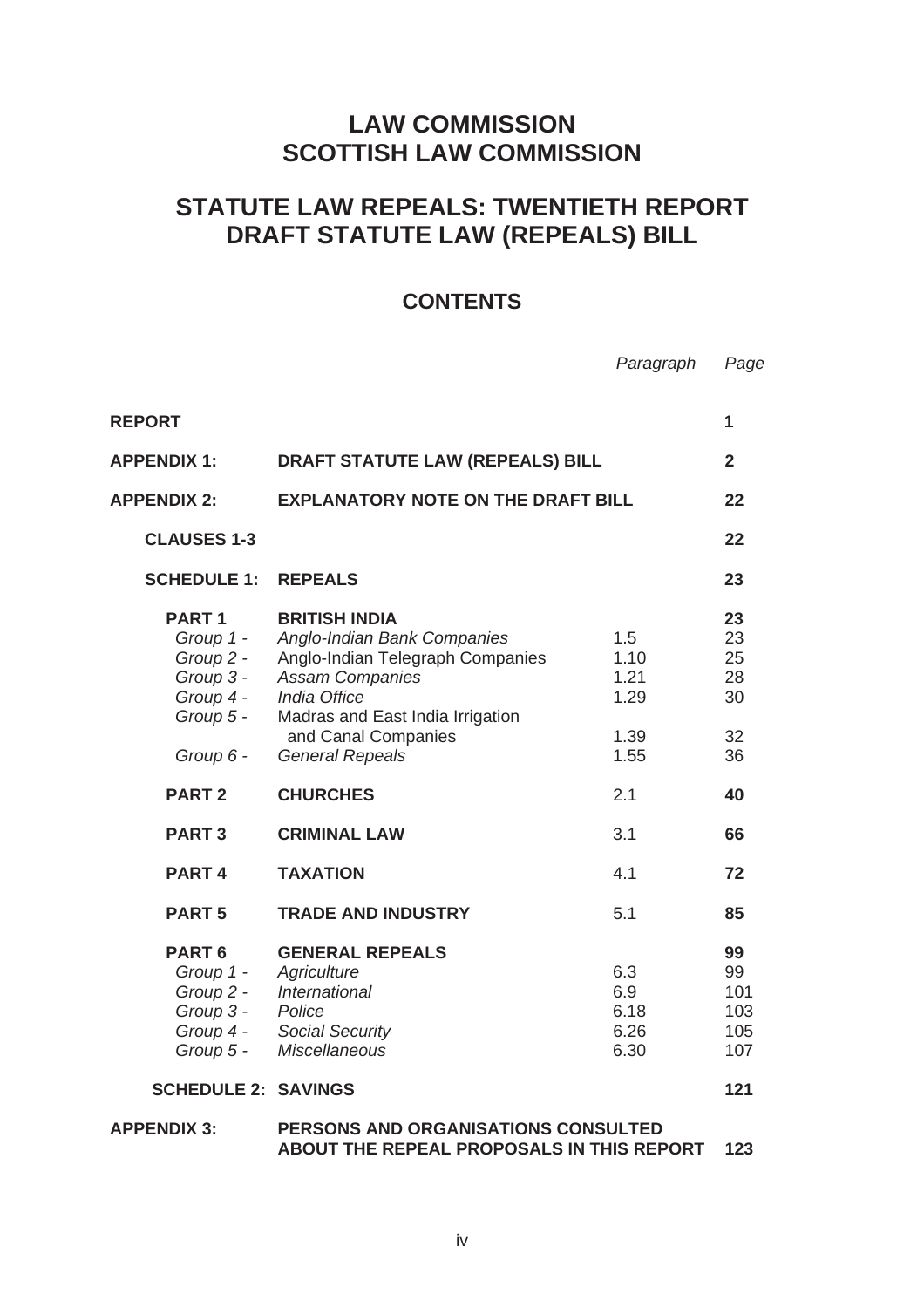# **THE LAW COMMISSION AND THE SCOTTISH LAW COMMISSION**

# **STATUTE LAW REPEALS: TWENTIETH REPORT Draft Statute Law (Repeals) Bill**

*To the Right Honourable Michael Gove, MP, Lord Chancellor and Secretary of State for Justice, and the Scottish Ministers*.

- 1. In pursuance of section 3(1)(d) of the Law Commissions Act 1965, we have prepared the draft Bill which is *Appendix 1* and recommend that effect be given to the proposals contained in it. An explanatory note on the contents of the draft Bill forms *Appendix 2*. *Appendix 3* lists the individuals and organisations we consulted about our proposals.
- 2. The report recommends the repeal of enactments which have been identified, after detailed research and consultation, as being spent, obsolete, unnecessary or otherwise not now of practical utility.<sup>1</sup> The proposals have been widely canvassed with the government departments and other bodies concerned, including the relevant authorities throughout Wales, Scotland and Northern Ireland.<sup>2</sup> We have also consulted the relevant authorities in Ireland and India about the enactments that related to those countries. The report is available on the Law Commissions' websites (www.lawcom.gov.uk and www.scotlawcom.gov.uk).
- 3. The report is submitted in pursuance of the Law Commissions' programme on statute law. The broad objective of this programme is to modernise and simplify the statute book.

| (Signed) | DAVID LLOYD JONES            | <b>PAUL B CULLEN</b>              |
|----------|------------------------------|-----------------------------------|
|          | Chairman, Law Commission     | Chairman, Scottish Law Commission |
|          | ELIZABETH COOKE <sup>3</sup> | C S DRUMMOND                      |
|          | <b>STEPHEN LEWIS</b>         | <b>DELJOHNSTON</b>                |
|          | DAVID ORMEROD                | <b>HECTOR L MACQUEEN</b>          |
|          | NICHOLAS PAINES              | ANDREW J M STEVEN                 |
|          | <b>ELAINE LORIMER</b>        | <b>MALCOLM McMILLAN</b>           |
|          | <b>Chief Executive</b>       | <b>Chief Executive</b>            |

11 May 2015

The enactments proposed for repeal are specified in Schedule 1 to the draft Bill. The Schedule is divided into Parts, some of which are subdivided into Groups.

<sup>&</sup>lt;sup>2</sup> Where the proposals extend to Wales, those consulted include the Wales Office and the Counsel General to the Welsh Government. Where the proposals extend to Scotland, those consulted include the Scottish Government and the departments responsible for reserved matters in relation to Scotland. Where the proposals extend to Northern Ireland, those consulted include the Northern Ireland Office and the Northern Ireland Executive.

<sup>3</sup> Professor Cooke's term of office as Commissioner ended on 31 May 2015.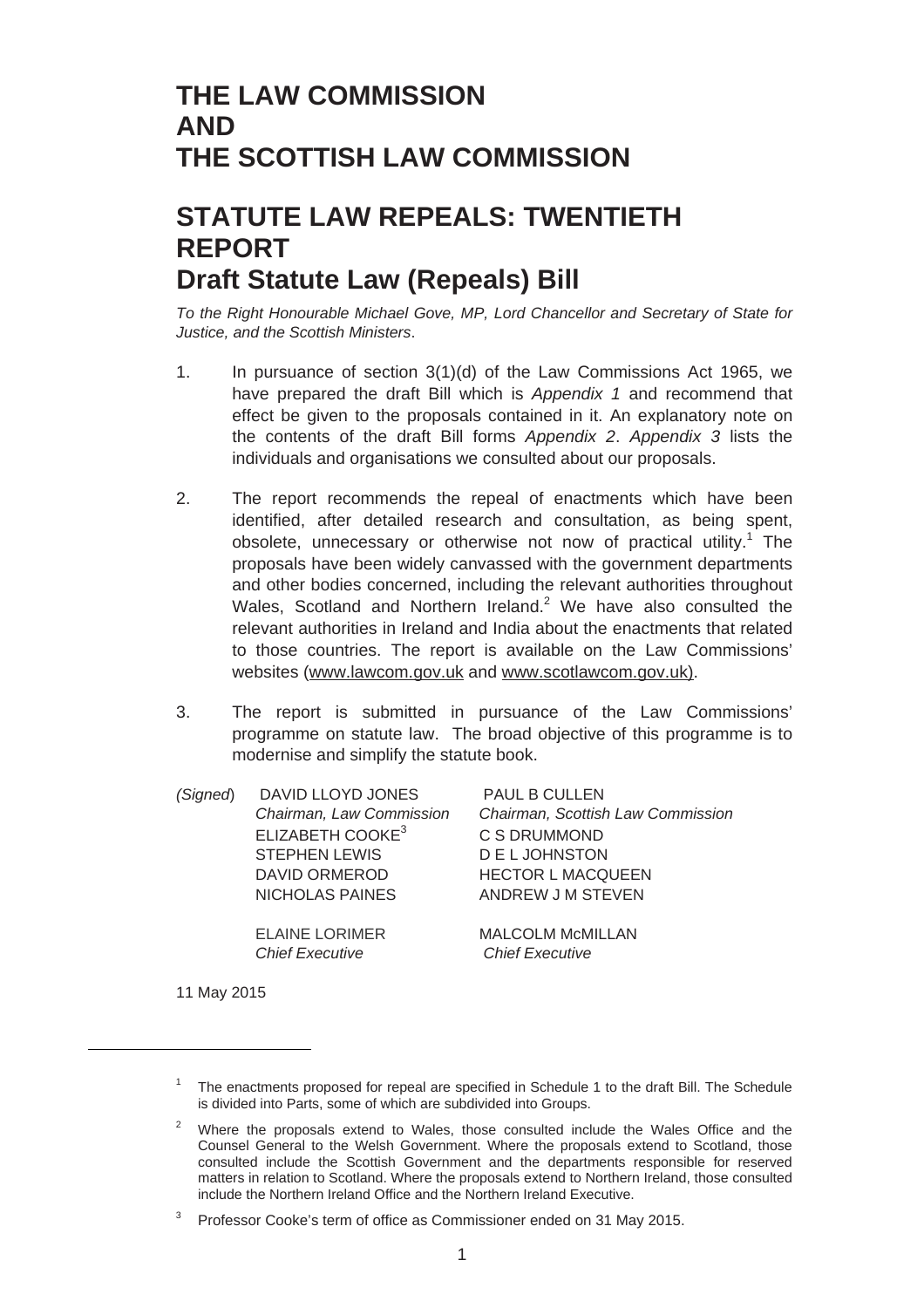# **Appendix 1 - Draft Statute Law (Repeals) Bill**

# **CONTENTS**

- 1 Repeals
- 2 Extent
- 3 Short title and commencement
	- Schedule 1 Repeals
		- Part 1 British India
		- Part 2 Churches
		- Part 3 Criminal Law
		- Part 4 Taxation
		- Part 5 Trade and Industry
		- Part 6 General Repeals
	- Schedule 2 Savings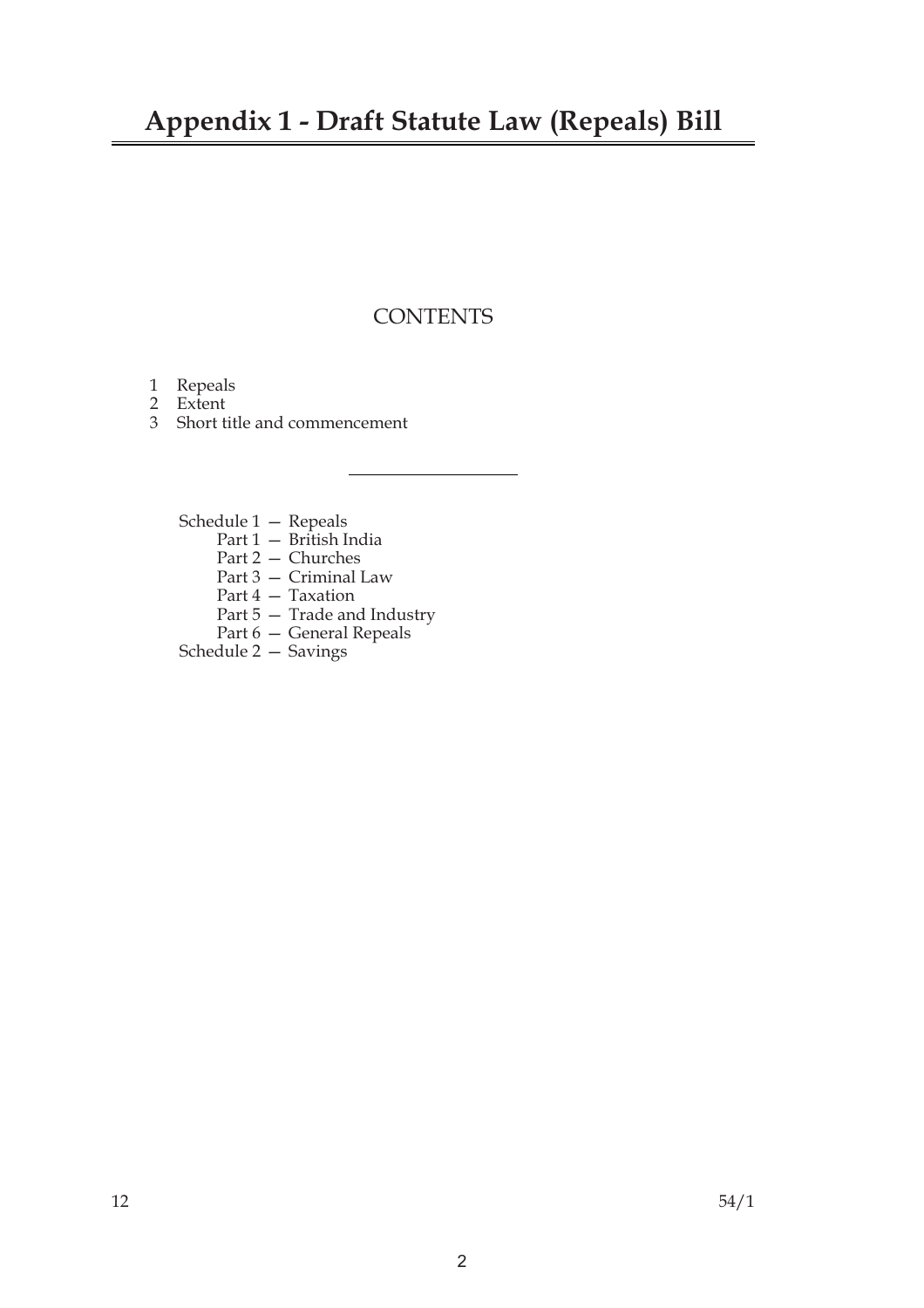# A **BILL**  TO

Promote the reform of the statute law by the repeal, in accordance with recommendations of the Law Commission and the Scottish Law Commission, of certain enactments which (except in so far as their effect is preserved) are no longer of practical utility.

**B** E IT ENACTED by the Queen's most Excellent Majesty, by and with consent of the Lords Spiritual and Temporal, and Commons, i<br>Parliament assembled, and by the authority of the same, as follows:  $-$ E IT ENACTED by the Queen's most Excellent Majesty, by and with the advice and consent of the Lords Spiritual and Temporal, and Commons, in this present

### **1 Repeals**

The enactments referred to in Schedule 1 are repealed to the extent shown, subject to the savings contained in Schedule 2.

### **2 Extent**

- (1) Any repeal made by this Act (and any saving in Schedule 2 which relates to it) *5*  extends to the part or parts of the United Kingdom to which the enactment being repealed extends.
- (2) Her Majesty may by Order in Council provide for any repeal made by this Act to extend, with or without modifications, to any of the Channel Islands, the Isle of Man or any British overseas territory. *10*

### **3 Short title and commencement**

- (1) This Act may be cited as the Statute Law (Repeals) Act 2015.
- (2) This Act comes into force on the day on which it is passed.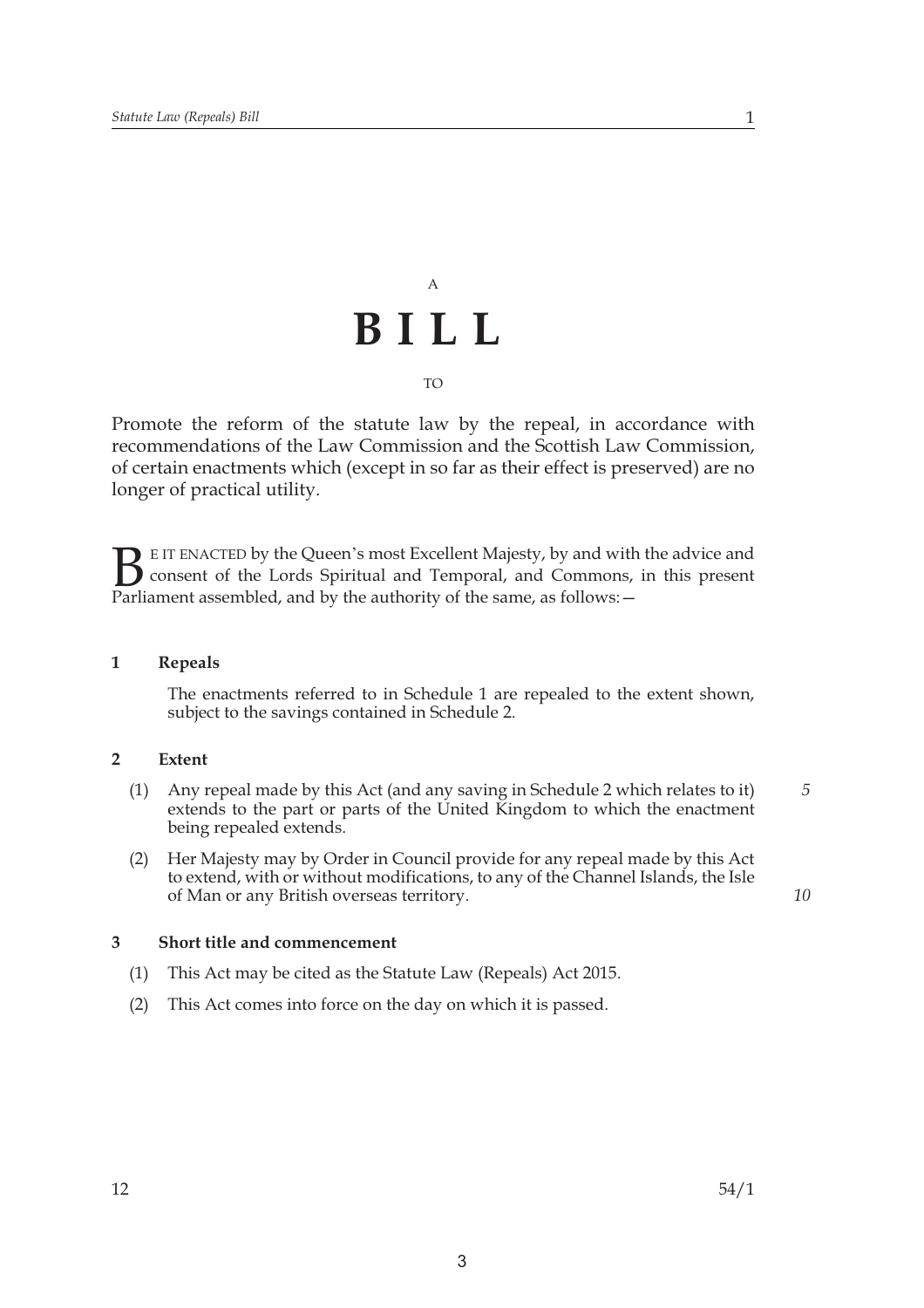*5* 

# SCHEDULES

# SCHEDULE 1 Section {jref}

# REPEALS

# PART 1

# BRITISH INDIA

#### GROUP 1 - ANGLO-INDIAN BANK COMPANIES

*Reference Extent of repeal* 

| Agra and Masterman's Bank   The whole Act.<br>(Limited) Act 1865 (28 & 29<br>Vict. c.xcii) | 10 |
|--------------------------------------------------------------------------------------------|----|
| Mercantile Bank of India The whole Act.<br>(Limited) Act 1893 (56 & 57<br>Vict. c.xxi)     |    |

#### GROUP 2 - ANGLO-INDIAN TELEGRAPH COMPANIES

| Reference                                                                                               | Extent of repeal | 15 |
|---------------------------------------------------------------------------------------------------------|------------------|----|
| European and Indian Junction<br>Telegraph Act 1857 (20 & 21<br>Vict. c.xc)                              | The whole Act.   |    |
| Red Sea and India Telegraph<br>Act 1859 (22 & 23 Vict. c.iv)                                            | The whole Act.   | 20 |
| India Rubber, Gutta Percha and<br>Telegraph Works Company<br>(Limited) Act 1884 (47 & 48<br>Vict. c.ci) | The whole Act.   |    |
| India Rubber, Gutta Percha and<br>Telegraph Works Company<br>(Limited) Act 1903 (3 Edw.7<br>c.xxvi)     | The whole Act.   | 25 |

# GROUP 3 - ASSAM COMPANIES

| Reference                                                             | Extent of repeal |  |
|-----------------------------------------------------------------------|------------------|--|
| Assam Company's Act 1865 (28 The whole Act.<br>$\&$ 29 Vict. c.cxxix) |                  |  |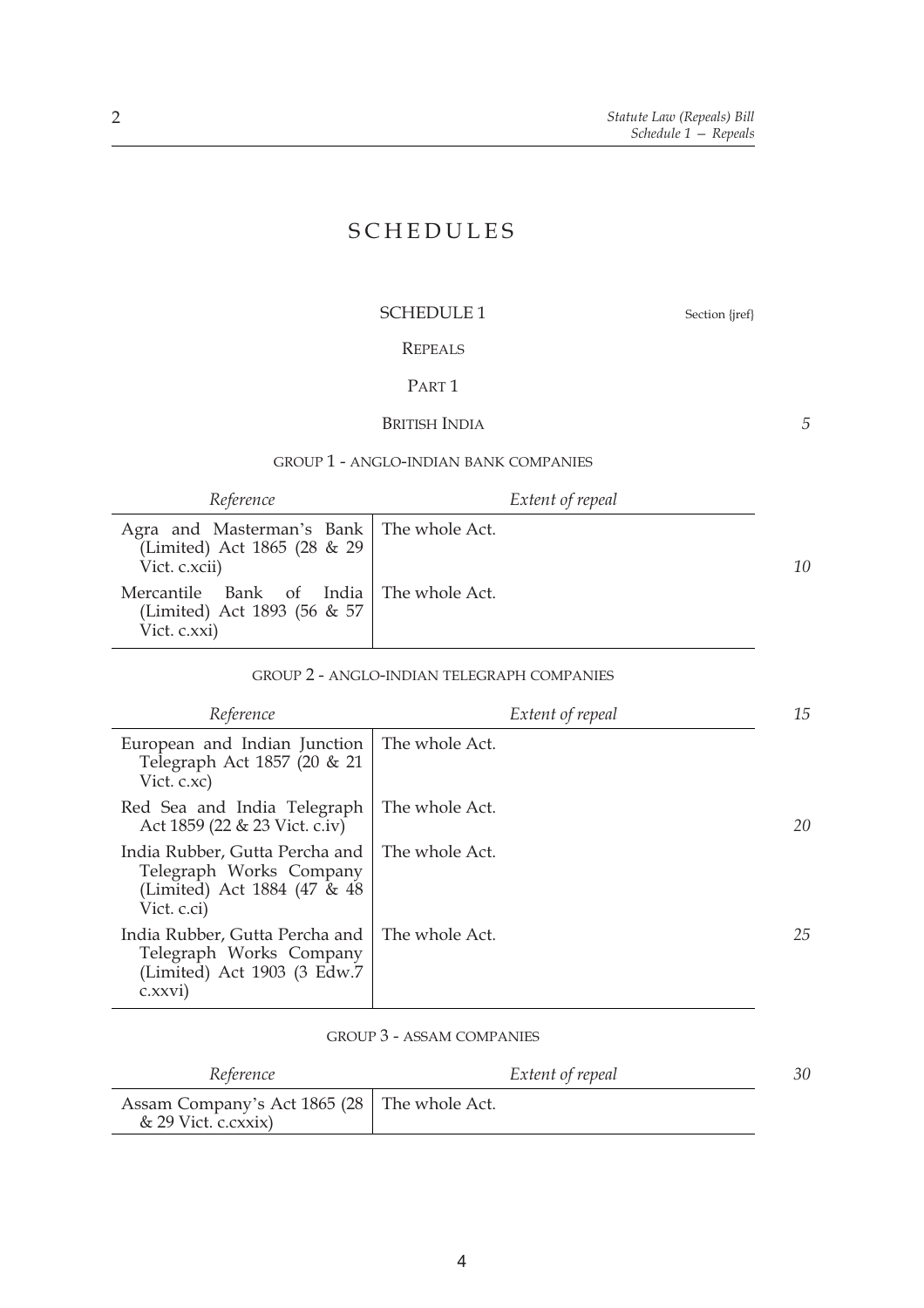| Reference                                                                                   | Extent of repeal |
|---------------------------------------------------------------------------------------------|------------------|
| Assam Company's (Reduction   The whole Act.<br>of Capital) Act 1876 (39 & 40<br>Vict. c.xx) |                  |
| Assam Company's Act 1888 (51   The whole Act.<br>& 52 Vict. c.vii)                          |                  |
| Upper Assam Tea Company's   The whole Act.<br>Act 1898 (61 & 62 Vict. c.xiv)                |                  |

#### GROUP 4 - INDIA OFFICE

| Reference                                                                           | Extent of repeal   | 10 |
|-------------------------------------------------------------------------------------|--------------------|----|
| 27 & 28 Vict. c.51 (1864) (India   The whole Act.<br>Office Act)                    |                    |    |
| Office<br>India<br>Site<br>Approaches Act 1865 (28 &<br>29 Vict. c.32)              | and The whole Act. | 15 |
| India<br>Office<br>(Sale<br>of<br>Superfluous Land) Act 1881<br>(44 & 45 Vict. c.7) | The whole Act.     |    |

#### GROUP 5 - MADRAS AND EAST INDIA IRRIGATION AND CANAL COMPANIES

| Reference                                                                      | Extent of repeal | 20 |
|--------------------------------------------------------------------------------|------------------|----|
| Madras Irrigation and Canal<br>Act 1858 (21 & 22 Vict. c.viii)                 | The whole Act.   |    |
| East India Irrigation and Canal<br>Act 1861 (24 & 25 Vict. c.cviii)            | The whole Act.   |    |
| Madras Irrigation and Canal<br>(Accounts) Act 1863 (26 & 27<br>Vict. c.clxxxi) | The whole Act.   | 25 |
| East India Irrigation and Canal<br>Act 1866 (29 & 30 Vict. c.ccci)             | The whole Act.   |    |
| Madras Irrigation and Canal<br>Act 1866 (29 & 30 Vict. c.cccii)                | The whole Act.   | 30 |
| East India Irrigation and Canal<br>Act 1869 (32 & 33 Vict. c.7)                | The whole Act.   |    |
| Madras Irrigation and Canal<br>Act 1872 (35 & 36 Vict. c.lxi)                  | The whole Act.   | 35 |

### GROUP 6 - GENERAL REPEALS

| Repeal                                                                        | Extent of repeal |
|-------------------------------------------------------------------------------|------------------|
| 1 & 2 Vict. c.xcvii (1838) (India   The whole Act.<br>Steam Ship Company Act) |                  |

*5*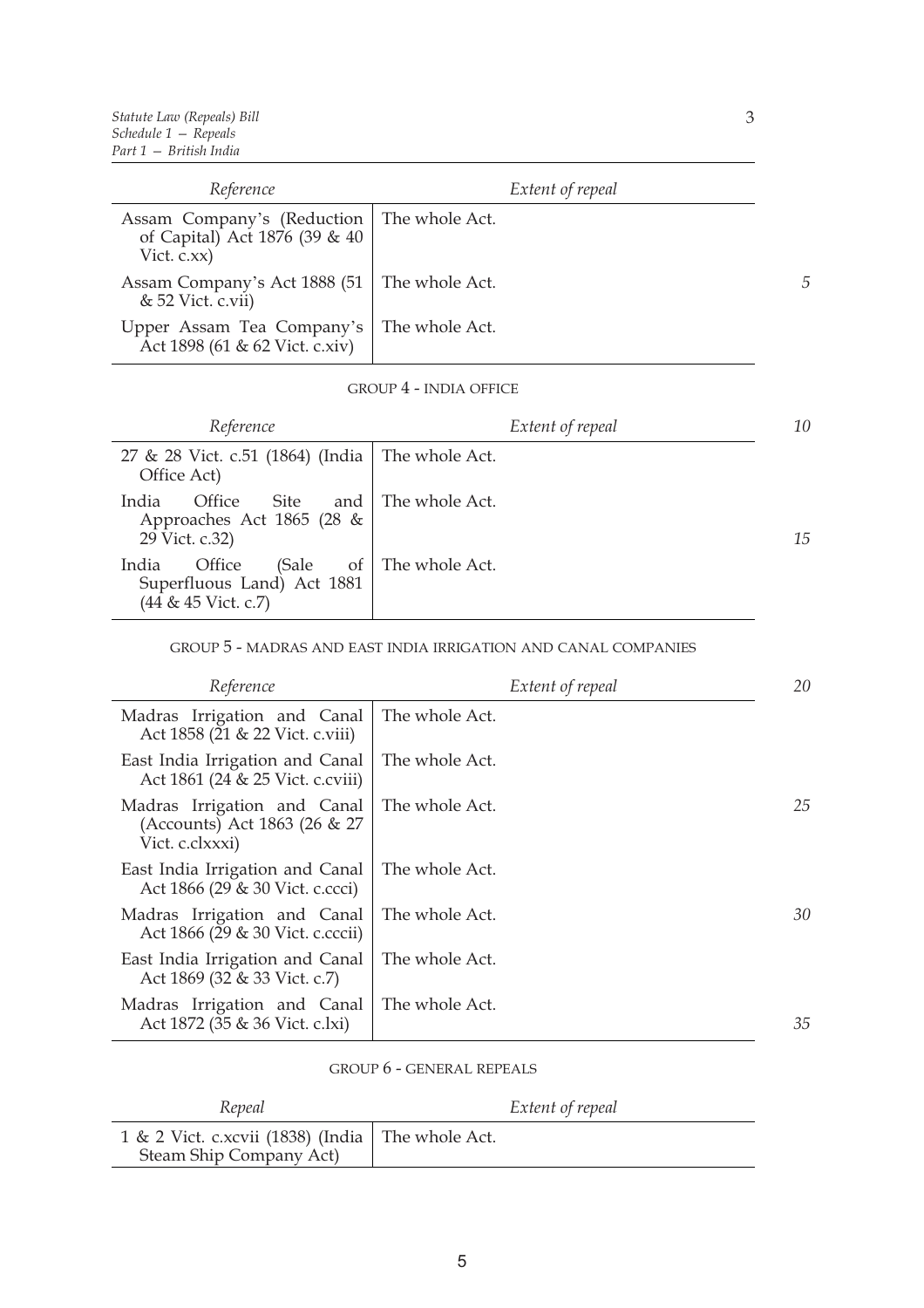| Repeal                                                                                         | Extent of repeal |            |
|------------------------------------------------------------------------------------------------|------------------|------------|
| 3 & 4 Vict. c.vi (1840) (Liverpool   The whole Act.<br>India Warehouse<br>East<br>Company Act) |                  |            |
| East India Coal Company<br>Limited Act 1860 (23 $\&$ 24<br>Vict. c.liii)                       | The whole Act.   | $\sqrt{2}$ |
| Annuities<br>Indian<br>Railway<br>(Sinking Funds) Act 1909 (9<br>Edw. 7 c.xxii)                | The whole Act.   | 10         |

# **CHURCHES**

| References                                                                       | Extent of repeal |    |
|----------------------------------------------------------------------------------|------------------|----|
| 28 Hen.8 c.31 (1536) (Enlarging<br>Margaret's Churchyard<br>St<br>Southwark Act) | The whole Act.   | 15 |
| Ann. c.43 (1711)<br>10<br>(Deal<br>Chapel of Ease Act)                           | The whole Act.   |    |
| 4 Geo.2 c.20 (1730) (Church at<br>Gravesend Act)                                 | The whole Act.   | 20 |
| 8 Geo.2 c.27 (1734) (Church of St<br>Leonard, Shoreditch Act)                    | The whole Act.   |    |
| Geo.2 c.23 (1737)<br>(St)<br>11<br>Leonards, Shoreditch Act)                     | The whole Act.   |    |
| 13 Geo.2 c.12 (1739) (Church in<br>Sheffield Act)                                | The whole Act.   | 25 |
| 14 Geo.2 c.27 (1740) (St Botolph,<br>Aldgate Act)                                | The whole Act.   |    |
| 18<br>Geo.2 $c.3$<br>(1744)<br>(St)<br>Margaret's Church, King's<br>Lynn Act)    | The whole Act.   | 30 |
| 26 Geo.2 c.38 (1753)<br>(Stone<br>Church, Stafford Act)                          | The whole Act.   |    |
| 26<br>Geo.2<br>c.45<br>(1753)<br>(Manchester Church Act)                         | The whole Act.   | 35 |
| 3 Geo.3 c.49 (1763) (Canterbury:<br>Church of St Andrew Act)                     | The whole Act.   |    |
| 5 Geo.3 c.65 (1765) (Church of<br>All Hallows, City Act)                         | The whole Act.   |    |
| 5 Geo.3 c.94 (1765) (Hertford<br>Church Act)                                     | The whole Act.   | 40 |
| 7 Geo.3 c.69 (1767) (St Martin's<br>Church, Worcester Act)                       | The whole Act.   |    |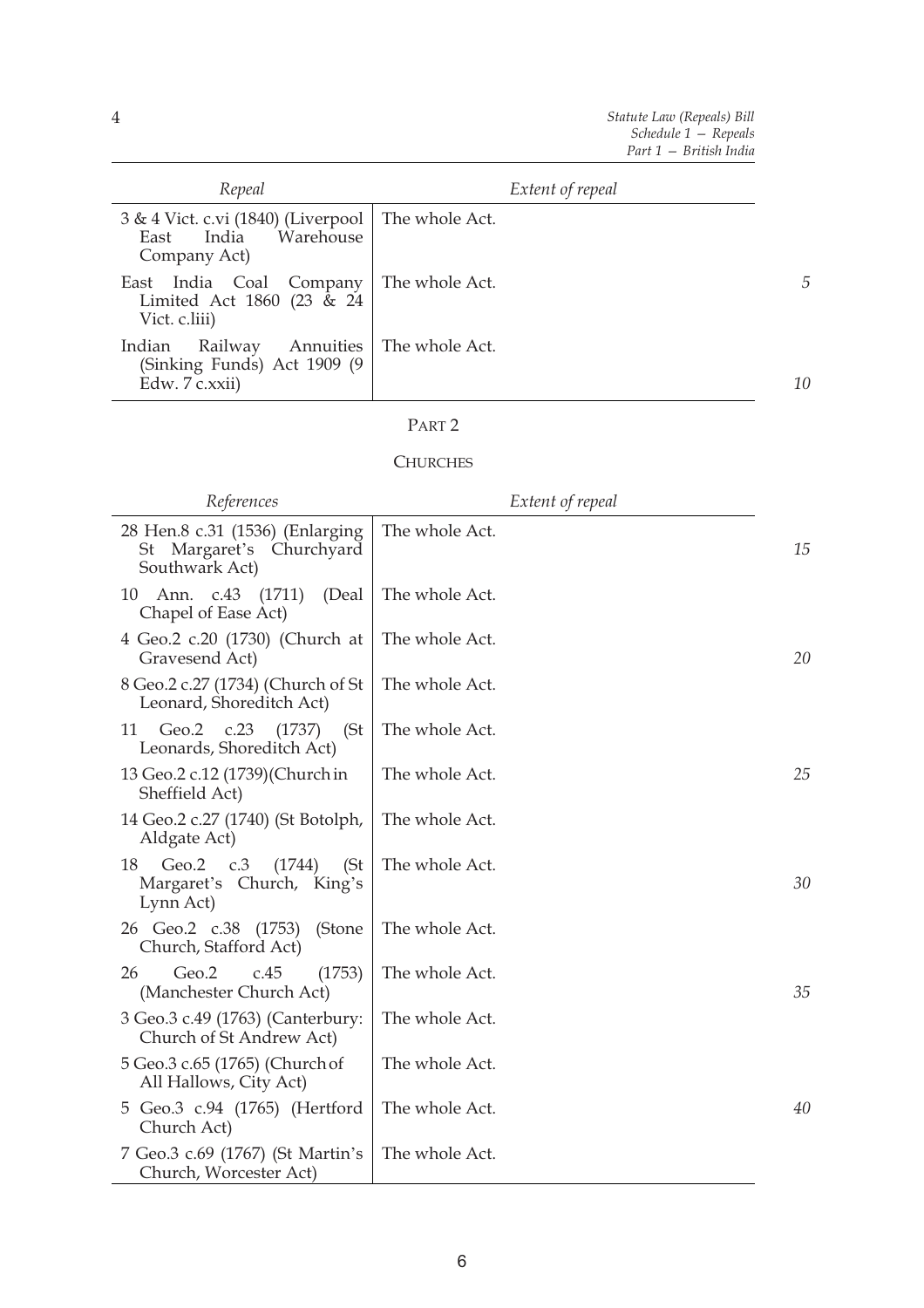| References                                                                            | Extent of repeal |    |
|---------------------------------------------------------------------------------------|------------------|----|
| 14 Geo.3 c.93 (1774) (Lewisham<br>Church Act)                                         | The whole Act.   |    |
| 16 Geo.3 c.22 (1776) (Tardebigg<br>Worcester<br>Church,<br>and<br><b>Warwick Act)</b> | The whole Act.   | 5  |
| 17 Geo.3 c.32 (1776) (Church,<br>Buckingham Act)                                      | The whole Act.   |    |
| 25 Geo.3 c.95 (1785) (Holy<br>Trinity Church, Bristol Act)                            | The whole Act.   | 10 |
| 26 Geo.3 c.15 (1786) (Liverpool<br>Rectory Act)                                       | The whole Act.   |    |
| 26 Geo.3 c.117 (1786) (All Saints'<br>Church, Newcastle Act)                          | The whole Act.   |    |
| 27 Geo.3 c.17 (1787)<br>(East<br>Stonehouse Chapel Act)                               | The whole Act.   | 15 |
| 27 Geo.3 c.49 (1787) (St James'<br>Parish, Bristol Act)                               | The whole Act.   |    |
| 27 Geo.3 c.62 (1787) Hanley<br>Chapel, Stafford Act)                                  | The whole Act.   | 20 |
| 27 Geo.3 c.63 (1787) (St Mary<br>Church, Wanstead Act)                                | The whole Act.   |    |
| 27 Geo.3 c.64 (1787) (Portsea<br>Chapel Act)                                          | The whole Act.   |    |
| 28<br>Geo.3<br>c.74<br>(1788)<br>(Paddington Parish Church<br>Act)                    | The whole Act.   | 25 |
| 29 Geo.3 c.14 (1789) (St Mary,<br>Wanstead Act)                                       | The whole Act.   |    |
| 30 Geo.3 c.20 (1790) (St Thomas<br>Church, Bristol Act)                               | The whole Act.   | 30 |
| 30 Geo.3 c.79 (1790)<br>(East<br>Grinstead Church Act)                                | The whole Act.   |    |
| 31 Geo.3 c.71 (1791) (All Saints<br>Church, Southampton Act)                          | The whole Act.   | 35 |
| 31 Geo.3 c.73 (1791) (Saffron<br>Walden Parish Church Act)                            | The whole Act.   |    |
| 32 Geo.3 c.88 (1792) (Lane End<br>Chapel, Stoke upon Trent<br>Act)                    | The whole Act.   | 40 |
| Geo.3<br>33<br>c.43<br>(1793)<br>(Paddington Parish Church<br>Act)                    | The whole Act.   |    |
| 33 Geo.3 c.45 (1793) (Hanbury<br>Church Act)                                          | The whole Act.   | 45 |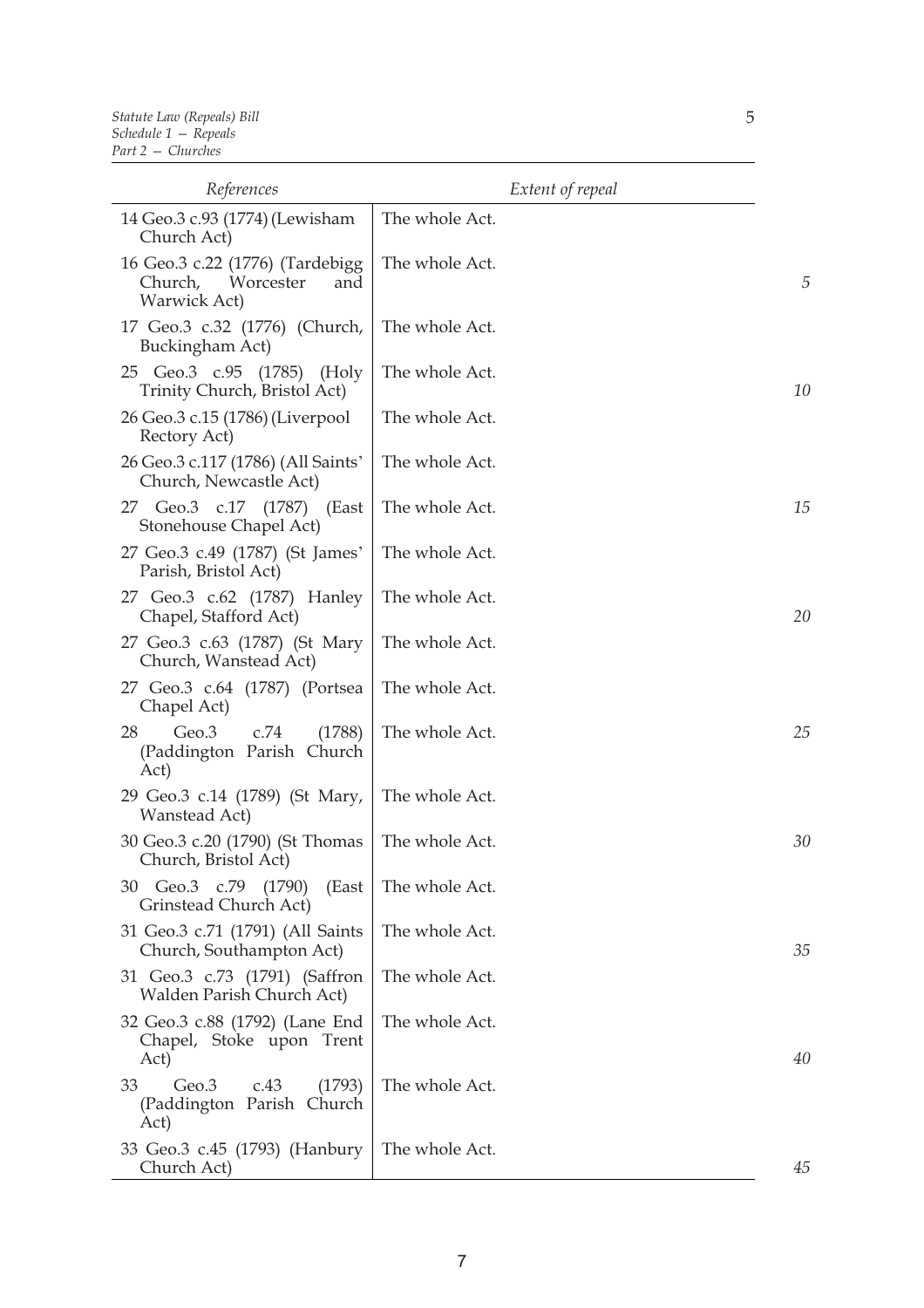| References                                                                             | Extent of repeal |    |
|----------------------------------------------------------------------------------------|------------------|----|
| 33 Geo.3 c.101 (1793) (All Saints<br>Church, Southampton Act)                          | The whole Act.   |    |
| 34 Geo.3 c.107 (1794) (Tipton<br>Church, Stafford Act)                                 | The whole Act.   | 5  |
| 38 Geo.3 c.i (1797) (All Saints<br>Church, Southampton Act)                            | The whole Act.   |    |
| 38 Geo.3 c.xxxv (1798) (St<br>James'<br>Parish,<br><b>Bristol</b><br>(Division) Act)   | The whole Act.   | 10 |
| 38 Geo.3 c.lxii (1798) (St Peter's<br>Church, St Albans Act)                           | The whole Act.   |    |
| 39 & 40 Geo.3 c.li (1800)<br>(Chelmsford Parish Church<br>Act)                         | The whole Act.   | 15 |
| 41 Geo.3 c.lxiv (1801) (Leeds<br>Kirkgate Street Church Act)                           | The whole Act.   |    |
| 43 Geo.3 c.ix (1803) (St Peter's<br>Church, St Albans Act)                             | The whole Act.   |    |
| c.lxii<br>43<br>Geo.3<br>(1803)<br>(Dagenham Parish Church<br>Act)                     | The whole Act.   | 20 |
| 45 Geo.3 c.lxvi (1805) (Redditch<br>Chapel Act)                                        | The whole Act.   |    |
| 45 Geo.3 c.c (1805) (All Saints<br>Lewes Parish Church Act)                            | The whole Act.   | 25 |
| 46 Geo.3 c.iv (1806) (Chertsey<br>Parish Church Act)                                   | The whole Act.   |    |
| 46 Geo.3 c.lxi (1806) (Great<br>Yarmouth Parish<br>Church<br>Act)                      | The whole Act.   | 30 |
| 46 Geo.3 c.lxviii (1806)<br>(St)<br>Peter's Parish<br>Church,<br>St<br>Albans Act)     | The whole Act.   |    |
| 47 Geo.3 Sess.1 c.x (1807)<br>(Chertsey Parish Church Act)                             | The whole Act.   | 35 |
| 47 Geo.3 Sess.2 c.lxi (1807)<br>(Shireoaks Chapel, Worksop,<br>Right of Patronage Act) | The whole Act.   |    |
| 47 Geo.3 Sess.2 c.lxxvii (1807)<br>Standard Hill, Nottingham,<br>Chapel Act)           | The whole Act.   | 40 |
| 49 Geo.3 c.cxv (1809) (Worthing<br>Chapel of Ease Act)                                 | The whole Act.   |    |
| Geo.3 c.i (1811)<br>(East<br>51<br>Grinstead Parish Church Act)                        | The whole Act.   | 45 |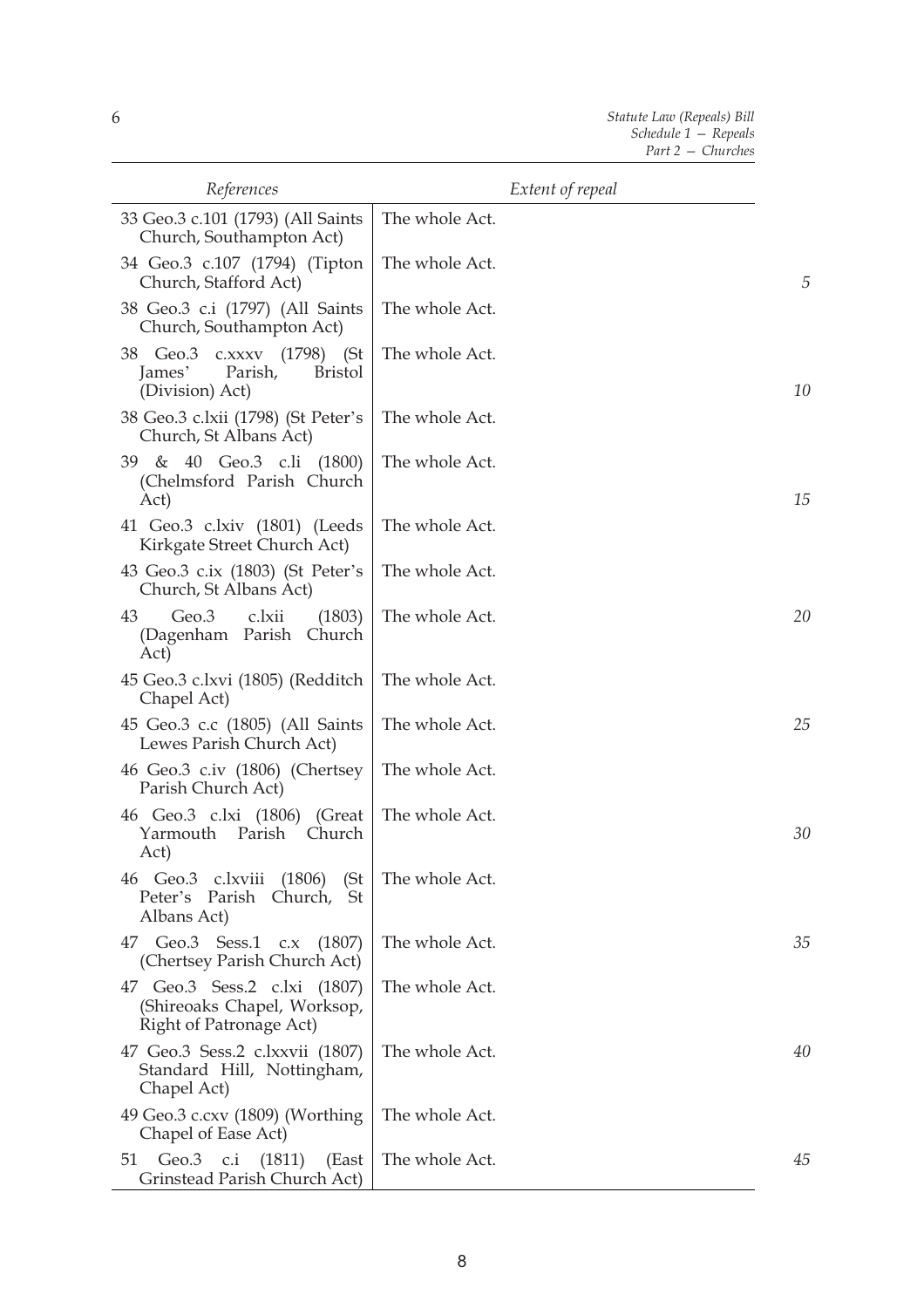| References                                                                                                    | Extent of repeal |    |
|---------------------------------------------------------------------------------------------------------------|------------------|----|
| 51 Geo.3 c.lxviii (1811) (Chapels<br>of St Mary and St Paul,<br>Birmingham Act)                               | The whole Act.   |    |
| Geo.3<br>51<br>c.cxxvi<br>(1811)<br>(Hungerford Parish Church<br>Act)                                         | The whole Act.   | 5  |
| 51 Geo.3 c.clii (1811) (Sevenoaks<br>Parish Church Repair Act)                                                | The whole Act.   |    |
| 52 Geo.3 c.cix (1812) (St Sidwell,<br>Exeter, Parish Church Act)                                              | The whole Act.   | 10 |
| 52 Geo.3 c.cx (1812) (Bishop<br>Stortford Parish Church Act)                                                  | The whole Act.   |    |
| Geo.3<br>c.lxxvii<br>(1814)<br>54<br>(Sculcoates<br>Additional<br>Church Act)                                 | The whole Act.   | 15 |
| Geo.3 c.cx<br>(1814)<br>54<br>(St)<br>Sidwell's Church, Exeter Act)                                           | The whole Act.   |    |
| 55 Geo.3 c.v (1815) (Stockport<br>Parish Church Act)                                                          | The whole Act.   | 20 |
| Geo.3<br>55<br>(1815)<br>C.XX<br>(Hungerford Parish Church<br>Repairing and Enlarging Act)                    | The whole Act.   |    |
| 55 Geo.3 c.xxi (1815) (St John's<br>Church, Wakefield Act)                                                    | The whole Act.   | 25 |
| Geo.3 c.xliv (1815) (St<br>55<br>Thomas, Dudley,<br>Parish<br>Church Act)                                     | The whole Act.   |    |
| Geo.3<br>(1815)<br>55<br>c.lxxix<br>(Hanworth Parish<br>Church<br>Act)                                        | The whole Act.   | 30 |
| 55 Geo.3 c.lxxx (1815) (Rochdale<br>Chapel of Ease Act)                                                       | The whole Act.   |    |
| 56 Geo.3 c.xxviii (1816) (St<br>George<br>the<br>Martyr,<br>Parish<br>Church<br>Middlesex,<br>Act)            | The whole Act.   | 35 |
| 56 Geo.3 c.lxv (1816) (St Mark's<br>Church, Liverpool Act)                                                    | The whole Act.   |    |
| 57 Geo.3 c.liii (1817) (Stansted<br>Chapel, Stoughton (Sussex)<br>Act)                                        | The whole Act.   | 40 |
| 59 Geo.3 c.xi (1819) (St George<br>Martyr,<br>Middlesex,<br>the<br>Parish<br>Church<br>and<br>Churchyard Act) | The whole Act.   | 45 |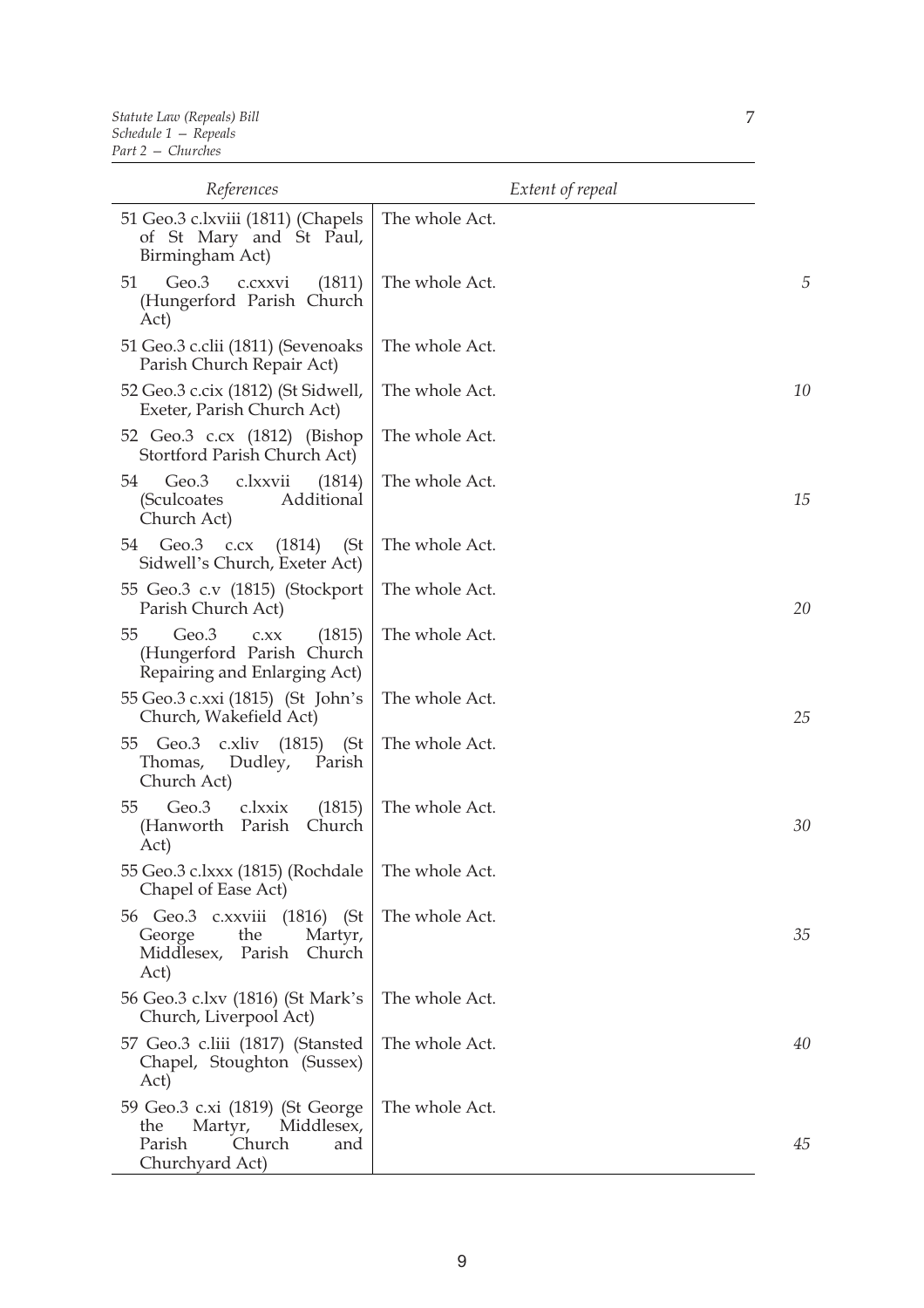| References                                                                           | Extent of repeal |    |
|--------------------------------------------------------------------------------------|------------------|----|
| 59 Geo.3 c.xxxvii (1819) (St<br>Hilds Chapel, Jarrow Act)                            | The whole Act.   |    |
| 59 Geo.3 c.lxiii (1819) (St John<br>the Baptist, Peterborough,<br>Parish Church Act) | The whole Act.   | 5  |
| 60 Geo.3 & 1 Geo.4 c.ii (1820)<br>(Liverpool Church Act)                             | The whole Act.   |    |
| Geo.4 c.lviii<br>(1820)<br>(St)<br>1<br>Matthew's<br>Chapel,<br>Pendleton Act)       | The whole Act.   | 10 |
| 1 & 2 Geo.4 c.cxiv (1821) (St<br>Nicholas in Harwich Parish<br>Church Act)           | The whole Act.   |    |
| Geo.4 c.xx (1822)<br>3<br>(Great<br>Yarmouth Parish<br>Church<br>Act)                | The whole Act.   | 15 |
| 3 Geo.4 c.lxxi (1822) (St Mary's<br>Church, Greenwich Act)                           | The whole Act.   |    |
| 5 Geo.4 c.xx (1824) (Worthing<br>Chapel of Ease Act)                                 | The whole Act.   | 20 |
| 5 Geo.4 c.xxi (1824) (St John's<br>Church in Roundhay Act)                           | The whole Act.   |    |
| 5 Geo.4 c.xl (1824) (Maidenhead<br>Chapel Act)                                       | The whole Act.   | 25 |
| 5 Geo.4 c.lxiv (1824) (Oldham<br>Church, Burial Ground and<br>Church Rates Act)      | The whole Act.   |    |
| 5 Geo.4 c.cxxvii (1824) (St<br>Harwich Church<br>Nicholas<br>Act)                    | The whole Act.   | 30 |
| 6 Geo.4 $c.xxxiii$ (1825) (St The whole Act.<br>Mary's Chapel, Hastings Act)         |                  |    |
| 6 Geo.4 c.lv (1825) (St James,<br>Poole, Church Act)                                 | The whole Act.   | 35 |
| Geo.4 c.cxcv (1825)<br>(St<br>6<br>Dunstan in the East Parish<br>Borrowing Act)      | The whole Act.   |    |
| 7 Geo.4 c.li (1826) (Church of St<br>David, Liverpool Act)                           | The whole Act.   | 40 |
| & 8 Geo.4 c.xcii (1827)<br>7.<br>(Wisbech Chapel of Ease Act)                        | The whole Act.   |    |
| Geo.4 c.xv (1828) (Hove<br>9<br>Chapel of Ease Act)                                  | The whole Act.   |    |
| 9 Geo.4 c.xcix (1828) (Oldham<br>Church Act)                                         | The whole Act.   | 45 |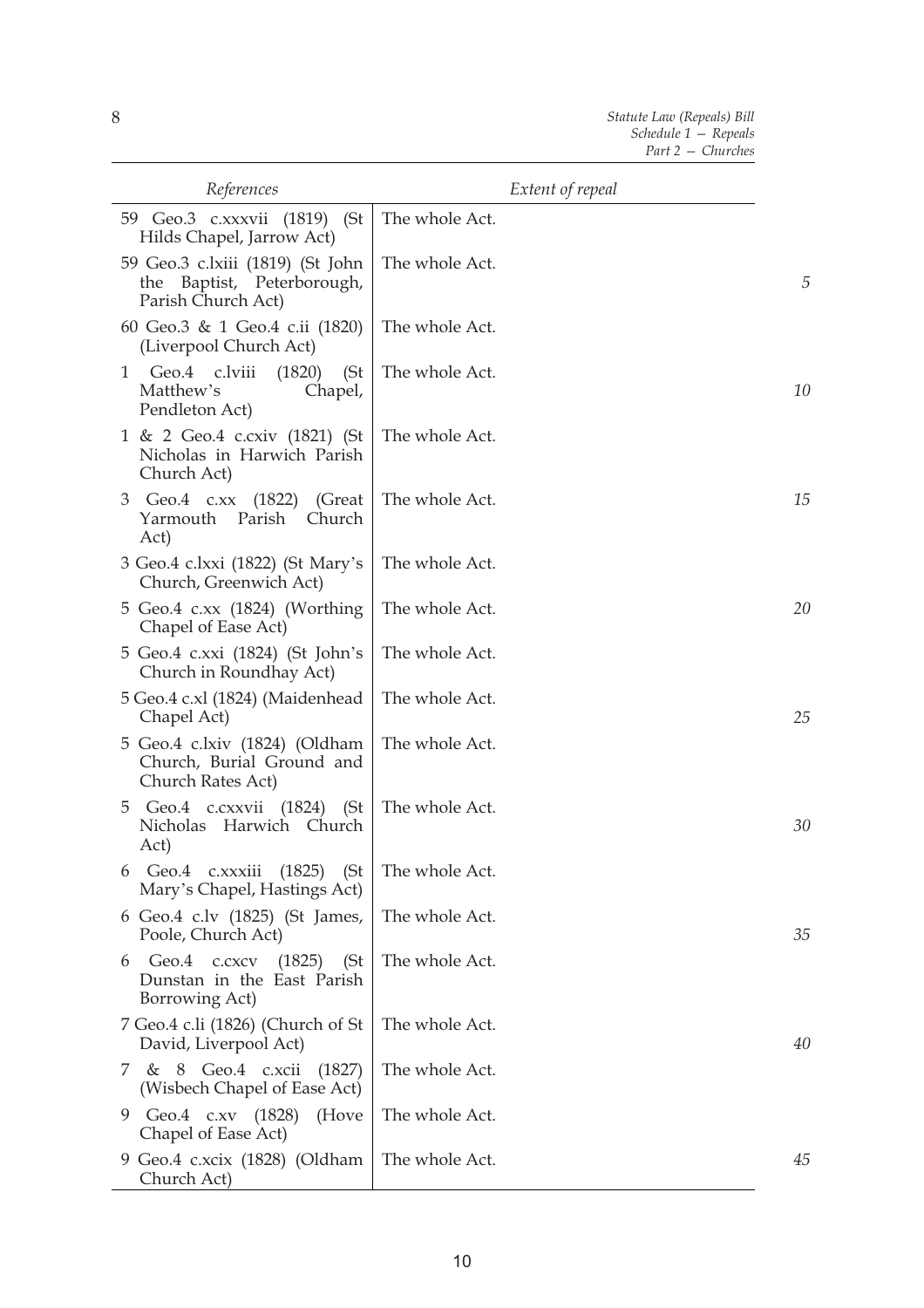| References                                                                             | Extent of repeal |    |
|----------------------------------------------------------------------------------------|------------------|----|
| (St)<br>10 Geo.4 c.xcvi<br>(1829)<br>Dunstan in the West Parish<br>Church Act)         | The whole Act.   |    |
| 11 Geo.4 & 1 Will.4 c.xl (1830)<br>(Church of St Augustine,<br>Walton-on-the-Hill Act) | The whole Act.   | 5  |
| 1 Will.4 c.xxiii (1831) (St John's<br>Church, Liscard (Cheshire)<br>Act)               | The whole Act.   | 10 |
| 2 & 3 Will.4 c.lxxix<br>(1832)<br>(Church)<br>of<br>St<br>Mary,<br>Birkenhead Act)     | The whole Act.   |    |
| 2 & 3 Will.4 c.lxxx (1832) (Parish<br>Church of St Bartholomew,<br>Chichester Act)     | The whole Act.   | 15 |
| 4 & 5 Vict. c.xxxvii (1841)<br>(Birkenhead<br>Holy<br>Trinity<br>Church Act)           | The whole Act.   |    |
| 6 Vict. c.lxi<br>(1842)<br>5<br>&<br>(Kingstown<br>Episcopal<br>Mariners Church Act)   | The whole Act.   | 20 |
| & 9 Vict. c.xxvi<br>(1845)<br>8<br>(Claughton-cum-Grange<br>(St<br>Andrew) Church Act) | The whole Act.   | 25 |
| St Patrick's Cathedral Economy<br>Fund Act 1851 (14 & 15 Vict.<br>c.lxxxii)            | The whole Act.   |    |
| 20 & 21 Vict. c.xxxvi (1857) (St<br>Philip's Church, Liverpool<br>Act)                 | The whole Act.   | 30 |
| Kilkenny Cathedral Economy<br>Fund Act 1864 (27 & 28 Vict.<br>c.3)                     | The whole Act.   |    |
| 28 & 29 Vict. c.lviii (1865)<br>(Church of St John, Portsea<br>Act)                    | The whole Act.   | 35 |
| Exeter Chapel of St John's<br>Hospital Act 1878 (41 & 42)<br>Vict. c.xix)              | The whole Act    | 40 |
| 45 & 46 Vict. c.x (1882) (St<br>Philip's Church (Liverpool)<br>Act)                    | The whole Act.   |    |
| St Peter's (Clifton Bristol)<br>Church Act 1883 (46 & 47<br>Vict. c.xvi)               | The whole Act.   | 45 |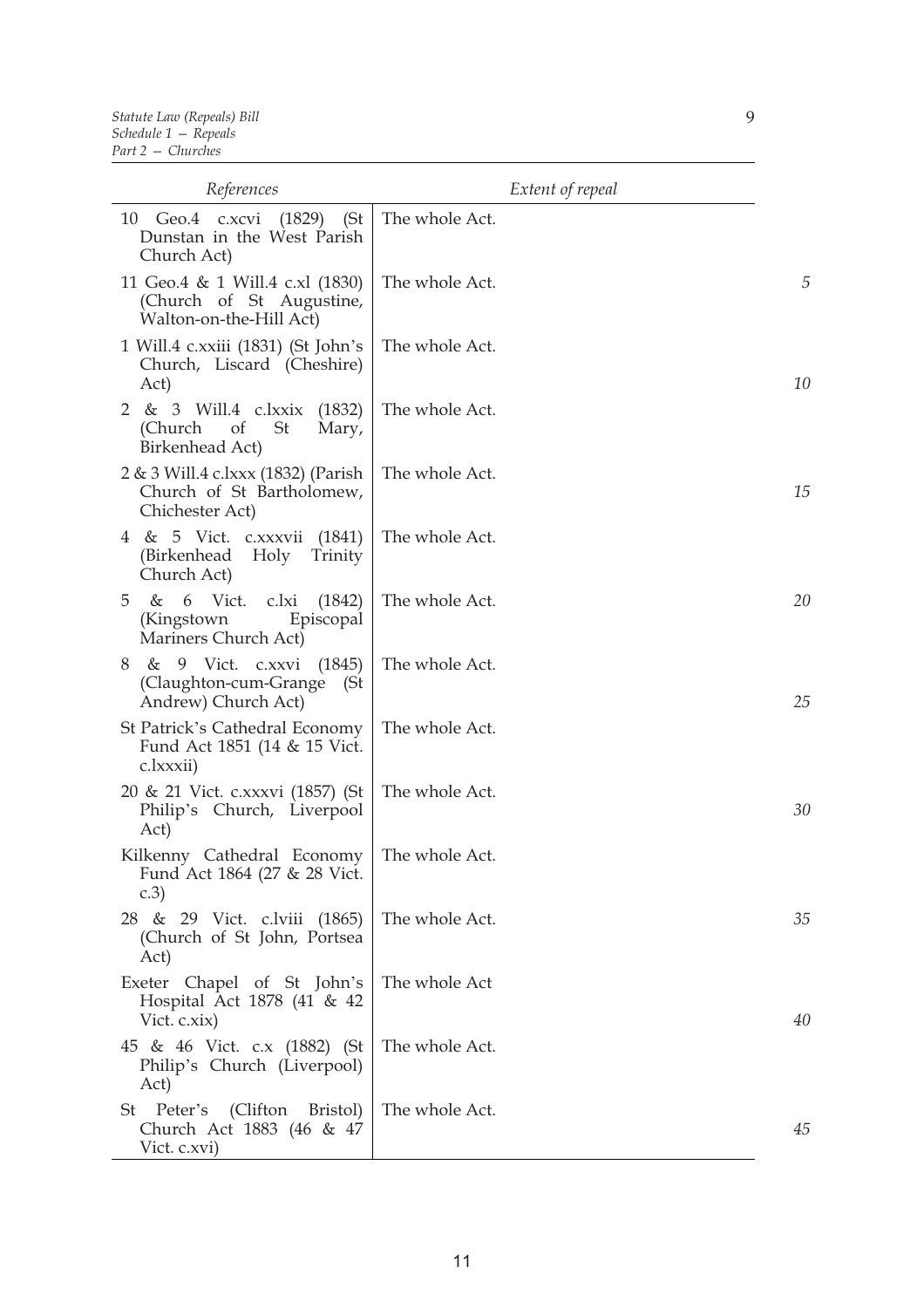| References                                                                                                           | Extent of repeal |    |
|----------------------------------------------------------------------------------------------------------------------|------------------|----|
| Birstall Wesleyan Chapel Trust<br>Scheme Confirmation Act<br>1890 (53 & 54 Vict. c.clxxxiv)                          | The whole Act.   |    |
| Hanover Chapel (Regent Street)<br>Act 1891 (46 & 47 Vict. c.xvi)                                                     | The whole Act.   | 5  |
| Saint Simon and Saint Jude's<br>Church Anfield Act 1892 (55<br>& 56 Vict. c.cxlii)                                   | The whole Act.   |    |
| Church of Emmanuel West End<br>Hampstead Act 1899 (62 & 63<br>Vict. c.lxvii)                                         | The whole Act.   | 10 |
| All Saints' Church (Cardiff) Act<br>1899 (62 & 63 Vict. c.clvi)                                                      | The whole Act.   |    |
| Trust<br>Wesleyan<br>Bosden<br>Property Charity Scheme<br>Confirmation Act 1913 (3 & 4<br>Geo.5. c.clxxiii)          | The whole Act.   | 15 |
| Eatington Wesleyan Methodist<br>Chapel Property Charity<br>Scheme Confirmation Act<br>1919 (9 & 10 Geo.5. c.lxxxvii) | The whole Act.   | 20 |

# CRIMINAL LAW

| Reference                                                     | Extent of repeal                                               | 25 |
|---------------------------------------------------------------|----------------------------------------------------------------|----|
| Treason Act 1945 (8 & 9 Geo.6<br>c.44)                        | The whole Act.                                                 |    |
| Prison Act 1952 (15 & 16 Geo.6<br>and 1 Eliz.2 c.52)          | Section 50.                                                    |    |
| Children and Young Persons<br>Act 1963 (c.37)                 | Section $17(2)$ .<br>Sections 31 and 32.                       | 30 |
| Criminal Justice Act 1967 (c.80)                              | Section 100(2A).                                               |    |
| Criminal Law Act 1977 (c.45)                                  | Section 36.<br>Section $53(1)$ .<br>Section 58.<br>Schedule 9. | 35 |
| Evidence Act 1979<br>Criminal<br>(c.16)                       | The whole Act.                                                 |    |
| Criminal Justice Act 1982 (c.48)                              | Section 41.                                                    |    |
| Police and Criminal Evidence<br>Act 1984 (c.60)               | Section 49.                                                    | 40 |
| Interception<br>of<br>Communications<br>1985<br>Act<br>(c.56) | The whole Act.                                                 |    |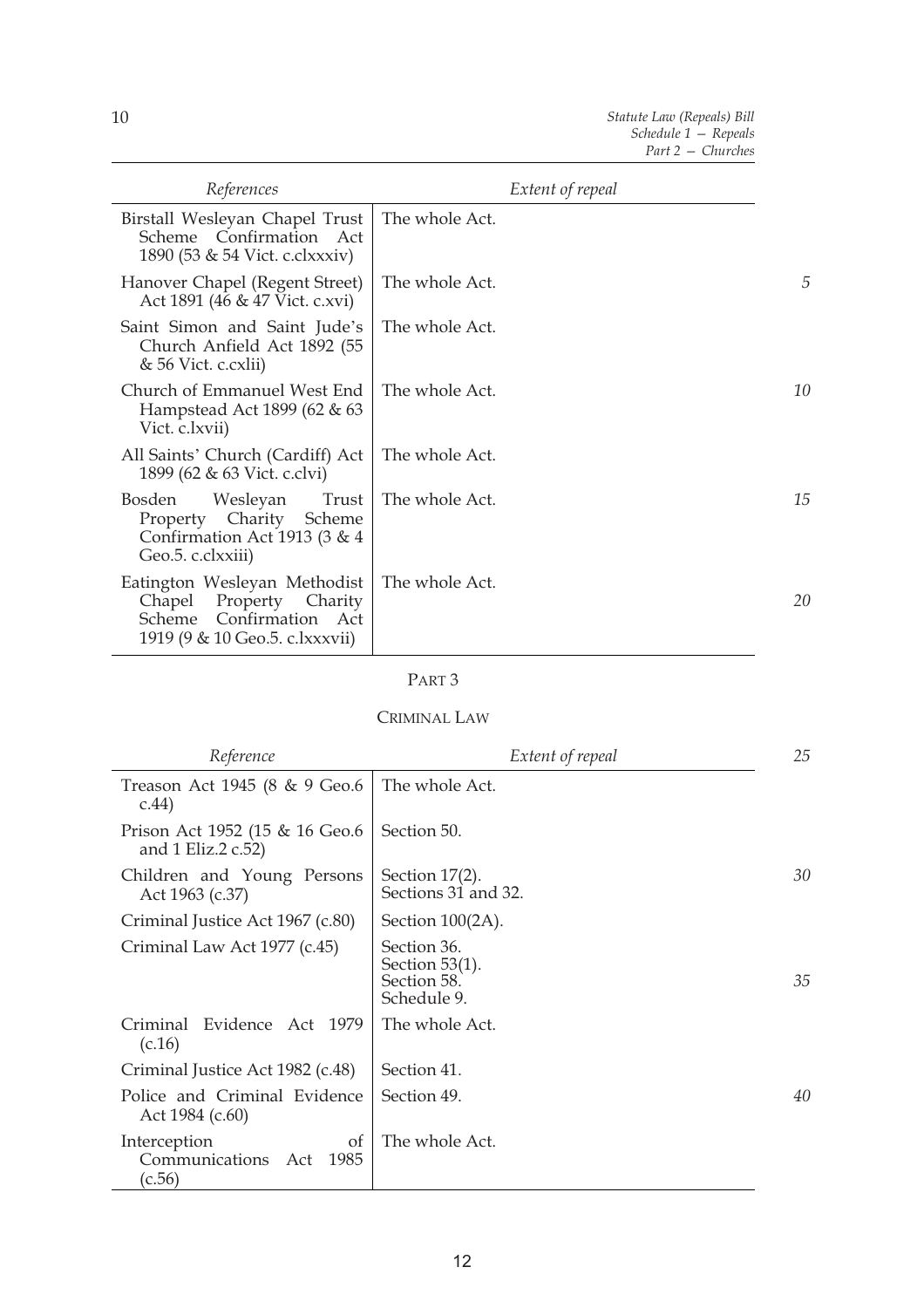| Reference                                                   | Extent of repeal                                          |    |
|-------------------------------------------------------------|-----------------------------------------------------------|----|
| Criminal Justice Act 1988 (c.33)                            | Section 54.<br>Section $56(1)$ .                          |    |
| Entertainments<br>(Increased)<br>Penalties) Act 1990 (c.20) | The whole Act.                                            | 5  |
| Criminal Justice and Public<br>Order Act 1994 (c.33)        | Section 17.<br>Section $19(2)$ .<br>Sections 149 and 150. |    |
| Proceeds of Crime Act 1995<br>(c.11)                        | The whole Act.                                            | 10 |
| Criminal Appeal Act 1995 (c.35)                             | Section 28.                                               |    |
| Criminal Justice and Court<br>Services Act 2000 (c.43)      | Section $57(3)(a)$ .                                      |    |
| Sexual Offences (Amendment)<br>Act 2000 (c.44)              | The whole Act.                                            | 15 |
| Criminal Justice Act 2003 (c.44)                            | Section 26.<br>Section 318(2).                            |    |

# TAXATION

| Reference                                                | Extent of repeal                                                                                                                                                             | 20 |
|----------------------------------------------------------|------------------------------------------------------------------------------------------------------------------------------------------------------------------------------|----|
| Bank Charter Act 1844 (7 & 8)<br>Vict. c.32)             | Schedule A.                                                                                                                                                                  |    |
| Finance Act 1896 (59 & 60 Vict.<br>c.28                  | Section 38.                                                                                                                                                                  |    |
| Finance Act 1920 (10 & 11 Geo.5<br>c.18)                 | The whole Act.                                                                                                                                                               | 25 |
| Currency and Bank Notes Act<br>1928 (18 & 19 Geo.5 c.13) | Section 10.                                                                                                                                                                  |    |
| Finance Act 1940 (3 & 4 Geo.6<br>c.29                    | Sections 26 to 39.<br>Section 41.<br>Section $65(4)$ .<br>Schedule 1.<br>Schedules 5 and 6.                                                                                  | 30 |
| Finance Act 1942 (5 $\&$ 6 Geo.6<br>c.21)                | Sections 37 to 41.<br>Section 49(5).                                                                                                                                         | 35 |
| Finance (No.2) Act 1945 (9 $\&$ 10<br>Geo.6 c.13)        | Section 29.<br>Sections 31 to 36.<br>Section 38.<br>Sections 46 to 50.<br>Section $51(3)$ .<br>Sections 58 and 59.<br>Section $62(4)$ .<br>Schedules 5 and 6.<br>Schedule 8. | 40 |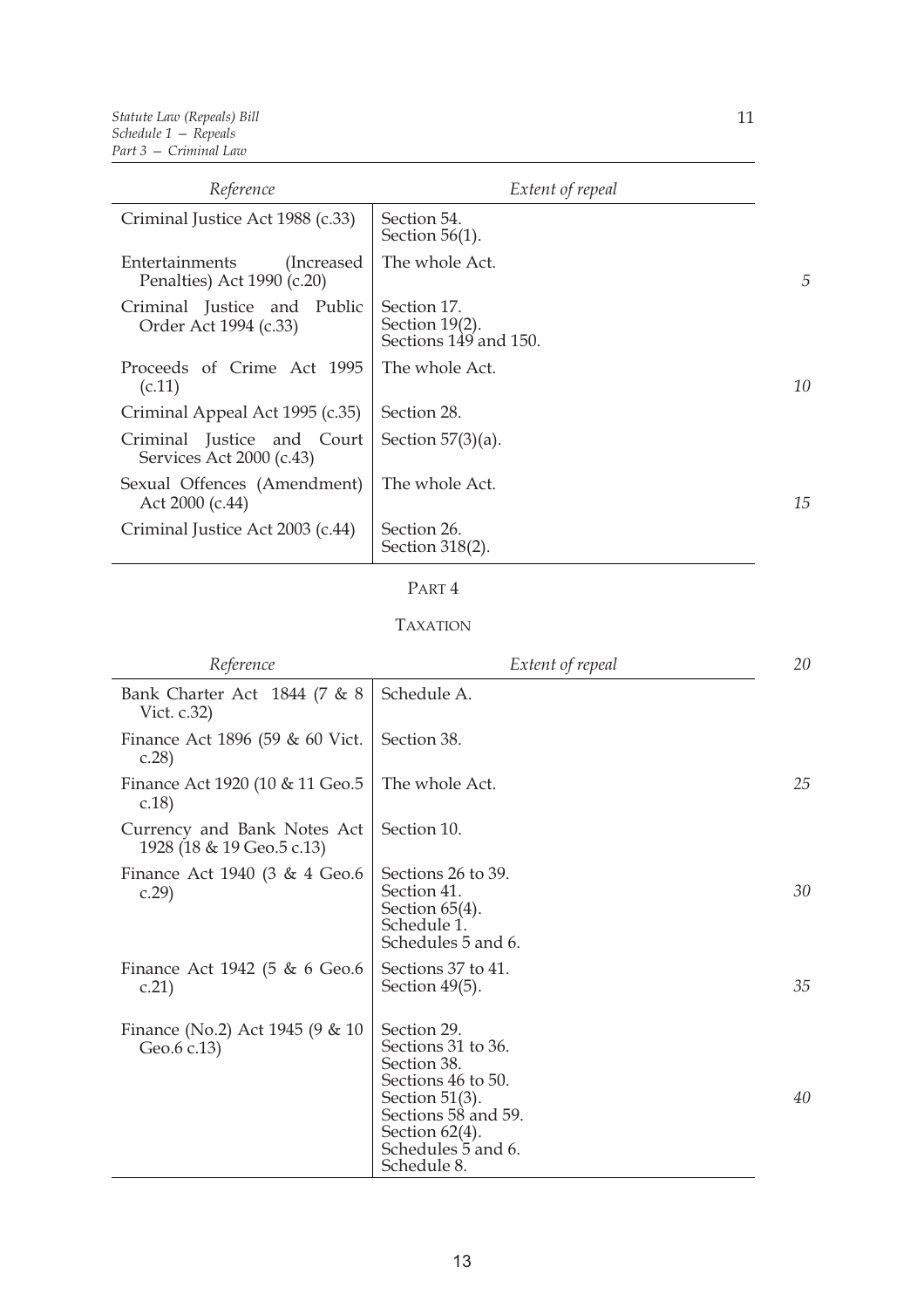| Reference                                         | Extent of repeal                                                                                                  |                |
|---------------------------------------------------|-------------------------------------------------------------------------------------------------------------------|----------------|
| Finance Act 1946 (9 & 10 Geo.6<br>c.64)           | Sections 36 to 43.<br>Section 45.<br>Section 58.<br>Schedules 8 and 9.                                            | $\overline{5}$ |
| Finance Act 1947 (10 & 11 Geo.6<br>c.35)          | Section 74(4), (5) and (11).                                                                                      |                |
| Finance (No.2) Act 1947 (11 $\&$<br>12 Geo.6 c.9) | The whole Act.                                                                                                    |                |
| Finance Act 1948 (11 & 12 Geo.6<br>c.49           | Section 71.<br>Section 78.<br>Section 82(5).                                                                      | 10             |
| Finance Act 1949 (12, 13 & 14<br>Geo.6 c.47)      | Section 51.<br>Section $52(2)$ and $(7)$ .                                                                        |                |
| Finance Act 1951 (14 & 15 Geo.6<br>c.43)          | Sections 39 and 40.                                                                                               | 15             |
| Finance Act 1960 (8 & 9 Eliz.2<br>c.44)           | Section 67.                                                                                                       |                |
| Finance Act 1961 (9 & 10 Eliz.2<br>c.36           | The whole Act.                                                                                                    | 20             |
| Finance Act 1966 (c.18)                           | Section 12.                                                                                                       |                |
| Taxes Management Act 1970<br>(c.9)                | Section 47A.<br>Section 57A.<br>Section $62(3)$ .<br>Section 77A.<br>Section 85A.<br>Section 86A.<br>Section 91A. | 25             |
| Finance Act 1974 (c.30)                           | Section 56.                                                                                                       |                |
| Finance (No.2) Act 1975 (c.45)                    | Section $44(5)$ .<br>Section $45(2)$ to $(4)$ .<br>Section 46.<br>Section 74.                                     | 30             |
| Finance Act 1980 (c.48)                           | Section 104.                                                                                                      |                |
| Finance Act 1981 (c.35)                           | Section 134.<br>Schedule 17.                                                                                      | 35             |
| Finance Act 1982 (c.39)                           | Section 12.<br>Sections 139 to 142.<br>Schedule 19.                                                               |                |
| Finance Act 1984 (c.43)                           | Section 3.<br>Section 6.<br>Section $57(1)(a)$ .                                                                  | 40             |
| Finance Act 1986 (c.41)                           | Section 74.<br>Section 112.<br>In Schedule 4, in Part 1, paragraphs 1 and 3.                                      | 45             |
| Advance Petroleum Revenue<br>Tax Act 1986 (c.68)  | The whole Act.                                                                                                    |                |
| Finance Act 1988 (c.39)                           | Section 45.<br>Sections 51 and 52.                                                                                |                |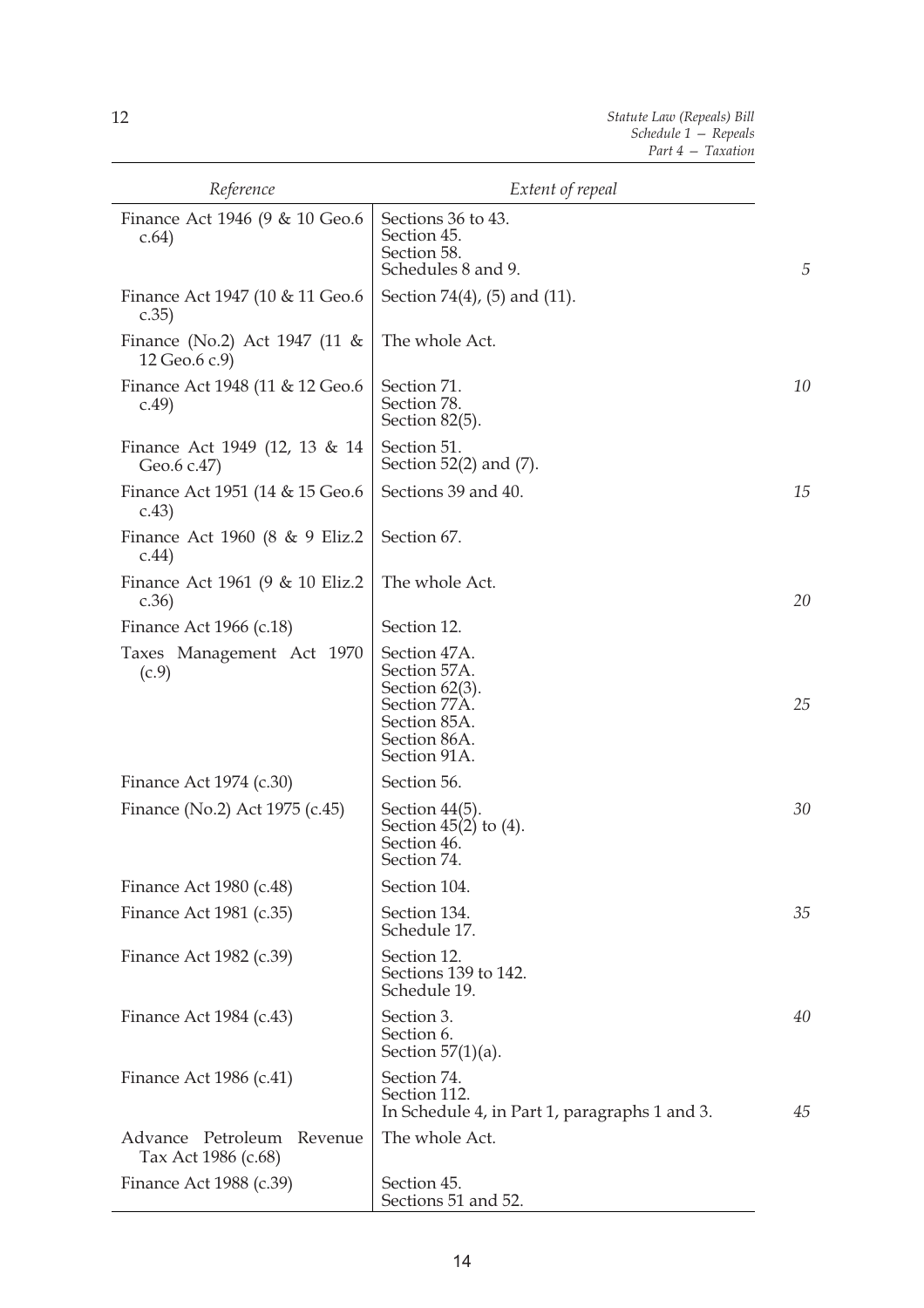| Reference                       | Extent of repeal                                                                                     |    |
|---------------------------------|------------------------------------------------------------------------------------------------------|----|
| Finance Act 1988 (c.39) – cont. | Sections 59 and 60.<br>Section 70.                                                                   |    |
| Finance Act 1989 (c.26)         | Section 17.<br>Section 65.<br>Section 81.                                                            | 5  |
| Finance Act 1990 (c.29)         | Section 93.<br>Section 106.<br>Section 129.                                                          |    |
| Finance Act 1991 (c.31)         | Section 29.                                                                                          | 10 |
| Finance (No.2) Act 1992 (c.48)  | Section 7.<br>Section 9.<br>Section $46(5)$ .                                                        |    |
| Finance Act 1993 (c.34)         | Section 14.<br>Section 16.<br>Section $36(2)$ .<br>Section 105(3).                                   | 15 |
| Finance Act $1994$ (c.9)        | Section 46.<br>Section 136.<br>Section 214(1).<br>Section 216(2).<br>Section 235(4).<br>Section 254. | 20 |
| Finance Act 1996 (c.8)          | Section $6(3)$ and $(4)$ .<br>Schedule 1.                                                            | 25 |
| Finance Act 1999 (c.16)         | Section 6.                                                                                           |    |

### TRADE AND INDUSTRY

| Reference                                                                             | Extent of repeal |    |
|---------------------------------------------------------------------------------------|------------------|----|
| Refreshment Houses Act 1860<br>$(23 & 24$ Vict. c.27)                                 | The whole Act.   | 30 |
| Telegraph Act 1863 (26 & 27<br>Vict. c.112)                                           | The whole Act.   |    |
| Telegraph Act 1868 (31 & 32<br>Vict. c.110)                                           | The whole Act.   | 35 |
| Telegraph Act 1870 (33 & 34<br>Vict. c.88)                                            | The whole Act.   |    |
| Commodities<br>Essential<br>Reserves Act 1938 (1 & 2<br>Geo.6 c.51)                   | The whole Act.   | 40 |
| Imperial Telegraphs Act 1938 (1)<br>& 2 Geo.6 c.57)                                   | The whole Act.   |    |
| Restriction of Advertisement<br>(War Risks Insurance) Act<br>1939 (2 & 3 Geo.6 c.120) | The whole Act.   | 45 |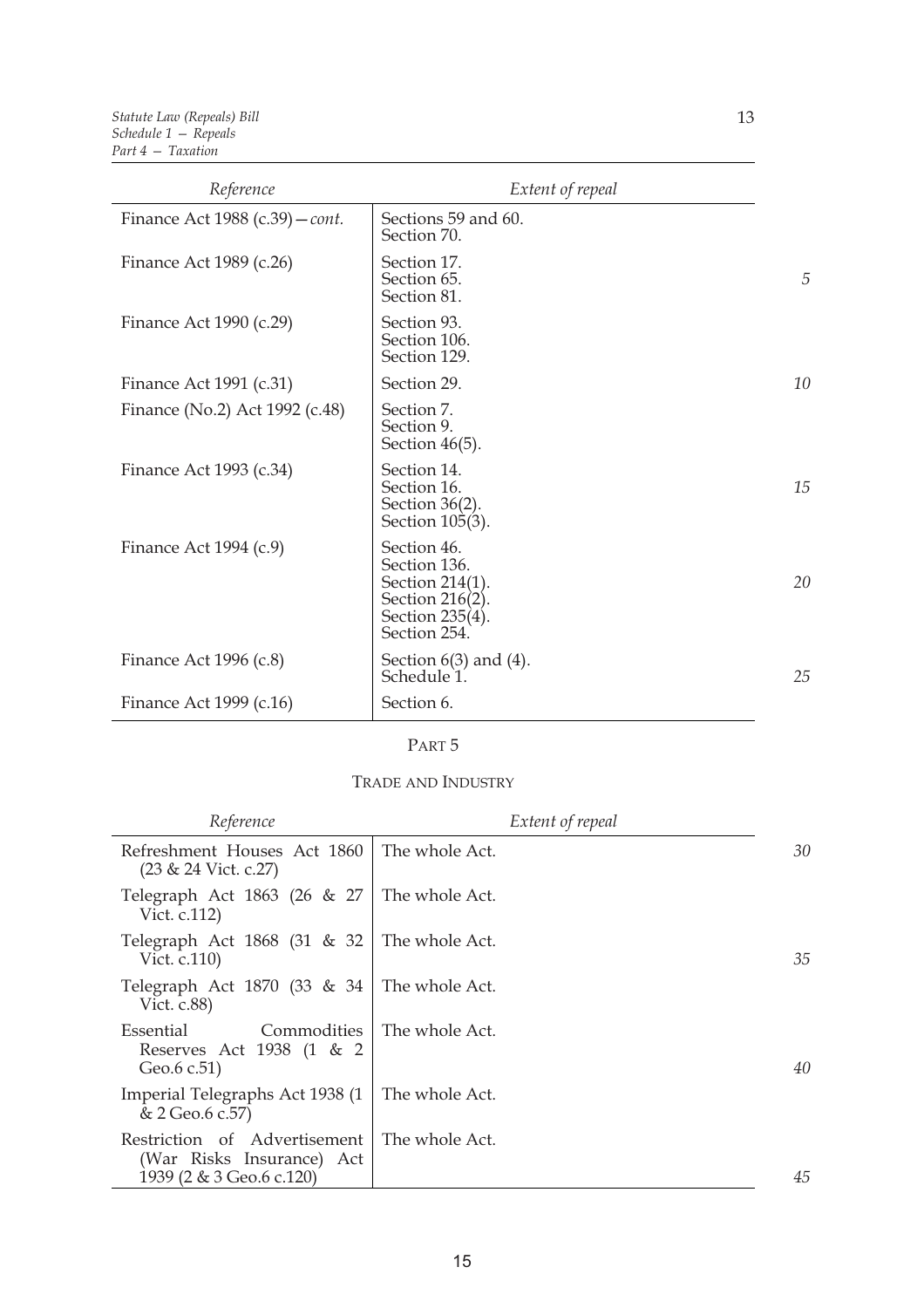| Reference                                                                         | Extent of repeal                                                                                                                                                                        |    |
|-----------------------------------------------------------------------------------|-----------------------------------------------------------------------------------------------------------------------------------------------------------------------------------------|----|
| Cable and Wireless Act 1946 (9)<br>& 10 Geo.6 c.82)                               | The whole Act.                                                                                                                                                                          |    |
| Statistics of Trade Act 1947 (10<br>& 11 Geo.6 c.39)                              | Section 10.                                                                                                                                                                             | 5  |
| Organisation<br>Industrial<br>and<br>Development Act 1947 (10 &<br>11 Geo.6 c.40) | Sections 1 to 9.<br>Section 12.<br>Section 14.<br>Section $15(2)$ to $(4)$ .<br>Schedules 1 and 2.                                                                                      | 10 |
| Companies Act 1947 (10 & 11<br>Geo.6 c.47)                                        | The whole Act.                                                                                                                                                                          |    |
| Trade Descriptions Act 1968<br>(c.29)                                             | Section 17.                                                                                                                                                                             |    |
| Local Employment Act 1970<br>(c.7)                                                | The whole Act.                                                                                                                                                                          | 15 |
| Energy<br>Authority<br>Atomic<br>(Special Constables) Act 1976<br>(c.23)          | The whole Act.                                                                                                                                                                          |    |
| Weights and Measures &c Act<br>1976 (c.77)                                        | The whole Act.                                                                                                                                                                          | 20 |
| Dock Work Regulation Act 1976<br>(c.79)                                           | The whole Act.                                                                                                                                                                          |    |
| Industry Act 1979 (c.32)                                                          | The whole Act.                                                                                                                                                                          |    |
| Crown Agents Act 1979 (c.43)                                                      | The whole Act.                                                                                                                                                                          | 25 |
| Insurance Companies Act 1980<br>(c.25)                                            | The whole Act.                                                                                                                                                                          |    |
| Industry Act 1980 (c.33)                                                          | Sections 2 and 2A.<br>Section $4(3)$ .<br>In section 5, subsections $(1)$ , $(4)$ , $(6)$ to $(8)$ .<br>Section $6(3)$ .<br>In section 21, subsections $(1)$ and $(2)$ .<br>Schedule 2. | 30 |
| Employment Act 1980 (c.42)                                                        | The whole Act.                                                                                                                                                                          |    |
| Supply of Goods and Services<br>Act 1982 (c.29)                                   | Section $20(2)$ .<br>Schedule.                                                                                                                                                          | 35 |
| Industrial<br>Development<br>Act<br>1985 $(c.25)$                                 | The whole Act.                                                                                                                                                                          |    |
| Wages Act 1986 (c.48)                                                             | The whole Act.                                                                                                                                                                          |    |
| Import and Export Control Act<br>1990 $(c.45)$                                    | The whole Act.                                                                                                                                                                          | 40 |
| Agriculture Act 1993 (c.37)                                                       | Section 60.                                                                                                                                                                             |    |
| Sunday Trading Act 1994 (c.20)                                                    | Section $1(2)$ .<br>Section 4.<br>Section $9(3)$ .<br>Schedule 4.                                                                                                                       | 45 |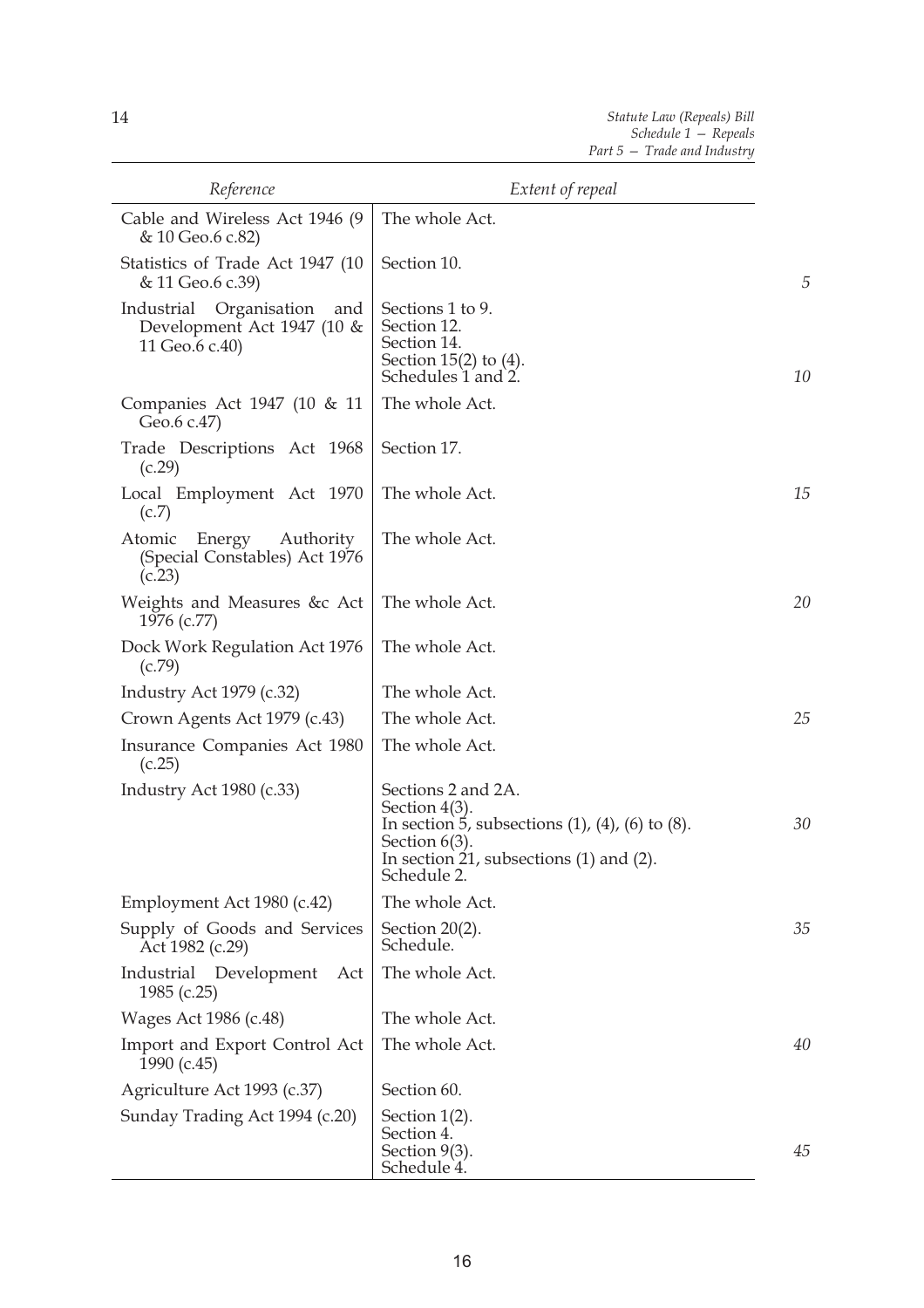| Reference                                               | Extent of repeal                                                            |    |
|---------------------------------------------------------|-----------------------------------------------------------------------------|----|
| Sale of Goods (Amendment)<br>Act 1994 (c.32)            | The whole Act.                                                              |    |
| Crown Agents Act 1995 (c.24)                            | Sections 3 and 4.<br>Sections 8 to 11.                                      | 5  |
| Welsh Development Agency<br>Act 1997 (c.37)             | The whole Act.                                                              |    |
| Competition Act 1998 (c.41)                             | Section 1.<br>Section 17.<br>Sections 69 and 70.                            | 10 |
| Enterprise Act 2002 (c.40)                              | Sections 9 and 10.<br>Sections 207 and 208.<br>Section 247.<br>Section 263. |    |
| Credit Act<br>2006<br>Consumer<br>(c.14)                | Section 15.                                                                 | 15 |
| Consumers, Estate Agents and<br>Redress Act 2007 (c.17) | Section $25(8)$ .<br>Schedule 2.                                            |    |

#### GENERAL REPEALS

*20*

### GROUP 1 - AGRICULTURE

| Reference                                                                        | Extent of repeal |    |
|----------------------------------------------------------------------------------|------------------|----|
| (Miscellaneous<br>Agriculture<br>Provisions) Act 1943 (6 $\&$ 7<br>Geo.6 c.16)   | The whole Act.   | 25 |
| (Miscellaneous<br>Agriculture<br>Provisions) Act 1949 (12,13 &<br>14 Geo.6 c.37) | The whole Act.   |    |
| Horticulture Act 1960 (8 & 9  <br>Eliz.2 $c.22$                                  | The whole Act.   | 30 |
| (Miscellaneous<br>Agriculture<br>Provisions) Act 1963 (c.11)                     | Section 20.      |    |
| Rural<br>and<br>Farm<br>Land<br>Development Act 1988 (c.16)                      | Section 3.       |    |

# GROUP 2 - INTERNATIONAL

| Reference                                                                       | Extent of repeal |    |
|---------------------------------------------------------------------------------|------------------|----|
| Mandated and Trust Territories   The whole Act.<br>Act 1947 (11 & 12 Geo.6 c.8) |                  |    |
| Foreign Compensation Act 1950   The whole Act.<br>$(14 \text{ Geo.6 c.12})$     |                  | 40 |
| Foreign Compensation Act 1962   The whole Act.<br>(11 & 12 Eliz.2 c.4)          |                  |    |

*35*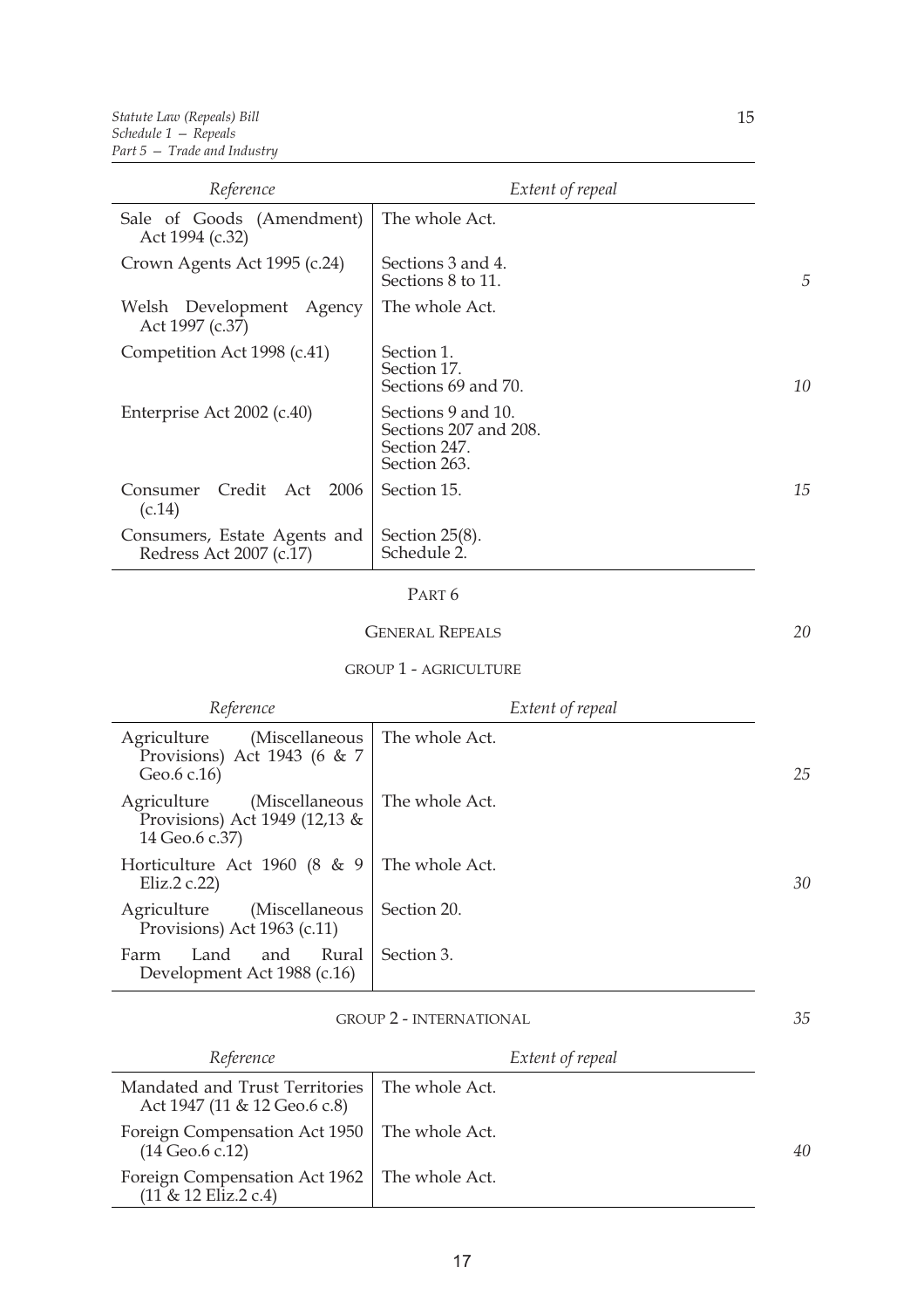| Reference                                                                 | Extent of repeal |
|---------------------------------------------------------------------------|------------------|
| Foreign Compensation Act 1969   The whole Act.<br>(c.20)                  |                  |
| Compensation   The whole Act.<br>Foreign<br>(Amendment) Act $1993$ (c.16) |                  |

| <b>GROUP 3 - POLICE</b> |  |
|-------------------------|--|
|-------------------------|--|

| Reference                                                                                            | Extent of repeal |    |
|------------------------------------------------------------------------------------------------------|------------------|----|
| Constables (Scotland) Act 1875<br>(38 & 39 Vict. c.47)                                               | The whole Act.   |    |
| Police Act 1909 (9 Edw.7 c.40)                                                                       | The whole Act.   | 10 |
| Police Pensions Act 1921 (11 $\&$<br>12 Geo.5 c.31)                                                  | The whole Act.   |    |
| Metropolitan Police<br>(Staff<br>Superannuation and Police<br>Fund) Act 1931 (21 & 22<br>Geo.5 c.12) | The whole Act.   | 15 |
| Police Act 1976 (c.46)                                                                               | The whole Act.   |    |
| Police Officers (Central Service)<br>Act 1989 (c.11)                                                 | The whole Act.   |    |

# GROUP 4 - SOCIAL SECURITY

| Reference                                                     | Extent of repeal     |    |
|---------------------------------------------------------------|----------------------|----|
| National Health Service Act   The whole Act.<br>1966 $(c.8)$  |                      |    |
| Allowances<br>Family<br>National Insurance Act 1967<br>(c.90) | and   The whole Act. | 25 |
| National Insurance Act 1974 The whole Act.<br>(c.14)          |                      |    |
| Social Security Benefits Act 1975   The whole Act.<br>(c.11)  |                      | 30 |

# GROUP 5 - MISCELLANEOUS REPEALS

| Reference                                                                           | Extent of repeal                                                                |    |
|-------------------------------------------------------------------------------------|---------------------------------------------------------------------------------|----|
| Marlborough)                                                                        | 52 Hen.3 (1267) (Statute of   In Chapter 4, the first paragraph.<br>Chapter 15. |    |
| Married Women's Policies of<br>Assurance (Scotland) Act<br>1880 (43 & 44 Vict c.26) | Section 1.                                                                      | 35 |
| Married Women's Property Act<br>1882 (45 & 46 Vict. c.75)                           | In section 11, the first paragraph.                                             |    |

*20*

*5*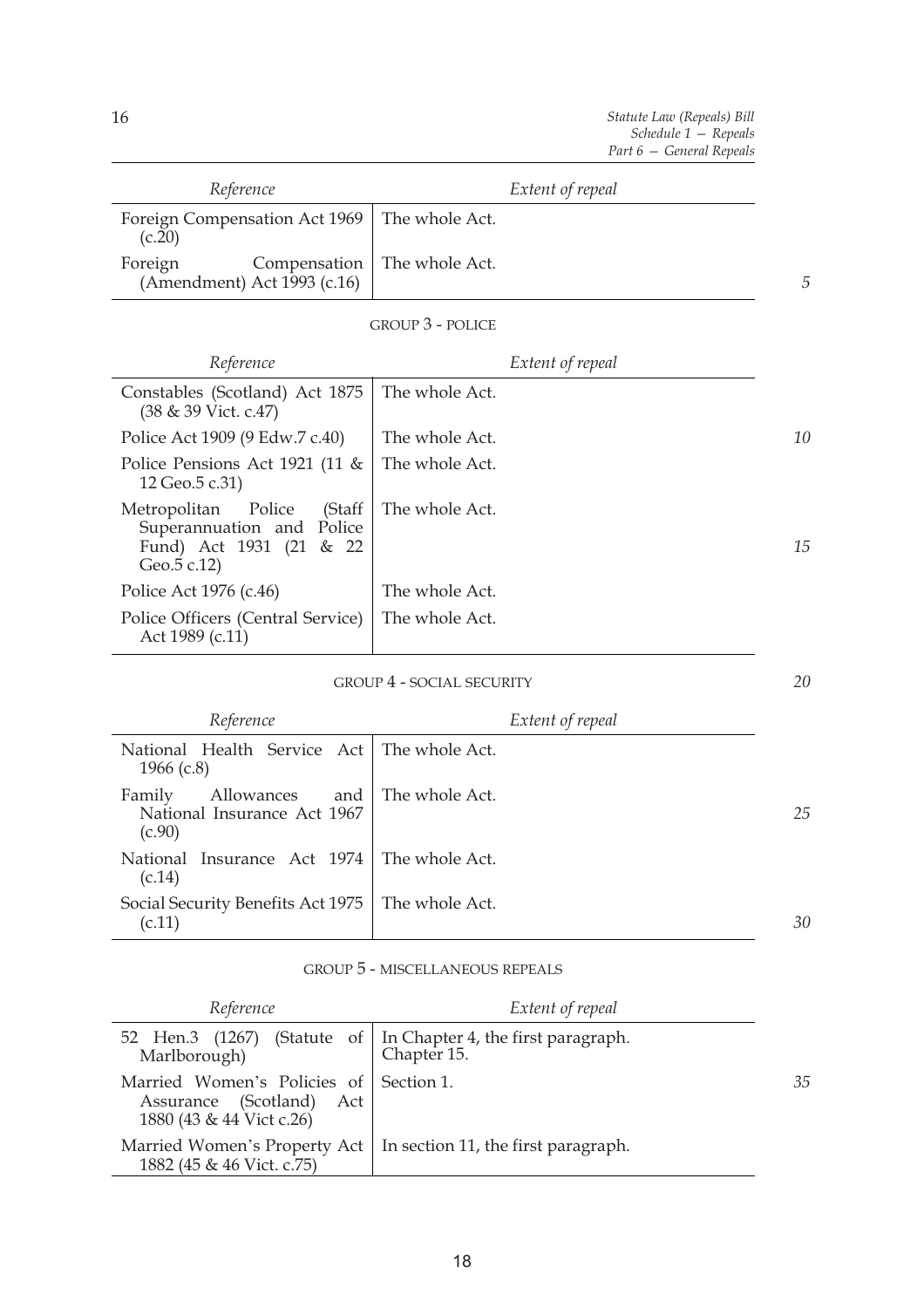| Reference                                                                                                   | Extent of repeal                                                                                                                                                                |    |
|-------------------------------------------------------------------------------------------------------------|---------------------------------------------------------------------------------------------------------------------------------------------------------------------------------|----|
| Merchant Shipping Act 1906 (6<br>Edw.7 c.48)                                                                | The whole Act.                                                                                                                                                                  |    |
| Industrial Assurance (Juvenile<br>Societies) Act 1926 (16 & 17<br>Geo.5 c.35)                               | The whole Act.                                                                                                                                                                  | 5  |
| Societies<br>(Miscellaneous<br>Provisions) Act 1940 (3 & 4<br>Geo.6 c.19)                                   | The whole Act.                                                                                                                                                                  |    |
| Savings Banks Act 1949 (12, 13<br>& 14 Geo.6 c.13)                                                          | The whole Act.                                                                                                                                                                  | 10 |
| Housing Act 1949 (12, 13 & 14<br>Geo.6 c.60)                                                                | The whole Act.                                                                                                                                                                  |    |
| Reform<br>(Miscellaneous<br>Law<br>Provisions) Act 1949 (12, 13 &<br>14 Geo.6 c.100)                        | The whole Act.                                                                                                                                                                  | 15 |
| Exchequer<br>and<br>Audit<br>Departments Act 1950 (14 &<br>15 Geo.6 c.3)                                    | The whole Act.                                                                                                                                                                  |    |
| Public Works Loans Act 1952 (1<br>$& 2$ Eliz. $2c.3$                                                        | The whole Act.                                                                                                                                                                  | 20 |
| Rent Act 1957(5 & 6 Eliz.2 c.25)                                                                            | The whole Act.                                                                                                                                                                  |    |
| Landlord<br>and<br>Tenant<br>(Temporary Provisions) Act<br>1958 (6 & 7 Eliz.2 c.68)                         | The whole Act.                                                                                                                                                                  | 25 |
| <b>Ministers</b><br>$\sigma$<br>the<br>Crown<br>(Parliamentary Secretaries)<br>Act 1960 (9 & 10 Eliz.2 c.6) | The whole Act.                                                                                                                                                                  |    |
| Housing Act $1964$ (c.56)                                                                                   | The whole Act.                                                                                                                                                                  |    |
| Vessels<br>Fishing<br>(Safety<br>Provisions) Act 1970 (c.27)                                                | The whole Act.                                                                                                                                                                  | 30 |
| Mr Speaker King's Retirement<br>Act 1971 (c.13)                                                             | The whole Act.                                                                                                                                                                  |    |
| Friendly Societies Act 1971<br>(c.66)                                                                       | The whole Act.                                                                                                                                                                  | 35 |
| Societies Act 1974<br>Friendly<br>(c.46)                                                                    | Section 107(3).<br>Schedule 7.                                                                                                                                                  |    |
| International<br>Road<br>Haulage<br>Permits Act 1975 (c.46)                                                 | The whole Act.                                                                                                                                                                  |    |
| Guard Dogs Act 1975 (c.50)                                                                                  | Sections 2 to 4.<br>In section $5(1)$ , the words "or 2".<br>In section $5(2)(a)$ , the words "or any prescribed"<br>fee" and from "or of any regulations" to "of<br>this Act". | 40 |
|                                                                                                             | Section 6.<br>In section 7, the entries for "guard dog kennels",<br>"local<br>authority", "prescribed"<br>and<br>"regulations".                                                 | 45 |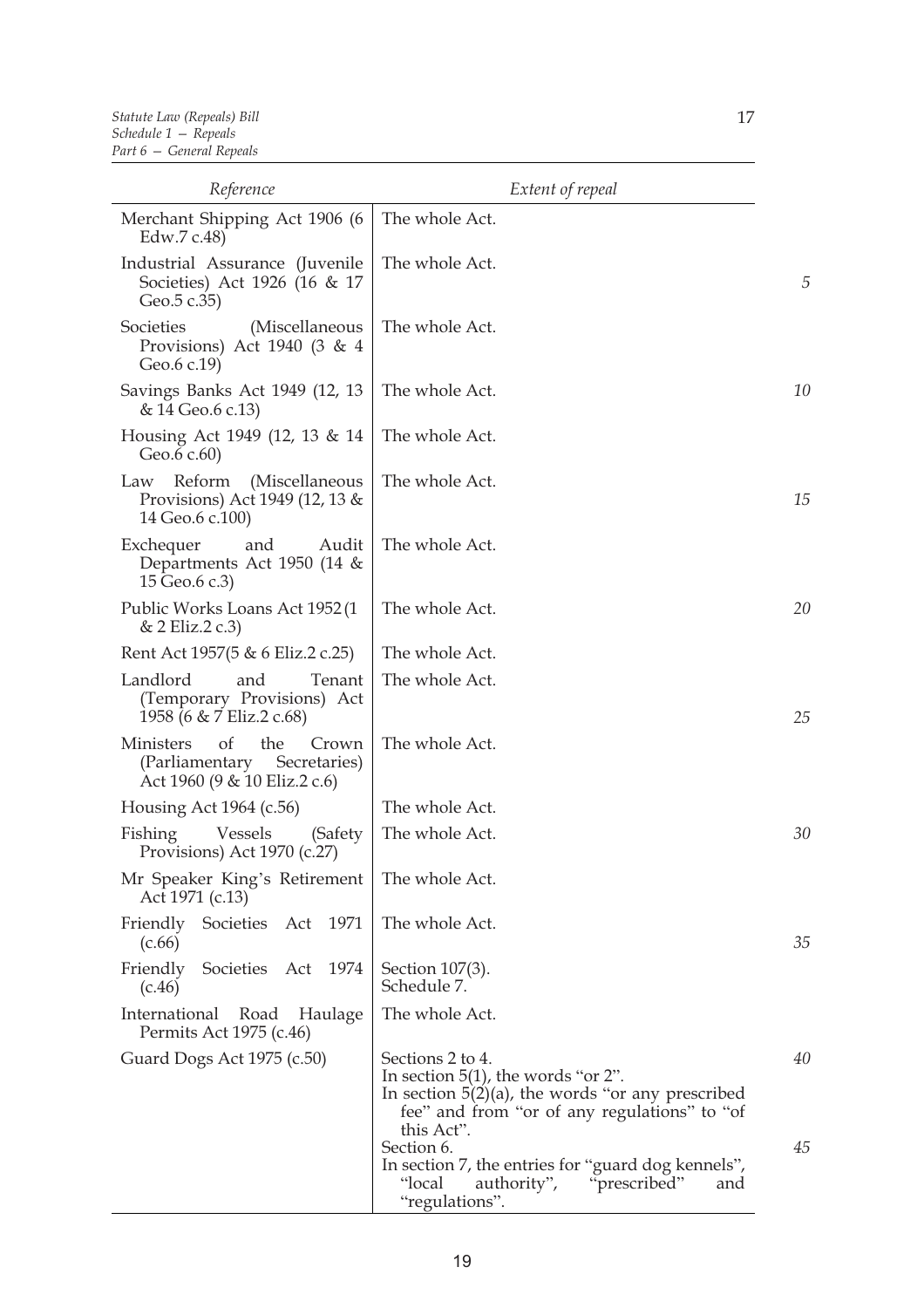| t of reneal |  |  |  |
|-------------|--|--|--|

*Statute Law (Repeals) Bill Schedule 1 — Repeals Part 6 — General Repeals* 

| Section $8(2)$ .                            |                  |
|---------------------------------------------|------------------|
| The whole Act.                              | 5                |
| The whole Act.                              |                  |
| The whole Act.                              |                  |
| Section 4.                                  | 10               |
| Section 10.                                 |                  |
| The whole Act.                              |                  |
| Section 171.<br>Section 182.<br>Schedule 4. | 15               |
| The whole Act.                              |                  |
| The whole Act.                              | 20               |
| The whole Act.                              |                  |
| The whole Act.                              |                  |
|                                             | Extent of repeal |

#### SCHEDULE 2 Section {jref}

*25*

*35*

*40*

### **SAVINGS**

*Metropolitan Police Act 1829 (c.44)* 

*30* 1 The repeal by this Act of se ction 4 of the Metropolitan Police (Staff Superannuation and Police Fund) Act 1931 (provision as to bank accounts of Receiver for the Metropolitan Police District) does not affect the amendments made by that section to section 10 of the Metropolitan Police Act 1829.

#### *Horticultural Produce (Sales on Commission) Act 1926 (c.39)*

2 The repeal by this Act of section 20 of the Horticulture Act 1960 does not affect the amendment made by that section to section 2 of the Horticultural Produce (Sales on Commission) Act 1926 (inspection of books, etc)

#### *Foreign Compensation Act 1950 (c.12)*

3 The repeal by this Act of the Foreign Com pensation Act 1950 does not affect any provision made by Order in Council under section 7 of that Act (administrative and financial provisions) with respect to the payment of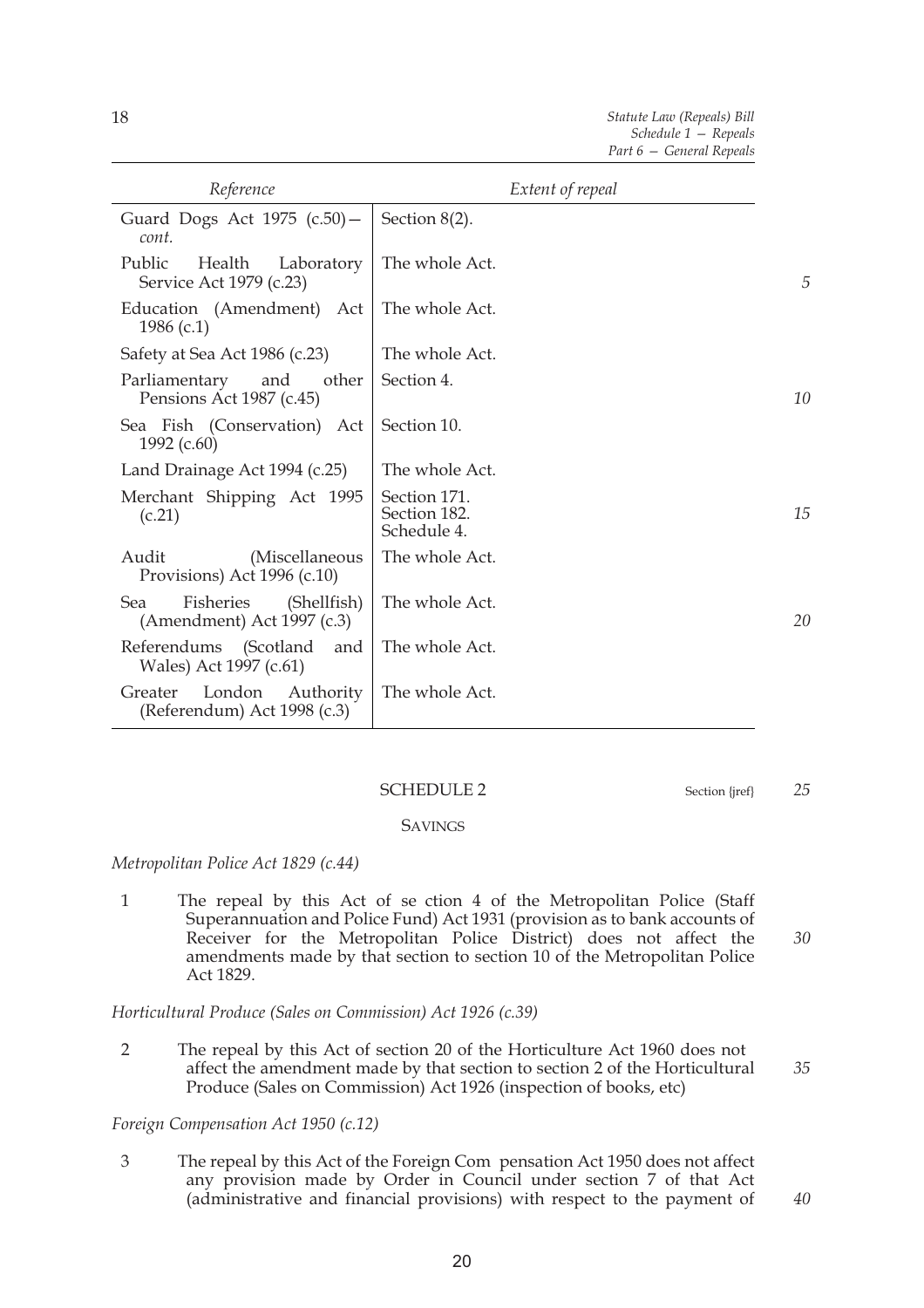pensions or other benefits to officers or servants of the Foreign Compensation Commission or with respect to the winding up of the Foreign Compensation Commission.

*Landlord and Tenant Act 1954 (c.56)* 

4 The repeal by this Act of the Schedule to the Local Employment Act 1970 does not affect the amendments made by that Schedule to section 60 of the Landlord and Tenant Act 1954 (special provisions as to certain premises where the Secretary of State or the English Industrial Estates Corporation is the landlord).

*Public Records Act 1958 (c.51)* 

5 The repeal by this Act of the Crow n Agents Act 1979 does not affect the amendments made by Part 1 of Schedule 6 to that Act to Schedule 1 to the Public Records Act 1958 (definition of public records).

*Police Act 1976 (c.46)* 

*15* 6 The repeal by this Act of the Schedule to the Police Act 1976 (The Police Complaints Board) does not affect the provisions in that Schedule for the payment of pensions or gratuities to or in respect of members of that Board.

*Civic Government (Scotland) Act 1982 (c.45)* 

*20* 7 The repeal by this Act of section 2 of the Entertainments (Increased Penalties) Act 1990 (increase of penalties: Scotland) does not affect the amendments made by that section to section 7 of the Civic Government (Scotland) Act 1982.

*Criminal Justice (International Co-operation) Act 1990 (c.5)* 

*25* 8 The repeal by this Act of section 14(3) of the Proceeds of Crime Act 1995 does not affect the amendment made by that subsection to section 9 of the Criminal Justice (International Co-operation) Act 1990 (enforcement of overseas forfeiture orders).

*Land Drainage Act 1991 (c.59)* 

9 The repeal by this Act of section 1 of the Land Drainage Act 1994 does not affect the amendment made by that section inserting Part 4A of the Land Drainage Act 1991 (duties with respect to the environment and recreation).

*10*

*5*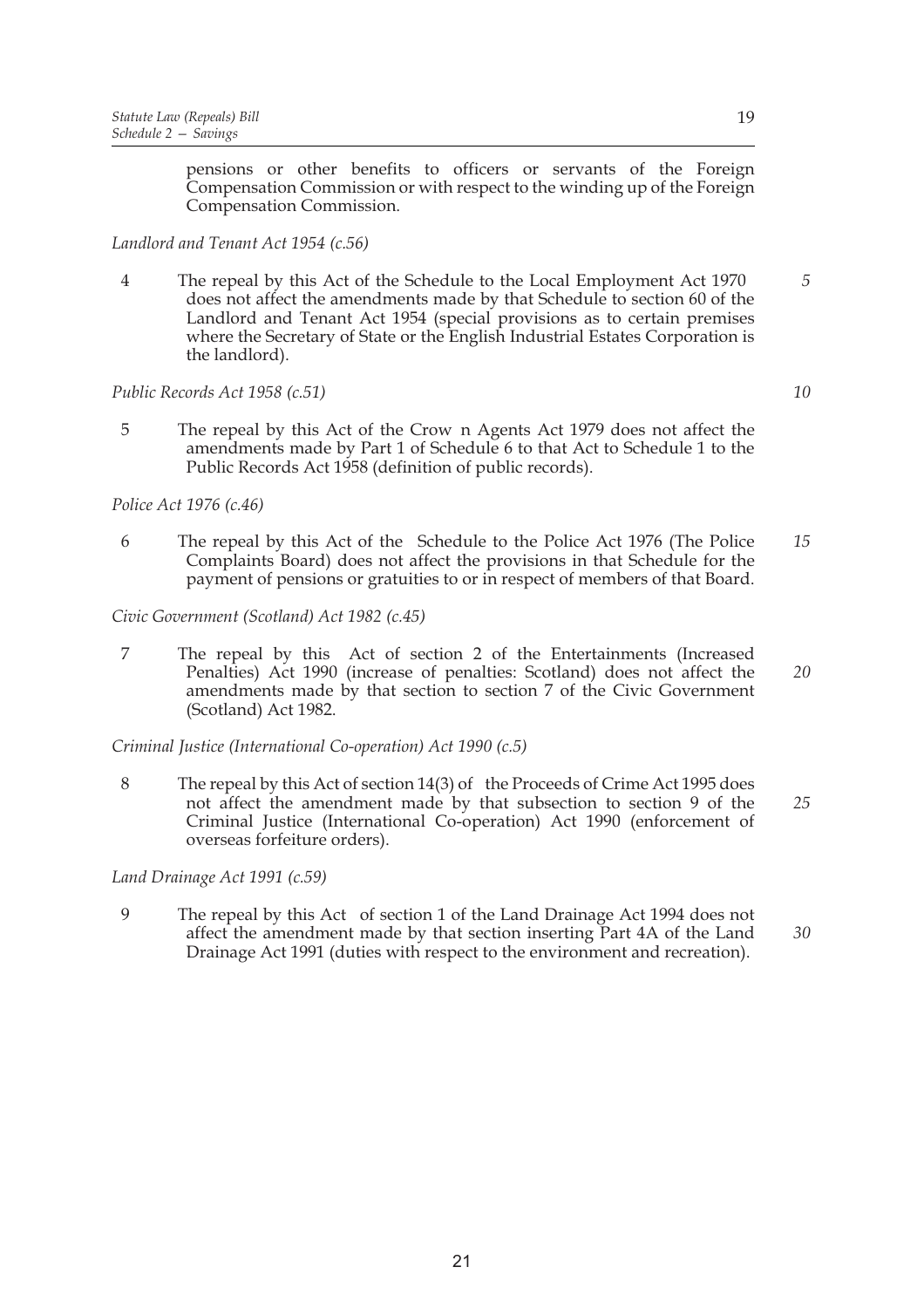# **APPENDIX 2**

# **EXPLANATORY NOTE ON THE DRAFT BILL**

# **CLAUSES 1 – 3**

# **Clause 1**

1 Clause 1 repeals the enactments contained in Schedule 1 and introduces the savings in Schedule 2.

# **Clause 2**

- 2 Subsection (1) has the effect of extending the Bill to all parts of the United Kingdom (ie England and Wales, Scotland and Northern Ireland). This means that the repeal of any enactment by the Bill is effective in each part of the UK to which the enactment itself extends.
- 3 Subsection (2) provides power by Order in Council to extend the Bill's effect to the Channel Islands, the Isle of Man and any British overseas territory. The Bill itself is limited to the United Kingdom by virtue of subsection (1), so if any enactment repealed extends to any of those territories it will be possible by Order in Council to ensure that the repeal extends there too.

# **Clause 3**

4 Clause 3 provides for the short title and commencement. The Bill will come into force upon Royal Assent.

# **SCHEDULES 1 AND 2 TO THE DRAFT BILL**

5 The following pages explain the repeals contained in *Schedule 1* and the savings contained in *Schedule 2*.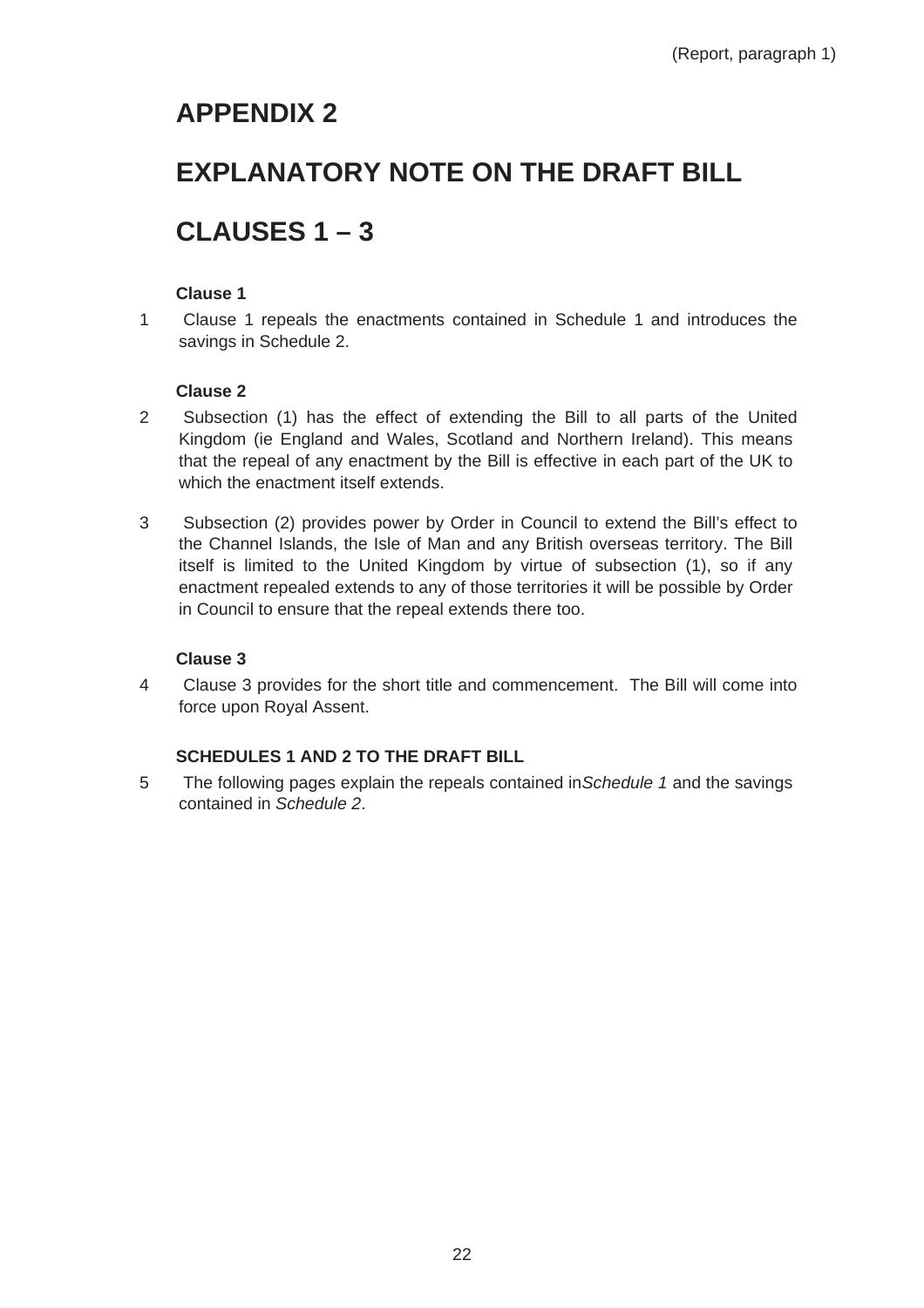# **EXPLANATORY NOTE ON THE DRAFT BILL**

# **SCHEDULE 1: REPEALS**

# **BRITISH INDIA**

# **INTRODUCTION**

- 1.1 This part of the report proposes the repeal of 24 obsolete Acts relating to British India. Most of the Acts enabled companies in the Victorian era to be established and to operate various commercial undertakings in, or in connection with, British India. $1$
- 1.2 These repeal proposals represent the third phase of the Law Commission's endeavour to review statute law relating to the Indian subcontinent which remains on the UK statute book after India, Pakistan (and later Bangladesh), Ceylon (subsequently Sri Lanka) and Burma (Myanmar) achieved independence and sovereign status.<sup>2</sup>
- 1.3 The first phase of the project tackled the last remaining statutes relating to the former East India Company. A dozen such Acts were repealed by the *Statute Law (Repeals) Act 2008 (c.12).* The second phase of the project centred on the Indian railway system. Some 38 railway Acts were repealed by the *Statute Law (Repeals) Bill 2013.*
- 1.4 The individuals and organisations consulted about these proposals are set out in *Appendix 3.*

# **GROUP 1 – ANGLO-INDIAN BANK COMPANIES**

# **Agra and Masterman's Bank**

1.5 The Agra and Masterman's Bank ("the Bank") was the product of an 1864 amalgamation between the former Agra and United Service Bank (which had been incorporated in 1857)<sup>3</sup> and the London-based banking partnership of Masterman, Peters, Mildred and Company. The former took over the latter in order to achieve beneficial membership of the London Clearing House.<sup>4</sup>

- $2$  Independence was granted to India (and Pakistan was formed as a separate Dominion) by the India Independence Act 1947 (c.30).
- The Agra and United Service Bank Ltd. had been established by deed of settlement in January 1857 and incorporated by royal charter in May 1857: see preamble to the Act 28 & 29 Vict. c.xcii (1865), discussed below. Agra was the former capital of Hindustan (on the river Yamuna), now situated in Uttar Pradesh in India, some 200 km south of New Delhi.
- See Sally Miller, *Studies in the Economic History of the Pacific Rim* (1998, Routledge), p 136.

The expression "British India" meant all territories and places within Her Majesty's dominions which were governed by the Queen through the governor-general of India, and excluded those territories which were then ruled by any native prince or chief under the suzerainty of the Queen exercised through the governor-general: see definitions in the Interpretation Act 1889 (c.63), s 18 (which Act is now repealed and superseded).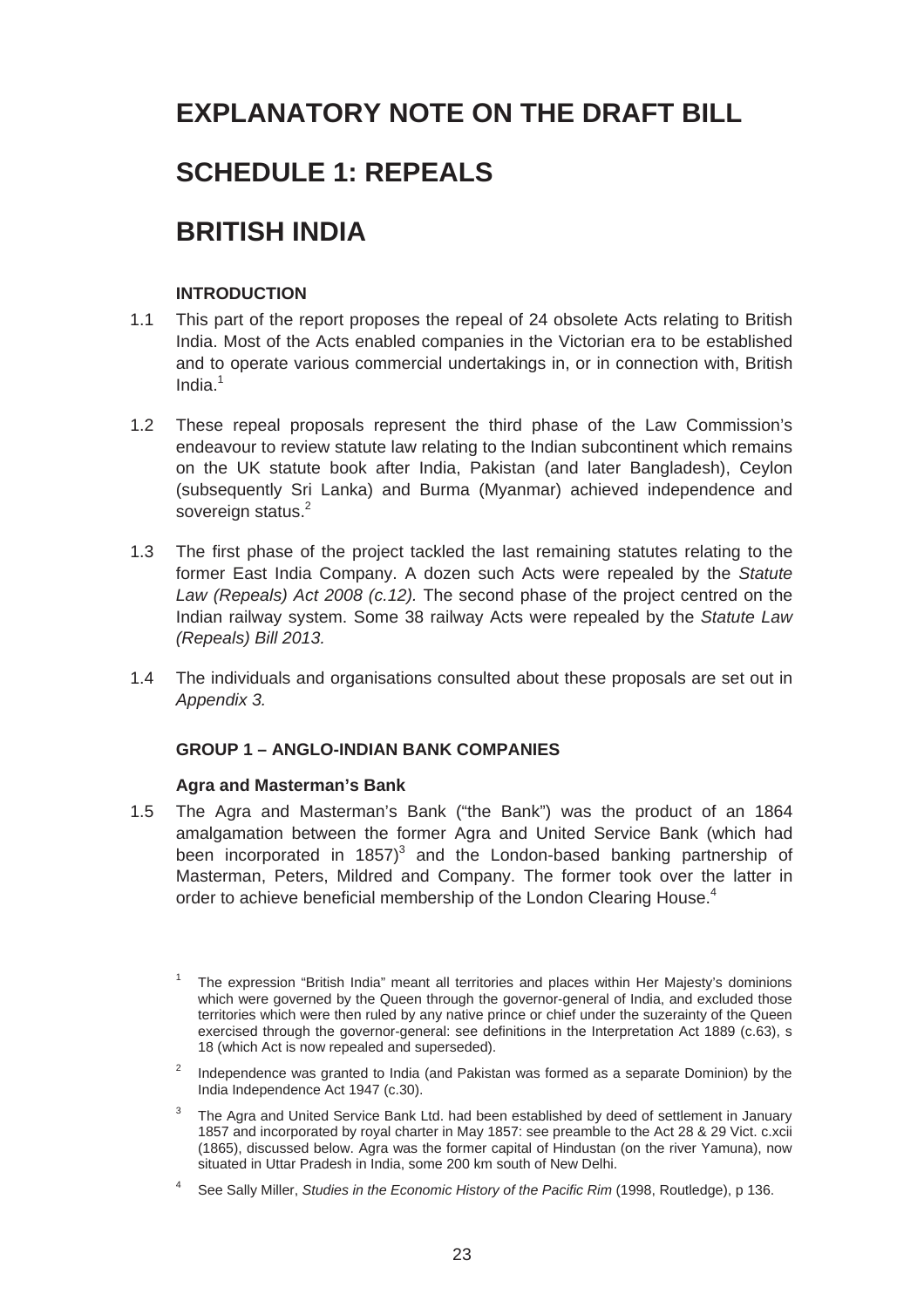# **Agra and Masterman's Bank (Limited) Act 1865**

- 1.6 The purpose of this 1865 Act<sup>5</sup> was to enable the Bank to restructure its share capital. For example, it authorised the company to divide each of its original £100 shares into two £50 shares and issue appropriate replacement share certificates.<sup>6</sup>
- 1.7 The 1860s, however, were a period of economic turbulence in Britain. Bank failure became endemic. The Bank had deposited reserves with Overend, Gurney and Company, who specialised in investment and discounting bills of exchange. Overend Gurney overstretched itself and in 1866 collapsed after trying to reconstitute itself.<sup>7</sup> As a result the Bank itself ceased to be viable and the process of its formal winding-up began, $^8$  a process that was completed only in 1902 when the Bank was gradually dissolved. By that stage the Bank's shares had long ceased to have any residual value with the result that the 1865 Act had become obsolete.

### **Mercantile Bank of India**

1.8 The Mercantile Bank of Bombay ("the Bank") was formed in November 1853, and in 1857 was granted a royal charter. $9$  By 1858 the Bank had established offices not only in India but also in Shanghai and Hong Kong, with its head office in London. It was renamed the Mercantile Bank of India, London and China.<sup>10</sup> Financial difficulties caused the Bank to lose its charter status in 1893. In anticipation of that loss, in December 1892 the Bank became incorporated under the Companies Acts 1862-90 as a company limited by shares. It was renamed the Mercantile Bank of India Limited.

### *Mercantile Bank of India (Limited) Act 1893*

- 1.9 The purpose of the 1893 Act<sup>11</sup> was to resolve any doubt that the Bank was able to issue shares expressed in rupees or dollars as well as in pounds sterling. Accordingly the Act permitted the Bank to create "silver capital", expressed in rupees or dollars, in substitution for an equivalent amount of unissued capital. The capital was to be divided into shares and would carry "such rights privileges qualifications and conditions" as the company determined.
	- $5$  28 & 29 Vict. c.xcii.
	- $6$  The 1865 Act, ss 2, 3.
	- 7 See John Marriott, *Beyond the Tower: A History of East London* (2011).
	- <sup>8</sup> In 1867 the Bank transferred part of its undertaking to a new company, the Agra Bank Ltd. By 1901, however, this new company was in liquidation.
	- In 1854 the bank's head office was in Bombay, and a branch office had opened in Madras. Between 1854 and 1923 the Madras branch occupied four different sets of offices, concluding with its own Mercantile Bank Buildings (at First Line Beach): see Madras Tercentenary Celebration Committee, *The Madras Tercentenary Commemoration Volume* (1939).
	- 10 See *Mercantile Bank of India, London and China eNotes.com Reference* at http://www.enotes.com/topic/Mercantile\_Bank\_of\_India,\_London\_and\_China .
	- $11$  56 & 57 Vict. c.xxi.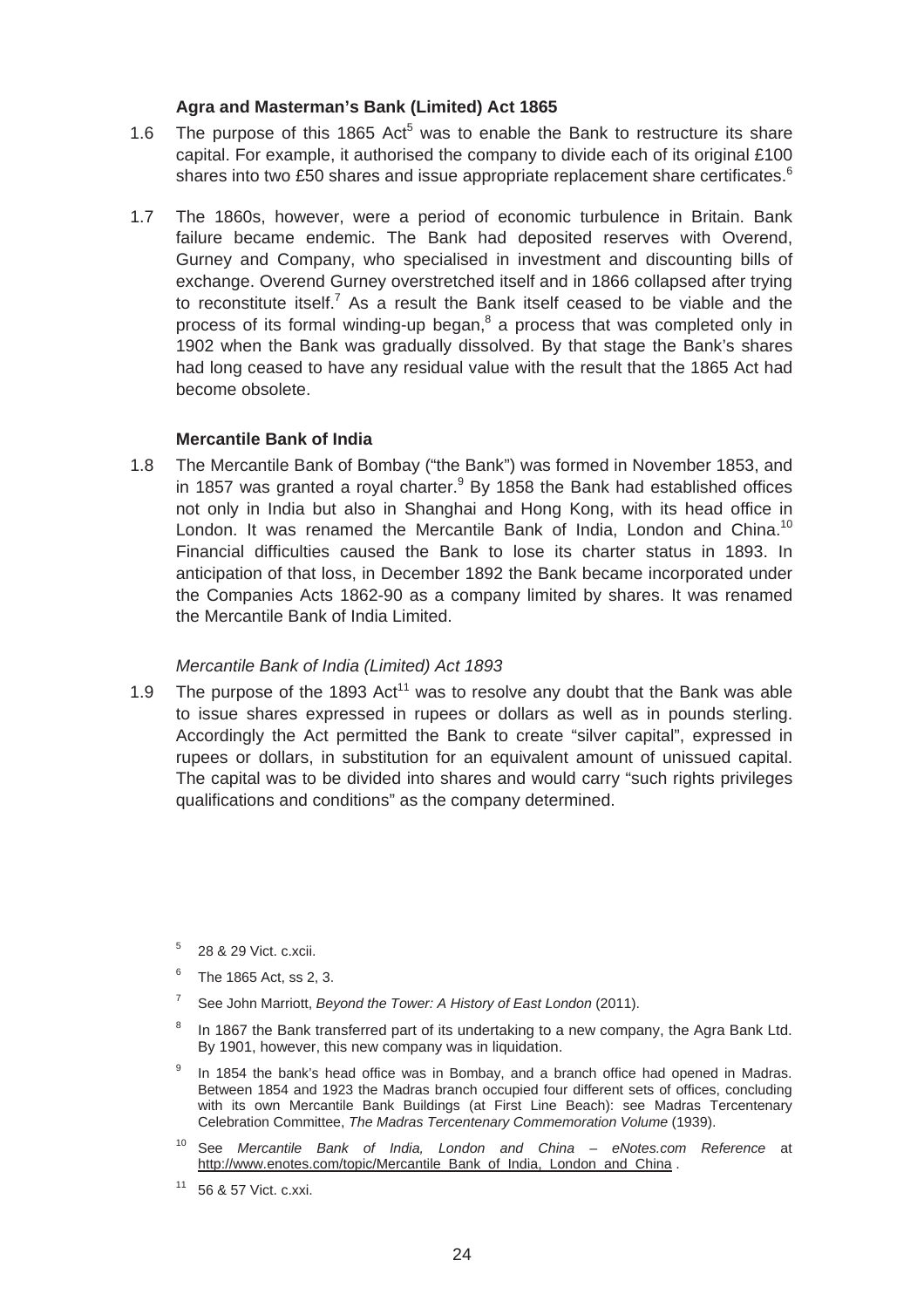1.10 The Second World War impacted adversely on the Bank's Far East operations. In 1959 the Bank (which had then become simply Mercantile Bank Ltd) was acquired by the Hongkong and Shanghai Banking Corporation (HSBC). The Bank lost its separate identity as a result of this merger and its former property and interests were subsequently disposed of. The 1893 Act has accordingly long been obsolete.

# **GROUP 2 – ANGLO-INDIAN TELEGRAPH COMPANIES**

# **European and Indian Junction Telegraph Company**

- 1.11 The European and Indian Telegraph Company which had a nominal capital of £200,00012 - promoted what was to become the *European and Indian Junction Telegraph Act 1857<sup>13</sup>*so that it could be formally incorporated, and act in the stead of the original company. The Company's purpose was identified as laying down and using wires for telegraphic communication between the continent of Europe and British India, "commencing at or near the port of Seleucia on the coast of Syria, and terminating at Bussorah, or some other point at the head of the Persian Gulf".<sup>14</sup> The undertaking was described as "one of great public and national importance".<sup>15</sup> The 1857 Act provided for the Company to have the necessary powers.
- 1.12 In September 1857, however, the Ottoman government rejected the Company's application for a concession to run cables through its territory (principally on the ground that the enterprise was British government-owned). Instead, the Ottoman government decided to construct its own telegraph link from Constantinople to the Persian Gulf *via* Scutari (now Uskudar), Mosul and Bussorah (now Basra).16 This spelt the end of the Company and its aspirations. The dissolution of the Company shortly afterwards means that the 1857 Act has long been obsolete.

 $12$  The capital was divided into 20,000 £10 shares.

<sup>13 20 &</sup>amp; 21 Vict. c.xc.

<sup>&</sup>lt;sup>14</sup> Preamble to the 1857 Act.

Preamble to the 1857 Act. By section 20 of the Act the successor company's principal office was to be located in London. Any public notice which had to be given under the Act was to be placed in a daily newspaper published in London or Middlesex: the 1857 Act, s 45.

<sup>&</sup>lt;sup>16</sup> See Steven Roberts, *A History of the Telegraph Companies in Britain between 1838 and 1868*, ch 13 (accessed at http://distantwriting.co.uk/companiesandforeigntraffic.html on 2 July 2012).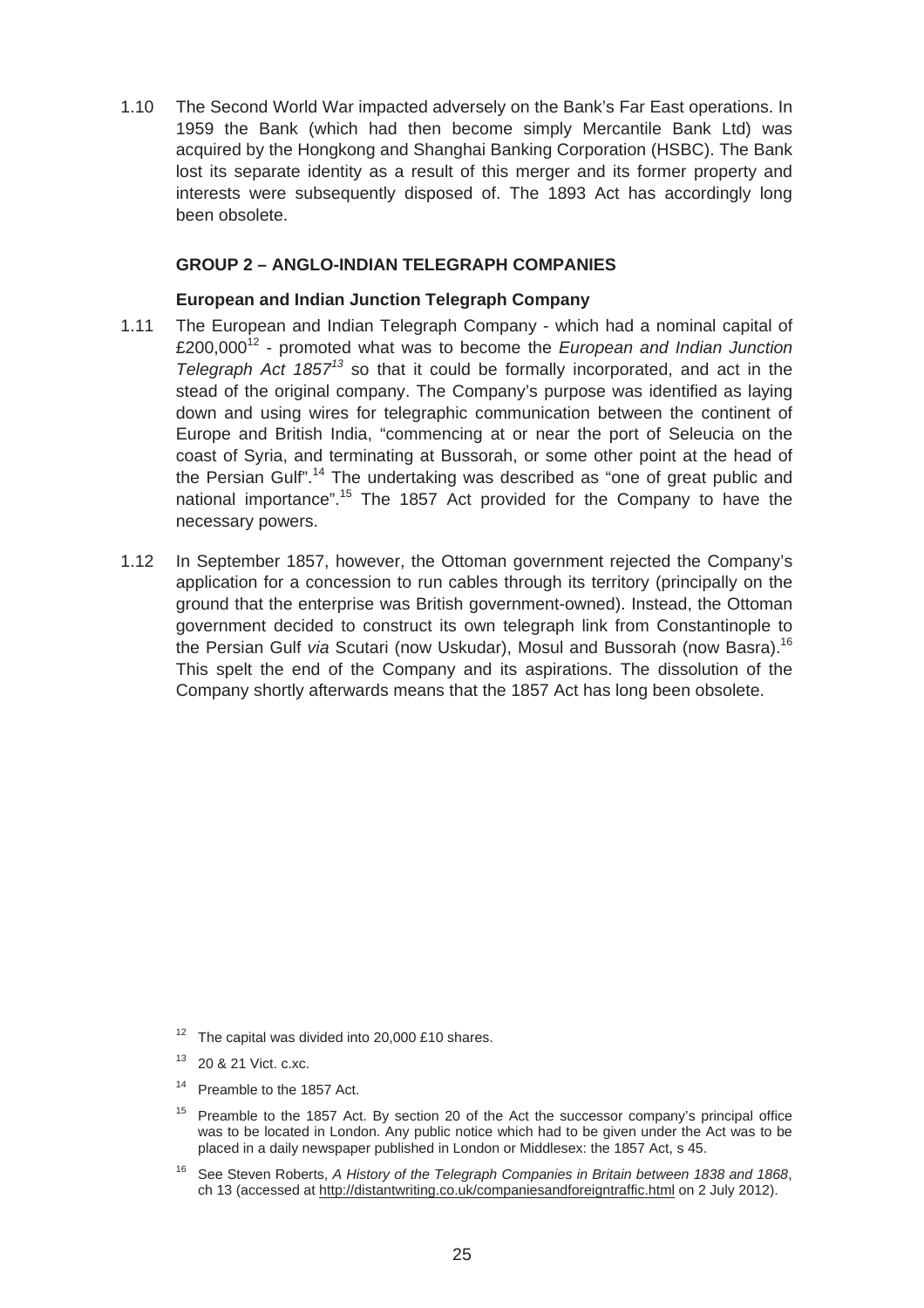## **Red Sea and India Telegraph Company**

- 1.13 The Red Sea and India Telegraph Company Ltd was formed as a joint stock company in July 1858 with the object of establishing a telegraphic communication link between England and India by the Red Sea. In November 1858 the Company entered into an agreement with the Treasury whereby the Company undertook to lay an electric telegraph line from Alexandria to Kurrachee, via the Red Sea and Aden. In order that the project could be expedited the Company needed to be incorporated and to acquire additional powers. The *Red Sea and India Telegraph Act 1859<sup>17</sup>*provided for the Company to be incorporated as The Red Sea and India Telegraph Company and to be given the necessary additional powers.
- 1.14 Technical problems, however, meant that the cable laid was unable to transmit telegraphs from Karachi (or Bombay) to Suez.<sup>18</sup> In 1862, because of continuing transmission problems, the Treasury entered into an agreement with the Red Sea company and a new company, the Telegraph to India Company Ltd, under which the Red Sea company would transfer all its assets to the new company.<sup>19</sup>
- 1.15 The enterprise was not a success (the submarine cables were found to be irreparable) and it was soon abandoned by government.<sup>20</sup> Direct communication to India had to await the Persian Gulf cable installation in 1864. $^{21}$  The Red Sea Company became redundant when its assets were transferred in 1862 to the Telegraph to India Company Ltd. The 1859 Act became obsolete at that point.

### **India Rubber, Gutta Percha and Telegraph Works Company**

1.16 The Gutta Percha company had been formed in March 1864, initially as Silver's India Rubber Works and Telegraph Cable Company Limited (a joint stock company). It had taken over the business and assets of the former firm Silver & Co (run by Messrs S.W. and H.A. Silver). The firm had premises in Silvertown, manufacturing products made from India rubber, various gums and ebonite. By special resolution, in July 1864, the new company changed its name to the India Rubber Gutta Percha and Telegraph Works Company Ltd.<sup>22</sup>

- <sup>18</sup> See Daniel R. Headrick, *The Invisible Weapon: Telecommunications and International Politics, 1851-1945* (Oxford UP, 1991), at pp 19, 20.
- <sup>19</sup> See 25 & 26 Vict. c.39 (1862). The heads of agreement were referred to in the preamble to the Act and were recited in the Schedule.
- $20$  The portion of line overland from Alexandria to Suez did function.
- <sup>21</sup> See History of the Atlantic Cable and Undersea Communications (1859 Suez-Aden-Karachi *Cable)* at http://atlantic-cable.com/Cables/1859SuezKarachi/index.htm. See also the detailed work by Steven Roberts, *Distant Writing: A history of the telegraph companies in Britain between 1838 and 1868* at ch 13 (The Companies Abroad), available at http://distantwriting.co.uk/companiesandforeigntraffic.html. Communication means of a different sort also made progress during the decade: in November 1869 the Suez Canal opened for maritime traffic.
- $22$  See preamble to 47 & 48 Vict. c.ci (1884).

<sup>&</sup>lt;sup>17</sup> 22 & 23 Vict. c.iv. "India" in the context of the Act was to mean "the territories vested in Her Majesty by the Act 21 and 22 Victoria, chapter 106 [Government of India Act 1858]", and the Act was to apply to the company in India as well as in England (together with the Companies Clauses Consolidation Act 1845): the 1859 Act, ss 2, 3.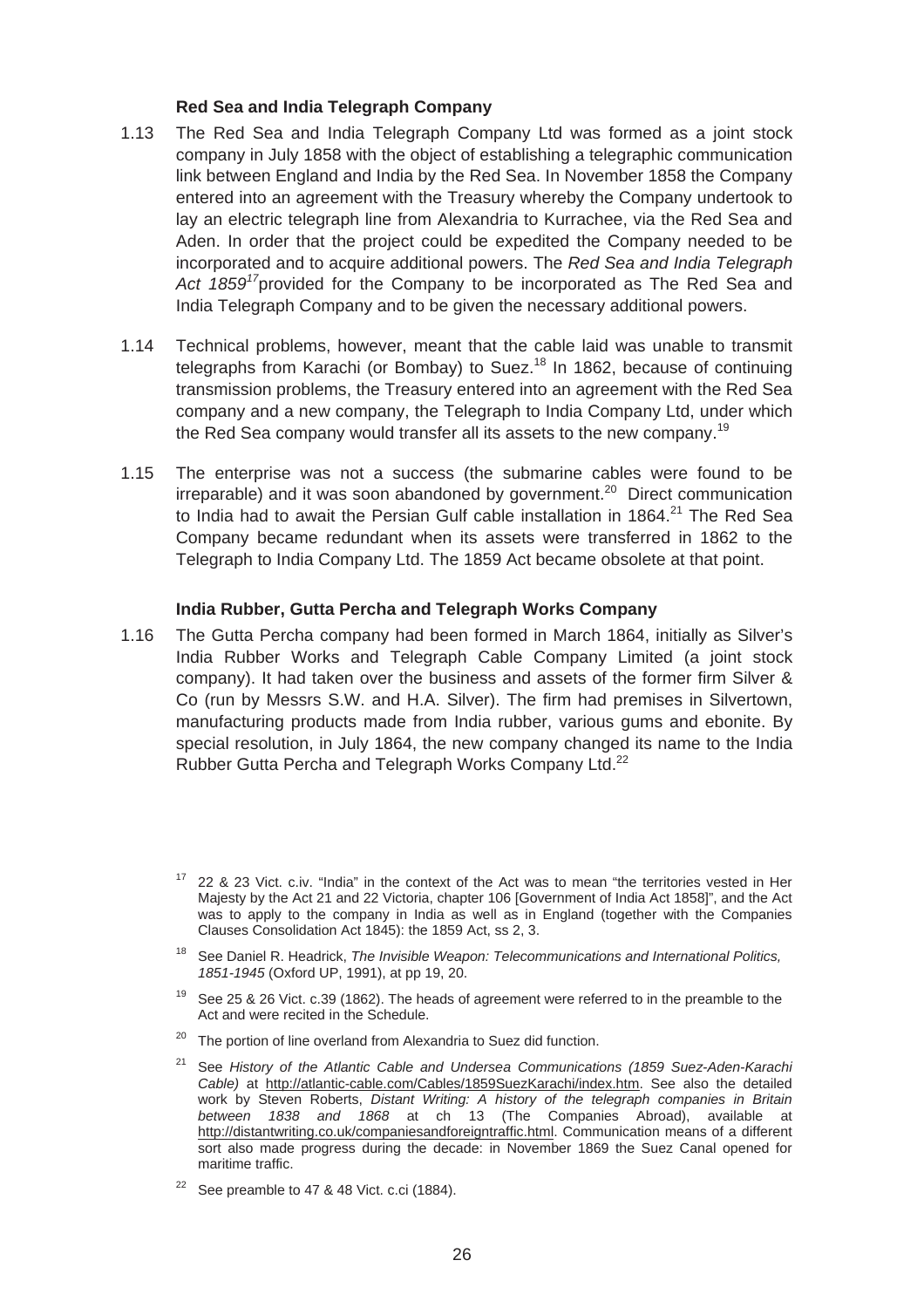- 1.17 In 1884 the Gutta Percha company wished to extend its objects beyond those originally defined. $^{23}$  but "doubts [had] arisen as to the competency of the company to adopt such additional objects without the authority of parliament".<sup>24</sup> Those doubts were resolved by the *India Rubber, Gutta Percha and Telegraph Works Company (Limited) Act 1884*. 25
- 1.18 By 1903 further clarification of the company's objects was needed in relation to the holding of shares in other companies (which had become a customary means by which goods and work were paid for), and the acquisition of real property (land) "in several of the colonies of the United Kingdom and elsewhere abroad" where the company carried on business.<sup>26</sup> Parliamentary authority was again required in order to alter the company's memorandum of association. This was effected by the *India Rubber, Gutta Percha and Telegraph Works Company (Limited) Act 1903*. 27
- 1.19 Until about 1927 the Company excelled in the production of submarine cable and marine equipment, $28$  but from 1927 onwards it started to experience financial difficulties. In 1933 the British Goodrich Rubber Company bought a controlling interest in the Company and, by 1934, control of both companies had passed to the British Tyre and Rubber Company (later BTR). In 1955 the Company - now a wholly-owned subsidiary of its parent organisation - was renamed the Silvertown Rubber Company.
- 1.20 In 1965, following a corporate reorganisation, and the cessation of rubber tyre manufacture, BTR sold the Silvertown works (the site of which was later redeveloped as the Thameside industrial estate).<sup>29</sup> The Gutta Percha company as an entity became moribund, and the 1884 and 1903 Acts became obsolete.

- <sup>24</sup> Preamble to 47 & 48 Vict. c.ci (1884).
- 25 47 & 48 Vict. c.ci.
- $26$  See preamble to 3 Edw.7 c.xxvi (1903).
- $27$  3 Edw.7 c.xxvi.
- operations its four steam ships (used for international cable laving) and its range of 28 See, for example, article in *The Telegraphist* 1 April 1887 which describes the Company's telegraph instruments and apparatus manufactured for various governments (at http://atlanticcable.com/CableCos/Silvertown/index.htm).
- 29 See *Grace's Guide* at http://www.gracesguide.co.uk/India\_Rubber,\_Gutta\_Percha\_and\_Telegraph\_Works\_Co.

 $23$  The various specific objects of the Company (some five) were set out in clause 3 of the 1864 memorandum of association: see preamble to 47 & 48 Vict. c.ci (1884), which recites the objects verbatim.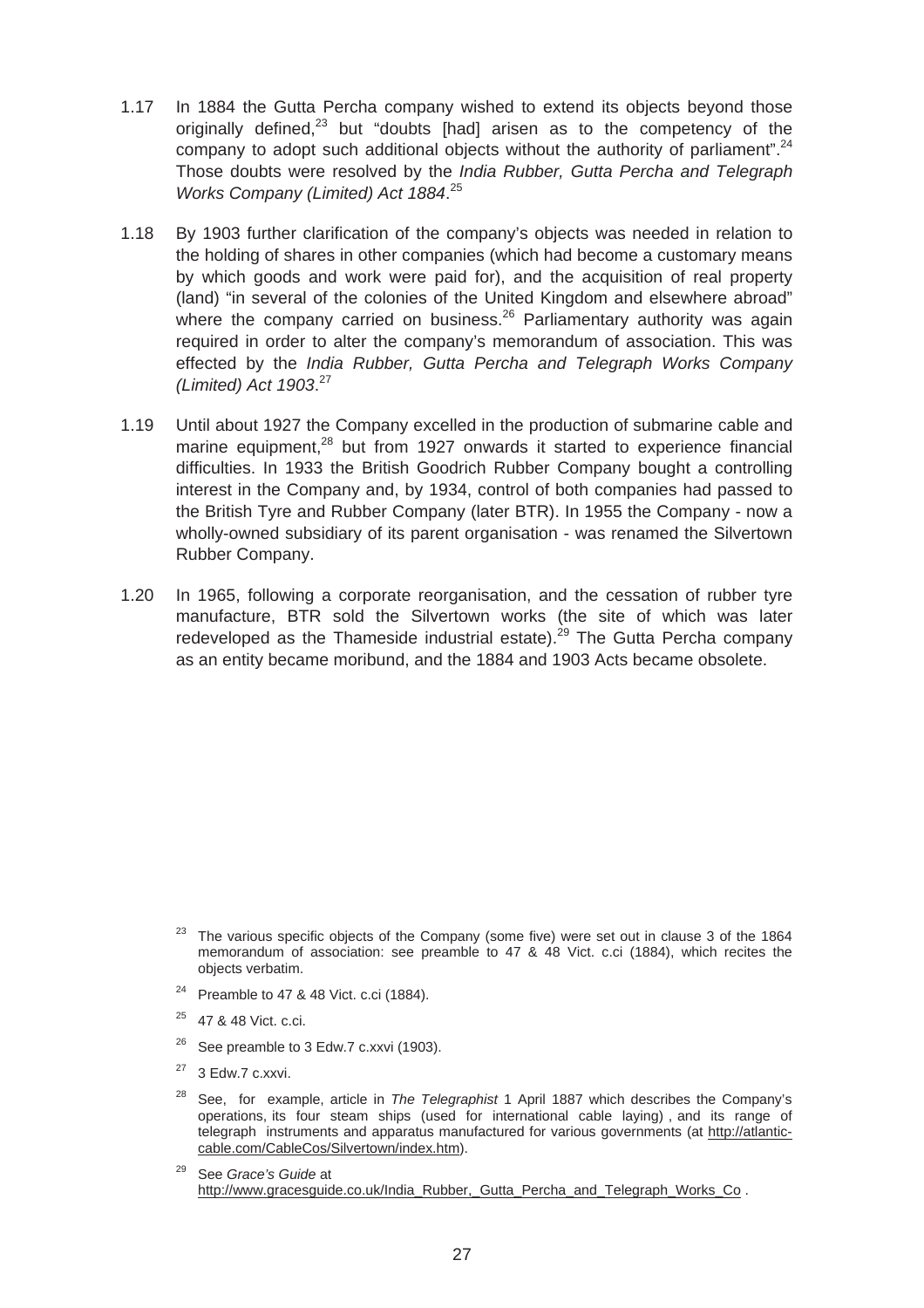# **GROUP 3 – ASSAM COMPANIES**

## **Assam Company**

- 1.21 The East India Company lost its monopoly on the Chinese tea trade in 1833. The British government therefore turned its attention to tea planting in India, and in 1834 the governor general of India established a tea committee to investigate the most promising areas for tea cultivation. In the following years the government established several experimental tea plantations in Assam, and in 1838 the first shipment of Assam tea was sent to London, where it was enthusiastically received.<sup>30</sup>
- 1.22 A group of merchants from London and Calcutta formed the Assam Company in February 1839, and applied to the government for the transfer of its tea plantations.<sup>31</sup> In late 1839, the governor general made over two-thirds of the government's tea plantations and labourers to the merchants, and disbanded the tea committee.<sup>32</sup>

### *Assam Company's Act 1865*

1.23 The Assam Company had expended large sums out of both capital and revenue on its Assam estates. In order to expand its operations and raise capital it required powers beyond those in its original deeds of settlement. The solution was to be reincorporated by parliamentary Act. Accordingly the *Assam Company's Act 1865<sup>33</sup>* incorporated the Assam Company under the name "The Assam Company" and gave it the powers that it required.

# *Assam Company's (Reduction of Capital) Act 1876*

1.24 By 1876 The Assam Company needed to restructure its share capital. Such a change required parliamentary authority. Accordingly the *Assam Company's (Reduction of Capital) Act 187634* provided for this restructuring and reduced the Company's nominal share capital.

<sup>30</sup> Taknet, *The Heritage of Indian Tea* (2002) excerpted at http://www.teauction.com/home/heritage.asp.

<sup>31</sup> Assam Company: Heritage, http://www.assamco.com/heritage.html.

<sup>&</sup>lt;sup>32</sup> Kling, *Partner in Empire: Dwarkanath Tagore and the Age of Enterprise in Eastern India* (1976) p 150.

<sup>&</sup>lt;sup>33</sup> 28 & 29 Vict. c.cxxix. Section 1 gave the Act its short title "for all purposes". By section 2 the 1865 Act was to come into force two months after the governor general of India's legislative council had passed an Act repealing the 1855 Indian Act. And by section 40 no provisions in the 1865 Act were to take effect where they were repugnant to the laws in force in India.

 $34$  39 & 40 Vict. c.xx. The substance of the Act was very short, embracing only six sections. Section 1 gave the 1876 Act its short title, and provided that the previous 1865 Act and the 1876 Act could be cited together as "The Assam Company's Acts, 1865 and 1876" (and by section 3 the two Acts were to be construed as one Act). Section 2 provided for interpretation of terms, so that reference to the company would mean the Assam Company as incorporated by the 1865 Act. Section 6 provided that the costs of obtaining the Act were to be borne by the company.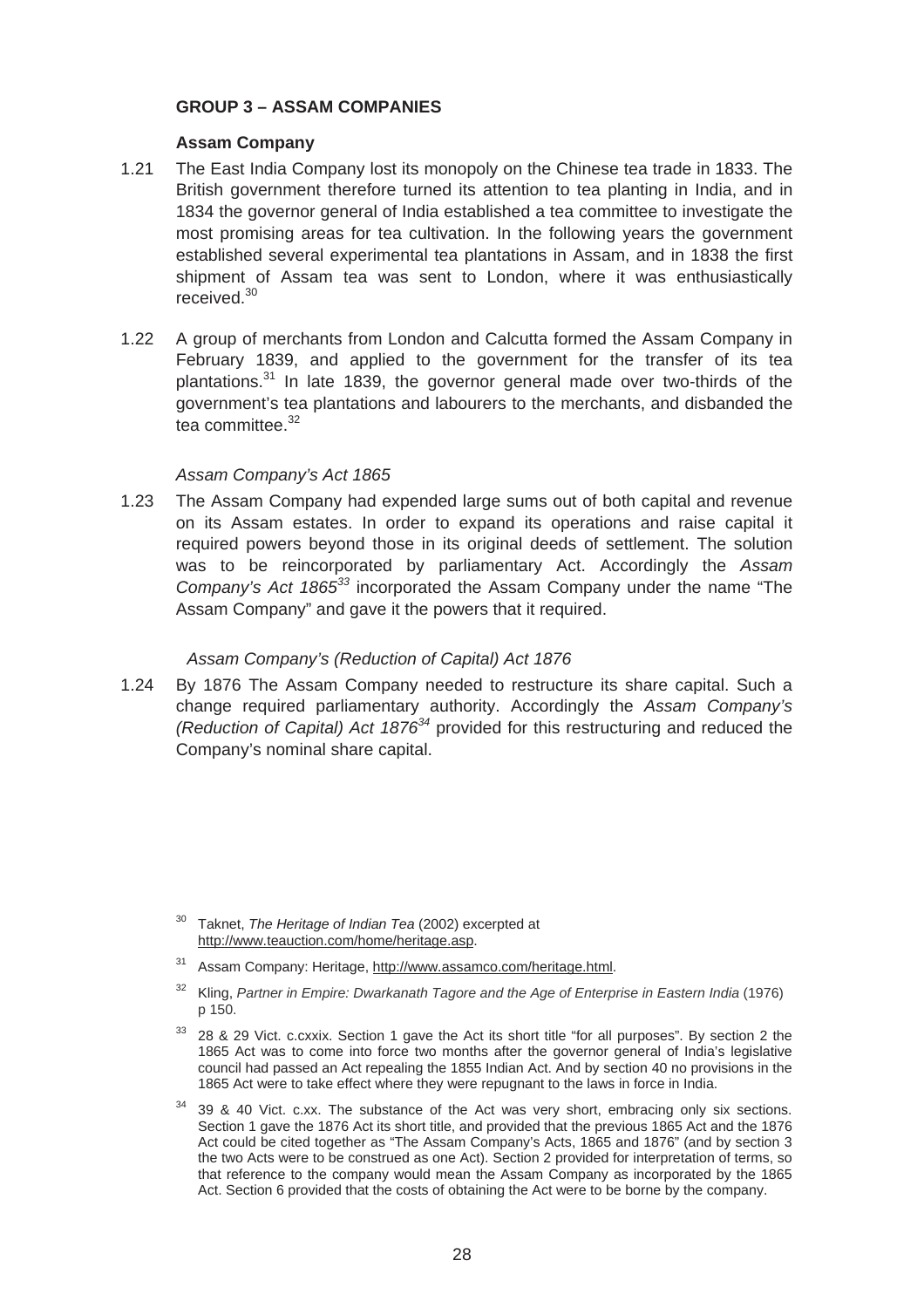# *Assam Company's Act 1888*

- 1.25 By 1888 the Company envisaged acquiring further lands in Assam with a view to "consolidating their estates in India".35 To this end it needed to be able to borrow £30,000 on mortgage and make further restructuring changes to its share capital. However, the company had no borrowing powers, and further adjustment of its share capital required parliamentary authority. Accordingly the Assam Company's Act  $1888^{36}$  provided the necessary powers, including power to borrow up to £30,000.
- 1.26 The Company was further restructured in the 1920s. In 1924 it was re-constituted as the new Assam Company Limited. The new Assam Company continued to trade throughout the Second World War and after India achieved independence in 1947.37 On 23 May 1980 a notice was published in the *London Gazette* that the old Assam Company's name had been struck off the Register.<sup>38</sup> The company was therefore dissolved on that date, in accordance with section 353(5) of the Companies Act 1948. As a consequence, the three Acts relating to the original Assam Company - 1865, 1876 and 1888 - have now become spent and can be repealed.

### **Upper Assam Tea Company**

1.27 During the 1850s there was a boom in Assam tea consumption. The Assam Company lost its monopoly as dozens of rival tea companies established plantations in the area. One such new enterprise was the Upper Assam Tea Company which was incorporated in  $1862<sup>39</sup>$  By the 1890s the Company wished to make changes to its capital restructuring. This required legislation, resulting in the *Upper Assam Tea Company's Act 1898*. 40

 $35$  Preamble to 51 & 52 Vict. c.vii (1888).

<sup>&</sup>lt;sup>36</sup> 51 & 52 Vict. c.vii. Section 1 provided for the short title of the Act and for citation of the three Acts of 1865, 1876 and 1888. Section 2 provided for interpretation of various terms and, in particular, that reference to "the company" meant the Assam Company incorporated under the 1865 Act.

 $37$  In 1977 the Assam Company's Indian undertakings were amalgamated with those of five other tea companies to form the Assam Company (India) Limited. Shares in the new company were issued to the public in 1979. On 4 December 1989, it was renamed the Assam Company Limited. Now part of the Duncan Macneill Group, it currently owns 15 tea estates, and has also diversified into oil and natural gas production.

<sup>38</sup>*London Gazette*, 23 May 1980, p 7516.

<sup>&</sup>lt;sup>39</sup> Taknet, *The Heritage of Indian Tea* (2002), excerpted at http://www.teauction.com/home/heritage.asp.

<sup>40 61 &</sup>amp; 62 Vict. c.xiv.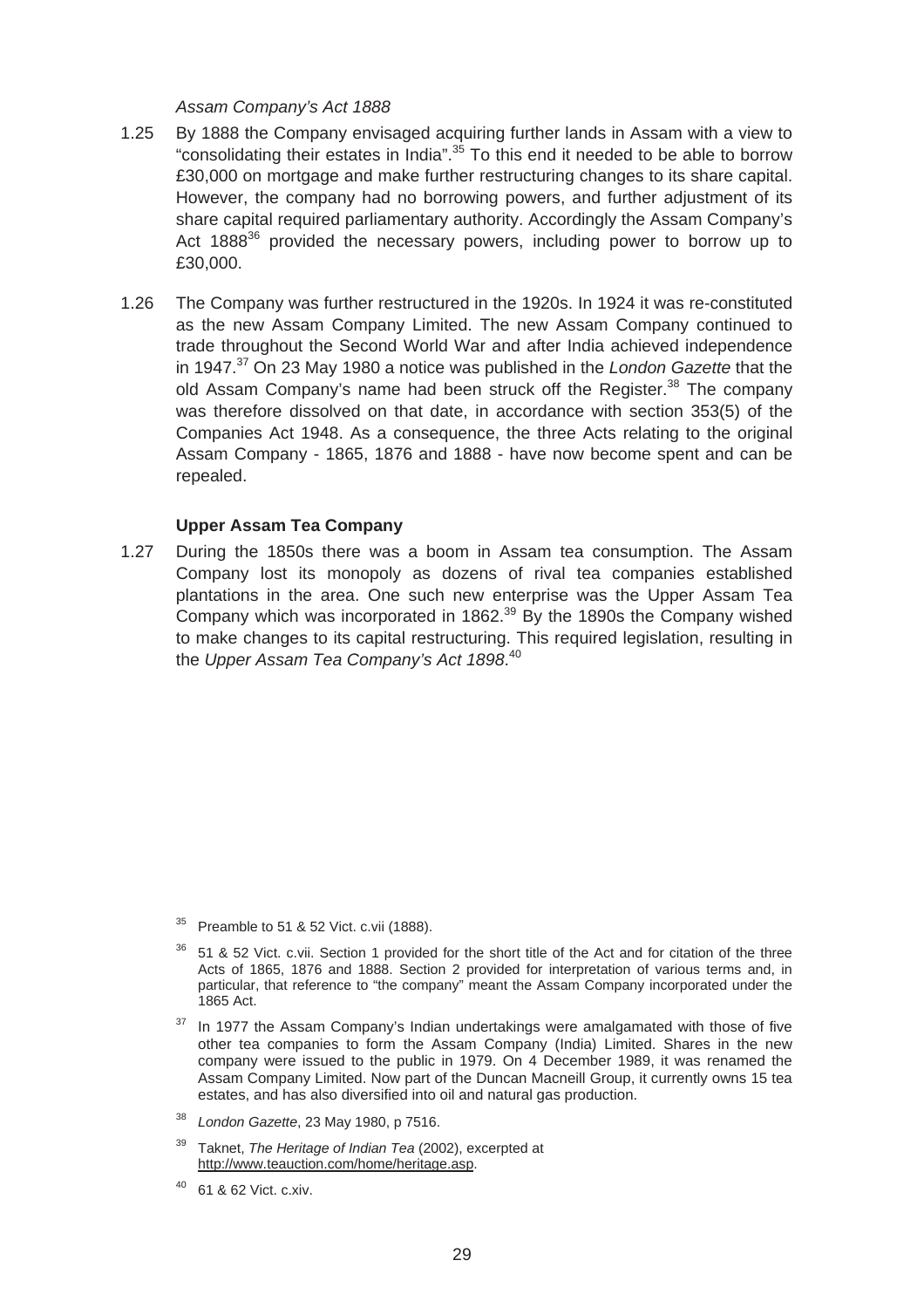1.28 The Upper Assam Tea Company has ceased to exist as an entity. In 1977 it was amalgamated with five other tea companies to form the Assam Company (India) Limited,<sup>41</sup> and in December 1989 it was renamed the Assam Company Limited (today part of the Duncan Macneill Group). On 10 July 1980 a notice was published in the *London Gazette* that the Upper Assam Tea Company's name had been struck off the Register.<sup>42</sup> The company was therefore dissolved on that date, in accordance with section 353(5) of the Companies Act 1948. Accordingly the 1898 Act relating to the original Upper Assam Tea Company has become obsolete.

# **GROUP 4 – INDIA OFFICE**

# *Background*

- 1.29 From 1786 onwards the East India Company (originally a trading entity) ruled British India on behalf of the Crown.<sup>43</sup> But by 1813 the company had lost much of its trading monopoly<sup>44</sup> and in 1858, following the Sepoy Rebellion of 1857, the Crown assumed direct governance of India, leaving the company with a much reduced purpose until its dissolution in 1874.
- 1.30 The India Office was formed in 1858 (under the new Secretary of State for India). The East India Company's offices in Leadenhall Street in the City of London (East India House) were deemed too small and too remote from Whitehall to accommodate the new India Office on a permanent basis. As a consequence a building for the India Office was included in the already extant plans for a new Foreign Office building.45
- 1.31 The Foreign and India Offices were built in the period 1861 to 1868. The India Office moved in September 1861 from East India House (which was then demolished) to the Westminster Hotel. Building work on the India Office started in September 1863 (followed by work on the Foreign Office), and work on both Offices was completed by June 1868.<sup>46</sup> The India Office then relocated to its new premises.<sup>47</sup>

- <sup>42</sup>*London Gazette*, 10 July 1980, p 9833.
- $43$  See the East India Company Act 1786 (26 Geo.3 c.16), repealed in 1793. The East India Company had been formed in 1600.
- 44 See the East India Trade Act 1813 (54 Geo.3 c.34), repealed in 1823.
- <sup>45</sup>*The Foreign and Commonwealth Office: History*, available at http://www.fco.gov.uk/resources/en/pdf/4103709/fco-history.pdf. The principal architect responsible for the India Office's interiors and part of its exterior was M. Digby Wyatt, appointed in 1859.
- See Anthony Seldon, *The Foreign Office* (Harper Collins, 2000), pp 48-54, 79-86 (the book contains some fine illustrations of the exterior and interior of the Foreign Office and the India Office, including Durbar Court in the latter).
- <sup>47</sup> The separate Colonial Office was subsequently added to the complex, along with the Home Office (built 1870-75), thus completing the central quadrangle.

The Economic Times: Assam Company (India) Ltd. Company Information.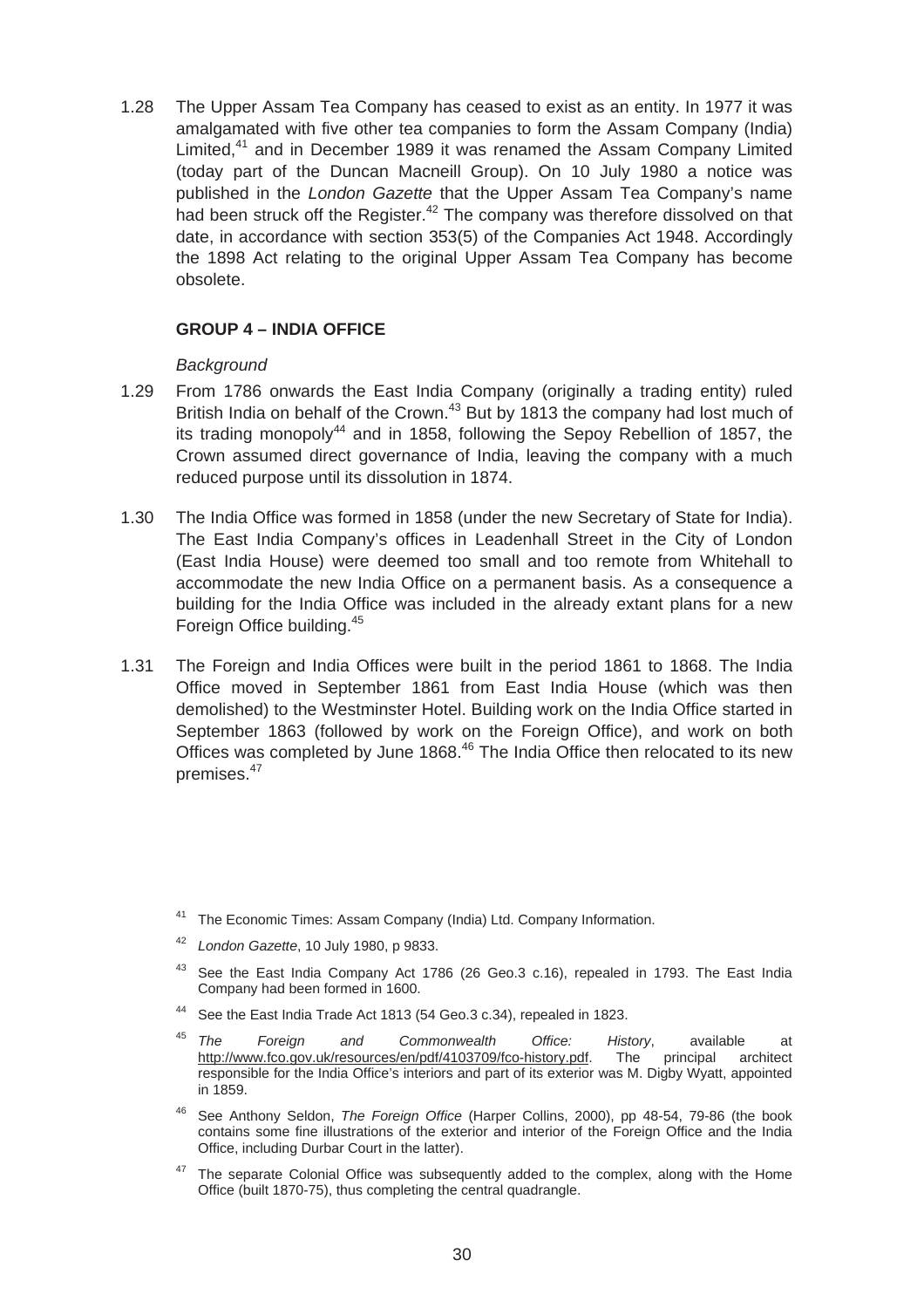- 1.32 The India Office building adjoined that of the Foreign Office, situated on the south-western corner of the site, facing across St James's Park and fronting on to King Charles Street, off Whitehall.<sup>48</sup> With Indian independence in 1947 the India Office ceased to have a role.<sup>49</sup> The building was taken over by the Foreign Office, providing accommodation for the German Department in the former India Office council chamber.<sup>50</sup> Today the whole complex is occupied by the Foreign Office and the building has listed status. Renovation of the old India Office building was completed in 1987.
- 1.33 The formalities for acquisition of the site for the India Office building in 1864 and 1865, and the later sale of superfluous land in 1881, gave rise to three pieces of legislation.

### *India Office Act 1864*

- 1.34 By a series of five Acts, spanning the years 1855 to 1862, Parliament authorised the acquisition of parcels of land for the extension of public offices in Downing Street. By 1864 the land had been purchased by, and was vested in, the Commissioners of Her Majesty's Works and Public Buildings.<sup>51</sup> The Secretary of State in Council of India had already contributed a proportion of the acquisition moneys (some £33,220 17s 7d) with a view to building new accommodation for the India Office on part of the combined site. $52$
- 1.35 In 1864 the Secretary of State in Council of India wished to complete the purchase of a specific site within the landholding so that his department's offices could be built. The purchase value was put at £86,765 17s 4d, leaving the balance of £53,544 19s 9d to be paid to the Commissioners.<sup>53</sup> In order that the balance could be paid, and the relevant land transferred for the service of the government of India, Parliamentary authority was required. The 1864  $Act<sup>54</sup>$ accordingly provided that, upon payment of the balance of the purchase price, the relevant site was to be transferred for the service of the government of India.

- <sup>50</sup>*FCO: India Office Council Chamber*, http://www.fco.gov.uk/en/about-us/our-history/ourbuildings/buildings-in-uk/king-charles-street/india-office.
- <sup>51</sup> See preamble to 27 & 28 Vict. c.51 (1864). The five public offices extension Acts were: 18 & 19 Vict. c.95 (1855), 22 Vict. c.19 (1859), 24 & 25 Vict. cc.33 & 88 (1861), and 25 & 26 Vict. c.74 (1862).
- $52$  In or just before 1862 the former State Paper Office was demolished to make way for a portion of the new India Office.
- $53$  Preamble to 27 & 28 Vict. c.51.
- <sup>54</sup> 27 & 28 Vict. c.51 (1864). The Act did not carry a short title. The Act does not appear on the statute law database. The Queen's Printers' copy carries the heading "India Office". In the *Chronological Table of the Statutes 1235-2010* Pt 1 the 1864 Act is referred to as the "Westminster Offices Act" (unrepealed).

The separate Colonial Office was subsequently added to the complex, along with the Home Office (built 1870-75), thus completing the central quadrangle.

 $49$  See Indian Independence Act 1947 (10 & 11 Geo.6 c.30). It is implicit in section 14(1) of that Act that the Secretary of State for India (together with his department) ceased to exist, and that his ancillary functions were transferred to another secretary of state or a minister.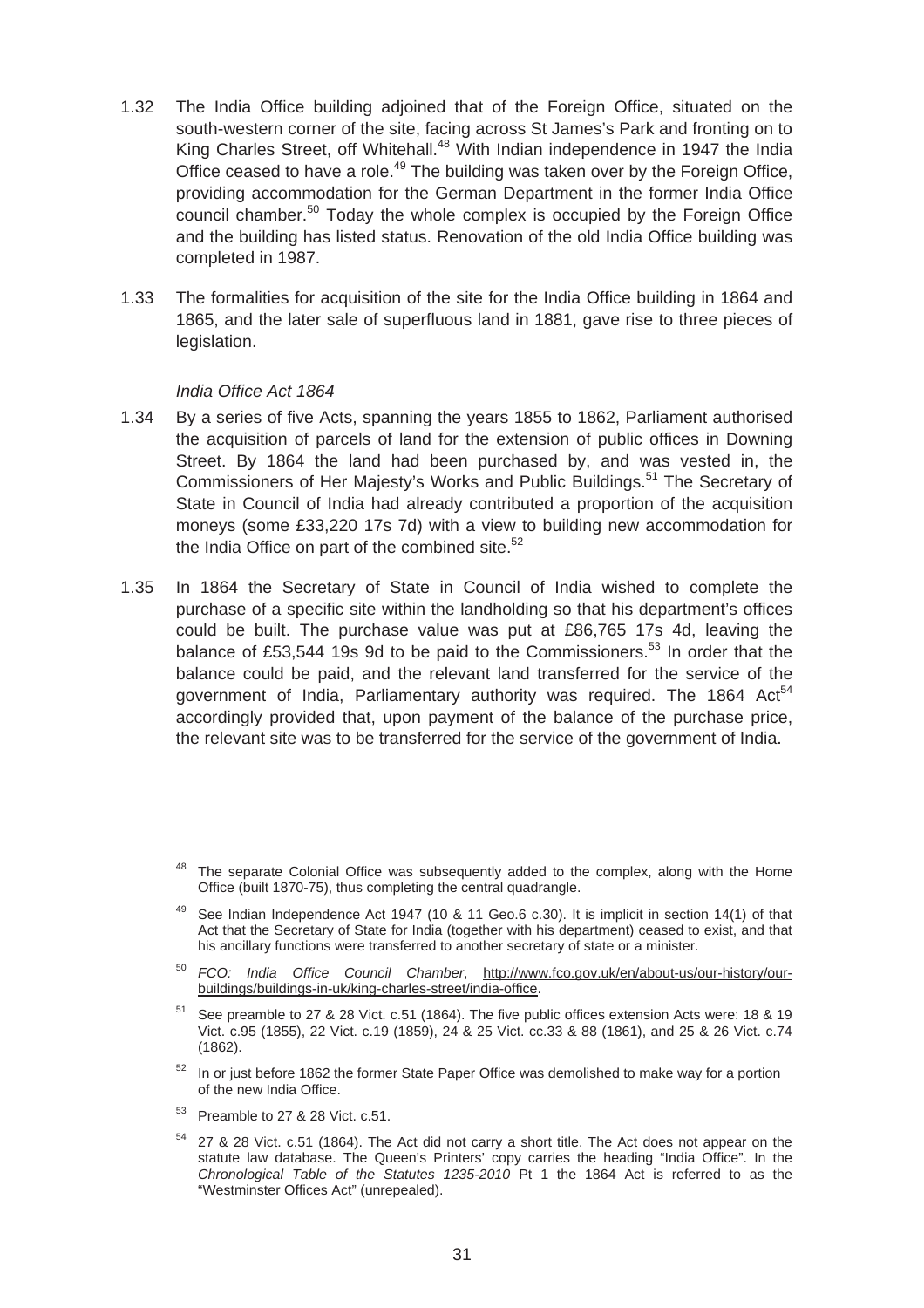#### *India Office Site and Approaches Act 1865*

1.36 After the 1864 Act had been passed the Secretary of State found that further land was required for the India Office development. Acquisition of certain houses, buildings, and lands in the parish of St. Margaret, Westminster required additional parliamentary authority. The 1865 Act<sup>55</sup> accordingly empowered the Secretary of State to acquire the relevant site for use as his offices. The Act included power to acquire property compulsorily and to demolish existing buildings on the site.

#### *India Office (Sale of Superfluous Land) Act 1881*

- 1.37 By 1881, some 13 years after the new India Office had opened, a portion of the land acquired under the 1865 Act (to the south of Charles Street)<sup>56</sup> was found to be surplus to requirements. Accordingly the Secretary of State in Council of India agreed to sell the land on to the Commissioners of HM Works and Public Buildings for £68,600, but formal transfer required specific parliamentary authorisation. The 1881 Act<sup>57</sup> provided accordingly for the execution of this transfer of land.
- 1.38 The purpose underpinning the three Acts was to acquire land to build a new India Office for the Secretary of State in Council, and to dispose of a parcel of land which had ceased to be needed for the project. The India Office building was completed and occupied in 1868. It ceased to have a function when the India Office was abolished in 1947. At that juncture the role of Secretary of State in Council of India ceased, and the premises occupied by the India Office passed to the adjoining Foreign Office. The three Acts have long ceased to serve any useful purpose and may accordingly be treated as obsolete.

# **GROUP 5 – MADRAS AND EAST INDIA IRRIGATION AND CANAL COMPANIES**

#### *Background*

1.39 Canal-building within the Indian subcontinent started in 1817, under British colonial administration, and continued thereafter. Its main purpose was to facilitate irrigation and conversion of wasteland for agricultural use. The revenueearning from such land would be enhanced, and the incidence of famine caused by drought reduced. From 1849 onwards, when the Sikh army was disbanded, thousands of former soldiers lost productive employment and turned to anti-social behaviour and criminal activity. Redeployment on canal construction, and subsequent resettlement, provided a partial solution.<sup>58</sup>

- 56 Now King Charles Street, London SW1.
- 57 44 & 45 Vict. c.7 (1881).
- 58 See M. Jurriens, P.P. Mollinga and P. Wester *Protective Irrigation in India and Pakistan* (1996, Wageningen Agricultural University), chap 2.1, p 3.

<sup>55 28 &</sup>amp; 29 Vict. c.32.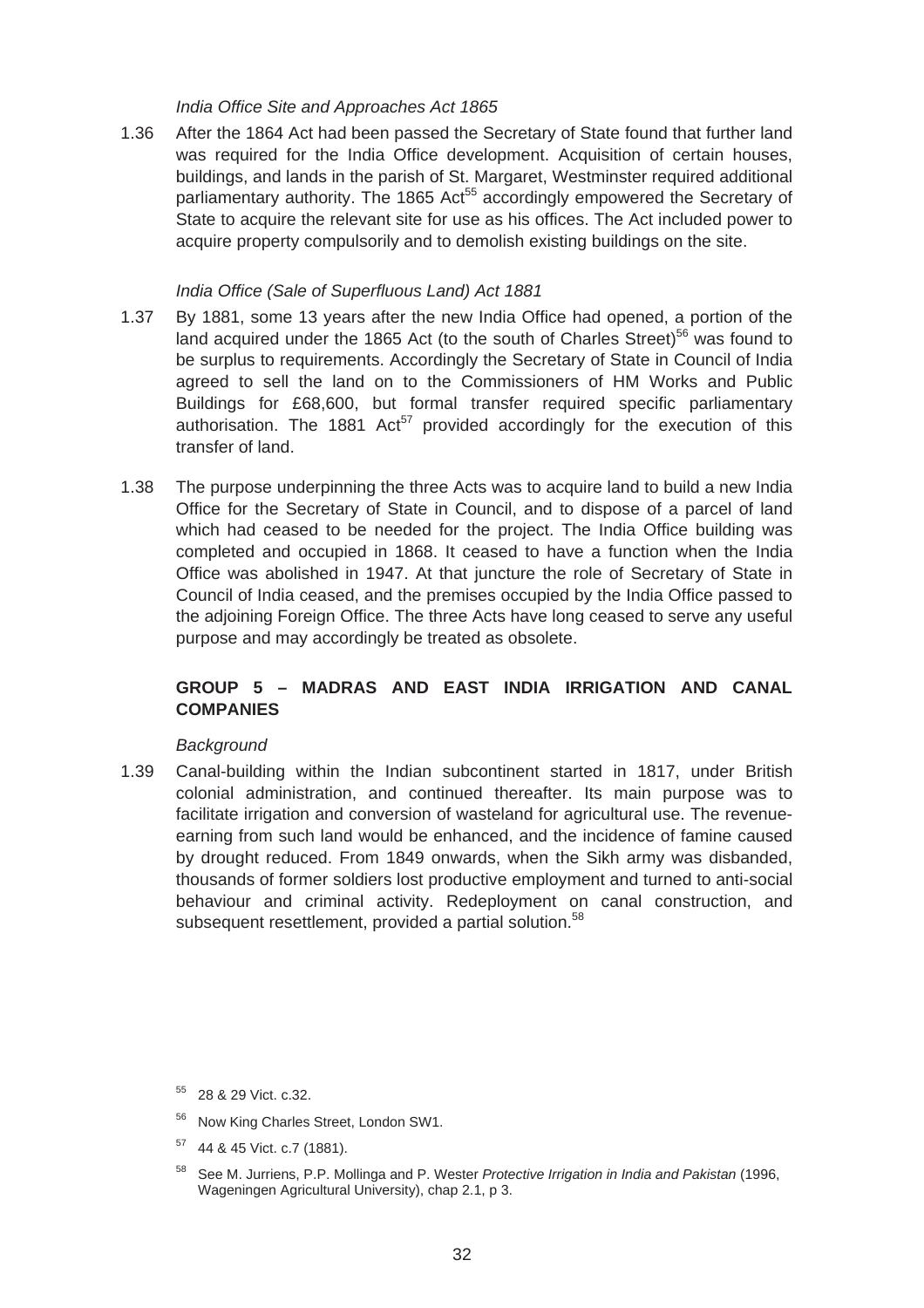- 1.40 The cost of irrigation construction was so substantial that the British government decided initially that it should be carried out by private enterprise. In 1857 the Madras Irrigation and Canal Company was formed. It was empowered to raise capital of £2 million, and started constructing schemes in 1863.<sup>59</sup> It operated until 1882 when it was bought out by the British government. The company then ceased to exist.<sup>60</sup>
- 1.41 A second company the East India Irrigation Company was formed in 1860 to undertake development of the Mahanadi delta in Orissa (covering some 1.5 million acres of land), where works of irrigation and navigation were to be linked by canal to Calcutta (today Kolkata). This irrigation company had similar capitalraising powers, and also started construction work in 1863. However, by 1867 the Orissa project was suffering financial failure. In 1869 the government bought out the company. From 1866 onwards, government had decided that future canal irrigation projects should be run directly by the state, financed not from general revenues but through loans taken out by the government of India.<sup>61</sup>
- 1.42 The following paragraphs identify a number of obsolete Acts which related to these two companies and which are still on the United Kingdom statute book.

## **The Madras Irrigation and Canal Company**

- 1.43 The Madras Irrigation and Canal Company had been incorporated for the purpose of undertaking works of irrigation and creation of navigable canals, with a view to improving both water supply and transportation within the Madras presidency and neighbouring territories.<sup>62</sup> In order to undertake the necessary works, either on its own or in conjunction with the East India Company or the "supreme or other local governments of India", the irrigation company needed further incorporation and additional statutory powers.<sup>63</sup>
- 1.44 The *Madras Irrigation and Canal Act 1858<sup>64</sup>* accordingly provided the Company with new powers to raise capital and enter into contracts. The first project carried out by the Company comprised a scheme of works consisting of a main irrigating canal and storage reservoirs, known as the Toombuddra project. The canal was divided into three portions: the Bellary section (Wallavapoor to Soonkasala), the Soonkasala to Cuddapah section, and the Nellore section (Cuddapah to Kistnapatam).

- $63$  See preamble to 21 & 22 Vict. c.viii (1858).
- <sup>64</sup> 21 & 22 Vict. c.viii.

The contract between the Secretary of State and the irrigation company - under which the government would take a share of the net profits and, in exchange, would provide all the requisite land - was executed in June 1863. Estimates for the selected scheme, involving excavation of a canal from the river Tungabhadra at Kurnool through to Cuddapah (today Kadapa), had been approved in 1860: see Dharma Kumar, Tapan Raychaudhuri, Irfan Habib and Meghnad Desai, *The Cambridge Economic History of India* (Cambridge UP, 1983), vol 2 c.1757-c.1970, at p 694.

 $60$  See Jurriens, Mollinga and Wester (above) at p 4, n 2.

 $61$  Jurriens, Mollinga and Wester (above) at p 4, n 2.

 $62$  Todav the city of Madras is called Chennai. The neighbouring territories were: Berar, Mysore, Nagpore (now Nagpur), Orissa and South Mahratta: see preamble to 21 & 22 Vict. c.viii (1858).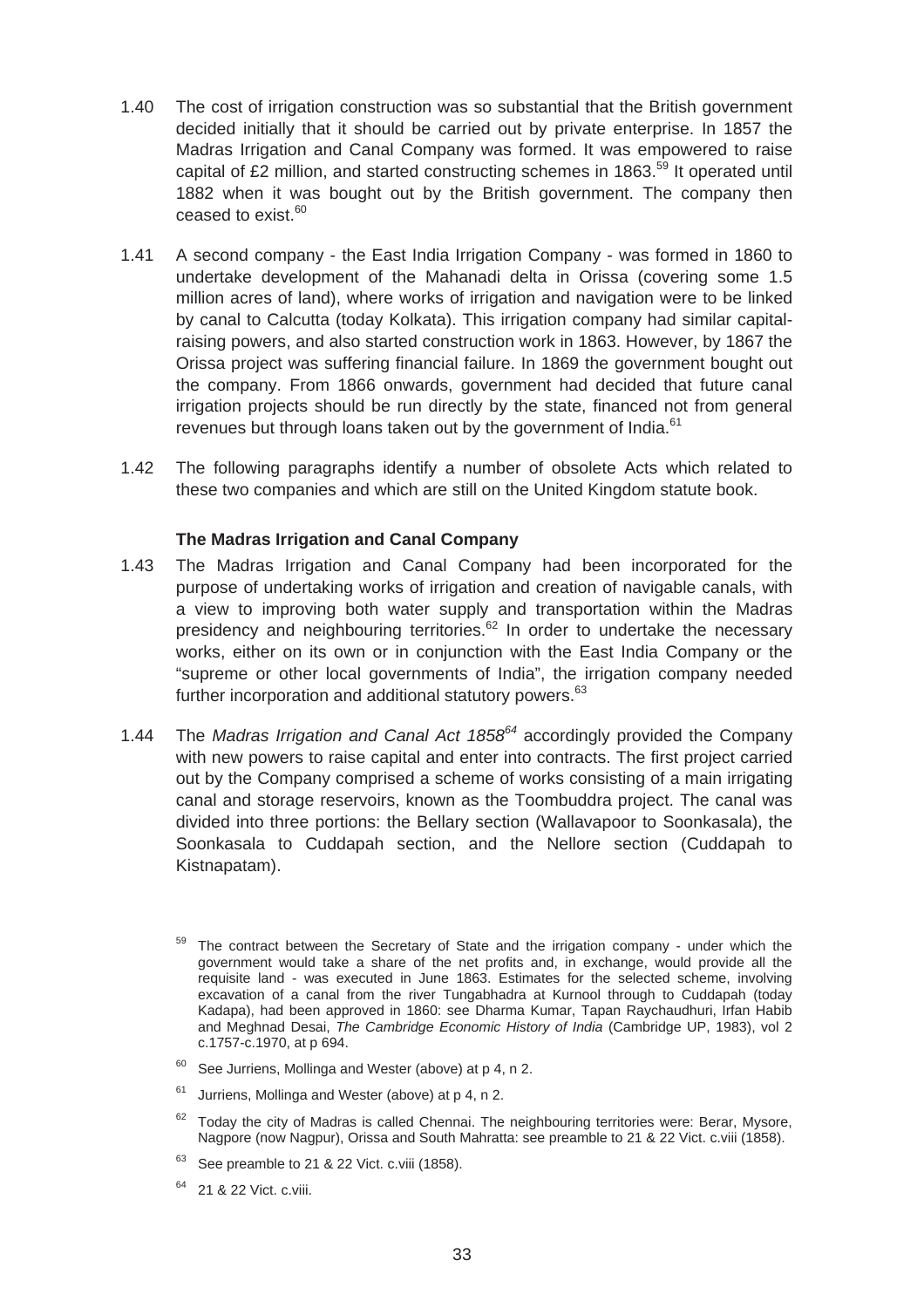- 1.45 By 1863 the Company had raised £1 million in capital, and had entered into a formal agreement with the Secretary of State in Council of India<sup>65</sup> whereby the Company undertook to execute water supply works for irrigation and navigation purposes. The estimated cost of the works exceeded the amount of capital thus far raised. Although the Company had power to raise additional capital, it lacked the ability to hold the moneys separately for different undertakings. Accordingly the *Madras Irrigation and Canal (Accounts) Act 1863*66 was passed to give the necessary authority.
- 1.46 By 1866 the Company needed a supplementary arrangement with the Secretary of State whereby it could draw down additional moneys (up to £600,000) from the India Office and the government of Madras, secured by debenture, for the Toombuddra project. The contemplated arrangement was to be time-limited to five years, at which point the Company would either repay the loan, having completed the project "in perfect working order", or, having failed to complete the project, would convey the canal and works to the Secretary of State.<sup>67</sup> Accordingly the *Madras Irrigation and Canal Act 1866<sup>68</sup>*was passed to give effect to this arrangement.
- 1.47 By 1871 the £600,000 advance had become repayable but the company had no means of raising the sum required except by additional borrowing. However, in consequence of doubts which had arisen as to the extent of borrowing powers under the 1866 Act, additional legislation was required. The *Madras Irrigation and Canal Act 1872<sup>69</sup>* was passed as a result.
- 1.48 The Company continued to operate its irrigation and canal works pursuant to the Acts of 1858, 1863, 1866 and 1872 until 1882 when it was bought out by the British government. The Company then ceased to operate and became defunct. As a result all four Acts became obsolete.

 $65$  By indenture dated 3 June 1863, comprising a preamble and 40 clauses.

<sup>66 26 &</sup>amp; 27 Vict. c.clxxxi.

 $67$  See preamble to 29 & 30 Vict. c.cccii (1866). The arrangement was to run from 1 July 1866 (and was not to affect the original contract of June 1863). If the project were transferred to the government at the end of five years the government would pay the Company, in India Government 5% stock, the value of the capital expended on the works. On that occurring, the Company would be absolved from all existing liabilities.

<sup>&</sup>lt;sup>68</sup> 29 & 30 Vict. c.cccii. The short title to the Act was given by section 1, and section 2 provided that all three Madras Irrigation and Canal Acts were to be construed as one. The Act's purpose was to facilitate carrying into effect the contemplated "supplementary arrangement" (section 3) but, notwithstanding the Act, the Secretary of State in Council was under no binding obligation to enter into the proposed arrangement: section 8.

<sup>69 35 &</sup>amp; 36 Vict. c.lxi.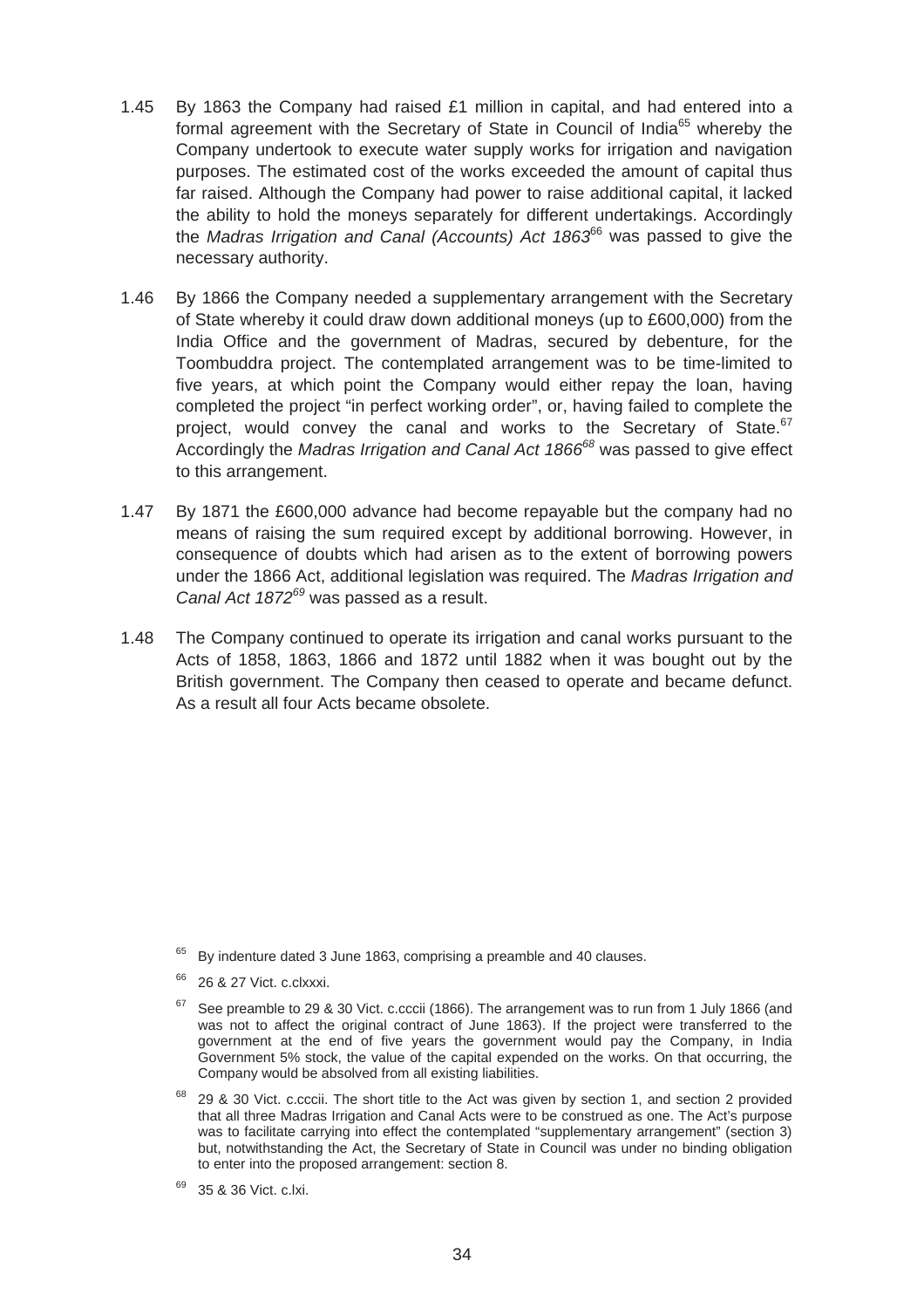#### **The East India Irrigation and Canal Company**

- 1.49 The East India Irrigation and Canal Company was formed in August 1860. Its purpose was to facilitate the construction and operation of works for irrigation, combined with navigable canals, and to afford water supply and transport facilities, in the dominions of the East Indies and, more particularly, in the province of Orissa.70
- 1.50 In order to carry into effect these various works the Company required statutory incorporation. The *East India Irrigation and Canal Act 1861<sup>71</sup>* accordingly incorporated the Company and provided it with powers to carry out construction works and raise the necessary capital.
- 1.51 In November 1861 the Company entered into a contract with the Secretary of State in Council to carry out the various works of irrigation and canal construction described in the 1861 Act, having secured the assent of the "supreme government" in India. The "supreme government" had undertaken to co-operate and assist the company in its project.<sup>72</sup> By 1866 the Company had commenced the project works and had spent on it some £550,000 or more. At this stage the Company felt that its contract in Orissa should be operated as a separate undertaking. This meant that the capital raised so far would be treated as capital relating to the undertaking. The Company needed to raise a further £320,000 by borrowing on mortgage, specifically secured on the Orissa undertaking. This would involve cancellation of the initial share issue and reissue in the name of the undertaking. All of this was provided for by the *East India Irrigation and Canal Act 1866.<sup>73</sup>*
- 1.52 Between 1866 and 1868 the Company entered into a further agreement with the Secretary of State in Council whereby it agreed to undertake another scheme of works, similar to those in the Orissa project, this time within the province of Behar (now Bihar). The Behar project (known as "the Behar undertaking") would focus on the river Soane (today the Son), and would embrace territory to Chunar on one side and Patna on the other. However, at the time of the agreement, no capital had been created for this second project.<sup>74</sup> The Orissa project had started to run into financial difficulties.

 $74$  See preamble to 32 & 33 Vict. c.7 (1869).

See preamble to 24 & 25 Vict. c.cviii (1861). The irrigation and navigation works were designed to affect the deltas of the rivers Mahanuddy (today Mahanadi), Byturny (or Byturnee, today Baitarani) and Brahmany (today Brahmani), which were to be connected by canal to Calcutta (Kolkata).

 $71$  24 & 25 Vict. c.cviii.

 $72$  The "supreme government" in this context was the governor general of India in council (the governor general in 1861 was also the viceroy). The agreement dated 28 November 1861 (referred to as the "Orissa contract") was set out in the Schedule to the 1866 Act. The works of irrigation and water supply affected the deltas of the rivers Mahanuddy, Byturnee and Brahminy (and their affluents) and involved the construction of a main irrigation canal through to Calcutta.

<sup>73 29 &</sup>amp; 30 Vict. c.ccci.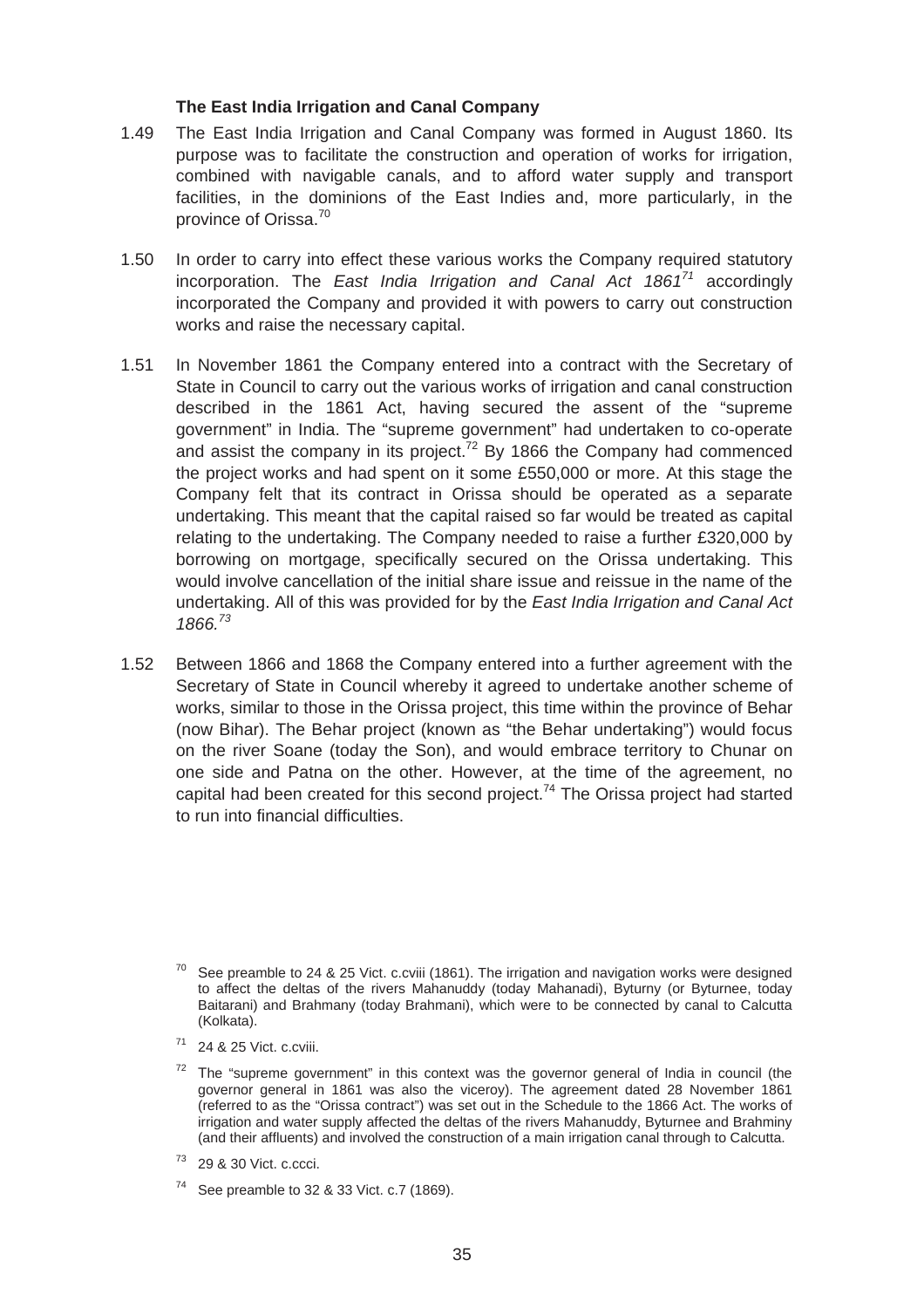- 1.53 By 1868 both parties (the Secretary of State and the Company) thought it expedient that responsibility for both projects - Orissa and Behar - should be transferred to government. To this end, three agreements were made which purported to effect the transfer of the Company's undertaking, and all rights and interests of the company in them.75 The *East India Irrigation and Canal Act 186976*  gave effect to these agreements and resulted in the orderly winding up of the Company.
- 1.54 The winding up of the Company following the transfer of its assets to the British government in 1869 meant that the Acts of 1861, 1866 and 1869 ceased to serve any further purpose and thus became obsolete.

## **GROUP 6 – GENERAL REPEALS**

#### *India Steam Ship Company Act 1838*

- 1.55 In 1838 certain entrepreneurs believed that "it would manifestly be for the advantage of the public that a line of steam communication should be established between this country [England] and India by way of the Cape of Good Hope, and between this country and Her Majesty's dominions in Australia".<sup>77</sup> However, because the venture called for a significant outlay of capital moneys and carried attendant "great risk", it was felt expedient to promote a joint stock company for the purpose.
- 1.56 The 1838 Act<sup>78</sup> authorised the establishment of the India Steam Ship Company for conveying passengers, goods and merchandise by steam ship or packet between "Her Majesty's European Dominions" and India, Australia and "divers other places beyond Madeira", via the Cape of Good Hope.<sup>79</sup>
- 1.57 No primary source archives relating to the India Steam Ship Company have been traced. It seems likely that the Company's operations never actually started. A notice was published in The London Gazette in September 1874 to announce the holding of a general meeting of the Indian Steam Ship Company for the purpose of completing its winding up.<sup>80</sup> This appears to indicate the demise of the Company that year. On that basis the 1838 Act has long been obsolete.

#### *Liverpool East India Warehouse Company Act 1840*

- 1.58 The Liverpool East India Warehouse Company had been formed to carry on the business of warehouse keeper, storing goods and merchandise in warehouses and other places of secure deposit in Liverpool and within a five mile radius of the port, and both to ship and land such goods and merchandise.
	- $75$  The agreements were, first, one dated 30 November 1868 (articles of agreement) and, secondly, two dated 21 December 1868 (an indenture and further articles of agreement, the latter endorsed on the earlier articles): see preamble to 32 & 33 Vict. c.7 (1869) and the Schedule which identified the instruments.
	- 76 32 & 33 Vict. c.7.
	- <sup>77</sup> From the preamble to the 1838 Act.
	- $78$  1 & 2 Vict. c.xcvii.
	- $79$  The 1838 Act, ss 1, 2.
	- <sup>80</sup>*The London Gazette,* 18 September 1874, p 4443.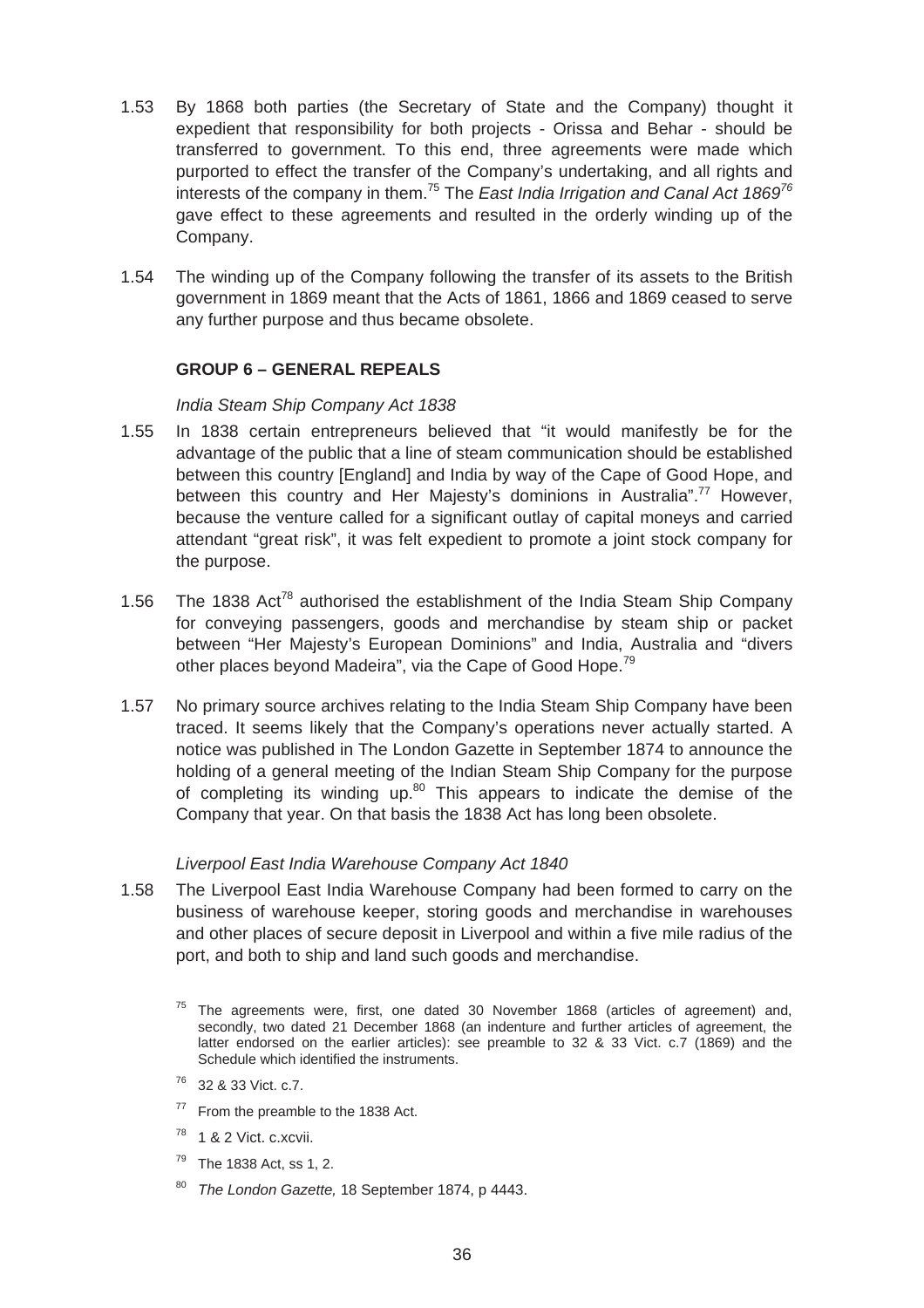- 1.59 The *Liverpool East India Warehouse Company Act 1840<sup>81</sup>* was promoted by a company or partnership known as the Liverpool East India Warehouse Company to give it power to conduct litigation in its own name, should the need arise. Without the Act all subscribing members of the Company would have to be named in legal proceedings, which had the potential to be cumbersome. Accordingly, the 1840 Act authorised legal action by the Company to be carried on in the name of the chairman or deputy chairman or one of the directors or past office holders (acting as nominal plaintiff), and legal proceedings against the Company to be brought against one of these office holders as a representative defendant.
- 1.60 No archives relating to the Company have been traced. The Company was not formerly incorporated and probably ceased to exist as an entity in the mid-1870s. Changes in civil litigation practice since the  $19<sup>th</sup>$  century mean that procedures set up by the 1840 Act are now unnecessary, with the result that the Act has long been obsolete.

## *East India Coal Company Limited Act 1860*

- 1.61 The East India Coal Company was set up as a limited liability company under a deed of settlement in November 1855 and, in October 1856, was registered as a joint stock company. The company's colliery operations were to be focussed on the province of Bengal, and administered from Calcutta (today Kolkata). In March 1859 the company, by special resolutions (confirmed in April 1859), adopted regulations<sup>82</sup> for the governance of the company (designed to supersede those in the deed of settlement), authorised the appointment of a chairman and deputy chairman, and laid down arrangements for the holding of, and voting in, general meetings and for certain matters relating to shareholders. The directors acted on the resolutions, but doubts subsequently arose as to the resolutions' validity. Additionally, the company now needed power to establish a registration office (for shares, stock and bonds) in India. Parliamentary authority was required to address these issues.
- 1.62 The *East India Coal Company Limited Act 1860<sup>83</sup>*accordingly ratified the resolutions and provided the Company with power to operate in India and raise the necessary finance.
- 1.63 In July 1866 extraordinary general meetings of the Company resolved voluntarily to wind it up and to appoint a liquidator based in London. $84$  In May 1881 notice was given in *The London Gazette* that the Company had been struck off the register and dissolved on that day.<sup>85</sup> The 1860 Act thereupon became obsolete.

- <sup>82</sup> The regulations were those set out in Table B in the Schedule to the Joint Stock Companies Act 1856, subject to certain modifications.
- 83 23 & 24 Vict. c.liii.
- 84 Notice in *The London Gazette*, 27 July 1866 at pp 4255-6.
- 85 Notice in *The London Gazette*, 3 May 1881 at pp 2124-5.

<sup>81 3 &</sup>amp; 4 Vict. c.vi.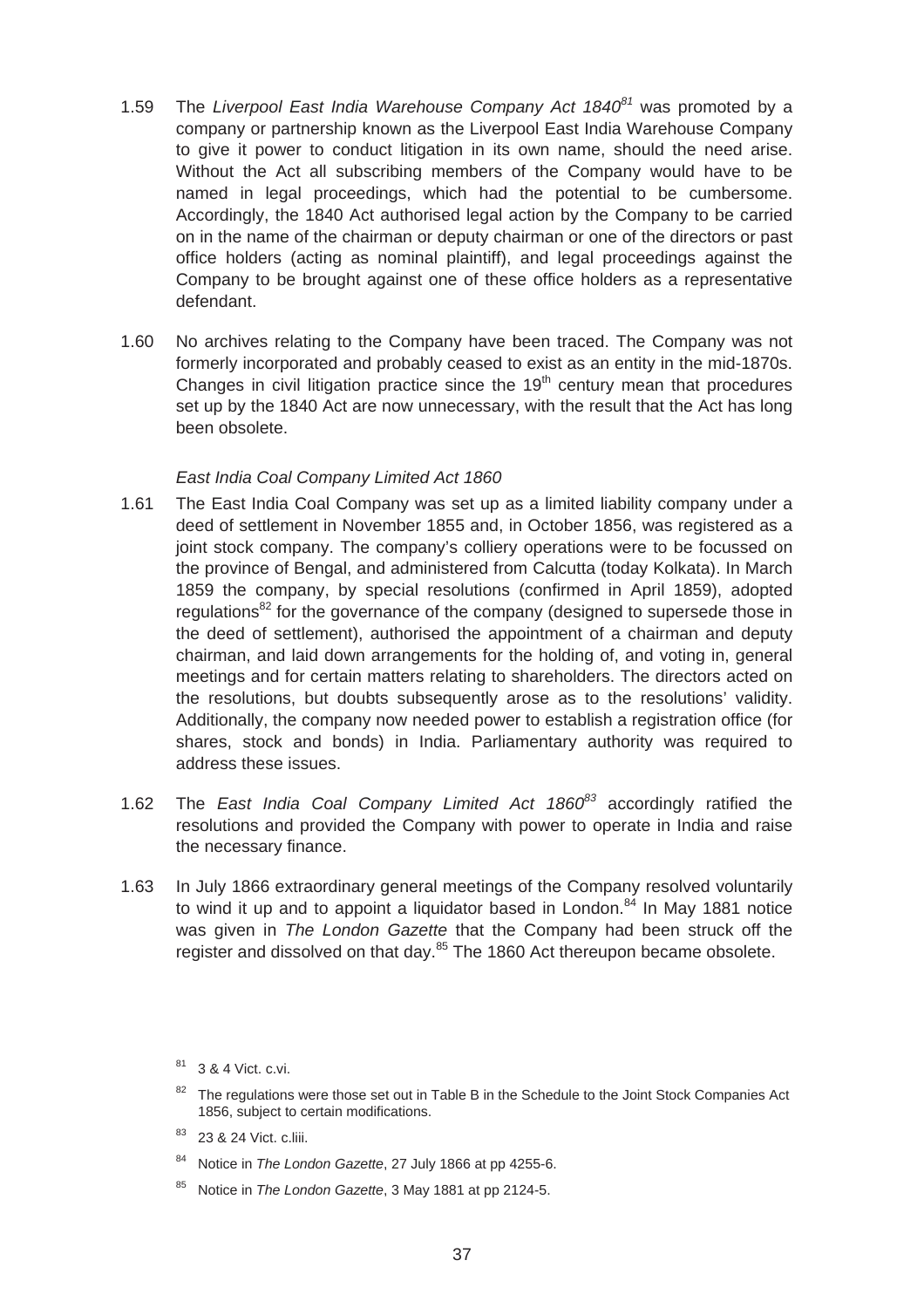#### *Indian Railway Annuities (Sinking Funds) Act 1909*

- 1.64 The first passenger train in India ran on a newly constructed line in 1853, under the auspices of the Great Indian Peninsula Railway Company. From then until 1868, significant British private investment led to the creation of a dozen or more large railway companies (and many smaller), with operations stretching across British India and Ceylon.<sup>86</sup>
- 1.65 From 1868 onwards, the government of India started to develop the railway network as a form of state enterprise, either by acquiring existing undertakings through the guarantee surrender mechanism, or by direct investment and construction. $87$  The railway companies became, in the main, simply operating companies running the undertakings for government.<sup>88</sup> Formal transfer of operating assets was secured by a series of railway purchase Acts which provided for the vesting of the relevant undertakings in the Secretary of State, and the termination of various contracts. Additionally, the legislation would provide for an accumulating sinking fund (to be paid out as capital on the fund maturing), with different classes of annuity holder.
- 1.66 Purchase arrangements and sinking funds were established for (put chronologically) -
	- (a) the East Indian Railway Company in  $1879^{89}$
	- (b) the Eastern Bengal Railway Company in  $1884^{90}$
	- (c) the Scinde, Punjaub and Delhi Railway Company in  $1886<sup>91</sup>$
	- (d) the Great Indian Peninsula Railway Company in 1900,  $92$  and
	- (e) the Madras Railway Company in  $1908.<sup>93</sup>$

- <sup>87</sup> The Calcutta and South-Eastern Railway was the first undertaking to be transferred to the Indian government.
- 88 Nationalisation of railway management did not occur until 1925 onwards.
- $89$  By the East Indian Railway Company Purchase Act 1879 (42 & 43 Vict. c.ccvi).
- $90\,$  By the Eastern Bengal Railway Company Purchase Act 1884 (47 & 48 Vict. c.cciv).
- $91$  By the Scinde, Punjaub and Delhi Railway Purchase Act 1886 (49 & 50 Vict. c.xlii).
- $92$  By the Great Indian Peninsula Railway Purchase Act 1900 (63 & 64 Vict. c.cxxxviii).
- By the Madras Railway Annuities Act 1908 (8 Edw.7 c.iii).

For more background see the Law Commission's two publications: the consultation paper *Statute Law Revision: Indian Railways Repeal Proposals* (August 2007) and the final report *Statute Law Repeals: Nineteenth Report* (Law Com No 333, April 2012) at Part 3 Indian Railways.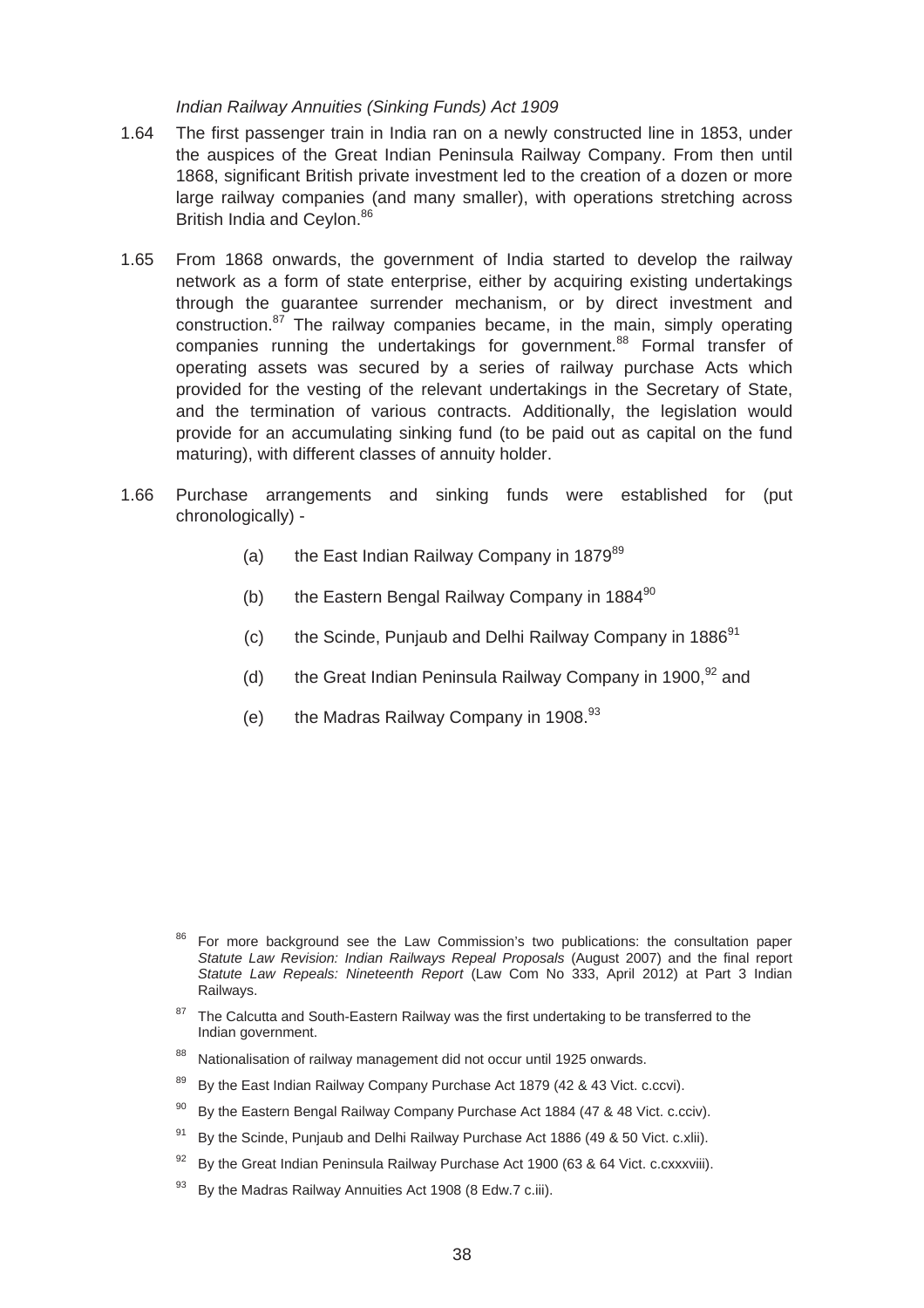- 1.67 In 1909 doubts had arisen as to whether the bodies charged with investing the various sinking funds' moneys could lawfully invest those moneys in the purchase of the annuity stock known as "annuities Class B".94 *The Indian Railway Annuities (Sinking Funds) Act 1909<sup>95</sup>* provided the necessary parliamentary authorisation together with retrospective sanction for any 'B' annuities already purchased.
- 1.68 The 1909 Act has long been obsolete. It related to the investment of sinking fund moneys for five railway companies. In each instance the railway company has been dissolved and the attached sinking fund had been distributed over the period 1948 to 1959. By the time of India's and Pakistan's independence in 1947 their railway infrastructure network had been fully nationalised by government. Moreover each of the railway company purchase Acts (1879 to 1908) referred to in the 1909 Act has been repealed by the Statute Law (Repeals) Act 2013. $96$

 $94$  The sinking funds were each funded by annuity holders known as Class B annuity holders.

<sup>&</sup>lt;sup>95</sup> 9 Edw.7 c.xxii.

<sup>96 2013 (</sup>c.2), s 1, Sch 1, Pt 3.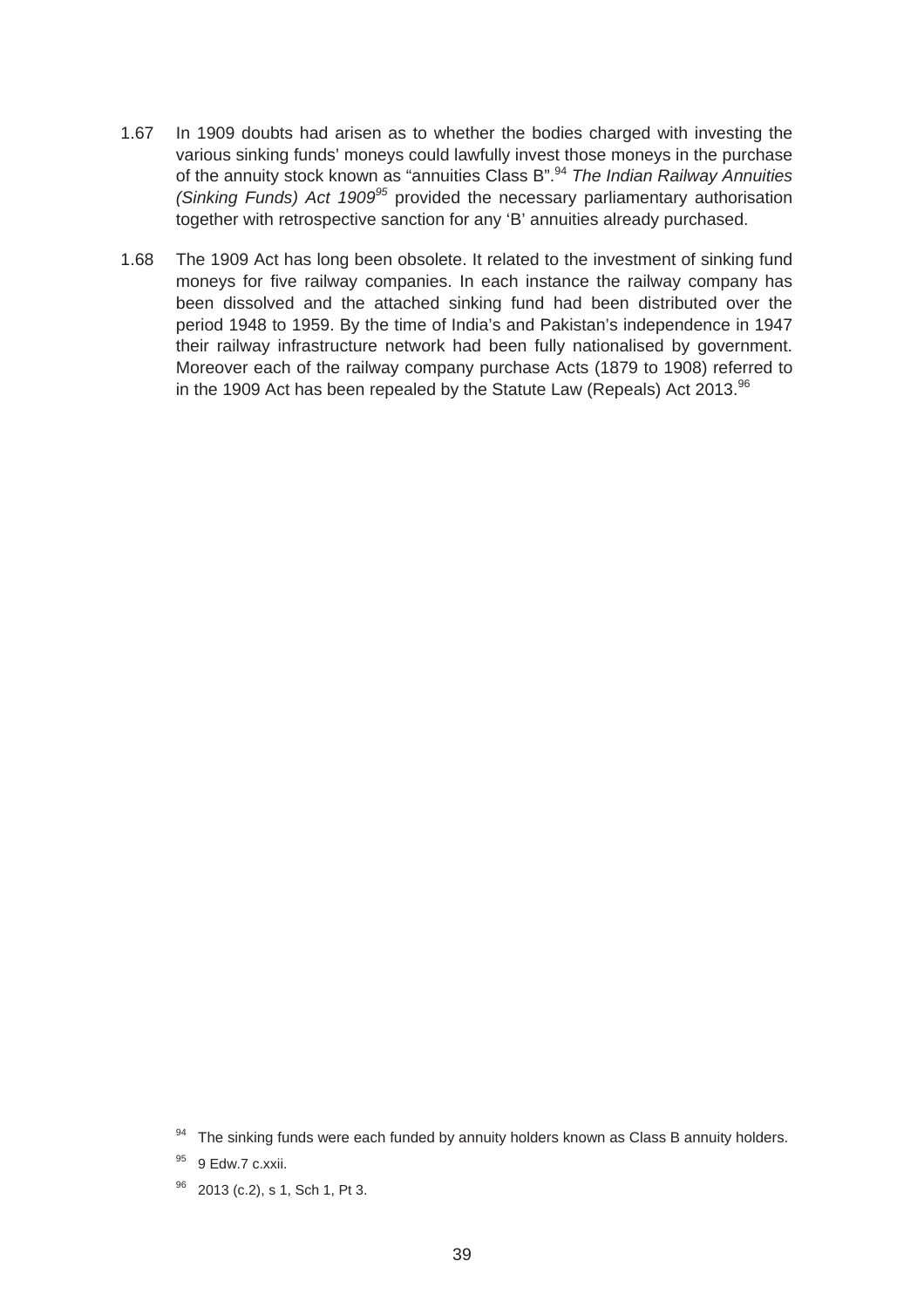# **PART 2 CHURCHES**

## **INTRODUCTION**

- 2.1 This part of the report proposes the repeal of 111 obsolete Acts relating to churches. Most of these Acts were passed to raise money for the repair, building or rebuilding of ancient parish churches in England. Parliamentary authority was necessary because the cost of the repair or building work had to be met by rates or other charges levied on the inhabitants of the parishes affected.
- 2.2 In most cases the Acts became obsolete once sufficient money had been raised from parishioners. In many instances, however, the churches no longer exist either at all or for their original purpose. Churches were often closed or converted because of falling populations in the locality or following their destruction as a result of enemy bombing during the Second World War.
- 2.3 The individuals and organisations consulted about these proposals are set out in *Appendix 3*.

## **Enlarging St Margaret's Churchyard Southwark Act (1536)**

2.4 Dating from around 1100, the parish church of St Margaret in Southwark was situated in the place formerly known as St Margaret's Hill, now known as Borough High Street. The 1536 Act<sup>1</sup> was passed to authorise the purchase of an acre of land to extend the existing churchyard which had become too small for the burial of an ever-growing local population. Although the churchyard was duly extended in accordance with the 1536 Act, the church itself was closed in 1541, St Mary Overy becoming the new parish church in its place. The site of the disused church (together with the churchyard) was sold and redeveloped in 1545. Today the site is partly occupied by the Town Hall Chambers in Borough High Street. The 1536 Act became obsolete once the churchyard had been extended in accordance with the Act.

## **Deal Chapel of Ease Act (1711)**

2.5 The main purpose of this 1711 Act<sup>2</sup> was to finance the building of a chapel of ease in Deal, Kent.<sup>3</sup> A tax was imposed on all coal imported into the town or port of Deal between 1 May 1711 and 30 April 1727. The coal tax receipts were to be used to complete the chapel.

 $1\quad 28$  Hen.8 c.31.

 $2^2$  10 Ann. c.43.

 $3\,$  A chapel of ease is an Anglican chapel situated for the convenience of parishioners living a long distance from the parish church. Such chapels usually arose in cases where the parish population was growing rapidly.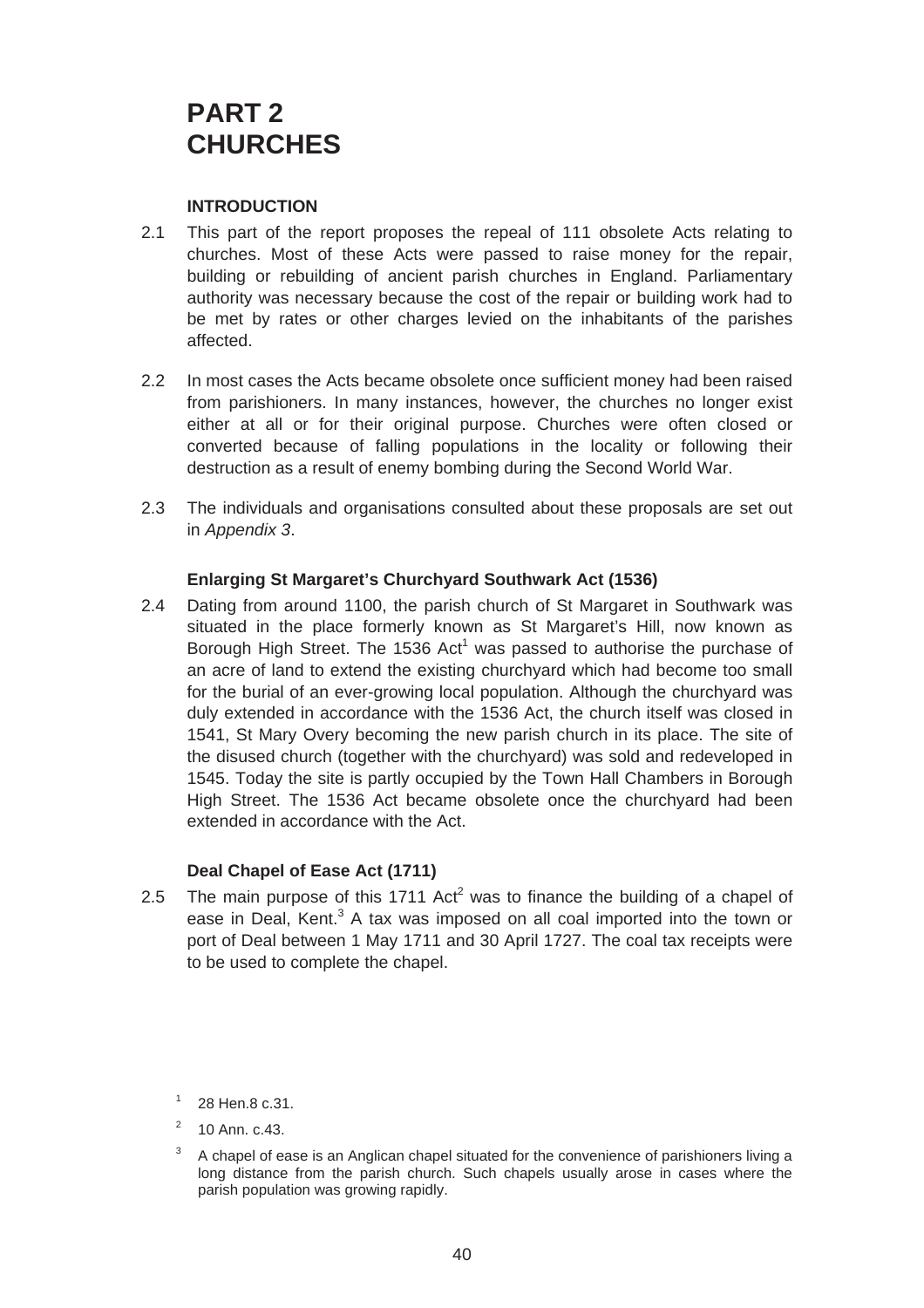2.6 The chapel was duly completed and consecrated in June 1716 and dedicated to St George. Most of the 1711 Act became obsolete once the tax-raising provisions ceased to be enforceable in 1727. Indeed most of the Act was repealed in 1973. $4$  The only remaining substantive provision is section 6 which contained arrangements for raising income from the pews and for the choosing of chapel wardens.<sup>5</sup> These arrangements no longer operate with the result that the 1711 Act is obsolete. The chapel is still in use today and is known as the Civic Church of St George the Martyr, Deal.

# **Church at Gravesend Act (1730)**

2.7 This 1730 Act $^6$  was passed to authorise the rebuilding of St George's Church in Gravesend, Kent, following its destruction by fire in 1727. The Act authorised Commissioners appointed under earlier legislation to use £5000 of the funds raised under that legislation for the rebuilding of St George's. The rebuilding was duly completed in 1731, whereupon the 1730 Act became obsolete. The new church was re-opened in 1733 and remains in use to this day.

# **Church of St Leonard, Shoreditch Acts (1734 and 1737)**

- 2.8 St Leonard's Church in Shoreditch is today known simply as "Shoreditch Church".<sup>7</sup> By the early 18<sup>th</sup> century the church was in a state of collapse and the 1734 Act<sup>8</sup> authorised its demolition and rebuilding by means of fund-raising provisions including the levying of local rates. The 1737 Act<sup>9</sup> clarified provisions in the 1734 Act.
- 2.9 St Leonard's was duly rebuilt in accordance with the 1734 Act, the works being completed in 1740. The principal purpose of the 1734 and 1737 Acts was then fulfilled, and both Acts became obsolete once the funding arrangements in the 1734 Act expired a few years later.

# **Church in Sheffield Act (1739)**

- 2.10 This 1739 Act<sup>10</sup> was passed to settle issues relating to a chapel (which later became known as "St Paul's Church, Sheffield") built in 1721. The issues included the appointment of the curate and the letting of the pews. Falling congregations in the 1930s, however, resulted in St Paul's closing in 1937, the church being demolished in 1938. The site is today laid out to gardens, known as the Peace Gardens. The closure of the church and its subsequent demolition mean that the 1739 Act has long been obsolete.
	- 4 Statute Law (Repeals) Act 1973, s 1, Sch 1, Part 3.
	- This provision about the choosing of chapel wardens was specifically saved by the County of Kent Act 1981 (c.xviii), s 133(2), Sch 6. The choosing arrangement was abandoned in or around 1990.
	- $6 \t4 Ge0.2 c.20$ .
	- $7$  Shoreditch is situated in the London Borough of Hackney.
	- $8 \text{ Geo.2 c.27}.$
	- <sup>9</sup> 11 Geo.2 c.23.
	- 10 13 Geo.2 c.12.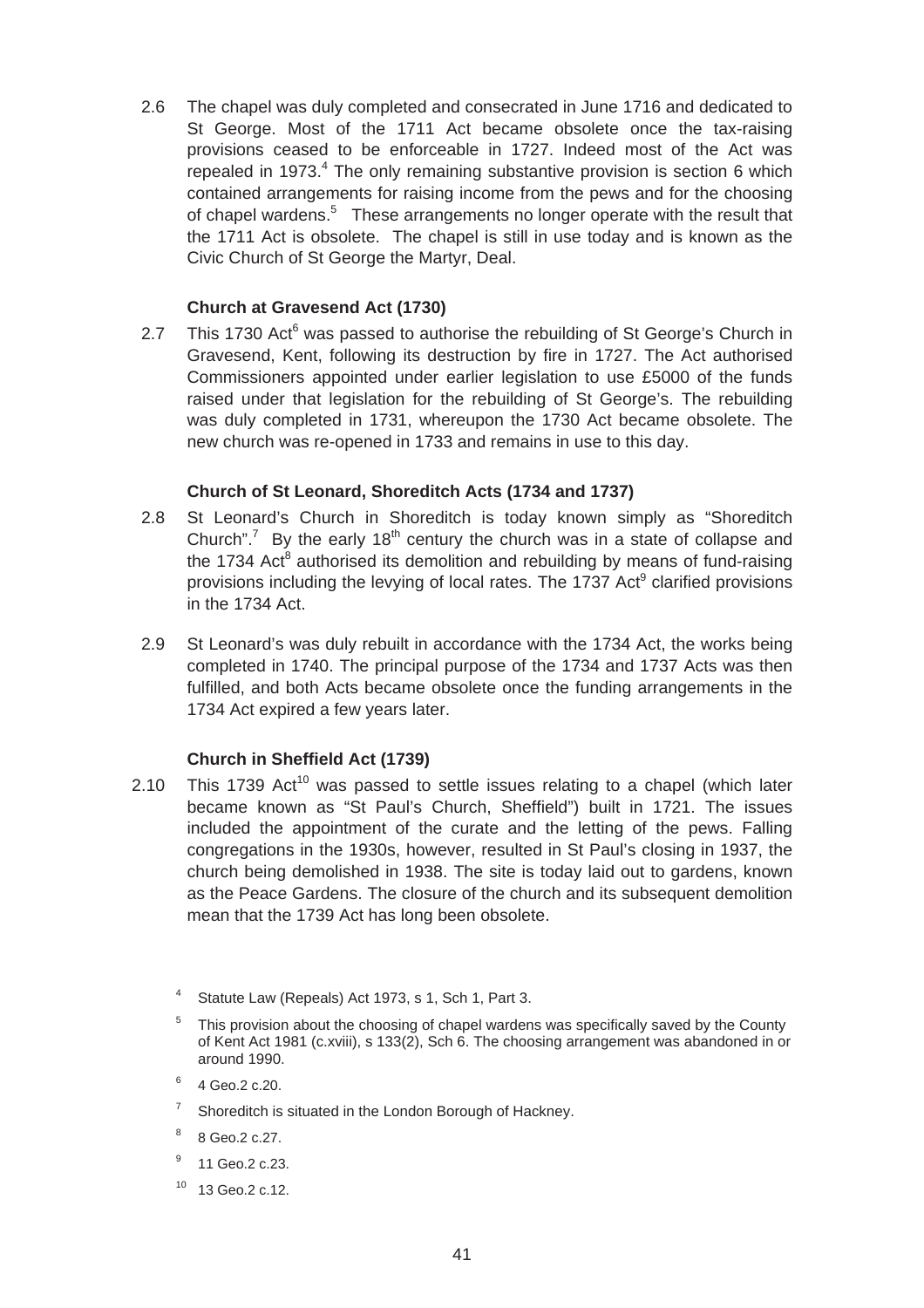## **St Botolph, Aldgate Act (1740)**

2.11 By the early  $18<sup>th</sup>$  century St Botolph's Church, Aldgate was in a dangerous structural condition. The 1740 Act<sup>11</sup> authorised the demolition and rebuilding of this ancient church, and provided powers to raise the necessary finance. The building works were completed in 1744 and the 1740 Act became obsolete once the fund-raising arrangements expired a few years later. The church remains in use to this day.

#### **St Margaret's Church, King's Lynn Act (1744)**

2.12 The main purpose of this 1744  $Act^{12}$  was to raise money to complete the rebuilding of St Margaret's Church in King's Lynn, Norfolk. Much of the fabric of the church had been destroyed by a storm in 1741. The rebuilding works were completed, and the church re-opened, in 1749. The 1744 Act became obsolete once its fund-raising provisions expired a few years later. St Margaret's remains in use to this day.

## **Stone Church, Stafford Act (1753)**

2.13 The parish church of St Michael and St Wulfad in Stone, Staffordshire had become dilapidated by the mid-18<sup>th</sup> century, and the purpose of this 1753 Act<sup>13</sup> was to raise funds to rebuild it. The rebuilding work was completed in 1758 at which point the Act ceased to serve any useful purpose. The church remains in use to this day.

#### **Manchester Church Act (1753)**

2.14 The purpose of this 1753 Act<sup>14</sup> was to authorise the building of a new church to serve the increasing population of Manchester. The church was duly built in accordance with the Act and it was consecrated to St Mary in 1756. However, falling attendances during the second half of the  $19<sup>th</sup>$  century meant that the church became redundant. It was closed in 1890 and was subsequently demolished. Accordingly the 1753 Act has long ceased to serve any useful purpose.

## **Canterbury: Church of St Andrew Act (1763)**

- St Andrew's Church in Canterbury was situated in the middle of the high street. 2.15 St Andrew's Church in Canterbury was situated in the middle of the high street.<br>According to the preamble to this 1763 Act<sup>15</sup> this rendered the passage of the high street "incommodious and unsafe". Accordingly the Act authorised the demolition of the church and its rebuilding in a more convenient place. The new church opened for divine service in 1773, at which point the Act ceased to serve any useful purpose. The church closed in the 1880s and the building was demolished in 1956.
	- 11 14 Geo.2 c.27.
	- 12 18 Geo.2 c.3.
	- 13 26 Geo.2 c.38.
	- 14 26 Geo.2 c.45.
	- $15$  3 Geo. 3 c. 49.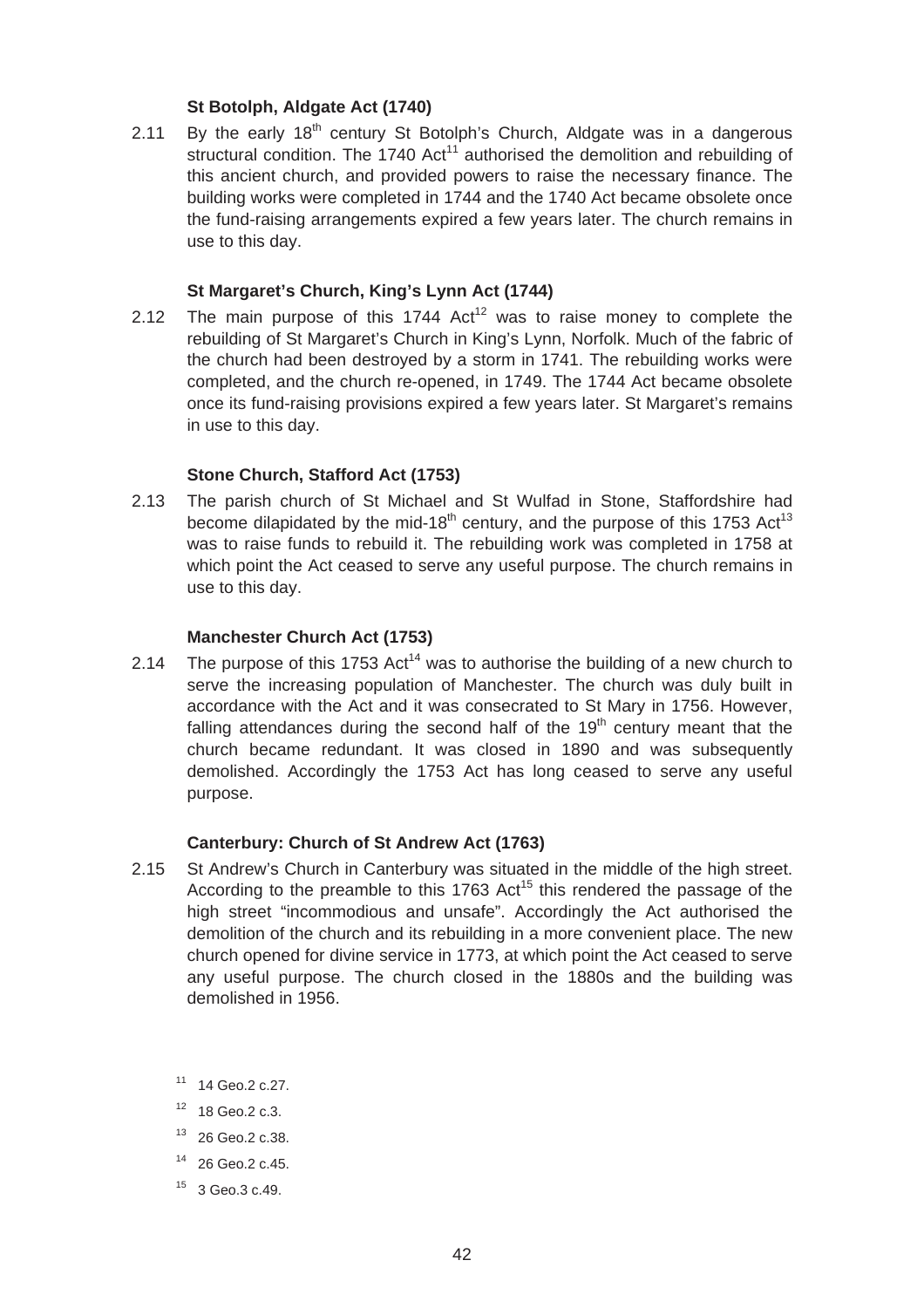# **Church of All Hallows, City Act (1765)**

2.16 A church has stood on the site of All Hallows in the City of London since the early  $12<sup>th</sup>$  century. By the mid-18<sup>th</sup> century the existing church had become derelict and the purpose of this 1765 Act<sup>16</sup> was to authorise its rebuilding. The rebuilding works were duly completed in accordance with the Act in 1767, and the Act became obsolete once its fund-raising provisions expired a few years later. Today the church is still used occasionally for services, though its principal use is in providing a home for a number of charitable organisations.

# **Hertford Church Act (1765)**

2.17 The purpose of this 1765  $Act^{17}$  was to raise funds for the repair of All Saints' Church in Hertford. The works were duly carried out in accordance with the Act and the Act became obsolete once its fund-raising provisions expired a few years later. The church continued in use until 1891 when it was completely destroyed by fire. A new church of All Saints was consecrated in 1895 and remains in use to this day.

# **St Martin's Church, Worcester Act (1767)**

2.18 The ancient church of St Martin's in the city of Worcester had deteriorated badly by the mid-18<sup>th</sup> century, and the purpose of this 1767 Act<sup>18</sup> was to authorise its rebuilding and provide the necessary finance. The rebuilding works were duly completed and the new church was opened in 1772. The 1767 Act became obsolete once its fund-raising provisions expired a few years later. St Martin's remains in use to this day.

## **Lewisham Church Act (1774)**

 Church, Lewisham. The preamble to the Act described the structure as being "in 2.19 This 1774  $Act^{19}$  was passed to raise funds for the rebuilding of St Mary's so decayed and ruinous a condition that it is dangerous for the inhabitants to attend Divine Service therein". The rebuilding was duly completed and the church re-opened in 1777. The 1774 Act became obsolete once its fund-raising provisions expired a few years later. St Mary's is still in use today.

# **Tardebigg Church, Worcester and Warwick Act (1776)**

- 2.20 The tower of the ancient church of St Bartholomew in Tardebigge<sup>20</sup> collapsed around 1774, severely damaging the rest of the church. The 1776  $Act^{21}$  was passed to authorise and fund the rebuilding work. The necessary work was carried out and the new church opened in 1777. The Act became obsolete once its fund-raising provisions expired a few years later. St Bartholomew's remains in use to this day.
	- 16 5 Geo.3 c.65.
	- 17 5 Geo.3 c.94.
	- $18$  7 Geo. 3 c. 69.
	- 19 14 Geo.3 c.93.
	- $20$  Tardebigge (the 1776 Act omits the final "e") is situated between Bromsgrove and Redditch.
	- 21 16 Geo.3 c.22.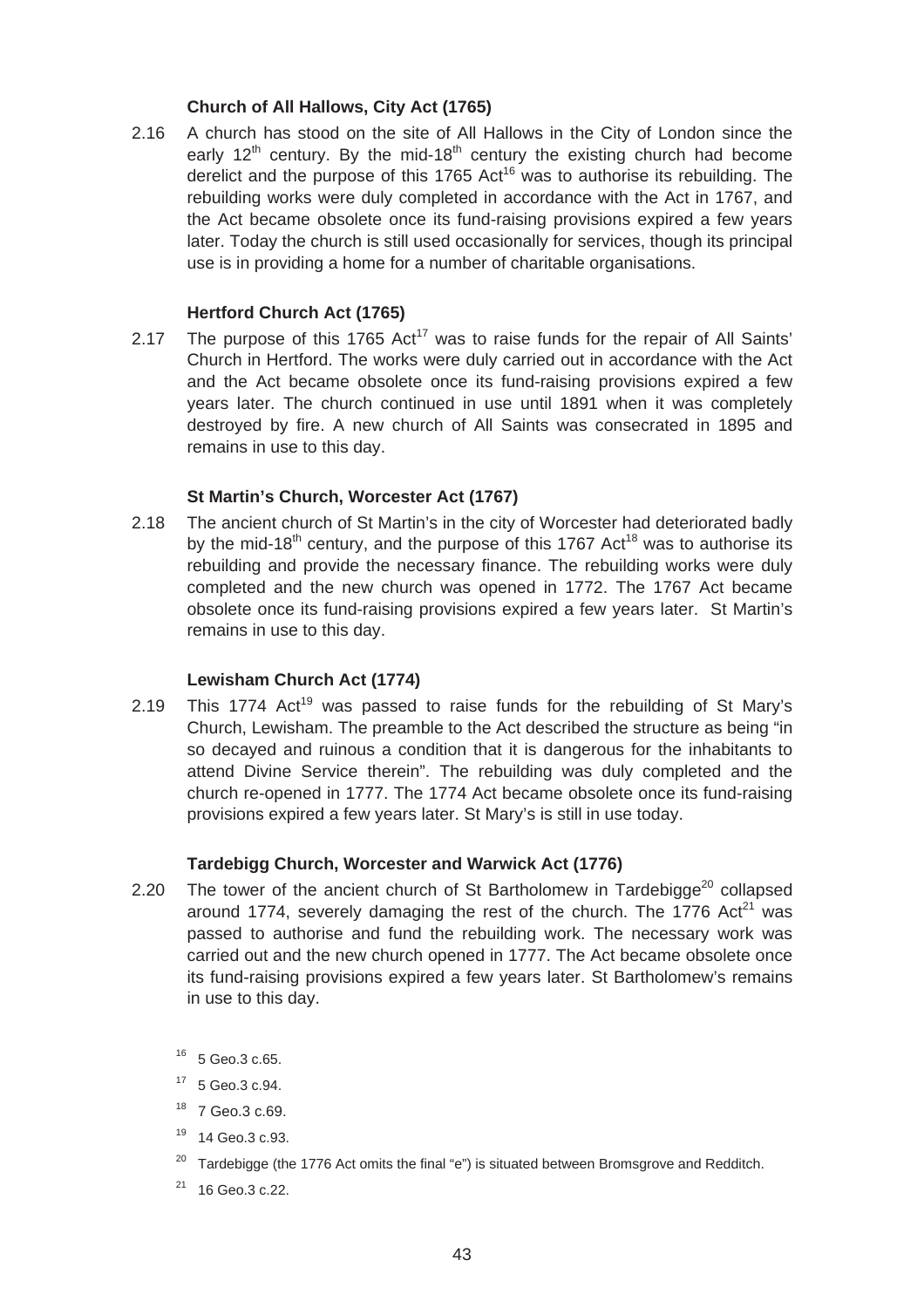## **Church, Buckingham Act (1776)**

2.21 The collapse of the spire on the church of St Peter and St Paul in Buckingham caused so much damage to the church that it was decided to rebuild the church on a new site. The purpose of the 1776  $Act^{22}$  was to authorise the raising of funds to cover the cost. The rebuilding work was duly completed in accordance with the Act and the new church was consecrated in 1780. The Act became obsolete once its fund-raising provisions expired a few years later. The church remains in use to this day.

# **Holy Trinity Church, Bristol Act (1785)**

2.22 The purpose of this 1785  $Act^{23}$  was to rebuild the ancient Holy Trinity Church in Bristol. The preamble to the Act described the church as being "in a ruinous condition, and incapable of being repaired". The church was duly rebuilt (and the access roads to it widened) pursuant to the Act in or around 1791. The Act became obsolete once its fund-raising provisions expired a few years later. The church, today known as Christ Church, remains in use to this day.

# **Liverpool Rectory Act (1786)**

2.23 This 1786 Act<sup>24</sup> was passed for the purpose of funding the income of two parish rectors in Liverpool. At a meeting of parishioners in 1785 it had been resolved that the annual sum of £100 should be paid to the rector of St Peter's Church and to the rector of the parochial chapel of Our Lady and St Nicholas, in both cases in substitution for other ecclesiastical benefits. The Act provided for the funding of these payments from the rates. By the 1860s or thereabouts, however, these arrangements for funding the payments had been discontinued, with the result that the 1786 Act became obsolete. The Church of Our Lady and St Nicholas remains in use to this day. $25$ 

## **All Saints' Church, Newcastle Act (1786)**

to authorise its demolition and rebuilding on a larger site and with better access. 2.24 The ancient parish church of All Saints in Newcastle-upon-Tyne was in an unstable condition by the late  $18<sup>th</sup>$  century. The purpose of this 1786 Act<sup>26</sup> was The church was duly rebuilt, the works being completed by 1796. However, because of declining use, the church was deconsecrated in 1961, the site being converted to office use in the 1980s. The Act became obsolete once the building work had been completed.

- $24$  26 Geo.3 c.15.
- <sup>25</sup> St Peter's Church was demolished in 1922.
- $26$  26 Geo.3 c.117.

<sup>22 17</sup> Geo.3 c.32.

<sup>23 25</sup> Geo.3 c.95.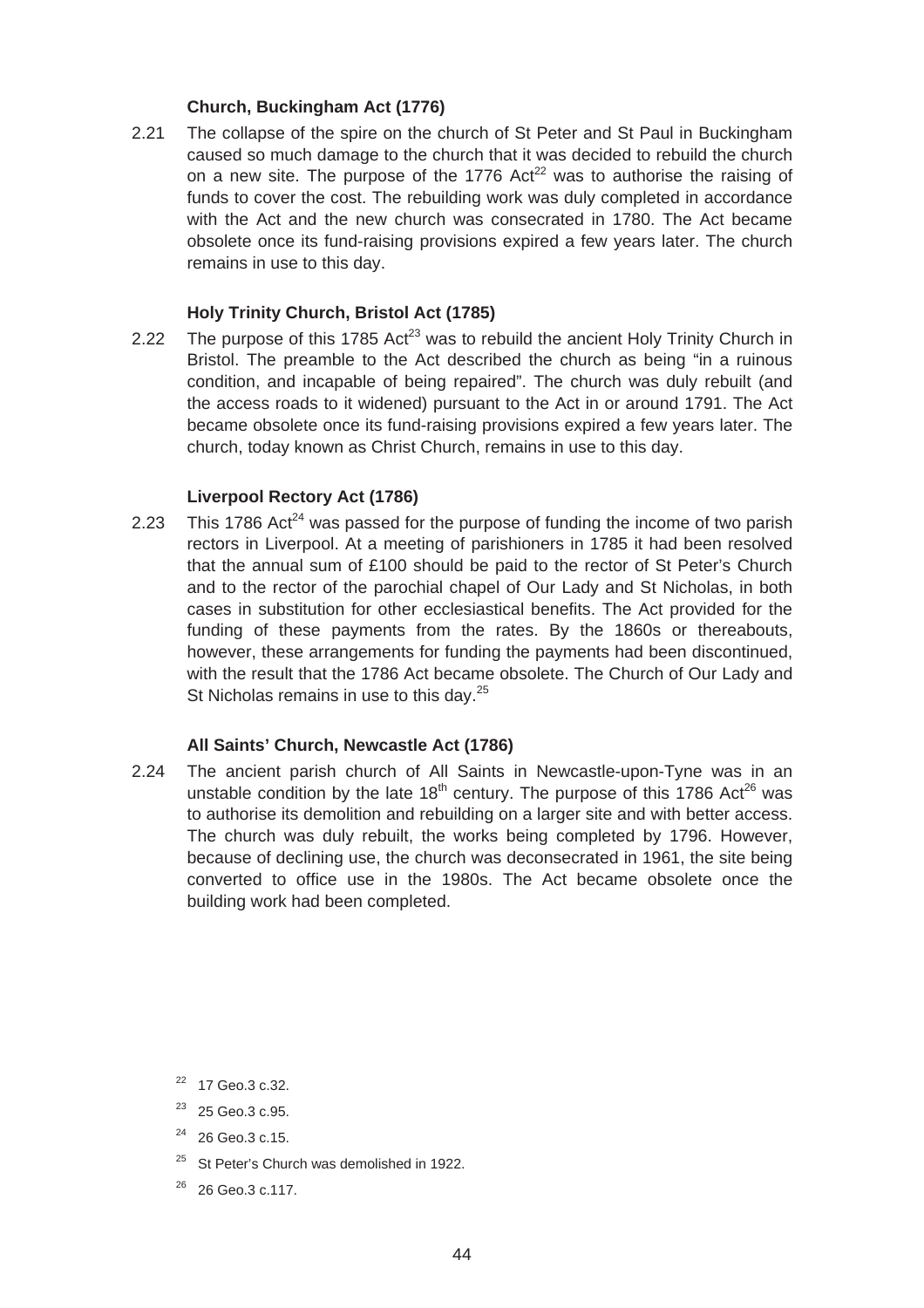# **East Stonehouse Chapel Act (1787)**

2.25 This 1787 Act<sup>27</sup> was passed to rebuild the chapel of East Stonehouse in Devon, later known as the Church of St George of Lydda. The necessary rebuilding work was duly completed with the new chapel opening in 1789. Following extensive damage during the Second World War, the chapel ceased to be used for ecclesiastical purposes. It was bought by the local authority in 1957 and the site was given over to industrial use in 1959. The 1787 Act is accordingly now obsolete.

# **St James' Parish, Bristol Act (1787)/St James' Parish, Bristol (Division) Act 1798**

- 2.26 The preamble to the 1787 Act<sup>28</sup> recorded that the inhabitants of the parish of St James' in Bristol had become so numerous for the size of the existing church that a new parish church should be built. The Act contained fund-raising provisions and determined that the church should be known as St Paul's. Unfortunately the money needed to build the church soon ran out. Although the church was completed in 1794, new fund-raising powers were needed. The 1798  $Act^{29}$  accordingly extended until 1810 the fund-raising provisions contained in the 1787 Act.
- 2.27 St Paul's Church was declared redundant in 1988 and was closed. Today the building is used as a circus school. The Acts of 1787 and 1798 became obsolete in 1810 when their fund-raising powers expired.

# **Hanley Chapel, Stafford Act (1787)**

 of St John the Evangelist. By the 1980s, however, the building had become 2.28 This 1787 Act<sup>30</sup> was passed to rebuild a chapel in Stoke-on-Trent that had fallen out of repair. The chapel was duly rebuilt in 1788 and was known as the Chapel unsafe and it was closed in 1985 pending redevelopment for commercial purposes. The 1787 Act is accordingly now obsolete.

## **St Mary Church, Wanstead Acts (1787 and 1789)**

- disrepair by the late 18<sup>th</sup> century. It was decided to rebuild the church, but on a 2.29 The medieval church of St Mary the Virgin in Wanstead was in a state of larger scale. The 1787 Act<sup>31</sup> authorised trustees to arrange the rebuilding and to levy rates to meet the costs. In the event the funds raised were not sufficient to cover the costs and the 1789 Act<sup>32</sup> was passed to raise additional finance. This enabled the completion of the rebuilding in 1790. Both the 1787 and the 1789 Acts became obsolete once their fund-raising powers expired a few years later. St Mary's, now in the London Borough of Redbridge, remains in use to this day.
	- 27 27 Geo.3 c.17.
	- $28$  27 Geo. 3 c. 49.
	- 29 38 Geo.3 c.xxxv.
	- $30\quad$  27 Geo.3 c.62.
	- 31 27 Geo.3 c.63.
	- $32$  29 Geo. 3 c. 14.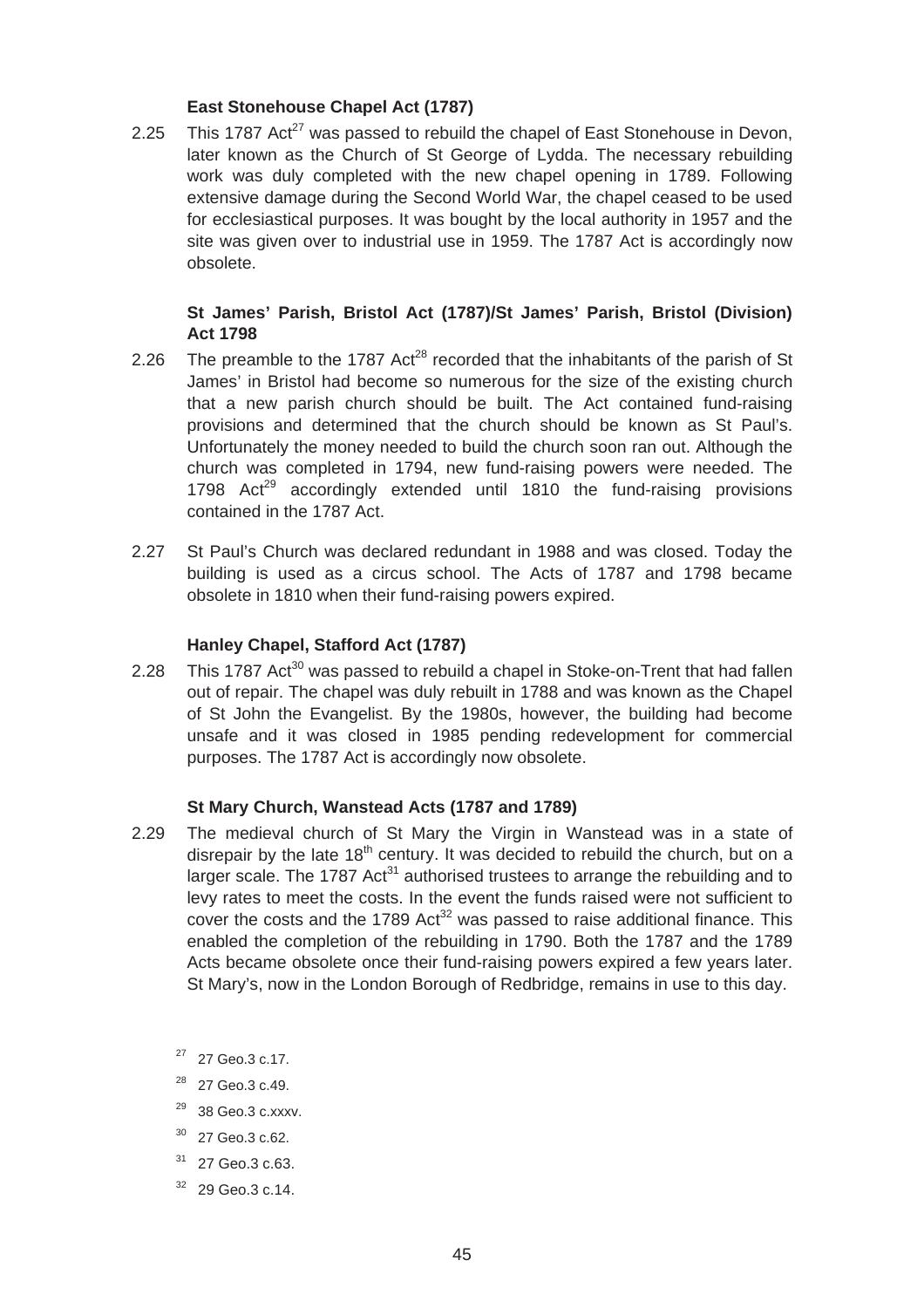## **Portsea Chapel Act (1787)/Church of St John, Portsea Act (1865)**

2.30 The 1787 Act<sup>33</sup> was passed because the existing church accommodation in the parish of Portsea in Portsmouth was insufficient to accommodate the growing local population. The Act authorised the building of a chapel and a Minister's house. The purpose of the 1865 Act<sup>34</sup> was to amend the 1787 Act and to redesignate the chapel as the Church of St John, Portsea, in the County of Southampton. Both Acts became obsolete with the total destruction of the church by enemy bombing in August 1940.

# **Paddington Parish Church Acts 1788 and 1793**

2.31 By the late  $18<sup>th</sup>$  century the church that is today known as St Mary's, Paddington was in a poor state of repair. It was also too small to accommodate the local population. Accordingly the 1788 Act<sup>35</sup> was passed to rebuild the church on a new, larger site and to raise the necessary finance. The costs involved, however, were greater than anticipated. Although the church was rebuilt in accordance with the Act, more money was needed to complete works to the churchyard. The 1793 Act<sup>36</sup> contained further fund-raising provision for this purpose. Both Acts became obsolete once these provisions expired some years later.

## **St Thomas Church, Bristol Act (1790)**

2.32 This 1790  $Act^{37}$  was passed to authorise the demolition and rebuilding of the church of St Thomas the Martyr in Bristol. Commissioners were appointed to levy parish rates to cover the costs and the rebuilding works were completed in 1793. However, falling congregations after the Second World War resulted in the church being declared redundant. The last service held there was in 1982 and the building was put into the care of the Churches Conservation Trust in 1988. The 1790 Act has been obsolete since the expiry of its fund-raising provisions in the early 1800s.

## **East Grinstead Church Acts (1790 and 1811)**

- 2.33 According to the preamble to the 1790 Act<sup>38</sup> the steeple of St Swithin's church in East Grinstead "suddenly gave way, and falling upon the body of the said church, entirely demolished the same". The Act authorised the raising of funds to cover the rebuilding work needed. That the Act raised insufficient money is evidenced by the 1811 Act<sup>39</sup> which authorised the borrowing of a further £4000 to complete the work. The church was duly completed the following year, although it took until 1876 to repay all the money borrowed. It follows that both Acts have been obsolete since then. St Swithin's remains in use to this day.
	- $33$  27 Geo.3 c.64.
	- <sup>34</sup> 28 & 29 Vict. c.lviii.
	- $35$  28 Geo. 3 c. 74.
	- 36 33 Geo.3 c.43.
	- $37$  30 Geo. 3 c. 20.
	- 38 30 Geo.3 c.79.
	- $39$  51 Geo.3 c.i.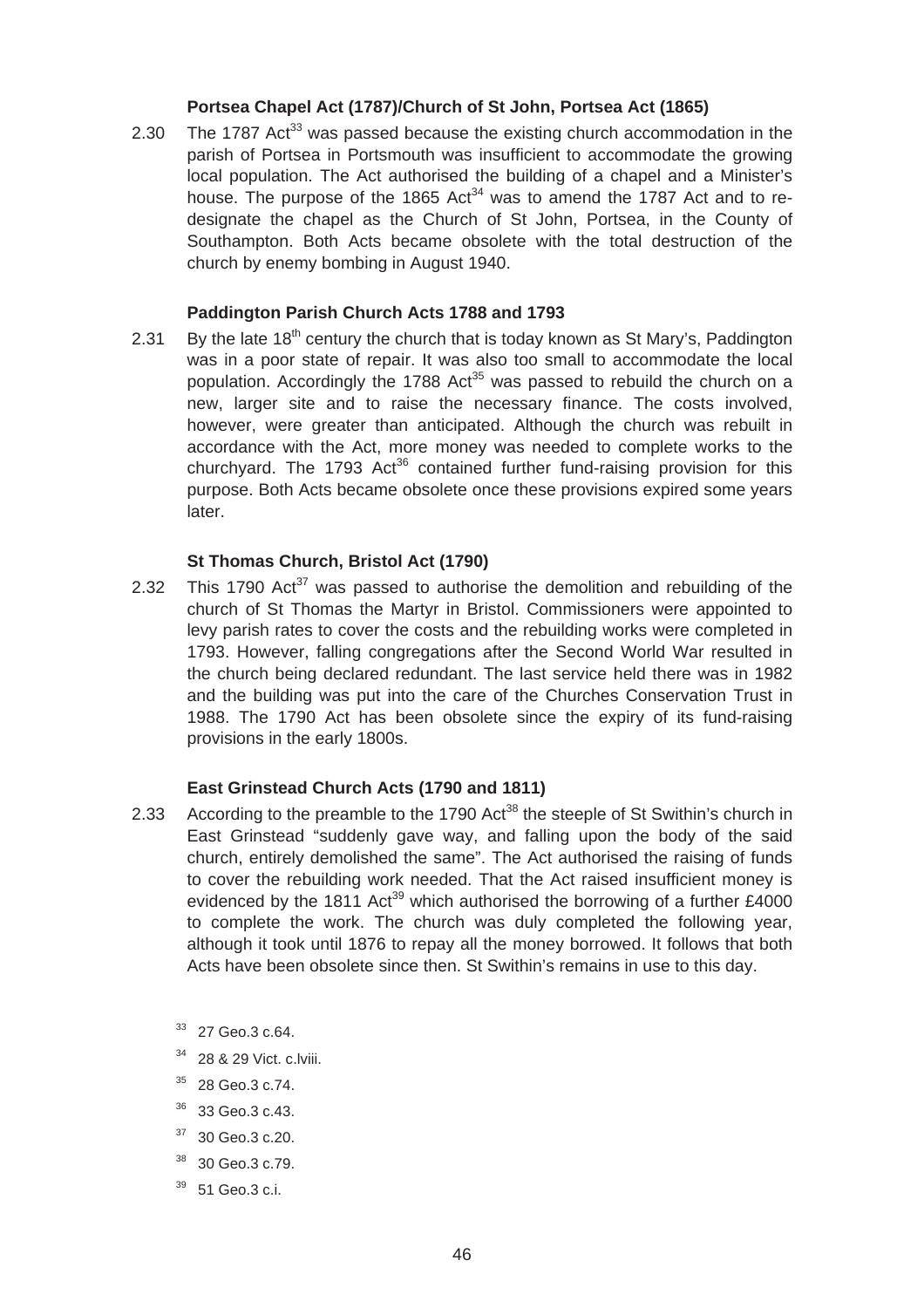## **All Saints Church, Southampton Acts 1791, 1793 and 1797**

2.34 The 1791 Act<sup>40</sup> was passed to authorise the taking down and rebuilding of the parish church of All Saints in Southampton. The Act also authorised the raising of the necessary finance. The preamble to the 1793  $Act<sup>41</sup>$  recorded that, although the old church had been taken down and work on rebuilding it had started, another £4000 would be needed to complete the work. The preamble to the 1797 Act<sup>42</sup> recorded that, although the rebuilding work was now complete, a further £4000 was required to cover the costs of implementing the 1791 Act. Although all three Acts became obsolete once their fund-raising provisions expired, the church itself has ceased to exist following its destruction by enemy bombing in 1940.

## **Saffron Walden Parish Church Act (1791)**

2.35 The present church of St Mary's Church in Saffron Walden, Essex dates mainly from the late  $15<sup>th</sup>$  century. By the late  $18<sup>th</sup>$  century the church was in a poor state of repair, having been struck by lightning in 1769. The 1791 Act<sup>43</sup> authorised the repair of the church and the raising of funds to meet the costs. The repairs were duly completed pursuant to the Act which accordingly became obsolete once its fund-raising provisions expired a few years later.

#### **Lane End Chapel, Stoke upon Trent Act (1792)**

2.36 The Lane End chapel in Stoke-on-Trent was dedicated to St John the Baptist and was also known as St John's Church, Longton. The preamble to the 1792 Act<sup>44</sup> recorded that the chapel had "become so ruinous, that the inhabitants cannot, without danger, attend divine service therein". The Act accordingly authorised the rebuilding of the chapel and the raising of funds to cover the costs. Although the chapel was duly rebuilt in 1795, mining subsidence prompted the demolition of the building in 1979. The site of the chapel is now used for retirement housing. The 1792 Act became obsolete once the rebuilding was complete in 1795.

#### **Hanbury Church Act (1793)**

- 2.37 The parish church of St Mary the Virgin in Hanbury, Worcestershire remains in use to this day. By the late  $18<sup>th</sup>$  century, however, the structure needed repairs and some rebuilding. Accordingly the 1793 Act<sup>45</sup> appointed trustees to carry out the necessary works and authorised them to raise the moneys required for the purpose. The works were duly completed in or around 1795 and the Act became obsolete once its fund-raising provisions expired a few years later.
	- 40 31 Geo.3 c.71.
	- 41 33 Geo.3 c.101.
	- 42 38 Geo.3 c.i.
	- 43 31 Geo.3 c.73.
	- 44 32 Geo.3 c.88.
	- $45$  33 Geo. 3 c. 45.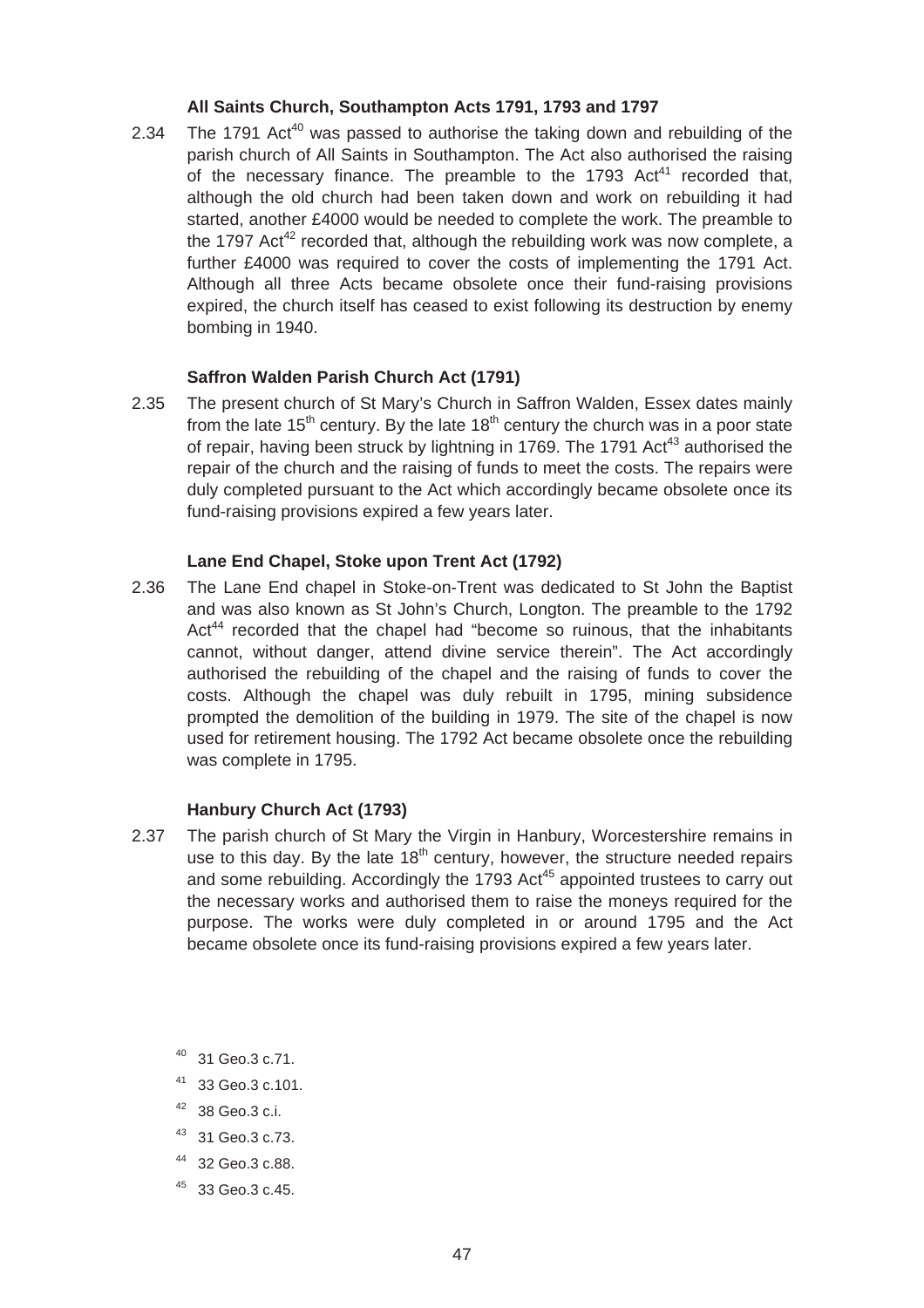# **Tipton Church, Stafford Act (1794)**

2.38 By the late  $18<sup>th</sup>$  century the ancient parish church of Tipton in the West Midlands was thought to be too small and too dangerous for its parishioners. The purpose of the 1794 Act<sup>46</sup> was to rebuild the church and enlarge its cemetery. The necessary building works were completed in 1797 and the church was dedicated to St Martin. By the late  $20<sup>th</sup>$  century, however, the church had become distanced from the main housing areas in the parish, and it was closed in 1989. The site is now in residential use. The 1794 Act became obsolete once its fund-raising provisions expired a few years later.

## **St Peter's Church, St Albans Acts 1798,1803 and 1806**

- 2.39 Alterations made in 1756 to St Peter's parish church, St Albans so weakened the structure that the tower became dangerous. Money for underpinning repair work in 1785 was advanced by parishioners in return for annuities on their respective lives. These annuities were secured against the parish rate receipts but by 1796 there was insufficient parish income to make the annuity payments. Accordingly the 1798  $Act^{47}$  authorised the levy of further parish rates to meet the shortfall. Unfortunately the underpinning work proved insufficient to support the tower, with the result that further expensive repair work was needed. The 1803 Act<sup>48</sup> accordingly authorised this work and the fund-raising powers needed to pay for it. Unfortunately these additional funds proved insufficient, with the result that the 1806 Act<sup>49</sup> authorised the raising of further sums.
- 2.40 The tower was duly rebuilt in accordance with the 1798, 1803 and 1806 Acts, the church re-opening for divine service in February 1806. All three Acts became obsolete once the annuities and other debts had been paid off during the following years. St Peter's remains in use to this day.

## **Chelmsford Parish Church Act (1800)**

2.41 The parish church of St Mary the Virgin in Chelmsford, Essex was originally built before 1300. It remains in use but is now better known as Chelmsford Cathedral. The nave partly collapsed in 1800 following excavations in the vaults, and an  $Act^{50}$  was passed that year to pay for the cost of the repairs. The church was duly repaired in accordance with the Act in or around 1803. The Act became obsolete once its fund-raising provisions expired a few years later.

- 49 46 Geo.3 c.lxviii .
- 50 39 & 40 Geo.3 c.li.

<sup>46 34</sup> Geo.3 c.107.

<sup>38</sup> Geo.3 c.lxii.

<sup>48 43</sup> Geo.3 c.ix.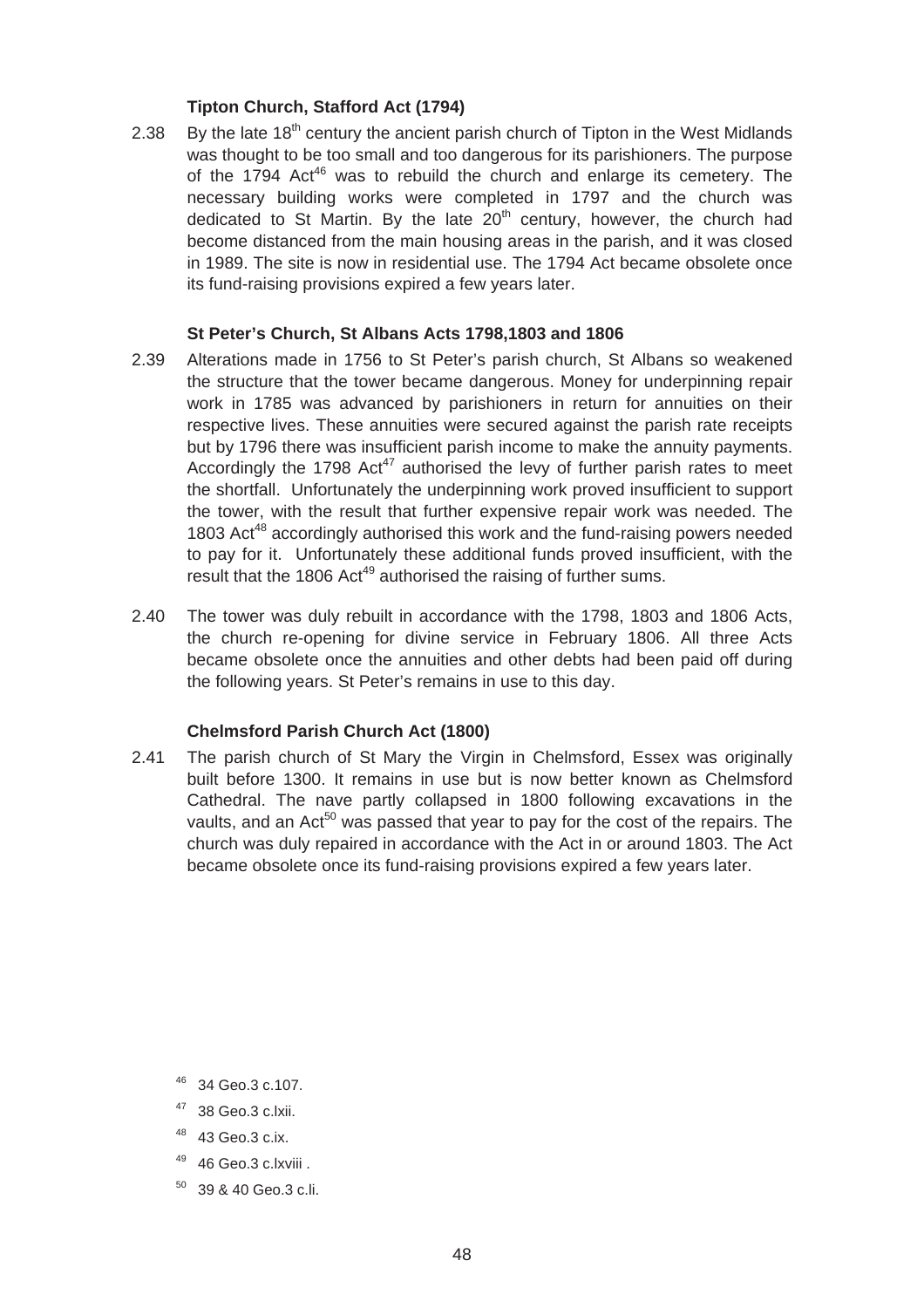# **Leeds Kirkgate Street Church Act (1801)**

2.42 The preamble to this 1801  $Act<sup>51</sup>$  recorded the lack of Anglican churches to cope with the rapidly growing population of Leeds. An already existing church in the area would be suitable for the purpose but legislation would be needed to have this church consecrated for the purpose of divine worship within the Church of England. Accordingly the 1801 Act was passed and the church was dedicated to St James in 1801. In 1949, however, the church closed and the building was demolished the following year. The site is now part of a shopping precinct. The closure of the church meant that the Act became obsolete.

## **Dagenham Parish Church Act (1803)**

2.43 The parish church of St Peter and St Paul in Dagenham, Essex was in need of urgent repair following a major collapse in 1798. The 1803  $Act^{52}$  authorised trustees to secure the necessary repairs and to raise the finance to cover the costs. The church was duly repaired in accordance with the Act, which became obsolete once its fund-raising provisions expired a few years later. St Peter and St Paul's church remains in use to this day.

# **Redditch Chapel Act (1805)**

2.44 According to the preamble to this 1805 Act, $53$  a chapel at Redditch in Worcestershire was dedicated to Anglican worship in or around 1680. By 1805 the chapel had become unsafe through decay and lack of repair. The purpose of the Act was to authorise the rebuilding of the chapel on a new site in Redditch, and the raising of funds to pay for this. The new chapel, known as the Chapel on the Green, was duly built and dedicated to St Stephen. Unfortunately the chapel turned out to be too small for the growing local population. It was decided in 1851 to demolish the chapel and build a more substantial parish church.<sup>54</sup> The closure of the chapel meant that the 1805 Act became obsolete.

# **All Saints Lewes Parish Church Act (1805)**

- 2.45 By the start of the 19<sup>th</sup> century, the parish church of All Saints in Lewes, East Sussex was in need of repair. It was also too small for the increasing local population. The 1805 Act<sup>55</sup> authorised trustees to demolish the church, build a larger version and raise money to cover the costs. The building works were duly completed in 1806. However, the church ceased to be used for ecclesiastical purposes in 1975, and has since been adapted as an arts and community centre. The 1805 Act became obsolete once its fund-raising provisions expired a few years later.
	- 51 41 Geo.3 c.lxiv.
	- 52 43 Geo.3 c.lxii.
	- 53 45 Geo.3 c.lxvi.
	- $54$  This new church was also dedicated to St Stephen. It remains in use to this day.
	- 55 45 Geo.3 c.c.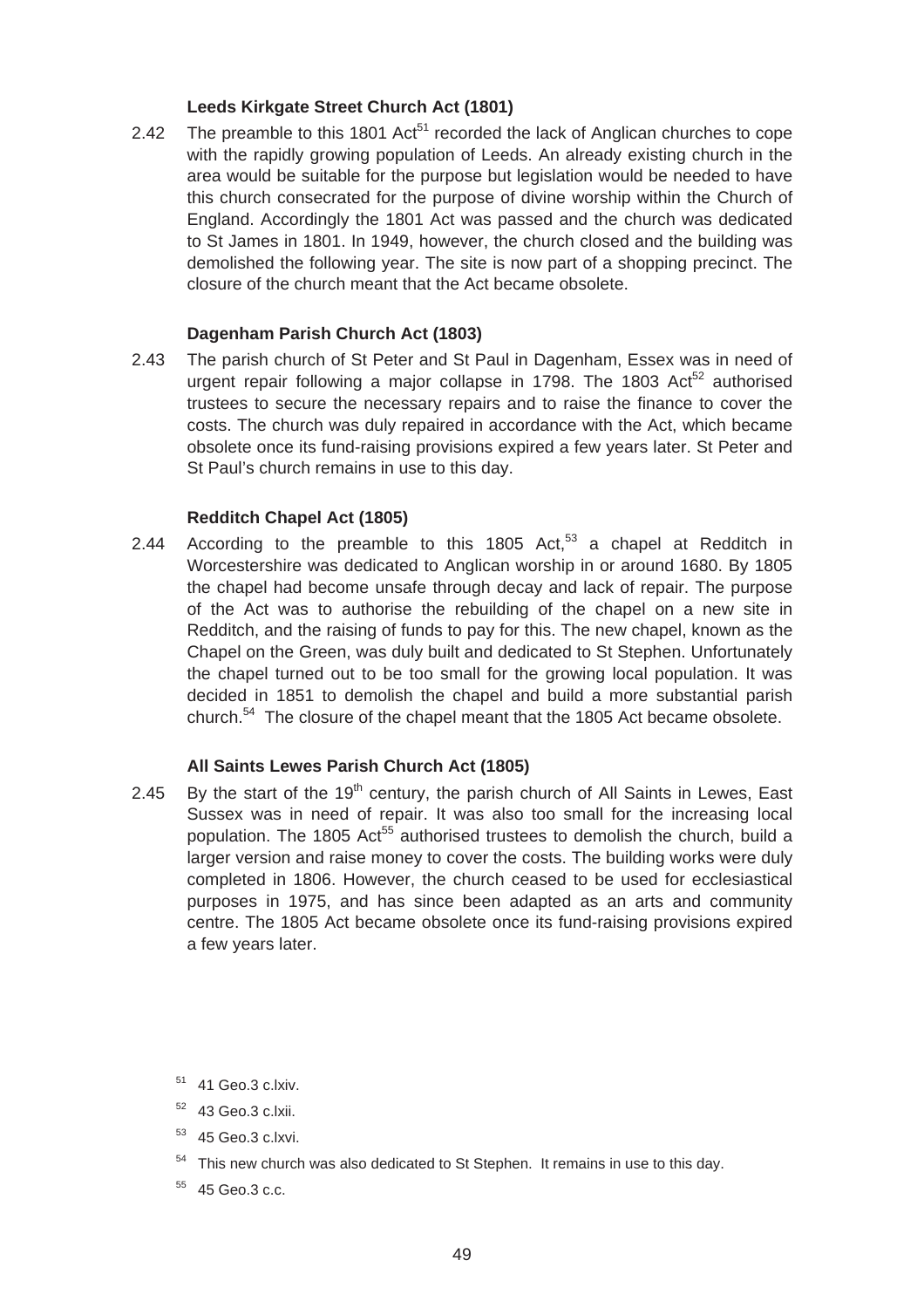# **Chertsey Parish Church Acts (1806 and 1807)**

2.46 The 1806 Act<sup>56</sup> provided for the rebuilding of St Peter's Church in Chertsey, Surrey. The old church was in a state of decay and a larger church was needed. The Act authorised the demolition and rebuilding of the church and provided powers to raise money to cover the costs. The money soon ran out and the 1807 Act<sup>57</sup> was passed to authorise the raising of a further £6000 to complete the building. The rebuilding was completed in 1808 and both Acts became obsolete once their fund-raising provisions expired a few years later. St Peter's remains in use to this day.

# **Great Yarmouth Parish Church Acts (1806 and 1822)**

- 2.47 By the early 1800s the parish church of St Nicholas in Great Yarmouth, Norfolk was in need of repair and rebuilding. The 1806 Act<sup>58</sup> appointed trustees to carry out the necessary repairs and rebuilding and gave them powers to raise money to cover the costs. Funds also came from coal duties levied on all coal delivered by sea to Yarmouth. These funds were insufficient, as evidenced by the preamble to the 1822 Act<sup>59</sup> which recorded that the money-raising provisions of the 1806 Act had been "found wholly inadequate to the completing [of] such repairs". The 1822 Act accordingly authorised the trustees to raise additional funds, including the raising of a loan of £4000.
- 2.48 The repairs and rebuilding works were eventually completed in or around 1834. Both Acts became obsolete once their fund-raising provisions expired a few years later.<sup>60</sup> The church, now known as the Minster Church of St Nicholas in Great Yarmouth, remains in use to this day.

# **Shireoaks Chapel, Worksop, Rights of Patronage Act (1807)**

2.49 The preamble to this 1807  $Act<sup>61</sup>$  recorded that the village of Shireoaks in Worksop, Nottinghamshire was situated "a very considerable distance from any other parish church". The lord of the manor, the Reverend John Hewett, was building at his own expense a chapel for Anglican worship. Parliamentary authority was, however, needed to establish the necessary right to appoint the Minister to the chapel. Accordingly the 1807 Act vested this right in John Hewett and his successors. Moreover, once consecrated, the chapel would be known as Shireoaks Chapel.

- 57 47 Geo.3 Sess.1 c.x.
- 58 46 Geo.3 c.lxi.
- 59 3 Geo.4 c.xx.
- $60$  The coal duties were abolished with effect from March 1847.
- 61 47 Geo.3 Sess.2 c.lxi.

<sup>56 46</sup> Geo.3 c.iv.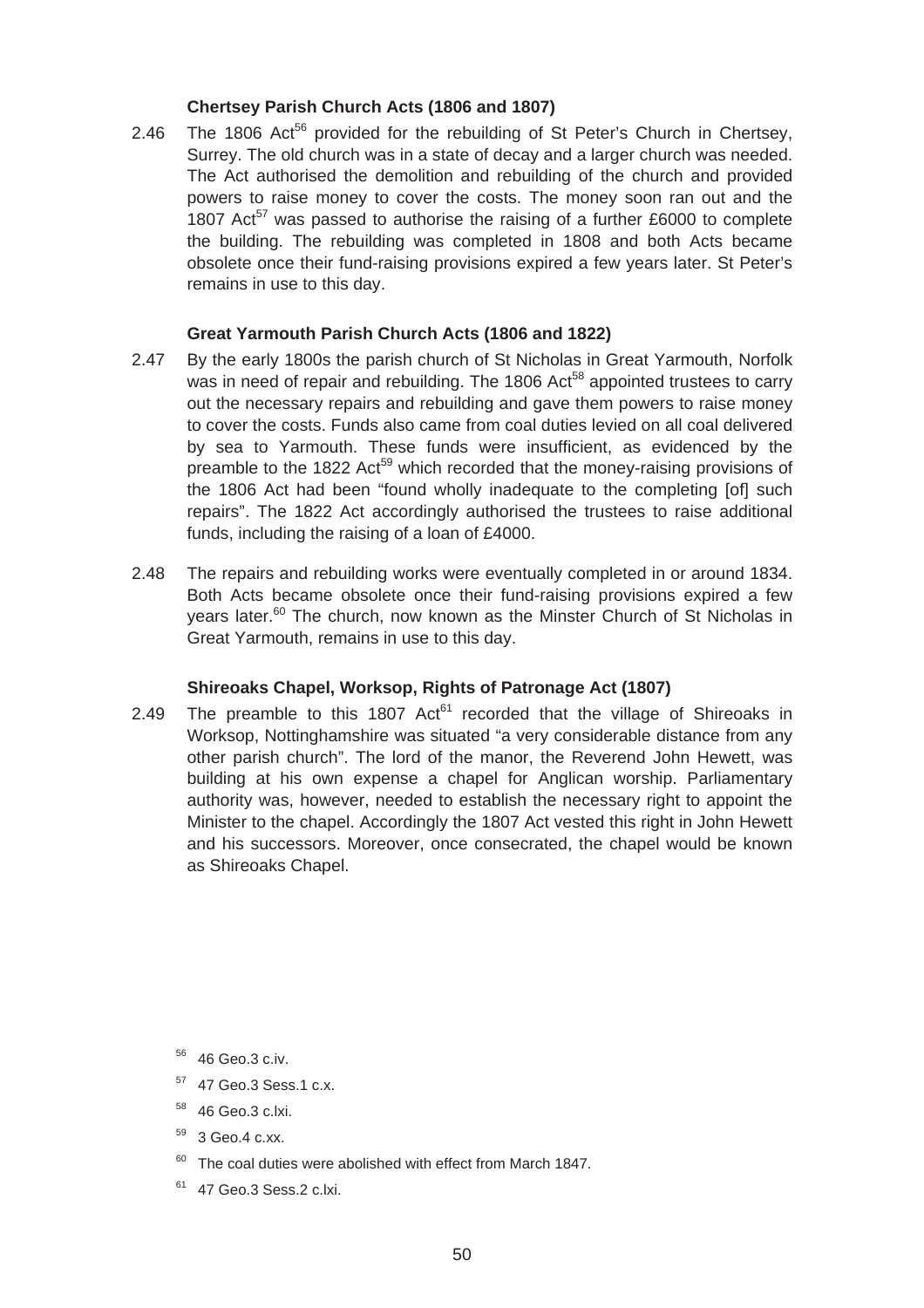2.50 Although the chapel was completed in 1809, the growth of the population of Shireoaks as a result of the expansion of the local coal-works meant that the chapel was too small for Sunday services. A new, much larger church – St Luke's – was built in Shireoaks in the early 1860s. The old chapel ceased to be used as such and was converted to use as a local school. In 1974 a new local school opened, and the old chapel building has since been used as the village hall, run by St Luke's. The closure of the chapel in the 1860s meant that the 1807 Act could no longer serve any useful purpose, and became obsolete.

# **Standard Hill, Nottingham, Chapel Act (1807)**

suitable site, to erect the chapel and to borrow up to £10,000 to cover the costs. 2.51 This 1807 Act<sup>62</sup> was passed to authorise the building of an Anglican chapel in Nottingham. The Act appointed Commissioners to arrange the purchase of a The chapel, called St James' Chapel, was duly built in accordance with the Act, the works being completed in 1809. In 1933, however, the chapel was closed. It was demolished two years later to make way for an extension to the Nottingham General Hospital. The closure of the chapel meant that the Act became obsolete.

## **Worthing Chapel of Ease Acts (1809 and 1824)**

2.52 This chapel of ease was necessary so that residents in the newly-created town of Worthing would not need to travel the mile or so to the nearest available parish church. The 1809 Act<sup>63</sup> authorised the necessary purchase of land, the building works and the raising of funds to cover the costs. The funds proved insufficient and the 1824 Act<sup>64</sup> authorised the raising of an additional £3000.<sup>65</sup> The chapel was duly built in accordance with the 1809 Act and was dedicated to St Paul. Eventually, however, the building became unsafe and it was closed in 1996 because of major structural problems. Today the building serves as a community centre. The closure of the church means that both the 1809 and 1824 Acts are obsolete.

## **Chapels of St Mary and St Paul, Birmingham Act (1811)**

- 2.53 This 1811 Act<sup>66</sup> was passed to amend provisions in an Act of 1772<sup>67</sup> relating to St Mary's Chapel in Birmingham. The provisions had imposed restrictions upon the charging of pew rents at St Mary's. The 1811 Act repealed those restrictions and substituted alternative provisions concerning pew rents. By the early  $20<sup>th</sup>$ century, however, the population of the parish of St Mary had greatly reduced because homes had been converted into shops and warehouses. St Mary's was therefore closed in 1925 and the site was sold. Accordingly the 1811 Act became obsolete.
	- <sup>62</sup> 47 Geo.3 Sess.2 c.lxxvii.
	- <sup>63</sup> 49 Geo.3 c.cxv.
	- <sup>64</sup> 5 Geo.4 c.xx.
	- <sup>65</sup> The 1824 Act also revived the 1809 Act because it had mistakenly been repealed in 1821.
	- <sup>66</sup> 51 Geo.3 c.lxviii.
	- $67$  12 Geo. 3 c. 64.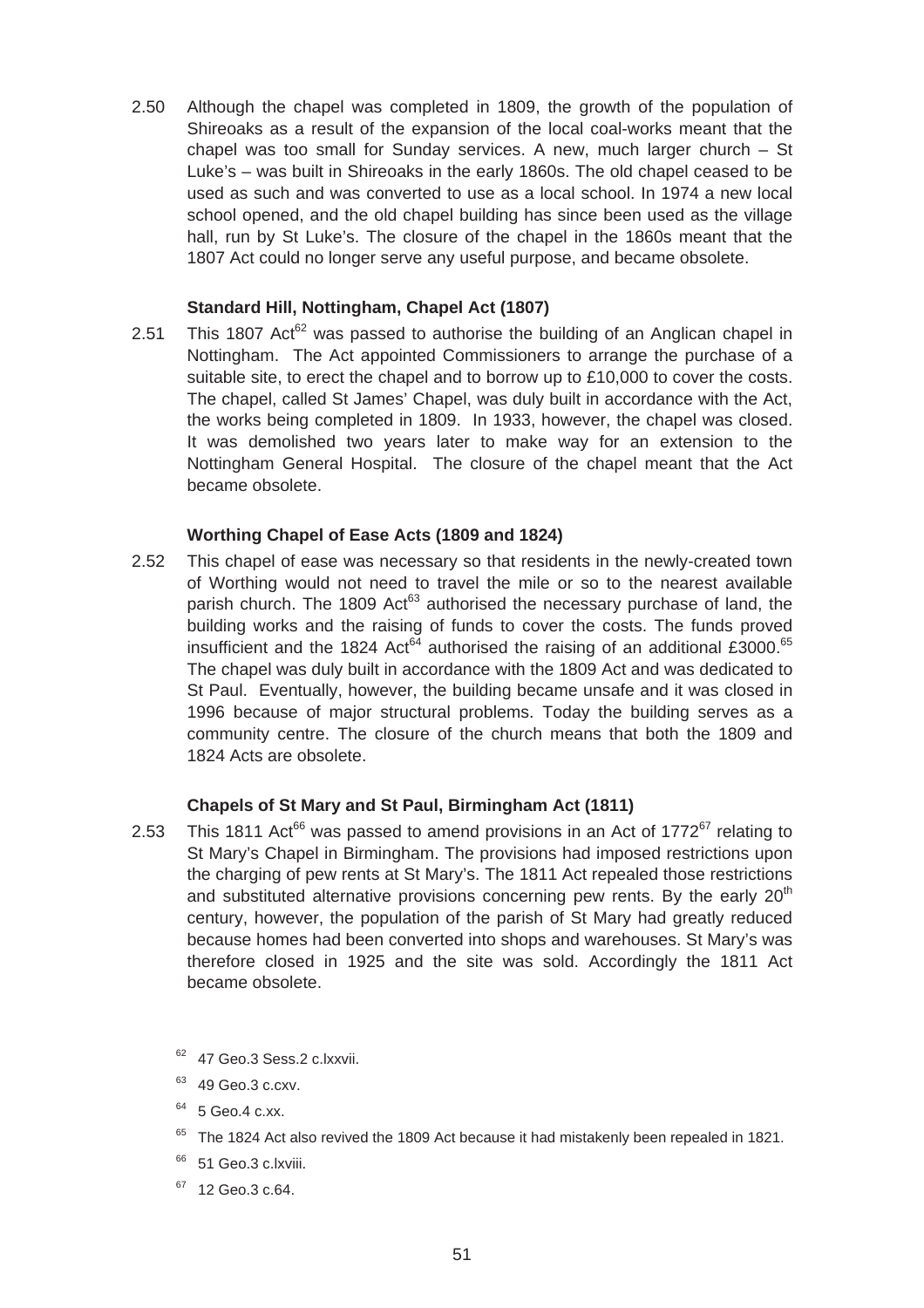#### **Hungerford Parish Church Acts (1811 and 1815)**

2.54 By the early  $19<sup>th</sup>$  century the parish church of St Lawrence in Hungerford, Berkshire was in need of repair and enlargement. The 1811 Act<sup>68</sup> authorised trustees to replace the church tower, to repair and enlarge the church and to raise the necessary funds. Unfortunately, following the collapse of much of the church's ancient fabric in 1814, it proved necessary to carry out further rebuilding. Accordingly the 1815 Act<sup>69</sup> authorised these further works and the raising of additional funds. The rebuilding was duly completed in 1816. Both Acts became obsolete once the building works had been completed and the fund-raising provisions had expired. St Lawrence's remains in use to this day.

# **Sevenoaks Parish Church Repair Act (1811)**

2.55 The preamble to this 1811 Act<sup>70</sup> recorded that parts of the parish church of St Nicholas, Sevenoaks were so decayed as to be dangerous to worshippers. The Act accordingly authorised trustees to raise money to carry out the necessary repairs. The works were duly completed in 1812, and the Act became obsolete once its fund-raising provisions expired a few years later. St Nicholas' continues in use to this day.

#### **St Sidwell's Church, Exeter Acts (1812 and 1814)**

2.56 By the early 1800s the fabric of this ancient Exeter church needed extensive repairs. Accordingly the 1812  $Act^{71}$  appointed trustees with powers to carry out the necessary repairs and to raise money to pay for them. However the money raised proved insufficient. The 1814  $Act^{72}$  recorded that a further £3200 was needed to complete the repairs, the walls requiring a complete rebuild. The repairs were duly completed in 1823. Both Acts became obsolete once their fund-raising provisions expired a few years later. St Sidwell's was virtually destroyed by enemy bombing in May 1942. It was, however, rebuilt in 1958 and is today used as a community centre incorporating a small chapel at which a weekly service is held.

## **Bishop Stortford Parish Church Act (1812)**

- 2.57 A church has stood on the site of St Michael's in Bishop's Stortford, Hertfordshire since the  $7<sup>th</sup>$  century. The current church dates from the early 1600s and from around 1800 required major repairs and restoration. Accordingly the 1812 Act<sup>73</sup> authorised the carrying out of repairs and provided fund-raising powers to cover the costs. The repairs were completed in 1819 and the Act became obsolete once its fund-raising provisions expired a few years later. St Michael's continues in use to this day.
	- 68 51 Geo.3 c.cxxvi.
	- 55 Geo.3 c.xx.
	- $70$  51 Geo.3 c.clii.
	- $71$  52 Geo.3. c.cix.
	- $72$  54 Geo.3 c.cx.
	- $73$  52 Geo.3 c.cx.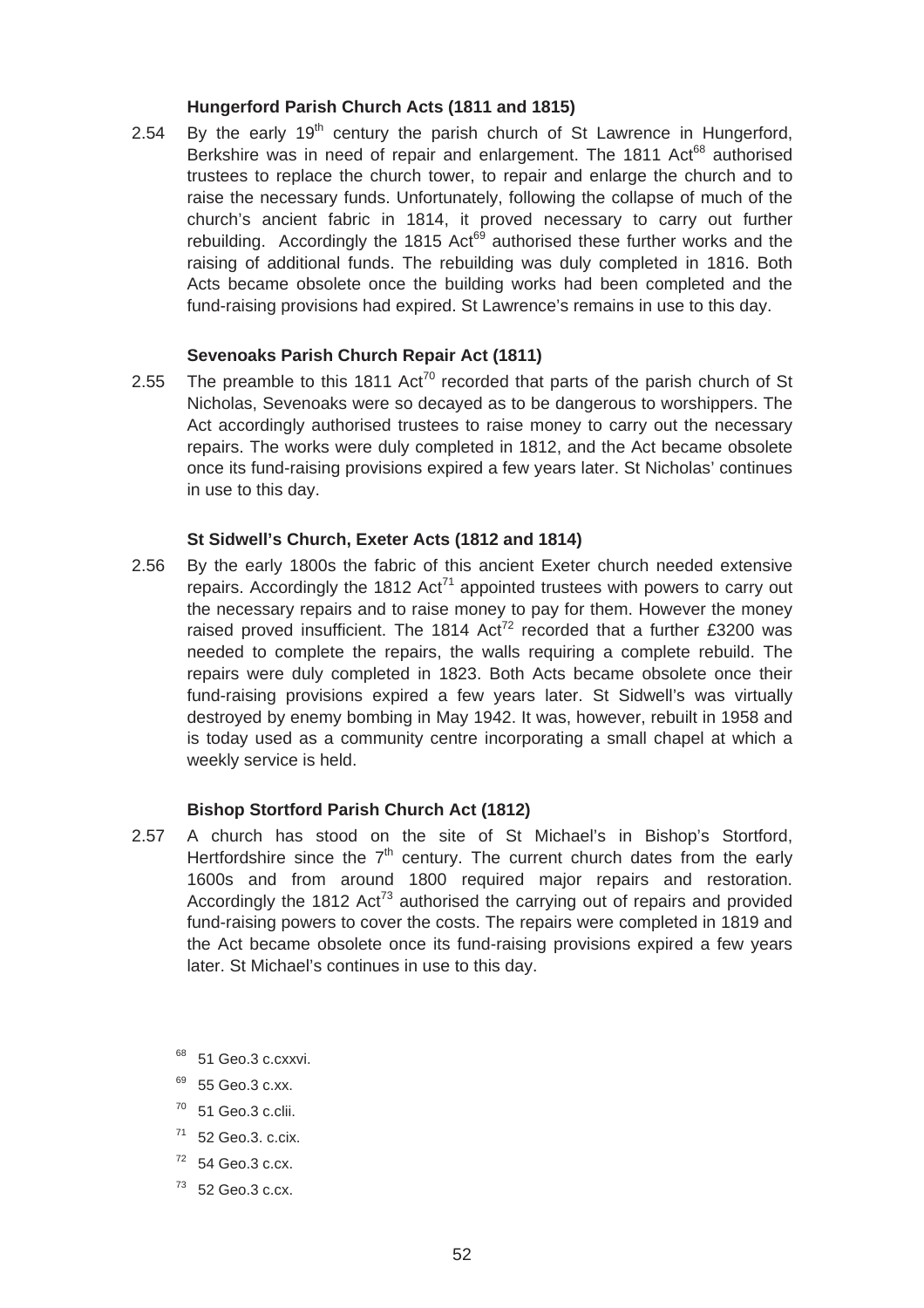## **Sculcoates Additional Church Act (1814)**

2.58 This 1814 Act<sup>74</sup> was passed to secure the building of a chapel of ease in the parish of Sculcoates, Hull. The chapel was needed so that residents who lived a long distance from the existing parish church could attend divine service. The Act authorised trustees to purchase land for building the chapel and to raise money to cover their costs. The chapel was duly built in accordance with the Act and was consecrated as Christ Church in Sculcoates in 1822. Unfortunately the building was badly damaged by enemy bombing in 1941. Although services continued until 1952, the building was demolished ten years later. Today the site is used as a car park. The demolition of the chapel means that the 1814 Act has long since been obsolete.

#### **Stockport Parish Church Act (1815)**

2.59 This 1815 Act<sup>75</sup> was passed to supplement the powers provided in an earlier enactment<sup>76</sup> for the repair and rebuilding work needed to the parish church of St Mary's, Stockport. The preamble to the 1815 Act recorded that the fund-raising powers contained in the earlier enactment had proved insufficient to complete the works. Accordingly the Act increased the fund-raising provisions and the works were completed in 1817. The Act became obsolete once these provisions expired a few years later. St Mary's continues in use to this day.

#### **St John's Church, Wakefield Act (1815)**

2.60 St John's Church, Wakefield was originally constructed as a chapel of ease to the existing parish church of All Saints. Since St John's did not then have its own parish, it was unable to raise parish rates to pay for the repairs that it needed. Accordingly the 1815 Act**<sup>77</sup>** authorised funds from the church rates raised by the parish of Wakefield to be used to repair St John's and to cover future works. The funds were duly raised and the repairs were carried out. The Act became obsolete once funds ceased to be paid to St John's. This may well have been in or around 1844 when St John's was granted its own parish.**<sup>78</sup>** St John's continues in use to this day.

<sup>74 54</sup> Geo.3 c.lxxvii.

<sup>75 55</sup> Geo.3 c.v.

 $76$  50 Geo.3 c.cxlv.

 $77$  55 Geo.3 c.xxi.

 $78$  St John's has confirmed that it no longer receives payments under the 1815 Act.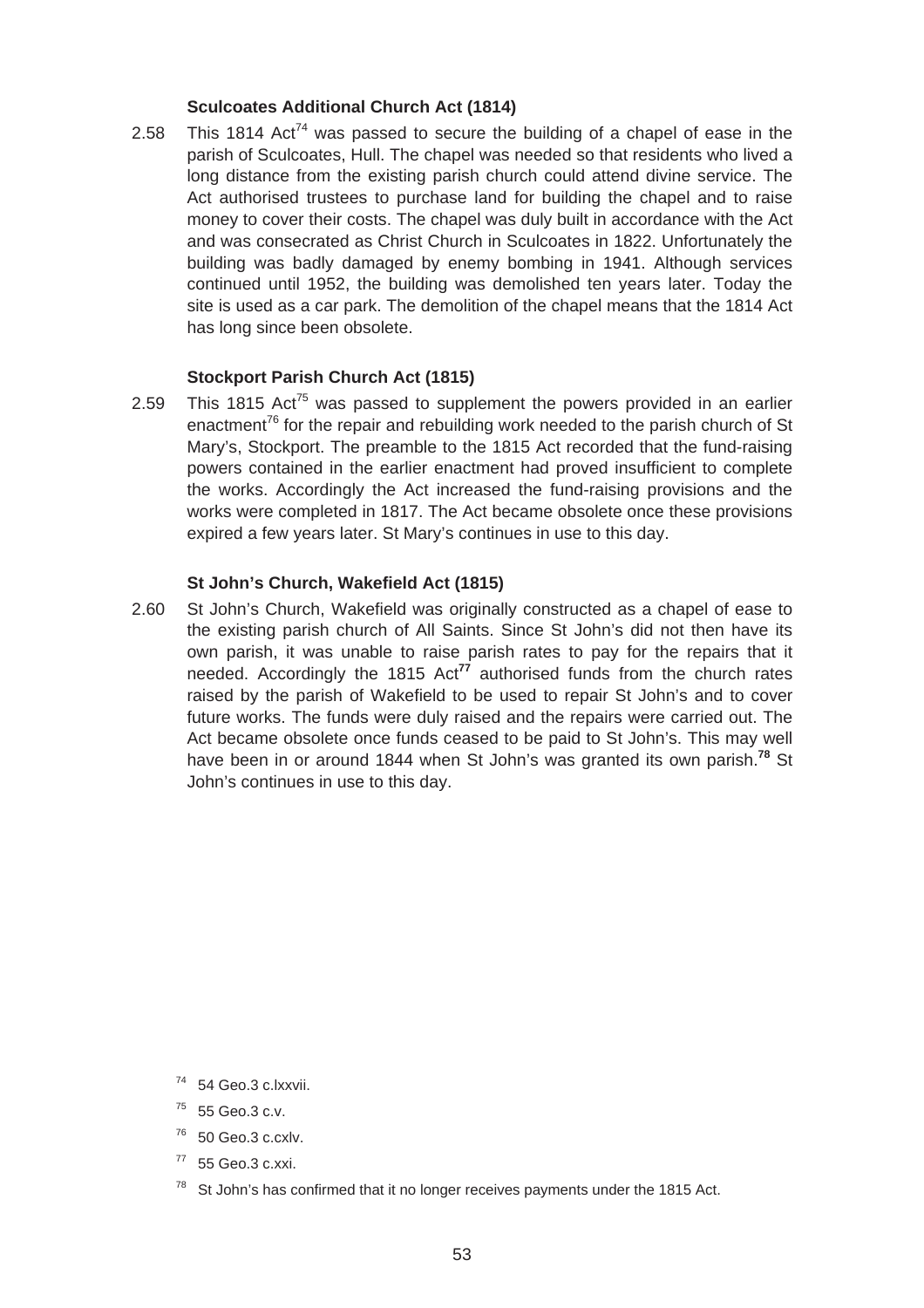## **St Thomas, Dudley, Parish Church Act (1815)**

2.61 The preamble to this 1815  $Act^{79}$  recorded that the parish church of St Thomas in Dudley, West Midlands needed rebuilding because the fabric had decayed. The church was also too small to accommodate the growing population. The Act accordingly appointed trustees to take down and rebuild the church. They were also authorised to raise £7000 to meet the costs. The rebuilding was duly completed in 1819, and the Act became obsolete once its fund-raising provisions expired a few years later. The church, now known as St Thomas & St Luke's, continues in use to this day.

# **Hanworth Parish Church Act (1815)**

2.62 This 1815 Act<sup>80</sup> was passed to cover the costs of rebuilding the parish church of St George in Hanworth (now in the London Borough of Hounslow). The preamble to the Act recorded that, although the church had recently been rebuilt, the costs of the works had not yet been fully paid. Moreover money was needed to fund annuity payments to one of the parishioners who had advanced money for the rebuilding. The Act therefore authorised the raising of further money to meet these expenses. The rebuilding costs were paid in 1816 and the Act became obsolete once the annuity payments ceased to be payable. St George's continues in use to this day.

#### **Rochdale Chapel of Ease Act (1815)**

2.63 The preamble to this 1815 Act<sup>81</sup> recorded that the parish church of Rochdale was an inconvenient distance from a large proportion of the parish population. It would therefore be "of great benefit and utility" if a chapel of ease were built in a more convenient location. Trustees were appointed to purchase land and erect a church, to be known as the church of St James. The church was duly built and was consecrated in 1821. The 1815 Act became obsolete once its fund-raising provisions expired a few years later. In 1975 the church ceased to be used by the Church of England, and became a church for Ukrainian Catholics.

#### **St George the Martyr, Middlesex, Parish Church Acts (1816 and 1819)**

- 2.64 These two Acts were passed for the purpose of repairing the parish church of St George the Martyr in Holborn, central London. The 1816 Act<sup>82</sup> authorised trustees to carry out the necessary repairs and raise money for the purpose. The preamble to the 1819 Act<sup>83</sup> recorded that, although the repairs had now been carried out and the church had already re-opened for services, the repairs had cost more than expected and the trustees owed debts of £2000. Accordingly the 1819 Act authorised the trustees to raise additional funds to cover their debts. Both Acts became obsolete once their fund-raising provisions expired a few years later. St George's remains in use to this day.
	- $79$  55 Geo.3 c.xliv.
	- 80 55 Geo.3 c.lxxix.
	- 81 55 Geo.3 c.lxxx.
	- $82$  56 Geo.3 c.xxviii.
	- 83 59 Geo. 3 c. xi.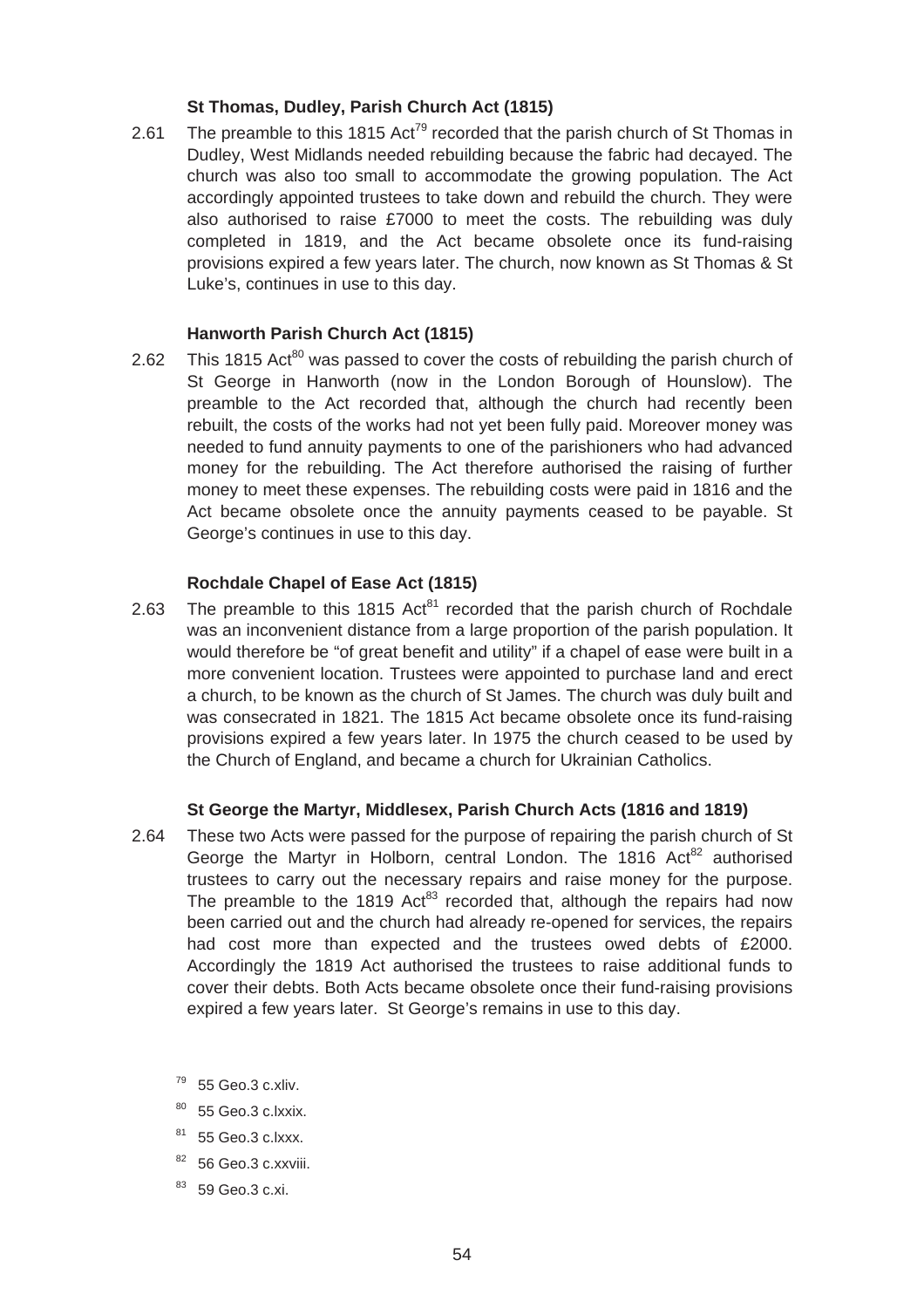## **St Mark's Church, Liverpool Act (1816)**

2.65  $\,$  St Mark's Church in Liverpool was built in the early 19<sup>th</sup> century to cater for the growing local population. Funds had been raised by public subscription to provide for this. Legislation was, however, needed to establish regulations for the management of the new church. Accordingly the 1816 Act<sup>84</sup> authorised the use of the church for marriages and appointed Commissioners to ensure the proper management of the church. St Mark's closed in 1908 because of a declining congregation and the building was demolished in 1913. The Act has accordingly been obsolete for more than a century.

# **Stansted Chapel, Stoughton (Sussex) Act (1817)**

 Chapel in Stansted Park, West Sussex. The chapel had originally been a 2.66 This 1817 Act<sup>85</sup> was passed to establish the right of patronage of Stansted brewery but in 1812 was converted to use as a chapel for the convenience of the inhabitants of Stansted House who would otherwise have needed to travel three miles to the nearest parish church. The chapel was recently deconsecrated and regular services are no longer held there. The chapel is now in the care of Stansted Park Foundation, a charitable organisation. The rights of patronage have long ceased to be exercised and the 1817 Act is therefore obsolete.

#### **St Hilds Chapel, Jarrow Act (1819)**

2.67 By 1810 the chapel of St Hilda (formerly known as St Hild) in South Shields, Tyne and Wear had fallen into disrepair. The parishioners agreed to repair and extend the building, and to fund the works by means of a parish rate. Although the chapel was duly rebuilt, the churchwardens were left with a debt of several thousand pounds. The 1819  $Act^{86}$  was accordingly passed to raise money by mortgage to repay this debt. The loan was repaid around 1830 whereupon the 1819 Act became obsolete. St Hilda's continues in use to this day.

## **St John the Baptist, Peterborough, Parish Church Act (1819)**

2.68 This 1819 Act<sup>87</sup> was passed to authorise the carrying out of repairs to St John's in Peterborough and to raise money for the purpose. The Act authorised trustees to borrow up to £7000 and to raise a parish rate to pay off the loan. The building work was duly completed in 1820 and the Act became obsolete once the loan had been repaid in full, around 1865. St John's remains in use to this day.

- 84 56 Geo.3 c.lxv.
- 85 57 Geo.3 c.liii.
- 59 Geo.3 c.xxxvii.
- <sup>87</sup> 59 Geo.3 c.lxiii.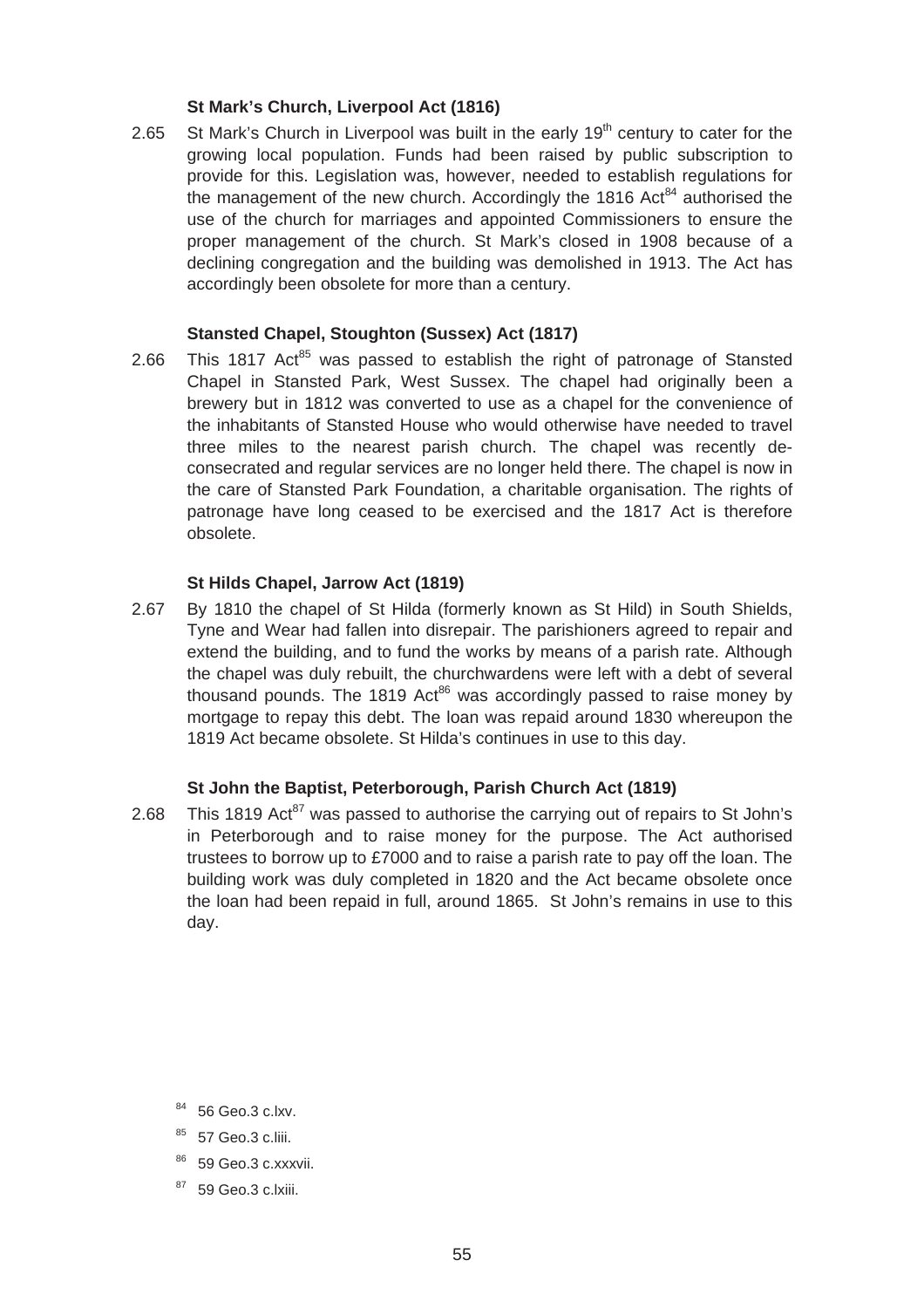# **Liverpool Church Act (1820)/St Philip's Church, Liverpool Acts (1857 and 1882)**

- 2.69 The 1820 Act<sup>88</sup> was passed for the purpose of regulating and administering a newly-built church dedicated to St Philip. The Act provided for such matters as the appointment and duties of the minister and chaplain, and authorised the solemnisation of marriages in the church. The 1857 Act<sup>89</sup> authorised the separate offices of minister and chaplain to St Philip's to be united. It also empowered Liverpool Corporation to sell the advowson (the right to nominate the minister and chaplain). Because of falling attendances, however, the church was closed in 1882. It was proposed that the church building be sold and a replacement built elsewhere in Liverpool. The 1882 Act<sup>90</sup> appointed trustees with power to sell the church and use the proceeds to buy land on which to build a new church.
- 2.70 The old church premises were duly sold in 1882 and the new church, on Sheil Road, was opened in 1886. This new church was, in its turn, demolished and rebuilt in 1976. In 2009 it became the Worship Centre for the newly-created parish of All Saints, Liverpool. All three Acts are now obsolete. The 1820 and 1857 Acts ceased to serve any useful purpose upon the closure of the original church. The 1882 Act became obsolete when the new church was demolished.

# **St Matthew's Chapel, Pendleton Act (1820)**

2.71 The preamble to this 1820 Act<sup>91</sup> recorded that an Act had been passed in  $1818<sup>92</sup>$  to authorise the building of a chapel of ease in Pendleton, Greater Manchester. Unfortunately the trustees appointed by that Act had not been able to raise sufficient funds to build the chapel and had concluded that the project should be cancelled. Accordingly the 1820 Act repealed the 1818 Act and authorised the raising of sufficient funds to cover the cost of passing this repealing Act. The 1820 Act is itself now ripe for repeal.

## **St Nicholas Harwich Parish Church Acts (1821 and 1824)**

- 2.72 By 1821 the parish church of St Nicholas in Harwich, Essex was in a dilapidated state and was too small to accommodate the parishioners. Accordingly the parishioners took down the church and began to build a new and larger version. The money they had raised proved insufficient for the purpose and the 1821 Act<sup>93</sup> was passed to raise funds for the completion of the church. Even these funds proved insufficient with the result that the 1824 Act<sup>94</sup> was passed to raise an additional £4000. This enabled the works to be completed. Both Acts became obsolete once the fund-raising provisions had expired a few years later. St Nicholas continues in use to this day.
	- 88 60 Geo.3 & 1 Geo.4 c.ii.
	- <sup>89</sup> 20 & 21 Vict. c.xxxvi.
	- $90$  45 & 46 Vict. c.x.
	- <sup>91</sup> 1 Geo.4 c.lviii.
	- <sup>92</sup> 58 Geo.3 c.lxxxvi.
	- 93 1 & 2 Geo.4 c.cxiv.
	- <sup>94</sup> 5 Geo.4 c.cxxvii.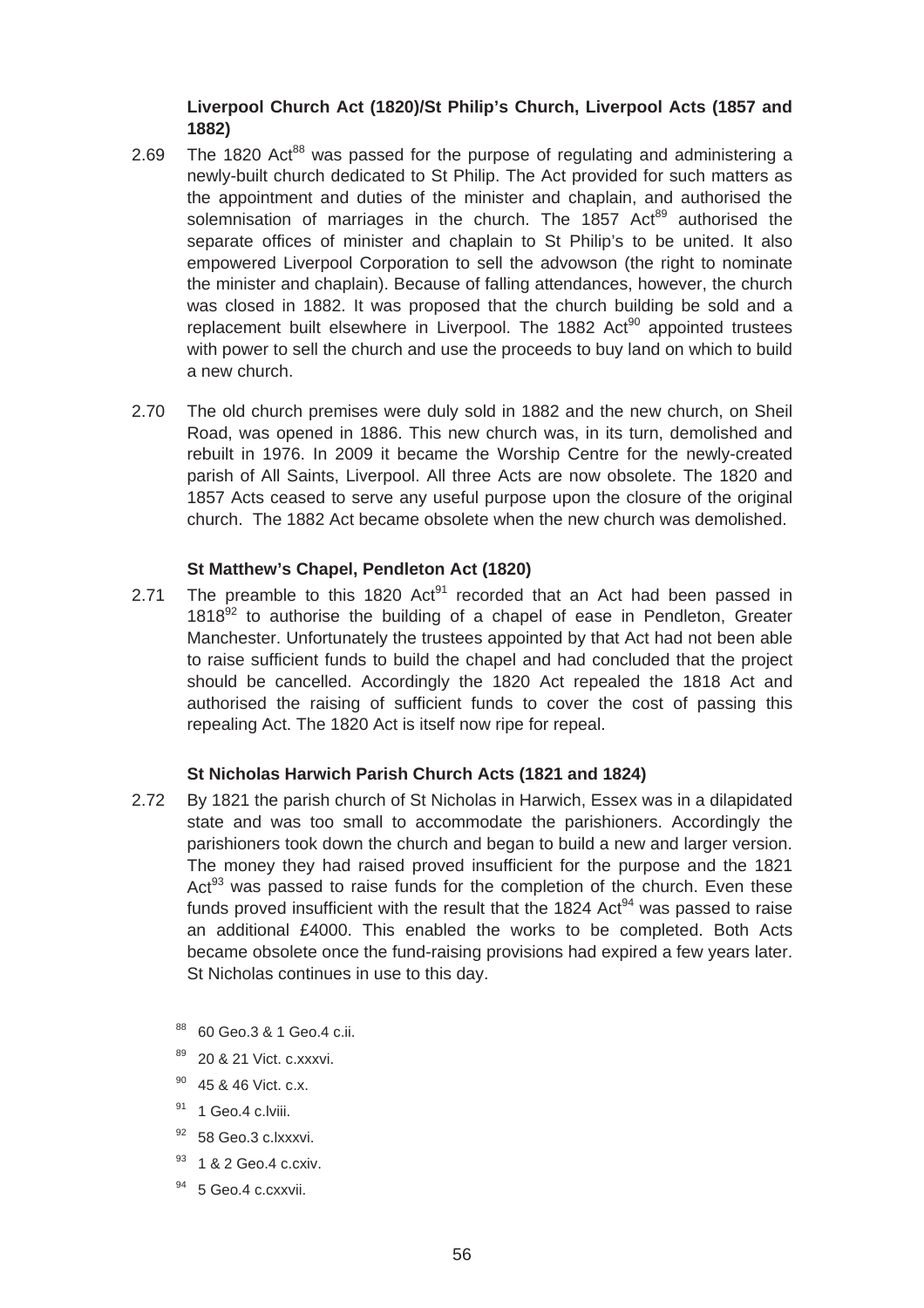## **St Mary's Church, Greenwich Act (1822)**

trustees with powers to erect the new church and raise money to cover the cost. 2.73 The preamble to this 1822  $Act^{95}$  recorded that the existing parish church in Greenwich was far too small for the growing local population. Legislation was needed, however, to facilitate the building of a new church. The Act appointed The new church was dedicated to St Mary and was consecrated in 1825 by the Bishop of Oxford. By 1919, however, the church had been declared redundant and the building was demolished in 1936. The 1822 Act became obsolete with the closing of St Mary's.

## **St John's Church in Roundhay Act (1824)**

2.74 The preamble to this 1824 Act<sup>96</sup> recorded that there was no parish church within six miles of Roundhay in West Yorkshire and that "it would be of great benefit and utility" to the inhabitants if one were to be built. The Act dedicated the new church to St John and vested the rights of patronage in one Stephen Nicholson who had raised the money for the site and the building costs. St John's was consecrated in 1826. Unfortunately the cost of maintaining the church became unaffordable and it was closed in 2008. The building is now used by the Pentecostal City Mission. The 1824 Act became obsolete when St John's closed in 2008.

#### **Maidenhead Chapel Act (1824)**

2.75 The 1824  $Act^{97}$  was passed to authorise the taking down, rebuilding and enlarging of the existing chapel of St Andrew and St Mary Magdalene. Building work started that year and the chapel opened in 1826. However, in 1961 the building was declared unsafe. It was demolished and a new church of St Andrew and St Mary Magdalene was opened on the same site in 1965. The 1824 Act became obsolete when the church that it authorised was demolished.

<sup>97</sup> 5 Geo.4 c.xl.

<sup>95 3</sup> Geo.4 c.lxxi.

<sup>&</sup>lt;sup>96</sup> 5 Geo.4 c.xxi.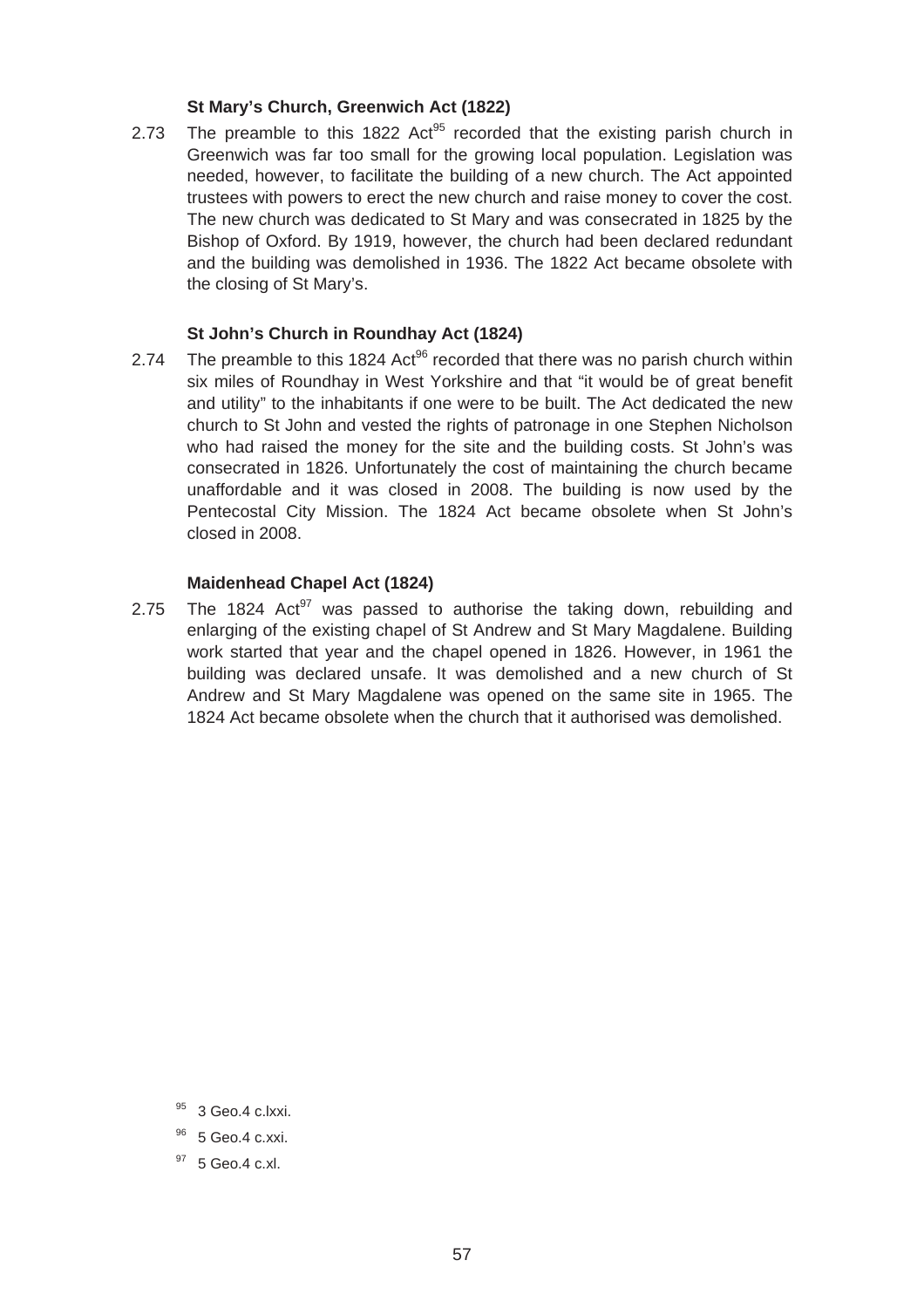## **Oldham Church Acts (1824 and 1828)**

2.76 Industrialisation led to a rapid increase in the population of Oldham (Greater Manchester) throughout the  $18<sup>th</sup>$  century. The preamble to the 1824 Act<sup>98</sup> recorded that the parish church of St Mary was too small for the local inhabitants. Moreover the fabric of the church was badly decayed. Accordingly the Act authorised the taking down of the church and its replacement on an enlarged site. Fund-raising powers were provided to cover the costs. Although most of the church was taken down pursuant to the 1824 Act, that Act had not authorised the demolition of the chancel and two private chapels. Further legislation was needed. The 1828 Act<sup>99</sup> provided the necessary authority to take down all the buildings, enabling the new church to be consecrated in 1830. The church of St Mary with St Peter, Oldham remains in use to this day. The two Acts became obsolete once their funding provisions expired in the years following the rebuilding of the church.

# **St Mary's Chapel, Hastings Act (1825)**

2.77 The preamble to this 1825  $Act^{100}$  recorded that, despite the increased population of Hastings in East Sussex, there was no church or chapel within the parish of St Mary in the Castle. Thomas Pelham, the Earl of Chichester, had now however agreed to build a church in the parish as the centrepiece to a new development of arcades and townhouses. The 1825 Act was passed to authorise the construction of the church and its consecration to St Mary. The church was duly built and opened in 1828. By 1970, however, the congregation was in decline and the church was closed. Following restoration work in the 1990s, the building re-opened as an arts and cultural centre in 1998. The 1825 Act became obsolete with the closure of the church in 1970.

# **St James, Poole, Church Act (1825)**

2.78 The rebuilding of the parish church of St James in Poole, Dorset in the early 19<sup>th</sup> century had left the parish with significant debts. The purpose of the 1825 Act<sup>101</sup> was to authorise the parish to clear these debts by borrowing £9000 against the security of an additional parish rate. The outstanding debts were repaid by around 1860 at which point the 1825 Act became obsolete. St James' remains in use to this day.

- $100$  6 Geo.4 c.xxxiii.
- $1016$  Geo. 4 c.lv.

<sup>98 5</sup> Geo.4 c.lxiv.

<sup>99 9</sup> Geo.4 c.xcix.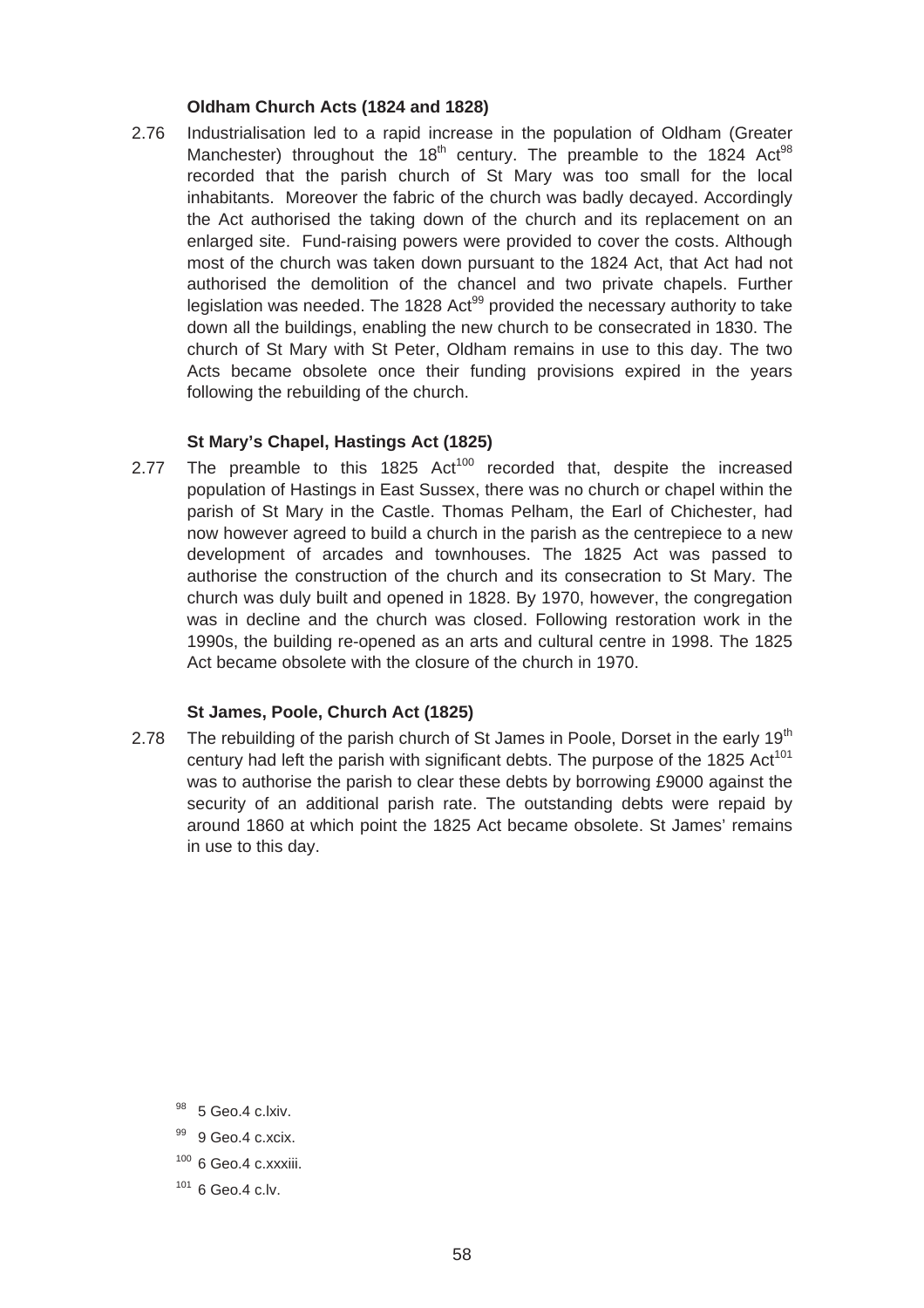#### **St Dunstan in the East Parish Borrowing Act (1825)**

2.79 The church of St Dunstan-in-the-East in the City of London had been rebuilt in 1817 at a cost of £36,000. Much of this had been secured against the parish rates. Doubts, however, had been raised as to whether the church was authorised to raise a rate for this purpose. Accordingly the 1825 Act<sup>102</sup> had to be passed to resolve these doubts by authorising the parish to borrow the requisite amount on the security of the parish rates and to levy the necessary rates. The Act became obsolete once the outstanding loans had been repaid in the years following. St Dunstan's was destroyed during the London Blitz in 1941. Today the ruins are a Grade1 listed building and the site is used as a public garden.

#### **Church of St David, Liverpool Act (1826)**

2.80 The preamble to this 1826  $Act^{103}$  recorded that, because many people from Wales had moved to Liverpool, it would be desirable to provide a new church there to hold services in the Welsh language. Sufficient funds had been raised to build the church, but the building required the authority of Parliament. Accordingly the 1826 Act appointed trustees to oversee the building work, and provided that two sermons were to be delivered in Welsh each Sunday. The church, dedicated to St David, was duly built and was consecrated in July 1827. In 1910, however, the site was bought by the Midland Railway who demolished the church in order to expand the Adelphi Hotel. The congregation of St David's moved to new church premises elsewhere in the city. The 1826 Act became obsolete with the closure of the church in 1910.

#### **Wisbech Chapel of Ease Act (1827)**

2.81 This 1827  $Act^{104}$  was passed to authorise the building of a new chapel in Wisbech, Cambridgeshire. The preamble to the Act recorded that the existing parish church of Wisbech was "inadequate to the accommodation of the inhabitants of the said parish". The chapel was duly built and it opened in 1831. Modelled on the Octagon of Ely Cathedral, it became known as the Octagon Church. The building subsequently became unsafe and the church was closed in 1946 before being demolished in 1952. The site is today occupied as commercial premises. The Act became obsolete with the church closure in 1946.

 $102$  6 Geo. 4 c.cxcv.

<sup>103 7</sup> Geo.4 c.li.

<sup>104 7 &</sup>amp; 8 Geo.4 c.xcii.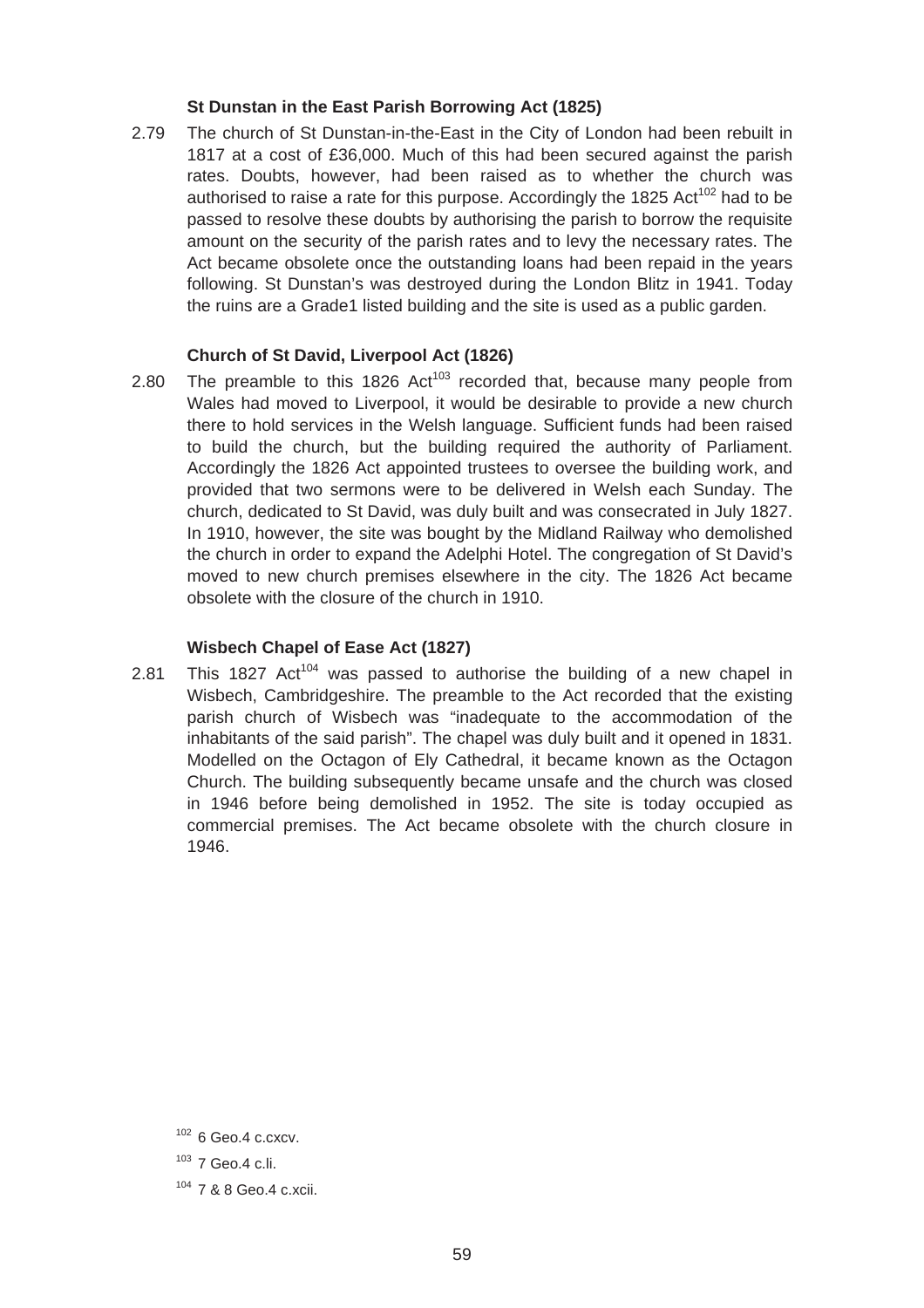#### **Hove Chapel of Ease Act (1828)**

2.82 The preamble to this 1828 Act<sup>105</sup> recorded that the existing parish church of Hove was inconvenient and inadequate for the accommodation of the local inhabitants. Work had begun on the building of a new chapel, but Parliamentary authority was needed for its completion. The Act provided for the completion of the building works and for the chapel to be dedicated to St Andrew. The architect was Charles Barry and the chapel became a fashionable place of worship in Victorian times. It was later known as St Andrew's Church. In 1990, however, the church was declared redundant due to declining congregations. The building is today known as St Andrew's Venue and is used as a concert hall and community centre. The 1828 Act became obsolete upon the closure of the church.

#### **St Dunstan in the West Parish Church Act (1829)**

 $Act^{106}$  was passed to authorise the pulling down and rebuilding of the church. 2.83 A church has stood on the site of St Dunstan-in-the-West since medieval times. By the early  $19<sup>th</sup>$  century the church needed rebuilding. Accordingly the 1829 The Act included fund-raising provisions to cover the costs. The rebuilding was duly carried out in accordance with the Act, which became obsolete in 1872 when the final loan was repaid. St Dunstan's remains in use to this day.

#### **Church of St Augustine, Walton-on-the-Hill Act (1830)**

2.84 By 1830 the population of Everton in Liverpool had increased to the point where a new church was needed to accommodate it. Land and money was available but Parliamentary authority was needed before the church could be completed. Accordingly the 1830 Act<sup>107</sup> approved the construction of the new church, which was to be known as the Church of St Augustine. The building was duly constructed and was completed under the supervision of John Broadbent. In May 1941, however, the church was destroyed by enemy bombing and the site was disposed of. The 1830 Act has been obsolete since the destruction of the church.

## **St John's Church, Liscard (Cheshire) Act (1831)**

The church, dedicated to St John, was duly built and opened in 1833. 2.85 The preamble to this 1831 Act<sup>108</sup> recorded that the parish church of Wallasey was too small to accommodate all the inhabitants in the area. A new church was proposed for Liscard, an area of Wallasey in Merseyside. The Act authorised the building of the church and the raising of funds to cover costs. Unfortunately, because of a declining congregation, the church was closed in 2004. The closing of the church means that the 1831 Act is now obsolete.

105 9 Geo.4 c.xv.

- 107 11 Geo.4 & 1 Will.4 c.xl.
- $108$  1 Will.4 c.xxiii.

<sup>106 10</sup> Geo.4 c.xcvi.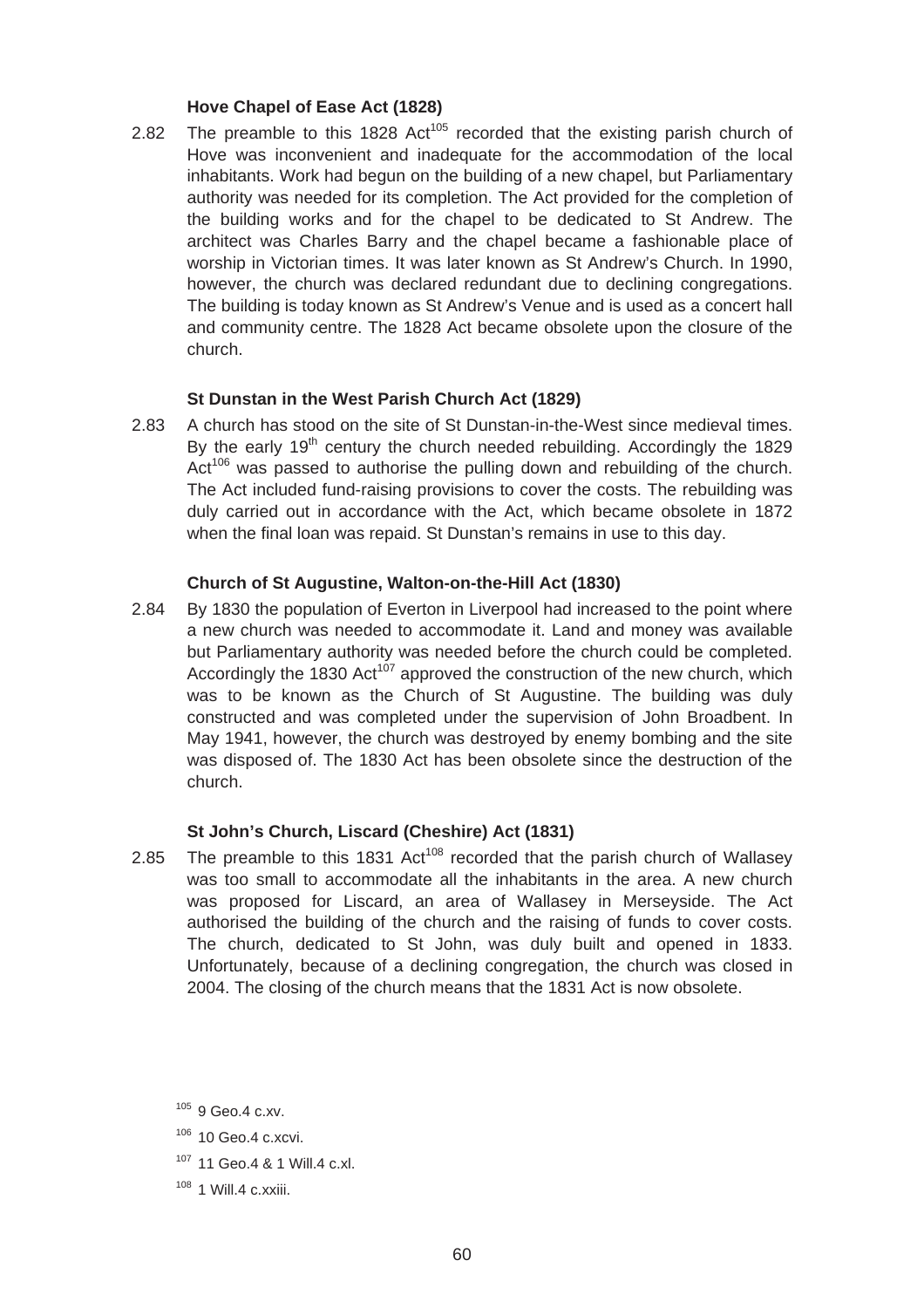#### **Church of St Mary, Birkenhead Act (1832)**

2.86 The church of St Mary in Birkenhead was built in 1821. Because of a subsequent growth in the local population, it was decided to extend the church. Its patron, Francis Price, was willing to build the extension at his own expense provided that part of his estate was freed from the obligation to pay an annual rent to the minister of St Mary's. Accordingly the 1832  $Act^{109}$  authorised these arrangements and the building was completed in 1835. In 1970, however, the building was declared unsafe and St Mary's was closed in 1974. It was partially demolished the following year. The 1832 Act has been obsolete since the church closed in 1974.

# **Parish Church of St Bartholomew, Chichester Act (1832)**

2.87 The preamble to this 1832  $Act^{110}$  recorded that the population of Chichester, West Sussex had begun to build a new church there because the existing church was too small. The money soon ran out, however, so legislation was needed to raise the remaining funds. Accordingly the Act appointed trustees to complete the church, which was to be dedicated to St Bartholomew. Fundraising powers were provided and the church was completed in 1832 under the supervision of the architect George Draper. St Bartholomew's ceased being used as a parish church in 1954. It was used by the Chichester Theological College until its closure in 1994. It is currently the chaplaincy centre of Chichester College. The 1832 Act has been obsolete since the church closed in 1954.

#### **Birkenhead Holy Trinity Church Act (1841)**

2.88 Because the existing parish church of Birkenhead was too small to accommodate all the local worshippers, two local builders built a new and larger church at their own expense. An Act of Parliament, however, was needed for the consecration of the new church. Accordingly the 1841  $Act^{111}$  provided for the church to be consecrated as Holy Trinity and for the builders to enjoy the right to nominate the minister. The church was closed in 1974 following the merger of a number of parishes in Birkenhead. The building was demolished and the site is now an industrial estate. The 1841 Act is therefore now obsolete.

 $109$  2 & 3 Will.4 c.lxxix.

<sup>110 2 &</sup>amp; 3 Will.4 c.lxxx.

 $111$  4 & 5 Vict.c.xxxvii.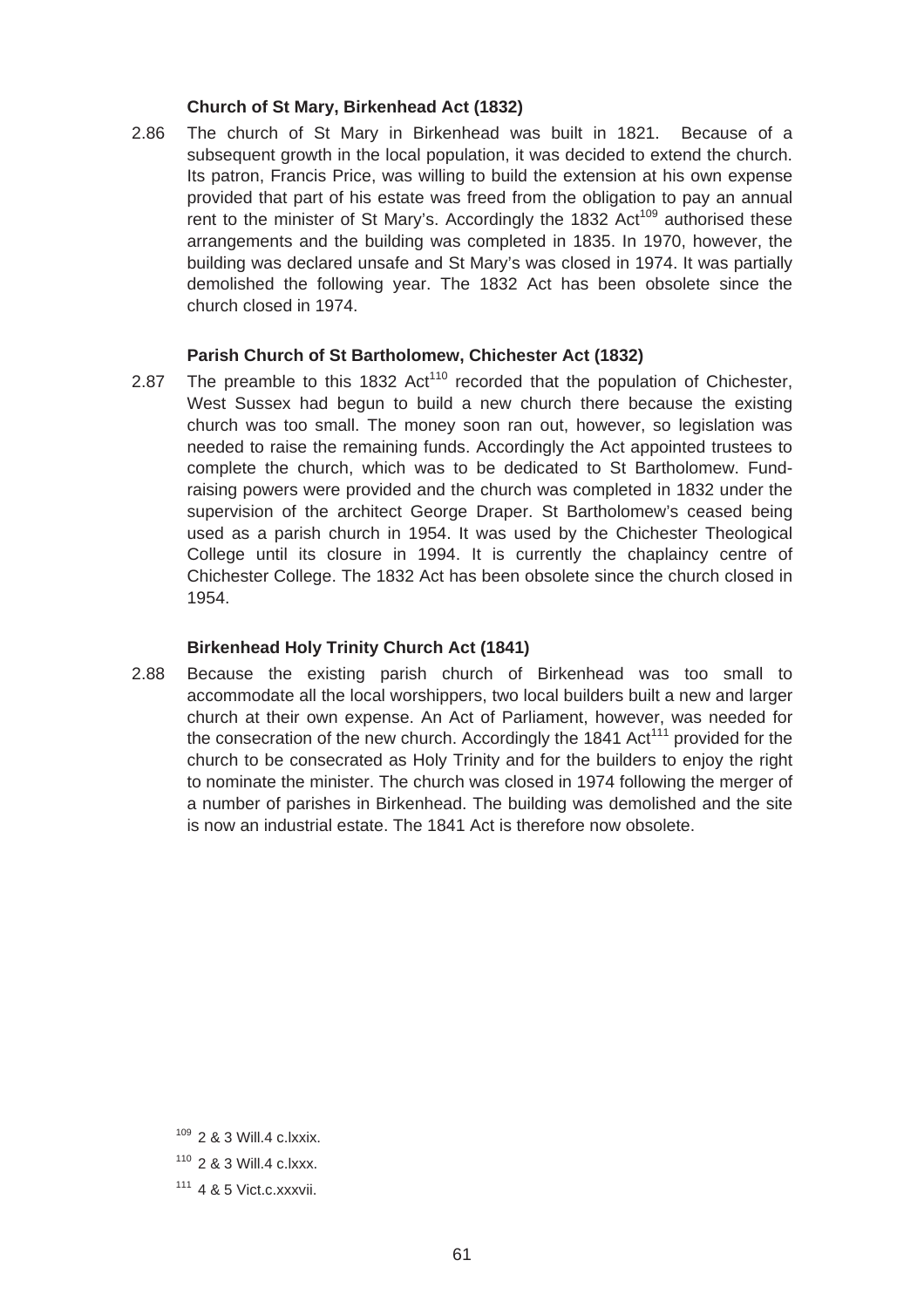#### **Kingstown Episcopal Mariners Church Act (1842)**

church was to be known as the Kingstown Episcopal Mariners Church. 2.89 The preamble to this 1842  $Act^{112}$  recorded that funds had been raised to build a chapel of ease "for the resort of seamen frequenting or residing at the harbour of Kingstown" (now Dun Laoghaire in County Dublin). The building had almost been completed but Parliamentary authority was needed for title to the land to be conveyed to the founders of the chapel. The Act accordingly authorised the conveyance of the land and established rights to appoint the chaplain. The Because of a declining congregation, however, the church was closed in 1971. The building re-opened as the National Maritime Museum of Ireland in 1978. The 1842 Act has been obsolete since the closure of the church.<sup>113</sup>

#### **Claughton-cum-Grange (St Andrew) Church Act (1845)**

2.90 The rapidly increasing population of Claughton-cum-Grange (an area in Birkenhead) in the early 1800s meant that a larger church was needed. A local landowner, William Jackson, had offered to build a church there at his own expense. Parliamentary authority was needed to achieve this. Accordingly the 1845 Act<sup>114</sup> authorised the building of the church, which was to be known as the church of St Andrew. The right to nominate the minister was vested in Mr Jackson. In the event, no church of St Andrew was ever built. Mr Jackson did, however, build another church in the area. This was dedicated to St John the Baptist and was completed in 1858. It seems likely that it was built using the powers in the 1845 Act. St John's was closed in 1974 following a reorganisation of parishes in Birkenhead. The Act is therefore now obsolete.

#### **St Patrick's Cathedral Economy Fund Act 1851**

2.91 St Patrick's Cathedral in Dublin was built during the  $13<sup>th</sup>$  century. By the middle of the 19<sup>th</sup> century it was in need of repair. To provide funds for the repairs, the 1851 Act<sup>115</sup> provided for money that would have been used for church salaries to be diverted into an "economy fund". Borrowing powers were also included. The repair works were finally completed in 1865, by which time all outstanding loans had been repaid. The Act has therefore long been obsolete.<sup>116</sup> St Patrick's remains in use to this day.

 $116$  A further ground of repeal for this Act is that it concerns a building that is now within the jurisdiction of the Republic of Ireland. Accordingly the Act, though remaining on the statute book of the United Kingdom, no longer has any effect within the United Kingdom.

 $112$  5 & 6 Vict. c.lxi.

 $113$  A further ground of repeal for this Act is that it concerns a building that is now within the jurisdiction of the Republic of Ireland. Accordingly the Act, though remaining on the statute book of the United Kingdom, no longer has any effect within the United Kingdom.

<sup>114 8 &</sup>amp; 9 Vict. c.xxvi.

 $115$  14 & 15 Vict. c. xxxii.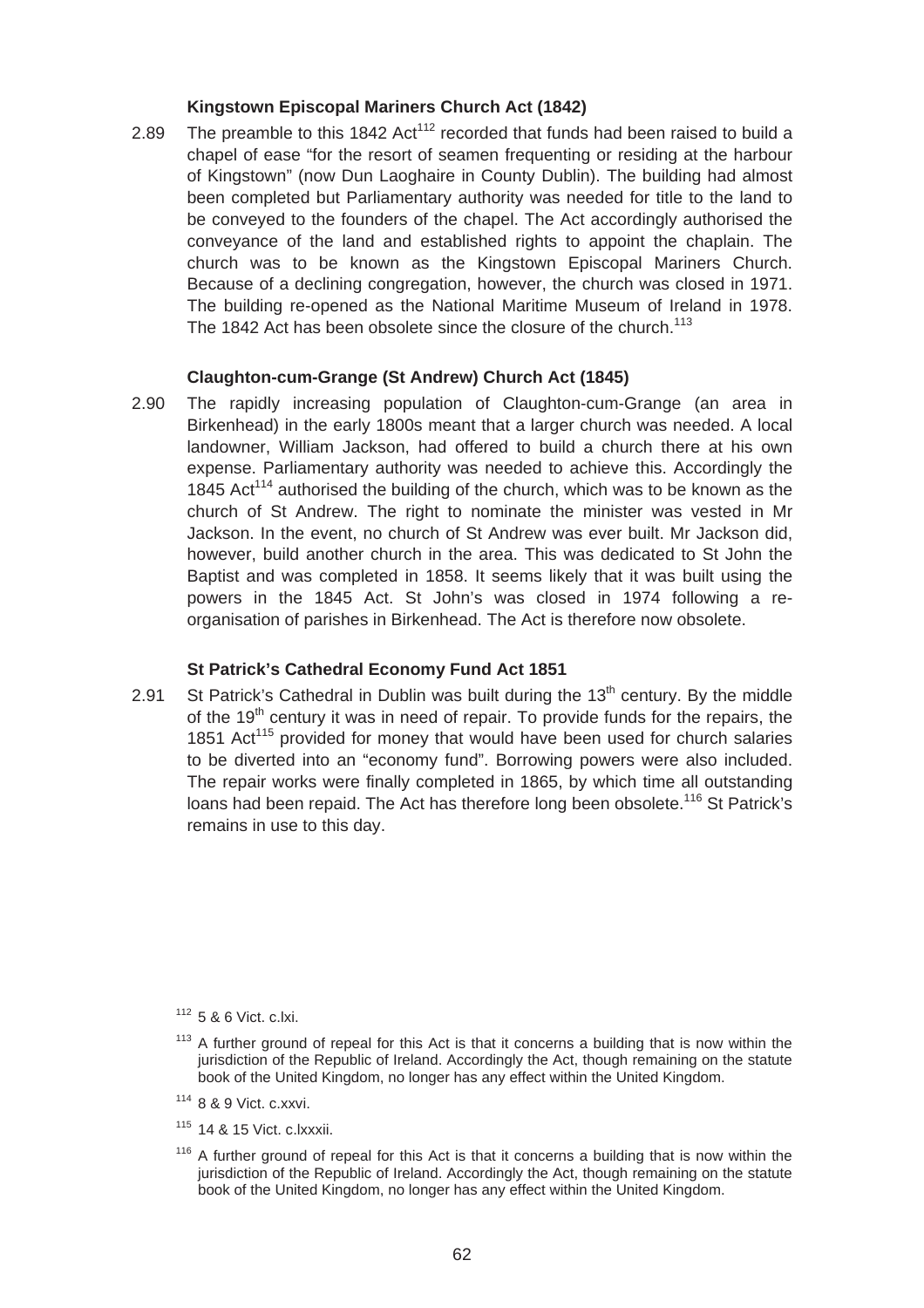#### **Kilkenny Cathedral Economy Fund Act 1864**

2.92 The present cathedral church of St Canice in Kilkenny, Ireland was built during the 1200s. By the mid-19<sup>th</sup> century, however, the building had fallen out of repair. To provide funds for the repairs, the Dean and Chapter had agreed to pay their surplus income from leases and rentcharges into an "economy fund". The 1864 Act<sup>117</sup> authorised this arrangement. It also authorised the borrowing of up to £10,000. The restoration work was duly undertaken and was completed in 1867, and the outstanding loan was repaid some years later. The Act thereupon became obsolete.<sup>118</sup> St Canice remains in use to this day.

#### **Exeter Chapel of St John's Hospital Act 1878**

2.93  $\,$  St John's Hospital in Exeter was established in the 13<sup>th</sup> century but, following the Reformation, its buildings began to be used as a school. By the late  $19<sup>th</sup>$ century it was decided to sell the school site because new premises had been found elsewhere. An Act of Parliament was, however, required in order to include the Hospital chapel in the sale. The 1878  $Act^{119}$  duly authorised the school governors to sell the site including the chapel. The sale proceeds, earmarked for building a new chapel and for an orphanage of St John's Hospital, have since been used up. The 1878 Act accordingly is now obsolete.

## **St Peter's (Clifton Bristol) Church Act 1883**

2.94 The preamble to this 1883 Act<sup>120</sup> recorded that St Peter's Church in Bristol had been found to be unsuited to the needs of the local parish. Moreover, a new and larger church had been built nearby. Parliamentary authority was required for the sale of the old church. The Act accordingly sanctioned the sale of the church building which was used first as a public library and then as a parish hall before being demolished in 1939. The Act no longer serves any useful purpose and is therefore now obsolete.

#### **Birstall Wesleyan Chapel Trust Scheme Confirmation Act 1890**

2.95 This 1890 Act<sup>121</sup> was passed to confirm a scheme to hold the property of Birstall Methodist church in Birstall (West Yorkshire) on the terms of the Methodist model trust deed. The scheme confirmed by the Act had been approved by the Charity Commissioners but required Parliamentary authority before it came into force. By virtue of the Methodist Church Act 1976, all property previously held on a Methodist model trust deed is now vested in the Trustees for Methodist Church Purposes. This includes the current property of the Birstall Methodist Church. The 1890 Act is accordingly now obsolete.

 $121$  53 & 54 Vict. c.clxxxiv.

 $117$  27 & 28 Vict c.3.

 $118$  A further ground of repeal for this Act is that it concerns a building that is now within the jurisdiction of the Republic of Ireland. Accordingly the Act, though remaining on the statute book of the United Kingdom, no longer has any effect within the United Kingdom.

<sup>119 41 &</sup>amp; 42 Vict. c.xix.

<sup>120 46 &</sup>amp; 47 Vict. c.xvi.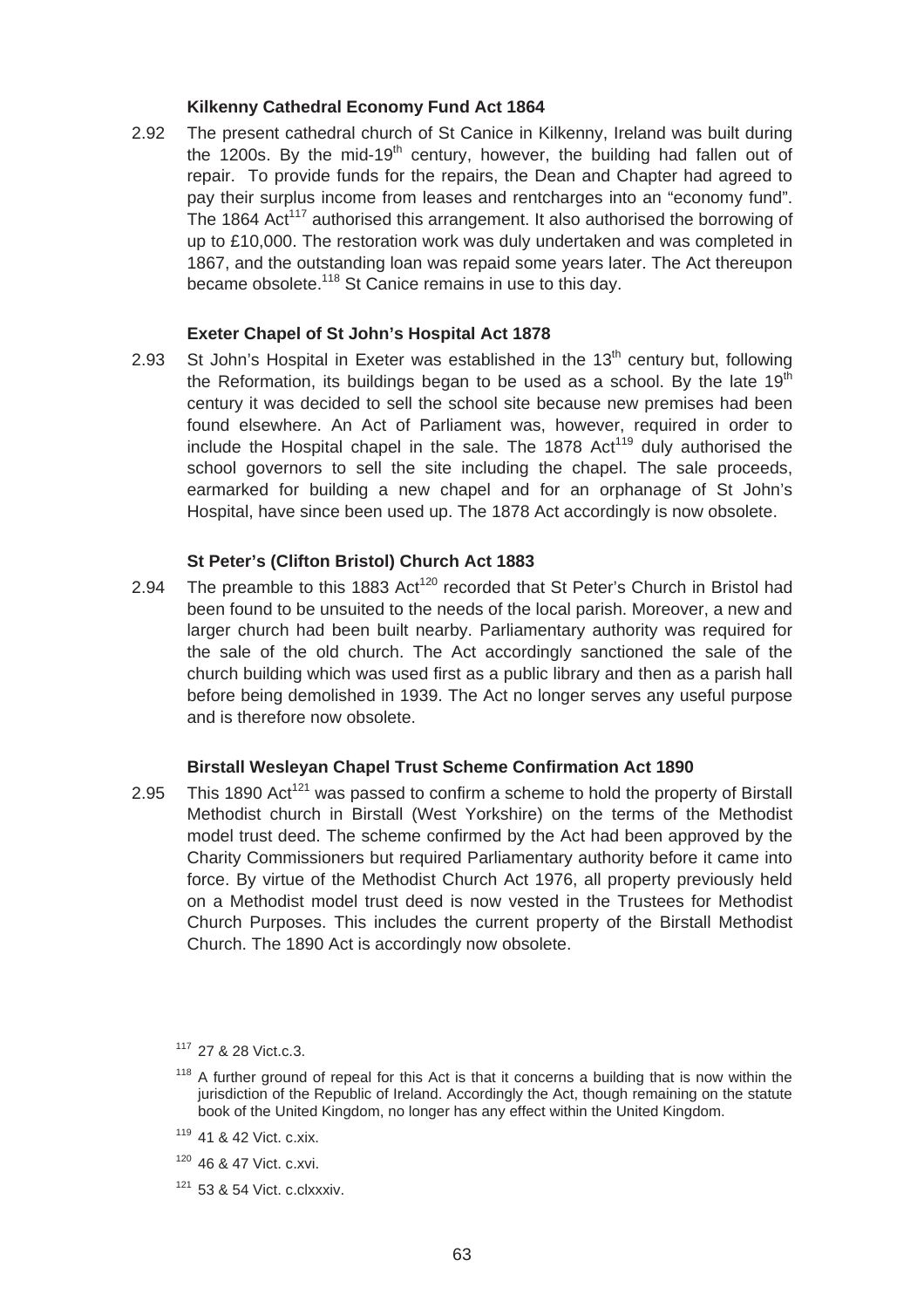#### **Hanover Chapel (Regent Street) Act 1891**

2.96 The preamble to this 1891 Act<sup>122</sup> recorded that Hanover Chapel on Regent Street in London's West End was "remote from that part of the parish in which the parishioners principally reside". Moreover its porch formed "an inconvenient projecting obstruction in Regent Street". It was therefore decided to close the chapel and build a new church in nearby Davies Street. The 1891 Act accordingly provided the necessary authority for this. The chapel was closed in 1896 and the new church, St Anselm's, was consecrated in February that year. Falling attendances, however, prompted the closing of St Anselm's in 1938, and it was demolished the following year. The Act is therefore now obsolete.

#### **Saint Simon and Saint Jude's Church Anfield Act 1892**

2.97 By the late  $19<sup>th</sup>$  century the population of the parish of St Barnabus in Liverpool had diminished to the point where it was decided to close the church of St Barnabus, sell the site and use the proceeds to build a new church elsewhere in Liverpool. Accordingly the 1892  $Act^{123}$  authorised the demolition of the old church, the sale of the site and the investment of the sale proceeds in building a new church. The new church, St Simon and St Jude's, was completed in 1896. In the 1980s, however, the new church was declared redundant. It was demolished in 1987, and the site is now used as a nursing home. The 1892 Act has therefore become obsolete.

#### **Church of Emmanuel West End Hampstead Act 1899**

2.98 The church of Emmanuel in West Hampstead was established in 1885. However, because there was already another church in the area, the church of Emmanuel ceased to be the parish church in 1898. The 1899  $Act^{124}$  provided authority for selling the church and site and transferring the proceeds to the Ecclesiastical Commissioners. The church was duly sold and demolished. The site is today occupied by a mansion block built in the 1920s. The 1899 Act has accordingly long been obsolete.

#### **All Saints' Church (Cardiff) Act 1899**

2.99 The preamble to this 1899  $Act^{125}$  recorded that the church of All Saints in Cardiff had been built in 1856. The population in the area had much decreased because of the extension of the docks and the subsequent conversion of dwelling houses into warehouses. Meanwhile a new church was urgently required in another part of the same parish. The Act authorised the sale of the church and the investment of the sale proceeds in a new church, also to be known as All Saints, in Adamsdown Square. The old church was duly sold in 1899 and the new church was built four years later. This new church was itself closed in 1965 when its parish was united with that of St John. The building has been used for commercial purposes since 1966. The 1899 Act is therefore now obsolete.

 $122$  46 & 47 Vict. c.xvi.

<sup>123 55 &</sup>amp; 56 Vict. c.cxlii.

<sup>124 62 &</sup>amp; 63 Vict. c.lxvii.

<sup>125 62 &</sup>amp; 63 Vict. c.clvi.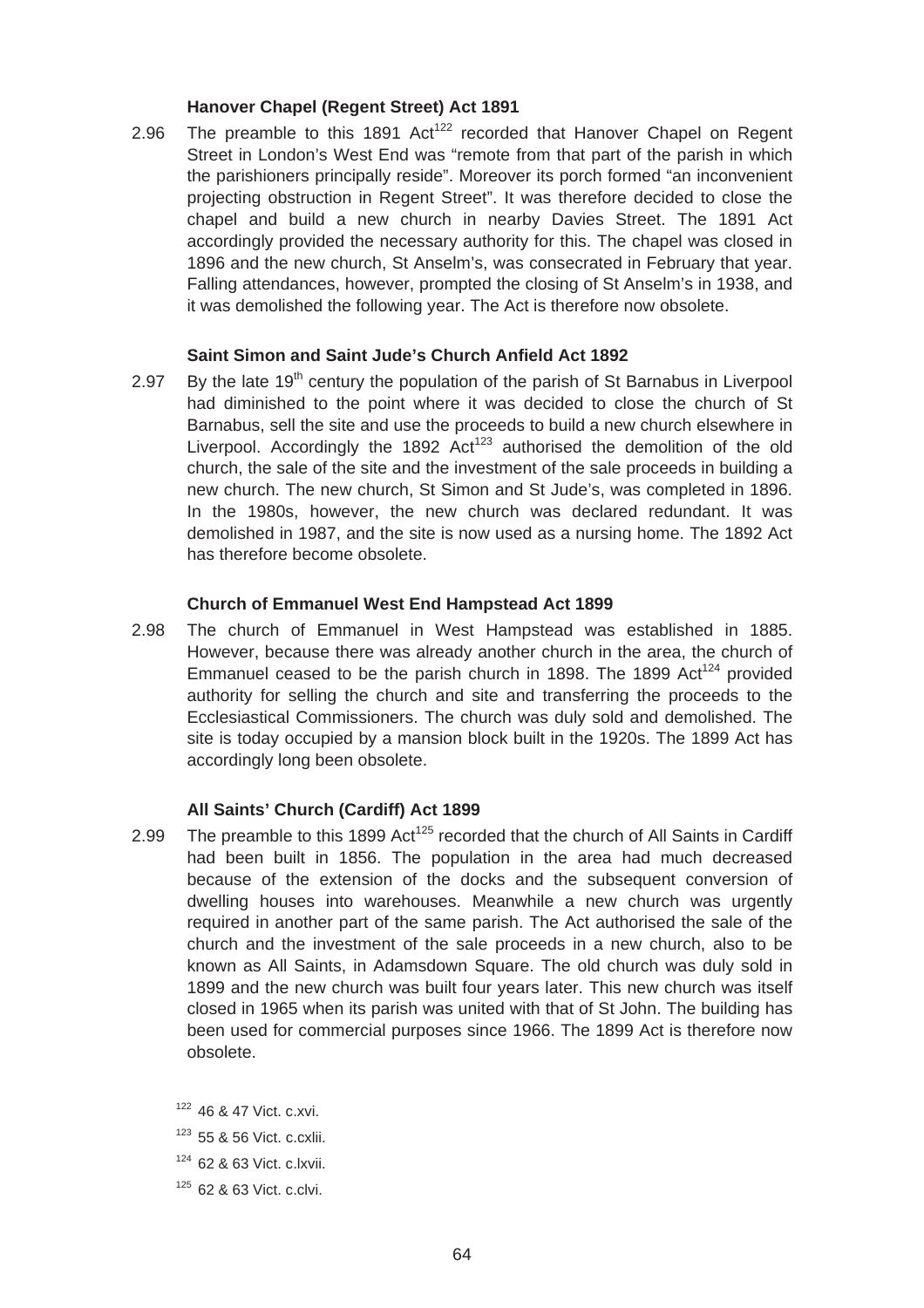#### **Bosden Wesleyan Trust Property Charity Scheme Confirmation Act 1913**

2.100 This 1913  $Act^{126}$  was passed to confirm a scheme to hold Hazel Grove Methodist Church property on the terms of the Methodist model trust deed. The scheme confirmed by the Act had been approved by the Charity Commissioners but required Parliamentary authority before it could come into force. Hazel Grove Methodist Church remains in use today. However by virtue of the Methodist Church Act 1976, all property previously held on a Methodist model trust deed has now been vested in the Trustees for Methodist Church Purposes. This includes the property of the Hazel Grove Methodist Church. The 1976 Act therefore superseded the 1913 scheme, rendering the 1913 Act obsolete.

# **Eatington Wesleyan Methodist Chapel Property Charity Scheme Confirmation Act 1919**

2.101 This 1919  $Act^{127}$  was passed to confirm a scheme to hold the school room of Ettington Methodist Church, Warwickshire,<sup>128</sup> on the terms of the Methodist model trust deed. The scheme confirmed by the Act had been approved by the Charity Commissioners but required Parliamentary authority before it could come into force. Ettington Methodist Church closed in the mid- $20<sup>th</sup>$  century and the building was converted into private residences. Moreover the school room was demolished during the 1980s, rendering the 1919 Act obsolete.

 $126$  3 & 4 Geo.5 c.clxxiii.

<sup>127 9 &</sup>amp; 10 Geo.5 c.lxxxvii.

<sup>&</sup>lt;sup>128</sup> The village of Ettington was formerly known as Eatington.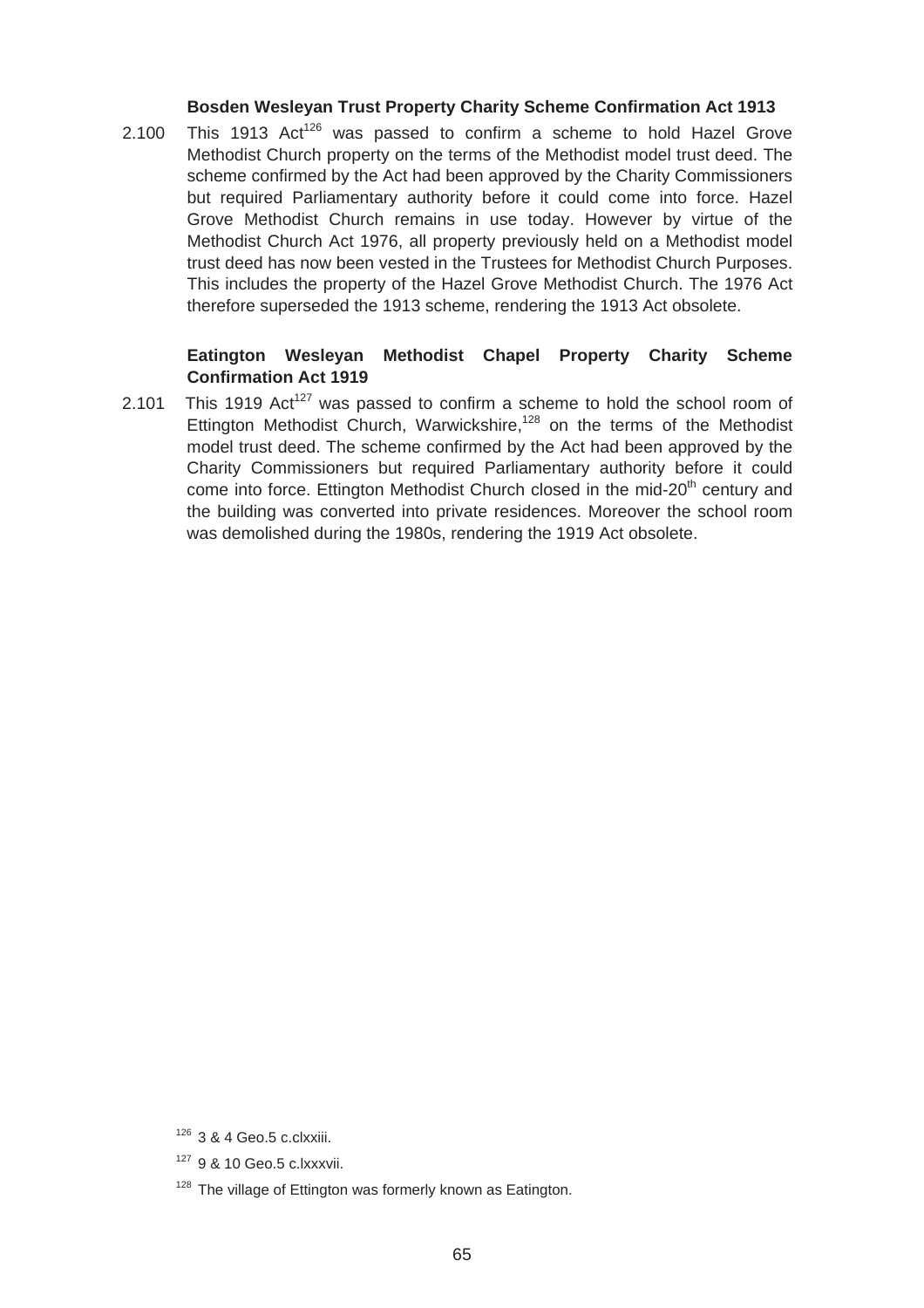# **PART 3 CRIMINAL LAW**

# **INTRODUCTION**

- 3.1 This part of the report proposes the repeal of obsolete provisions from the criminal law. The proposals cover the period 1945 to 2003.
- 3.2 The individuals and organisations consulted about these proposals are set out in *Appendix 3*.

## **Treason Act 1945**

- 3.3 The *Treason Act 1945*1 was passed to amend the procedural rules in cases of treason. Previously the procedure used had dated from the  $17<sup>th</sup>$  century and was both complex and archaic. The Act resulted in the procedure used for all categories of treason being assimilated with that for ordinary criminal cases.
- 3.4 Repeals to the 1945 Act over the years have meant that today only one substantive provision survives. This provision, section 3(2), extended the Treason Act of 1800 to Northern Ireland. Since, however, that 1800 Act was repealed in Northern Ireland in 1967,<sup>2</sup> section 3(2) is now spent. It follows that the 1945 Act is now obsolete and may be repealed on that basis.

#### **Prison Act 1952**

3.5 The purpose of the *Prison Act 1952*<sup>3</sup> was to consolidate certain enactments relating to prisons and other institutions for offenders. Section 50 of the Act provided that section 22(2) (removal of prisoners) was to apply to persons detained in remand homes. Since this textual reference to section 22(2) has since been repealed,<sup>4</sup> section 50 is now obsolete.<sup>5</sup>

## **Children and Young Persons Act 1963**

3.6 The *Children and Young Persons Act 1963*<sup>6</sup> was passed to amend the existing law relating to children and young persons. It contains a number of provisions that are now obsolete.

- $1\quad 8$  & 9 Geo.6 c.44.
- <sup>2</sup> Criminal Law Act (Northern Ireland) 1967.
- <sup>3</sup> 15 & 16 Geo.6 and 1 Eliz.2 c.52.
- <sup>4</sup> Children and Young Persons Act 1969, s 72(4), Sch 6.
- $5$  Section 50 also contained a provision relating to section 18(1) of the 1952 Act. However section 18(1) was repealed by the Criminal Justice Act 1967, ss 65,103(2), Sch 7, Pt 1.
- $6$  1963 c.37.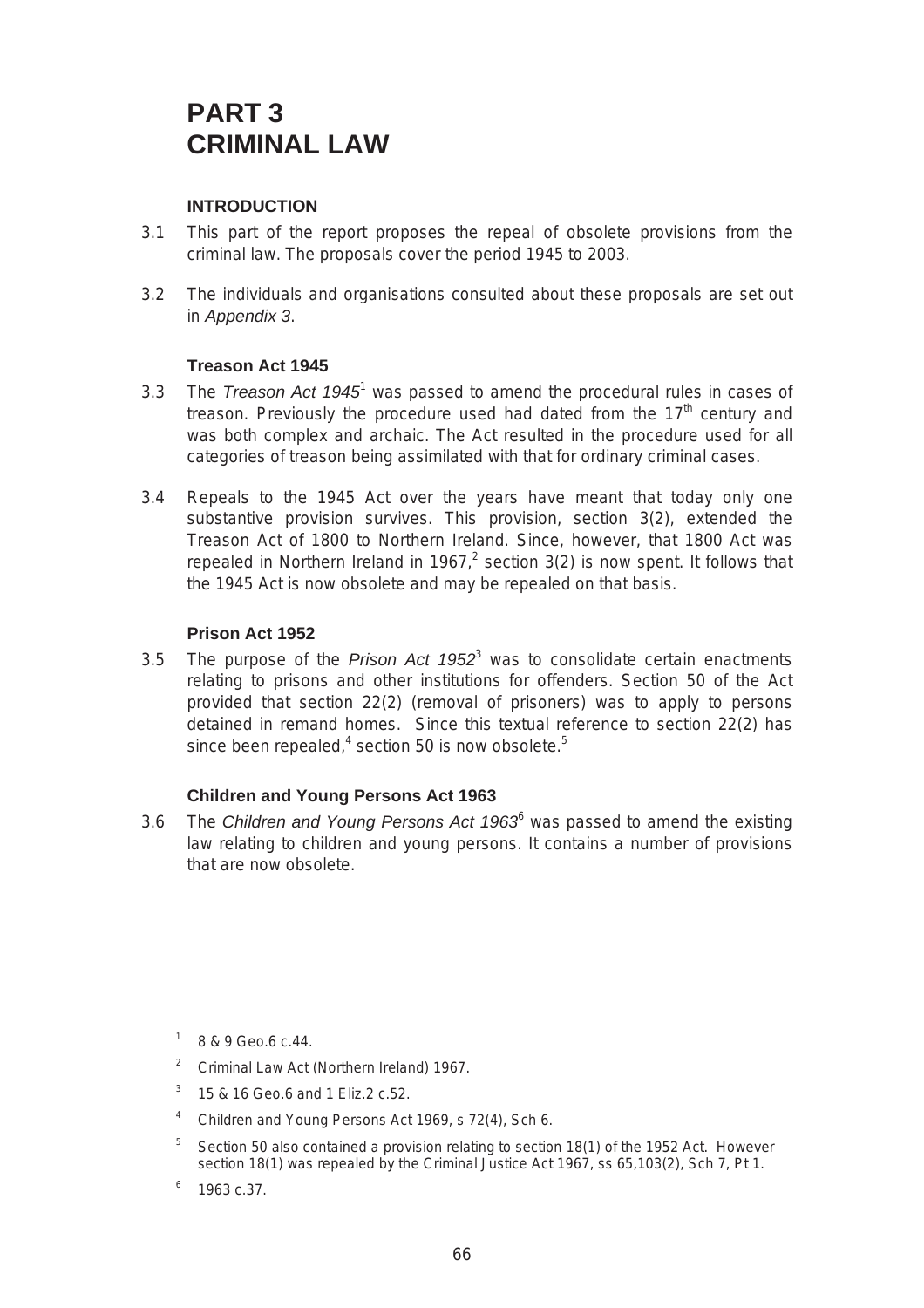3.7 Section 17(2) amended section 47(2) of the Children and Young Persons Act 1933, and became obsolete when section 47(2) was repealed by the Crime and Disorder Act 1998.<sup>7</sup> Section 31 amended section  $1(1)(b)$  of the Children and Young Persons Act 1933 and became obsolete when the amended text was substituted by virtue of the Magistrates' Courts Act 1980.<sup>8</sup> Section 32 amended section 7 of the 1933 Act and section 18 of the Children and Young Persons (Scotland) Act 1937 and became obsolete following substitutions of the amended text.<sup>9</sup>

## **Criminal Justice Act 1967**

3.8 The *Criminal Justice Act 1967*10 amended the law relating to the proceedings of criminal courts. Section 100(2A) was inserted by the Criminal Justice Act 1982<sup>11</sup> which provided for the Parliamentary procedure to be followed in respect of orders made under section 60(1A) of the 1967 Act. Section 100(2A) became obsolete when section  $60(1A)$  was repealed by the Criminal Justice Act 1991.<sup>12</sup>

## **Criminal Law Act 1977**

- 3.9 The *Criminal Law Act 1977*13 contains a number of provisions that have become obsolete.
- 3.10 Section 36 has been repealed except for a definition in subsection (9) which is now unnecessary in the absence of any other provisions in that section. Section 53(1) repealed text in section 1(3) of the Obscene Publications Act 1959 and became spent as soon as it took effect. Section 58 now contains only subsections (2) and (5), both of which were amending provisions that became spent when the provisions that they amended were repealed.<sup>14</sup> Schedule 9 provided for matters ancillary to section 47 of the 1977 Act and became spent when that section was repealed.<sup>15</sup>

- $7$  The 1998 Act, ss 47(7), 120(2), Sch 10.
- $8$  The 1980 Act, s 32.
- <sup>9</sup> Children and Young Persons (Protection from Tobacco) Act 1991, ss 1(2), (4), 2(2), (4).
- $10$  1967 c.80.
- $11$  The 1982 Act, s 33(b).
- $12$  The 1991 Act, s 101(2), Sch 13.
- 13 1977 c.45.
- <sup>14</sup> Subsection (2) amended section 2(13) of the Children and Young Persons Act 1969, which was repealed by the Children Act 1989, s 108, Sch 15. Subsection (5) amended section 15(4) of the 1969 Act, which was repealed by the Powers of Criminal Courts (Sentencing) Act 2000, ss 165(4), 168(1), Sch 12, Pt 1.
- <sup>15</sup> Criminal Justice Act 1991, ss  $5(2)(b)$ , 101(2), Sch 13.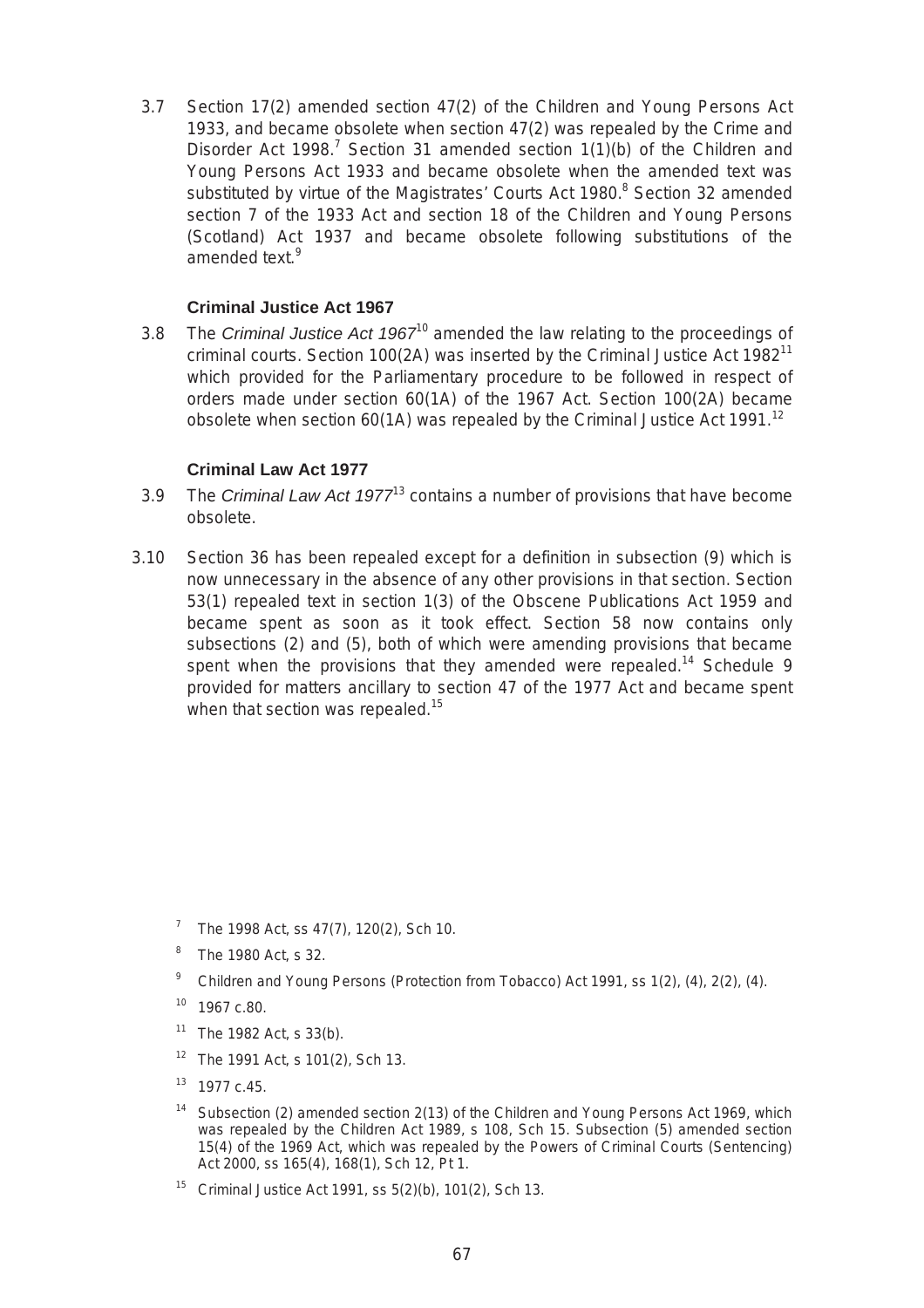## **Criminal Evidence Act 1979**

- $3.11$  This 1979 Act<sup>16</sup> was passed to amend the law on the cross-examination of defendants about their previous convictions and bad character. The general position was that a defendant could not be asked about these matters, but an exception existed where he gave evidence about the record or character of a co-defendant charged with the same offence. In some cases, however, two defendants were tried together but not charged with the same offence. This meant that one defendant could give evidence about the character of the other without being examined as to his or her own record. The 1979 Act was passed to rectify this anomaly.
- 3.12 The 1979 Act proceeded by amending the relevant statute law in England and Wales, in Scotland and in Northern Ireland. Over the years, however, the amendments in the Act have been repealed by later enactments.<sup>17</sup> Today the only remaining substantive provision in the 1979 Act is a spent saving provision in section 1(2) in relation to persons charged before the Act came into force. Accordingly the Act is now obsolete.

## **Criminal Justice Act 1982**

3.13 The purposes of the *Criminal Justice Act 1982*18 included the standardisation of fines. Section 41 amended section 2(3) of the Emergency Powers Act 1920, an amendment which became unnecessary when the 1920 Act was repealed by the Civil Contingencies Act 2004.<sup>19</sup> Accordingly section 41 is now obsolete.

#### **Police and Criminal Evidence Act 1984**

3.14 The *Police and Criminal Evidence Act 1984*20 was passed to amend the existing provisions relating to the powers and duties of the police. Section 49 of the Act amended section 67 of the Criminal Justice Act 1967 and became unnecessary when section 67 was repealed by the Crime (Sentences) Act 1997. $21$ 

- <sup>19</sup> The 2004 Act, ss 32, 34, Sch 3.
- $20$  1984 c.60.
- $21$  The 1997 Act, s 56, Sch 6.

<sup>16 1979</sup> c.16.

 $17$  The reference to the Criminal Evidence Act 1898 (for England and Wales) was repealed by the Criminal Justice Act 2003, s 332, Sch 37, Pt 5; the reference to the Criminal Procedure (Scotland) Act 1975 was repealed by the Criminal Procedure (Consequential Provisions) (Scotland) Act 1995, s 6, Sch 5; the reference to the Criminal Evidence Act (Northern Ireland) 1923 was repealed by the Criminal Justice (Evidence) (Northern Ireland) Order 2004, SI 2004/1501 (NI 10), art 46(2), Sch 2.

<sup>18 1982</sup> c.48.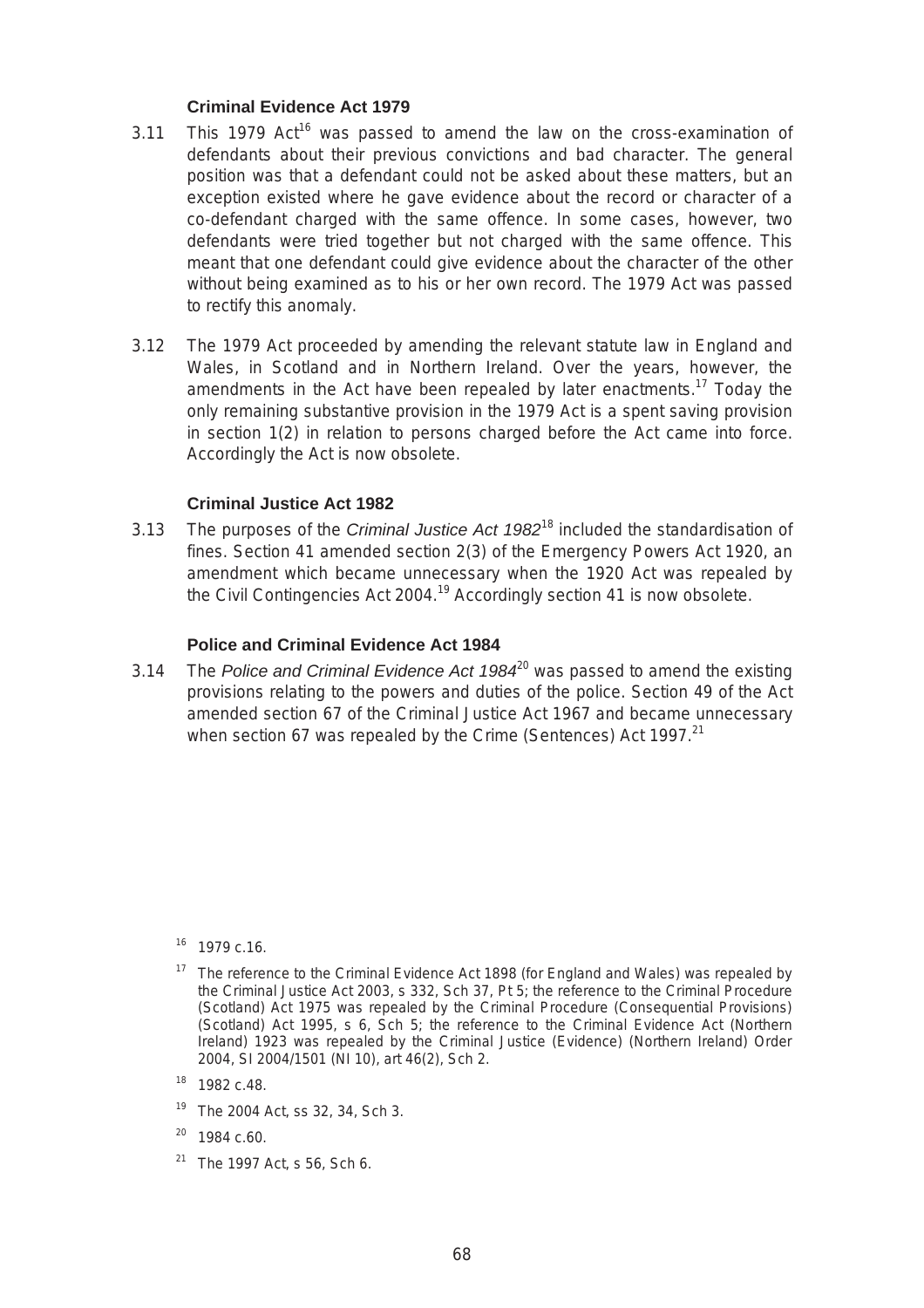# **Interception of Communications Act 1985**

- 3.15 The *Interception of Communications Act 1985*22 was passed to regulate the interception of communications by the security services. It was prompted by an ECHR ruling that telephone tapping was unlawful in the absence of clear statutory provisions authorising it. $^{23}$
- 3.16 The 1985 Act was mostly repealed by the Regulation of Investigatory Powers Act 2000.<sup>24</sup> The only provisions still surviving are sections 11(1) and 12. Section 11(1) enacted the amendments in Schedule 2, which has since been repealed by the Communications Act 2003.<sup>25</sup> Section 12 contains ancillary provisions for the short title, commencement and repeals. Accordingly the 1985 Act no longer has any substantive provisions, and may be repealed as obsolete.

## **Criminal Justice Act 1988**

3.17 The *Criminal Justice Act 1988*26 was passed to amend the existing criminal law, including the making of changes to fines. Sections 54 and 56(1) inserted provisions into the Criminal Procedure (Scotland) Act 1975 that have since been repealed. $27$  Accordingly sections 54 and 56(1) are now obsolete.

## **Entertainments (Increased Penalties) Act 1990**

- 3.18 The purpose of the *Entertainments (Increased Penalties) Act 1990*28 was to impose higher penalties for persons holding unlicensed parties or for breaching a party's licence conditions. This was a response to the increasing popularity of acid house parties, which were often organised illegally.
- 3.19 The 1990 Act was repealed for England and Wales in  $2003.<sup>29</sup>$  Section 2. however, remains in force for Scotland. Section 2 amended section 7 of the Civic Government (Scotland) Act 1982 for the purpose of increasing penalties in Scotland. With the exception of this amendment, the 1990 Act now serves no useful purpose, and its repeal is proposed on that basis. The effect of the amendment may be conveniently preserved by the entry in Schedule 2 to the draft Bill (Savings).<sup>30</sup> This will permit the repeal of the 1990 Act as a whole.

 $22$  1985 c.56.

- <sup>23</sup>*Malone v United Kingdom* (1984) 4 EHRR 14.
- <sup>24</sup> The 2000 Act, s 82(2), Sch 5.
- <sup>25</sup> The 2003 Act, s 406(7), Sch 19(1).
- <sup>26</sup> 1988 c.33.
- $27$  Section 54 inserted section 289GD and section 56(1) inserted section 289GC. Both inserted provisions were repealed by the Criminal Procedure (Consequential Provisions) (Scotland) Act 1995, s 6(1), Sch 5, para 1.
- 28 1990 c.20.
- $29$  Licensing Act 2003, s 199, Sch 7.
- Sch 2, para 7.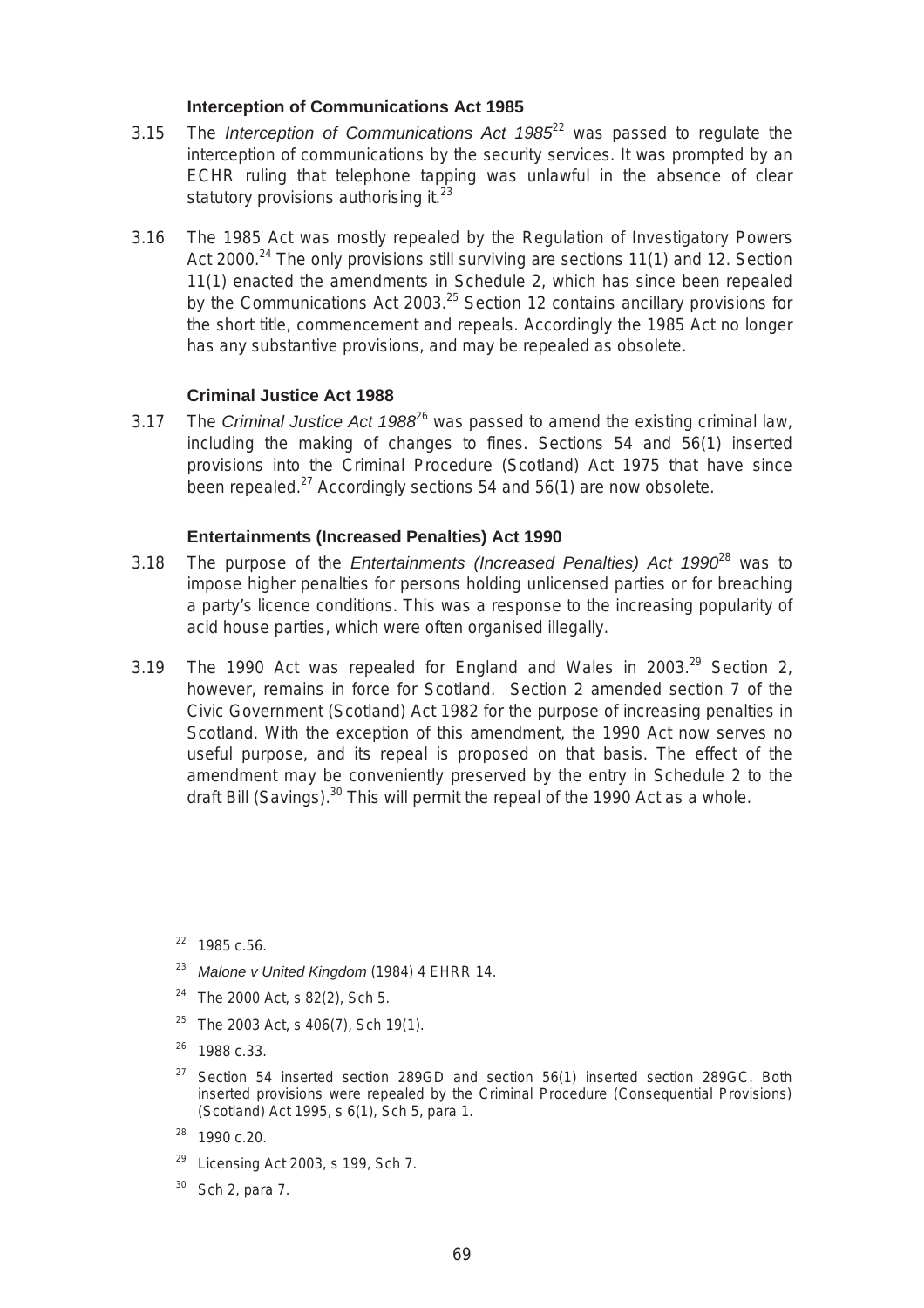## **Criminal Justice and Public Order Act 1994**

- 3.20 This 1994 Act<sup>31</sup> was passed to amend the existing criminal law and criminal justice system. It contains several provisions which are now obsolete.
- 3.21 Section 17 amended section 1B of the Criminal Justice Act 1982 and became unnecessary when section 1B was repealed by the Crime and Disorder Act 1998. $32$  Section 19(2) amended provisions in the Children Act 1989 $33$  and became unnecessary when those provisions were repealed by the Care Standards Act 2000.<sup>34</sup> Section 149 substituted a new section 32(1) of the Criminal Justice Act 1991 and became unnecessary when section 32 was repealed by the Criminal Justice Act  $2003$ .<sup>35</sup> Section 150 amended section 50(1) of the Criminal Justice Act 1991 and became unnecessary when section 50 was repealed by the Coroners and Justice Act 2009.<sup>36</sup>

## **Proceeds of Crime Act 1995**

- 3.22 The *Proceeds of Crime Act 1995*37 was passed to strengthen the courts' powers to confiscate the proceeds of crime. With the exception of section 14, there are no remaining substantive provisions in the 1995 Act. $38$  Section 14(1) and (2) made amendments to the Prevention of Terrorism (Temporary Provisions) Act 1989 and became unnecessary when the 1989 Act was repealed.<sup>39</sup> Section 14(3) inserted section 9(1A) into the Criminal Justice (International Cooperation) Act 1990. This amendment remains in force.
- 3.23 Accordingly, with the exception of the amendment made by section 14(3), the 1995 Act now serves no useful purpose, and its repeal is proposed on that basis.<sup>40</sup> The effect of the amendment may be conveniently preserved by the entry in Schedule 2 to the draft Bill (Savings). $41$  This will permit the repeal of the 1995 Act as a whole.

- $32$  The 1998 Act, ss 73(7)(a), 120(2), Sch 10.
- <sup>33</sup> The 1989 Act, Sch 5, para  $7(2)(ff)$ ; Sch 6, para 10(2)(jj).
- <sup>34</sup> The 2000 Act, s 117(2), Sch 6.
- <sup>35</sup> The 2003 Act, ss 303(a), 332, Sch 37, Pt 7.
- <sup>36</sup> The 2009 Act, s 178, Sch 23, Pt 5.
- $37$  1995 c.11.
- <sup>38</sup> Most of the 1995 Act was repealed by the Proceeds of Crime Act 2002, s 457, Sch 12.
- <sup>39</sup> Terrorism Act 2000, s 125(2), Sch 16, Pt 1.
- <sup>40</sup> Section 15(4) and Sch 2 (repeals) and section 16 (short title, etc) are obsolete ancillary provisions.
- $41$  Sch 2, para 8.

<sup>31 1994</sup> c.33.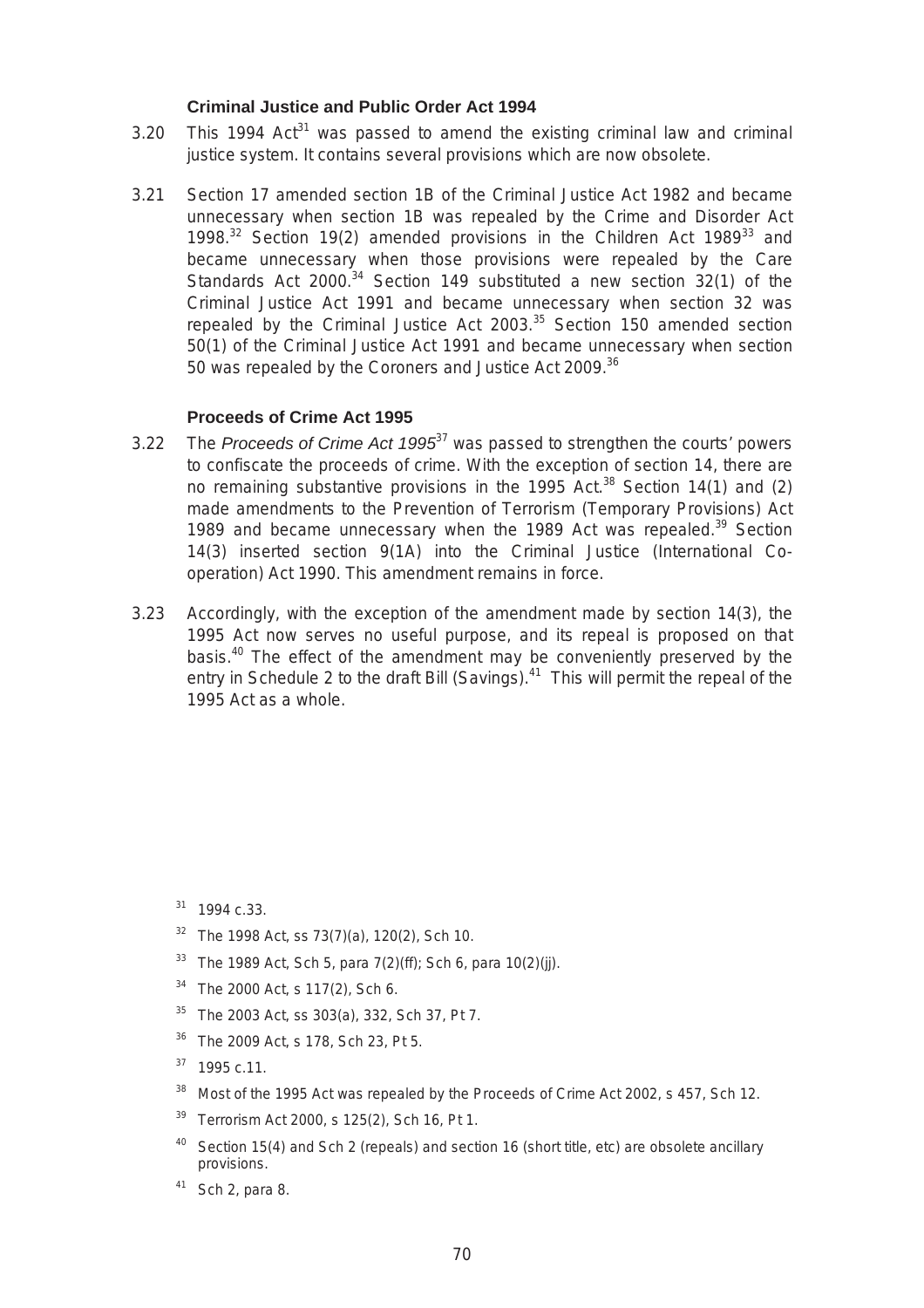# **Criminal Appeal Act 1995**

3.24 The purposes of this 1995  $Act^{42}$  included making changes to the assessment of compensation for miscarriages of justice. Section 28 amended section 133 of the Criminal Justice Act 1988 by adding subsection (4A). Section 28 became unnecessary when a new subsection (4A) was substituted by the Criminal Justice and Immigration Act 2008.<sup>43</sup>

# **Criminal Justice and Court Services Act 2000**

3.25 The purposes of this 2000 Act<sup>44</sup> included making changes to police powers for drug-testing persons in custody. Section 57(3)(a) inserted text into section 38 of the Police and Criminal Evidence Act 1984 and became unnecessary when replacement text was substituted by the Drugs Act 2005.<sup>45</sup>

# **Sexual Offences (Amendment) Act 2000**

- 3.26 The *Sexual Offences (Amendment) Act 2000*46 was passed to amend the existing law on sexual offences, including the creation of a new offence of sexual activity amounting to a breach of trust.
- 3.27 Since 2000 the law on sexual offences has been subject to widespread reforms. As a result the 2000 Act has been wholly repealed in Scotland<sup>47</sup> and mostly repealed in England, Wales and Northern Ireland<sup>48</sup> where the only unrepealed provisions are sections 1(3), 2(4) and 6(2) (all of which related to the 2000 Act as it related to Scotland before it was repealed there), section 1(5) (a spent repealing provision) and section 7 (short title, construction, commencement and extent). Accordingly the 2000 Act is now obsolete.

# **Criminal Justice Act 2003**

- 3.28 The *Criminal Justice Act 2003*49 was passed to amend the existing criminal justice system. It contains two provisions that are now obsolete.
- Management Act 2007.<sup>50</sup> Section 318(2) amended section 14(1) of the Court 3.29 Section 26 amended section 1 of the Criminal Justice and Court Services Act 2000 and became unnecessary when section 1 was repealed by the Offender Martial Appeals Act 1968 and became unnecessary when section 14(1) was substituted by the Armed Forces Act 2006.<sup>51</sup>
	- 42 1995, c.35.
	- $43$  The 2008 Act, s 61(4).
	- 44 2000 c.43.
	- <sup>45</sup> The 2005 Act, s 23(1), Sch 1, para 3(a).
	- $46$  2000 c.44.
	- 47 Sexual Offences (Scotland) Act 2009, s 61(2), Sch 6.
	- 48 Sexual Offences Act 2003, s 140, Sch 7.
	- $49$  2003 c.44.
	- 50 The 2007 Act, s 39, Sch 5, Pt 1.
	- $51$  The 2006 Act, s 272(2), Sch 8, para 12(3).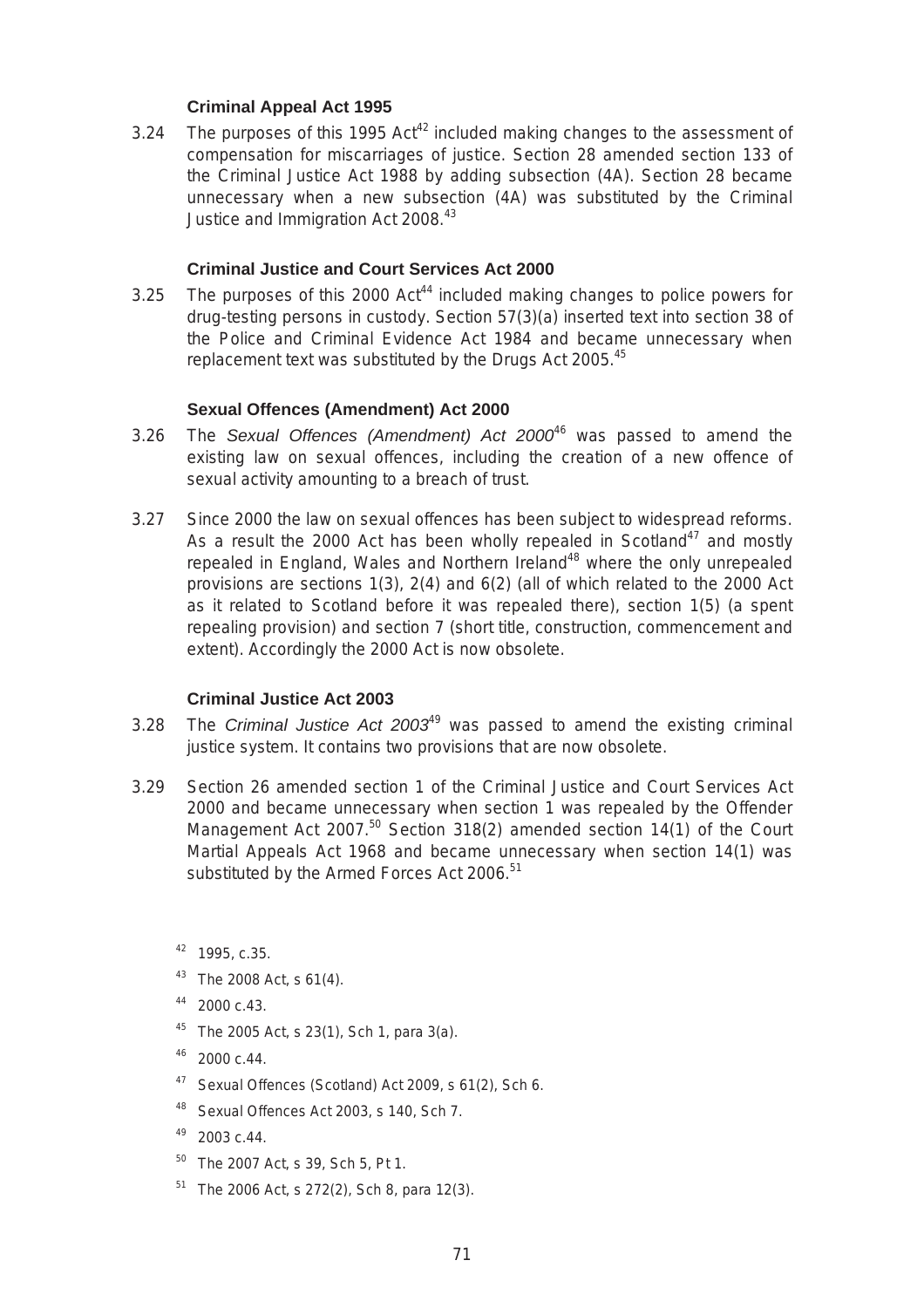# **PART 4 TAXATION**

# **INTRODUCTION**

- 4.1 The provisions proposed for repeal in this part of the report relate to tax law spanning the period 1844 to 1999, which has become obsolete either through the passage of time or because of subsequent statutory intervention. In all, we recommend the repeal of four Acts in their entirety and parts of some 30 other Acts.
- 4.2 The individuals and organisations consulted about these proposals are set out in *Appendix 3.*

# **BANK CHARTER ACT 1844 (7 & 8 VICT c.32)**

4.3 Schedule A to the *Bank Charter Act 1844* provided the form of the account required by section 6 of the same Act. Section 6 was repealed by the Banking Act 2009.<sup>1</sup> Schedule A is therefore unnecessary.

# **Finance Act 1896 (59 & 60 Vict c 28)**

4.4 Section 38 of the *Finance Act 1896* amended section 27 of the Inland Revenue Regulation Act 1890 and became unnecessary when the 1890 Act was repealed. $2$ 

# **Finance Act 1920 (10 & 11 Geo 5 c 18)**

- 4.5 Repeals to the *Finance Act 1920* over the years mean that only a handful of provisions survive.
- 4.6 Section 40(2) amended sections 99 and 116 of the Stamp Act 1891 to substitute "sixpence" for "penny" and became unnecessary when both provisions in the 1891 Act were repealed.<sup>3</sup> Sections  $43(1)$  and  $64(1)$  will fall consequentially upon the repeal of section 40(2).
- 4.7 Section 37(2) has been repealed subject to a saving relating to stamp duty payable under section 115 of the Stamp Act 1891 on transfers to charities.<sup>4</sup> The repeal of section 115<sup>5</sup> and the fact that transfers to charities are now exempt from stamp duty $^6$  mean that this saving is no longer necessary.
- 4.8 There being no other substantive provisions remaining in the 1920 Act, the whole of that Act is now obsolete.
	- 1 The 2009 Act, s 245.
	- <sup>2</sup> Commissioners for Revenue and Customs Act 2005, s  $52(2)$ , Sch 5.
	- $3$  Finance Act 1970, Sch 8, Pt 4.
	- 4 Finance Act 1974, ss 49(3), 57, Sch 14, Pts 4,7.
	- $5$  Finance Act 1976, Sch 15, Pt 6.
	- $6$  Finance Act 1982, s 129.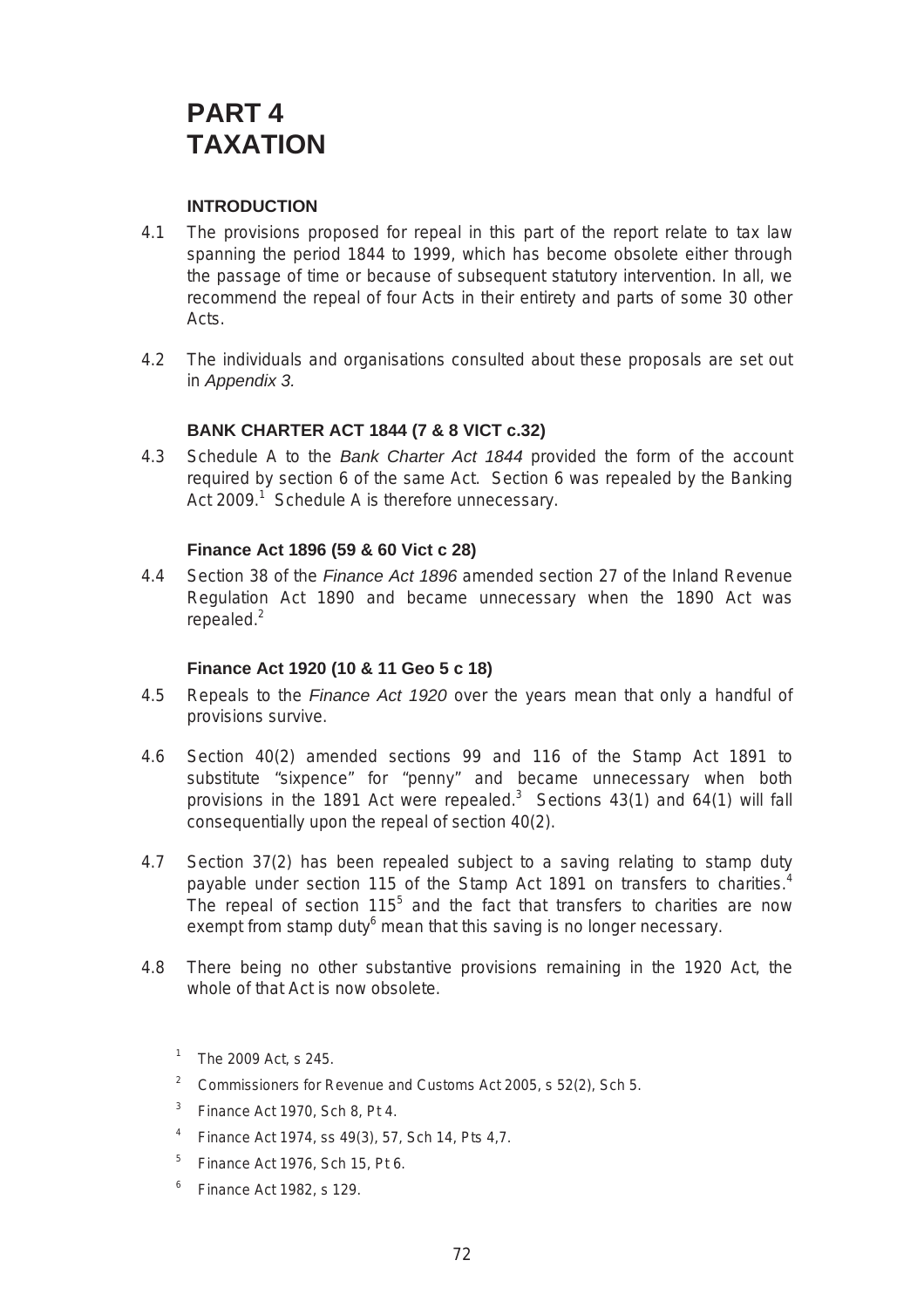# **Currency and Bank Notes Act 1928 (18 & 19 Geo 5 c 13)**

4.9 Section 10 of the *Currency and Bank Notes Act 1928* provided for the amendment of Schedule A to the Bank Charter Act 1844. As noted above, Schedule A is now unnecessary. Section 10 is therefore also unnecessary.

# **Finance Act 1940 (3 & 4 Geo 6 c 29)**

- 4.10 Sections 26-39 and 41 of the *Finance Act 1940* concerned the excess profits tax. This tax, levied on extra profits made by businesses as a result of the Second World War, was abolished in 1946.<sup>7</sup> As a result, these provisions are now unnecessary. Schedules 5 and 6, which provided supplementary provisions on the excess profits tax, are also unnecessary.
- 4.11 Section 65(4) concerned the construction of Part 3 of the 1940 Act. Sections 26 39 and 41 are the only remaining provisions in Part 3. If they are repealed as now recommended, section 65(4) will also be unnecessary.
- 4.12 Schedule 1 set out rates of beer duties. It was introduced by sections 1 and 2, both of which have been repealed.<sup>8</sup> The remaining parts of schedule 1 (parts 2, 5 and 6) are therefore unnecessary.

# **Finance Act 1942 (5 & 6 Geo 6 c 21)**

4.13 Sections 37-41 of the *Finance Act 1942* concerned the abolished excess profits tax. As explained above, this tax has long been abolished. As a result, these provisions are now unnecessary. Section 49(5), which relates to the construction of sections 37-41, is also unnecessary.<sup>9</sup>

# **Finance (No 2) Act 1945 (9 & 10 Geo 6 c 13)**

- 4.14 Sections 29 and 31-36 of and Schedule 5 to the *Finance (No 2) Act 1945*  concerned the abolished excess profits tax. Sections 38 and 46-50 and Schedule 6 concerned post-war refunds of the excess profits tax. This was paid to businesses to aid reconstruction following the end of the Second World  $War<sup>10</sup>$
- 4.15 Section 51(3) concerned the arrangements for paying excess profits tax in British dominions outside the United Kingdom. Sections 58 and 59 and Schedule 8 concerned the exceptional depreciation allowance used in calculating profits for the purpose of the excess profits  $tax.^{11}$  Section 62(4) concerned the construction of provisions relating to the excess profits tax.
- 4.16 These provisions have long been unnecessary.
	- $7$  Finance Act 1946, s 36.
	- <sup>8</sup> Customs and Excise Act 1952, s 320(1), sch 12 pt 1; Finance Act 1942, s 49(8), sch 12.
	- $9\degree$  According to legislation.gov.uk, section 49(5) has been repealed. However, this seems to be incorrect.
	- <sup>10</sup> http://webarchive.nationalarchives.gov.uk/+/http://www.hmrc.gov.uk/history/taxhis6.htm.
	- <sup>11</sup> The other provisions in section 51 were repealed by the Income Tax Act 1952, s 527, Sch 25.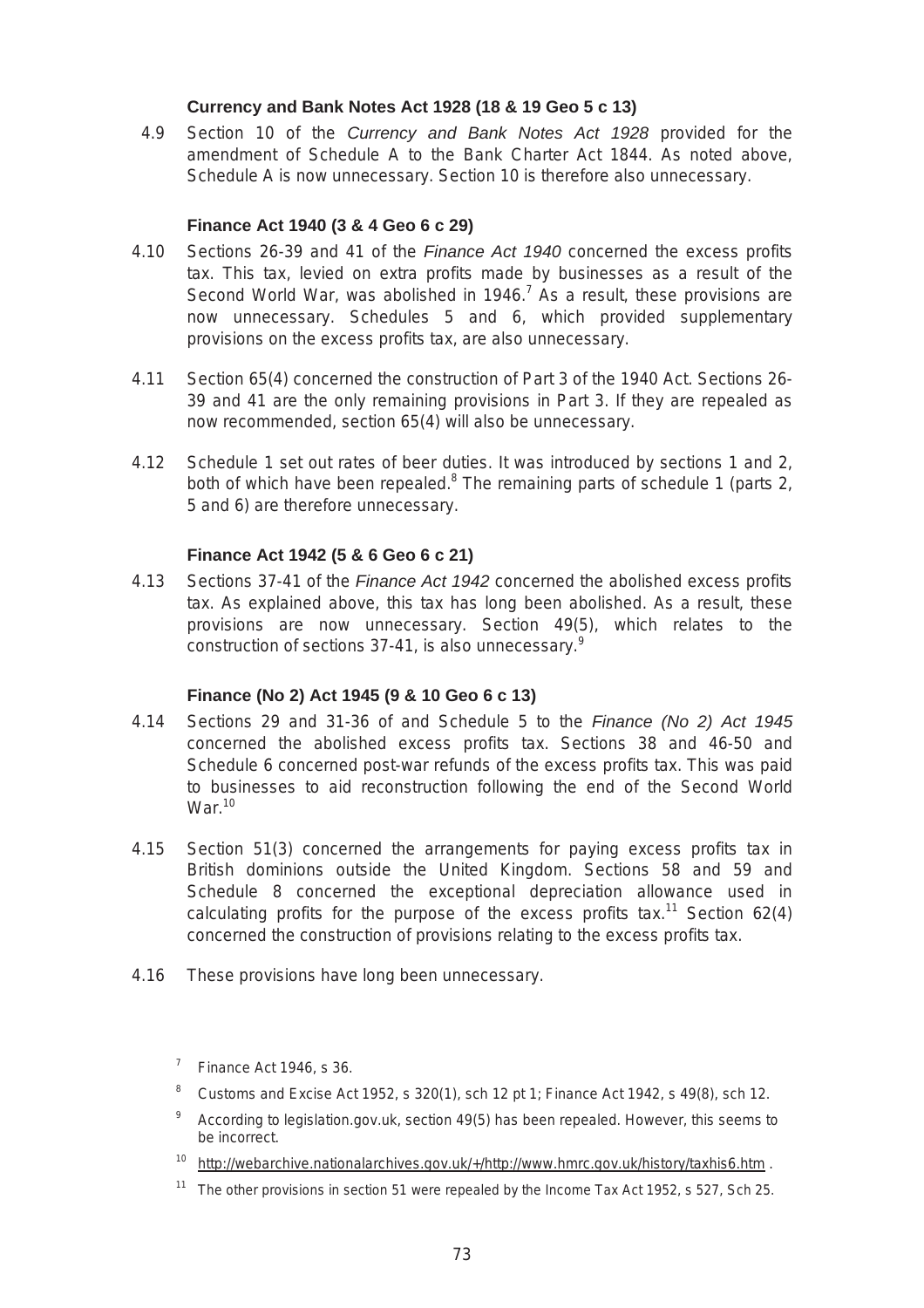# **Finance Act 1946 (9 & 10 Geo 6 c 64)**

- 4.17 Sections 36-43 of, and Schedules 8 and 9 to, the *Finance Act 1946* concerned the abolished excess profits tax. Section 45 concerned the construction of Part 3 of the Act, none of which remains in force. Section 58 concerned the exceptional depreciation allowance in respect of income tax, excess profits tax and the national defence contribution. Section 58 has been repealed insofar as it related to income tax,<sup>12</sup> and therefore now only relates to the excess profits tax and the national defence contribution. The national defence contribution, introduced in 1937, was replaced by profits tax in 1947.
- 4.18 Accordingly all of these provisions are now unnecessary.

# **Finance Act 1947 (10 & 11 Geo 6 c 35)**

- 4.19 In section 74 of the *Finance Act 1947* (short title, construction, extent and repeals), subsections (1), (4), (5), (7) and (9)-(11) remain in force. Subsections (4) and (5) concern the construction of Parts 3 and 4 and parts of Part 7, all of which have been repealed. Subsections (4) and (5) are therefore unnecessary.
- 4.20 Section 74(11) introduced Schedule 11. Parts 2 and 3 of Schedule 11 remain in force, but, as they merely gave effect to repeals, are now unnecessary. Subsection (11) is thus also unnecessary.

# **Finance (No.2) Act 1947 (11 & 12 Geo 6 c 9)**

4.21 Section 8 of the *Finance (No.2) Act 1947* provided for liability for interest on tax arrears. As originally enacted, section 8 covered a range of taxes. In 1952 its scope was limited to arrears of profits tax and excess profits tax.<sup>13</sup> Both taxes have now been abolished. The profits tax was abolished in 1965<sup>14</sup> whilst the excess profits tax was abolished in 1946.<sup>15</sup> The fact that these taxes were abolished so long ago means that the charging of interest on arrears of such taxes is now unnecessary. Since there are no other substantive provisions remaining, the whole of the 1947 Act is now obsolete and may be repealed.

# **Finance Act 1948 (11 & 12 Geo 6 c 49)**

- 4.22 Section 71 of the *Finance Act 1948* defined "remuneration" for the purpose of enactments relating to the profits tax, which had replaced the national defence contribution. The profits tax was abolished and replaced by corporation tax in 1965. Section 71 is therefore unnecessary.<sup>16</sup>
- 4.23 Section 78 concerned relief from the excess profits tax. As explained above, this tax has long since been abolished, and section 78 is therefore also unnecessary.
	- $12$  Income Tax Act 1952, s 527, sch 25.
	- $13$  Income Tax Act 1952, s 527, sch 25.
	- 14 Finance Act 1965, s 46.
	- $15$  Finance Act 1946, s 36.
	- <sup>16</sup> Part of subsection (2) was repealed by the Finance Act 1958, s 40(5), sch 9 pt 2.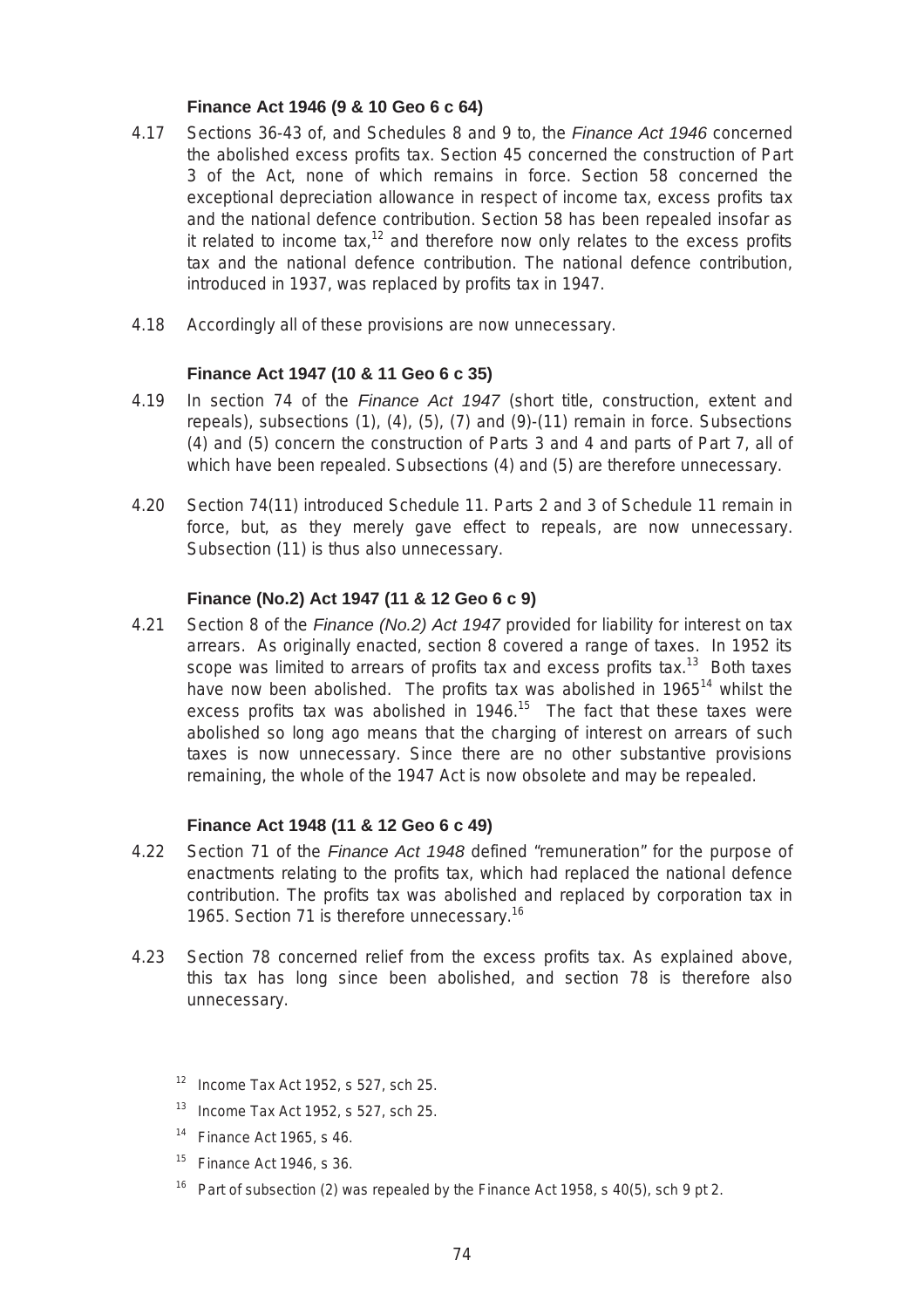4.24 Section 82(5) concerned the construction of Part 6 of the 1948 Act, and other parts of the Act relating to the profits tax. This provision is now unnecessary.

# **Finance Act 1949 (12, 13 & 14 Geo 6 c 47)**

- 4.25 Section 51 of the *Finance Act 1949* originally concerned appeals against assessments to income tax, surtax, the profits tax, excess profits tax or the special contribution. Today, however, it relates only to the profits tax.<sup>17</sup> As explained above, this has been abolished. Section 51 is therefore unnecessary.
- 4.26 Section 52(2) concerned the construction of Part 1 of the Act. Part 1 has been repealed in its entirety. The remaining part of section 52(7) concerned the construction of provisions relating to the profits tax. Section 52(2) and (7) are therefore now unnecessary.

# **Finance Act 1951 (14 & 15 Geo 6 c.43)**

- 4.27 Section 39 of the *Finance Act 1951* amended section 78 of the Finance Act 1948 (relief from excess profits tax) which is proposed for repeal above. The repeal of section 78 will result in the consequential repeal of section 39.
- 4.28 Section 40 extended the time limit for commencing proceedings for penalties in cases of fraud or wilful default relating to the payment of excess profits tax or profits tax. As stated above in relation to the proposed repeal of sections 71 and 78 of the Finance Act 1948, both the excess profits tax and the profits tax have long since been abolished. Accordingly section 40 no longer serves any useful purpose.

# **Finance Act 1960 (8 & 9 Eliz 2 c 44)**

71 of the Finance Act 1948, the profits tax has long since been abolished. 4.29 Section 67 of the *Finance Act 1960* increased the rate of profits tax chargeable by virtue of section 25(1) of the Finance Act 1958 from 10% to 12.5% with effect from 1 April 1960. As stated above in relation to the proposed repeal of section Moreover section 25 of the Finance Act 1958 has been repealed by the Finance Act 1965.<sup>18</sup> Accordingly section 67 is now unnecessary.

# **Finance Act 1961 (9 & 10 Eliz 2 c 36)**

- 4.30 Section 31 of the *Finance Act 1961* increased the rate of profits tax chargeable by virtue of section 25(1) of the Finance Act 1958 from 12.5% to 15% with effect from 1 April 1961. For the reasons given in the last paragraph, section 31 is now unnecessary.
- 4.31 The repeal of section 31 will mean that the Finance Act 1961 may be repealed in whole, the only unrepealed provision being section 37 which provides for the short title, interpretation and extent.

<sup>&</sup>lt;sup>17</sup> References to income tax and surtax were repealed by the Income Tax Act 1952, s 527(1), sch 25 pt 1, and references to excess profits tax and the special contribution were repealed by the Statute Law (Repeals) Act 2008, s 1(1), sch 1 pt 8.

<sup>&</sup>lt;sup>18</sup> The 1965 Act, s 97(5), Sch 22, Pt 5.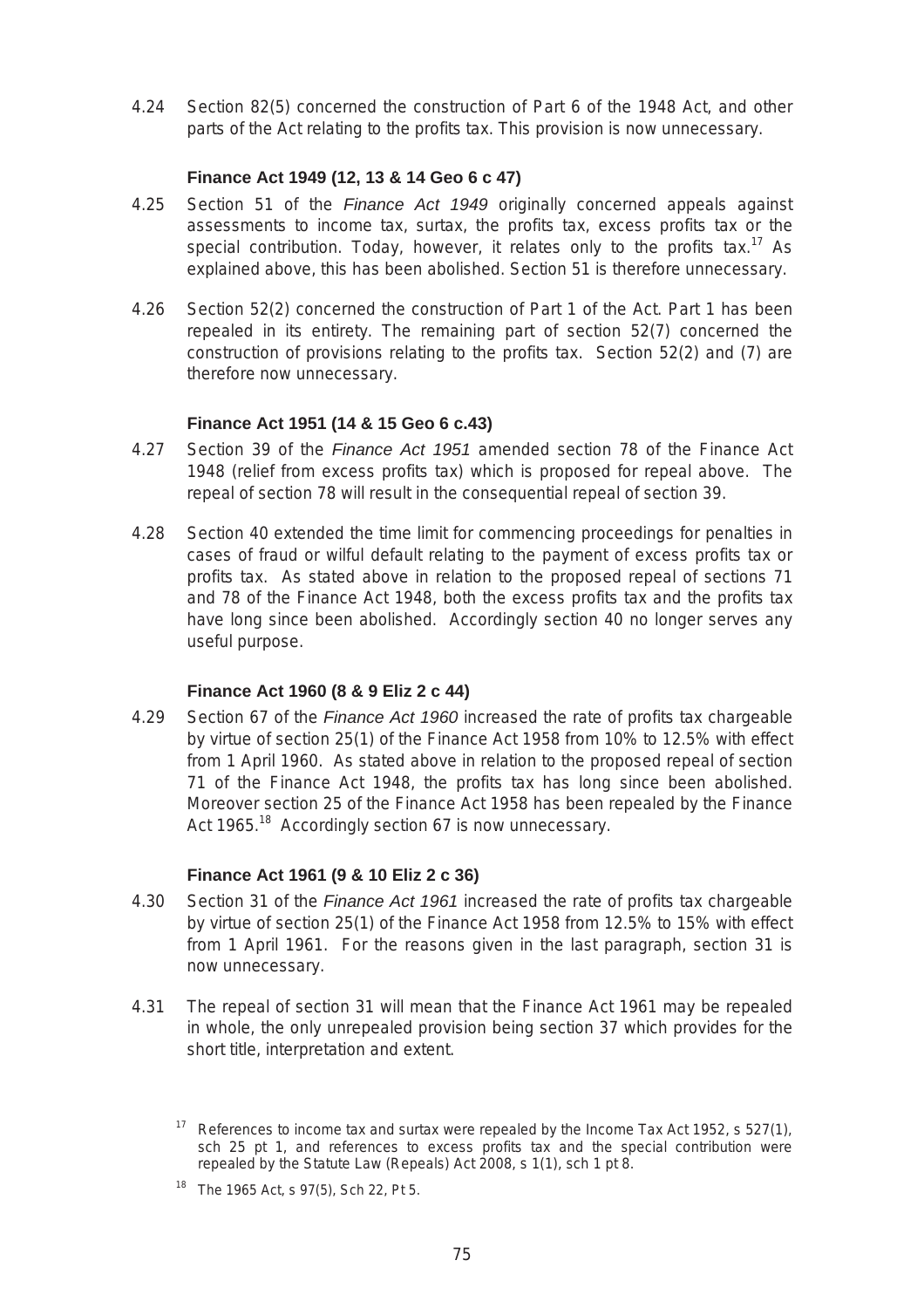# **Finance Act 1966 (c 18)**

4.32 The whole of section 12 of the *Finance Act 1966* (general betting duty), other than subsection (6)(b), was repealed by the Betting and Gaming Duties Act 1972.<sup>19</sup> Subsection (6)(b) amended Schedule 5 to the Betting, Gaming and Lotteries Act 1963 and became unnecessary when Schedule 5 was repealed by the Gambling Act 2005.<sup>20</sup> Section 12 is accordingly now unnecessary.

## **Taxes Management Act 1970 (c 9)**

4.33 Sections 47A, 57A, 62(3), 77A, 85A, 86A and 91A of this 1970 Act were inserted by the Development Land Tax Act  $1976<sup>21</sup>$  and ceased to have any effect in respect of any disposal of land taking place on or after 19 March 1985, by virtue of the repeal of the 1976 Act by the Finance Act 1985.<sup>22</sup>

## **Finance Act 1974 (c 30)**

4.34 Section 56 of the *Finance Act 1974* (trustee savings banks – special investments) amended section 18(1) of the Trustee Savings Banks Act 1969. The 1969 Act was repealed in its entirety by the Trustee Savings Banks Act 1981.<sup>23</sup> Section 56 is therefore unnecessary.

## **Finance (No 2) Act 1975 (c 45)**

- 4.35 Parts of the *Finance (No 2) Act 1975* made amendments to the Taxes Management Act 1970. Some of these amendments are now unnecessary:
	- (a) Section 44(5) amended section 29(5) of the 1970 Act. Section 29 was substituted by the Finance Act 1994.<sup>24</sup>
	- (b) Section 45(2) amended section 55 of the 1970 Act in relation to years of assessment up to 1972-73. This amendment is no longer necessary.
	- $(c)$  Section 45(3) amended section 56(9) of the 1970 Act. Section 56 was substituted by the Transfer of Tribunal Functions and Revenue and Customs Appeals Order 2009.25
	- (d) Section 45(4) amended section 48(2) of the 1970 Act. Section 48 was also substituted by the 2009 Order.<sup>26</sup>
	- (e) Section 46(1) substituted section 86 of the 1970 Act. Section 86 was further substituted by the Finance Act 1995.<sup>27</sup>
	- <sup>19</sup> The 1972 Act, s 29(2), Sch 7.
	- <sup>20</sup> The 2005 Act, ss  $356(3)(f)$ , (4), Sch 17.
	- <sup>21</sup> The 1976 Act, s 41(1), Sch 8, Pt 1.
	- <sup>22</sup> The 1985 Act, s 98(6), Sch 27, Pt 10, Note 2.
	- $23$  s 55(3), sch 8.
	- $24$  s 191(1).
	- $25$  SI 2009/56, art 3(1), sch 1 para 35.
	- $26$  SI 2009/56, art 3(1), sch 1 para 28.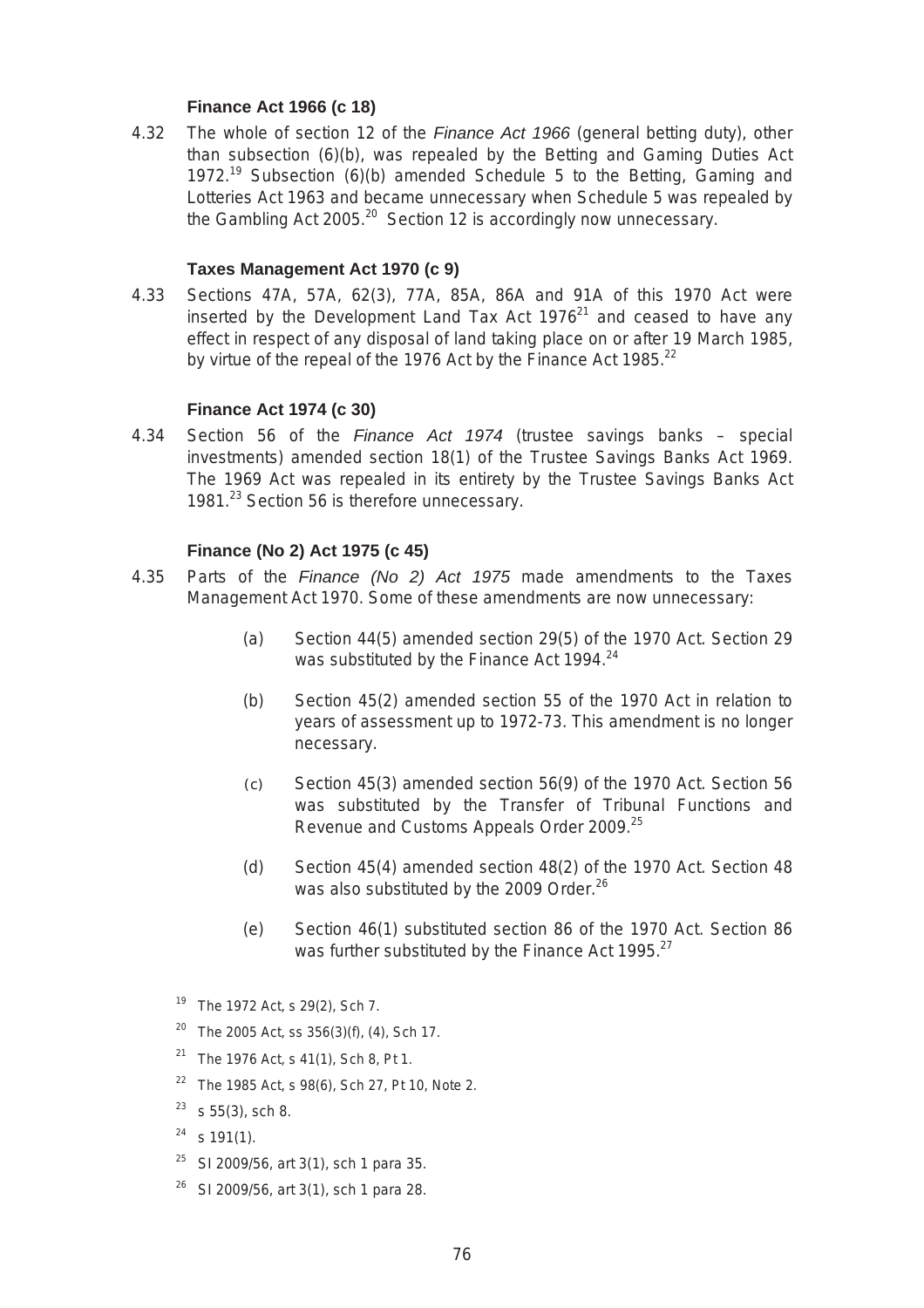- (f) Section 46(2) amended section 86 of the 1970 Act in relation to years of assessment up to 1972-73. As stated above, section 86 has now been substituted.
- (g) Section 46(3) amended section 87 of the 1970 Act. Section  $46(3)(a)$  has already been repealed by the Finance Act 1980.<sup>28</sup> Section 46(3)(b) inserted section 87(8) into the 1970 Act. Section 87 was substituted by the Income Tax Act 2007.<sup>29</sup>
- (h) Section  $46(5)$  amended section  $109(2)$ , (3) and (4) of the 1970 Act. Section 109(2) was repealed by the Finance (No 2) Act 1987.<sup>30</sup> Section 109(3) was substituted by the Finance Act  $2013.<sup>31</sup>$  Section 109(4) had already been substituted by the Finance Act 1972, $32$  and only applied to payments made before 6 April 1973.
- (i) Section 74 amended the Solicitors Act 1974 by inserting a reference to a trustee savings bank within the meaning of section 3 of the Trustee Savings Banks Act 1969. This amendment was repealed by the Trustee Savings Banks Act 1985.<sup>33</sup>
- 4.36 Thus sections  $44(5)$ ,  $45(2)-(4)$ ,  $46^{34}$  and 74 of the 1975 Act are now unnecessary.

# **Finance Act 1980 (c 48)**

4.37 Section 104 of the *Finance Act 1980* (increase of petroleum revenue tax) amended section 1(2) of the Oil Taxation Act 1975. The relevant words were subsequently substituted by the Finance Act 1982.<sup>35</sup> Section 104 is therefore unnecessary.

#### **Finance Act 1981 (c 35)**

- 4.38 Section 134 and Schedule 17 of the *Finance Act 1981* provide for a special tax on banking deposits chargeable for the year beginning 1 April 1981. The tax was payable by persons carrying on a banking business in the UK. The tax was chargeable at 2% if the average chargeable deposits exceeded £15m. The tax was a one-off charge and applied for just one year. Both section 134 and Schedule 17 are now unnecessary.
	- $27$  s 110.
	- <sup>28</sup> The 1980 Act, s 122, Sch 20, pt 9.
	- $29$  s 1027, sch 1 para 258.
	- $30$  s 91(1).
	- $31$  s 79, sch 30 para 11(3).
	- $32$  s 111, sch 24 para 13.
	- $33$  The 1985 Act, s 7(3), Sch 4.
	- <sup>34</sup> The only other provisions in section 46 not referred to in the note above have already been repealed. Subs (4) was repealed by Finance Act 1996, s 205, Sch 41, Pt 5(8). Subs (6) was repealed by the Income and Corporation Taxes Act 1988, s 844(4), Sch 31.
	- $35$  s 132(1).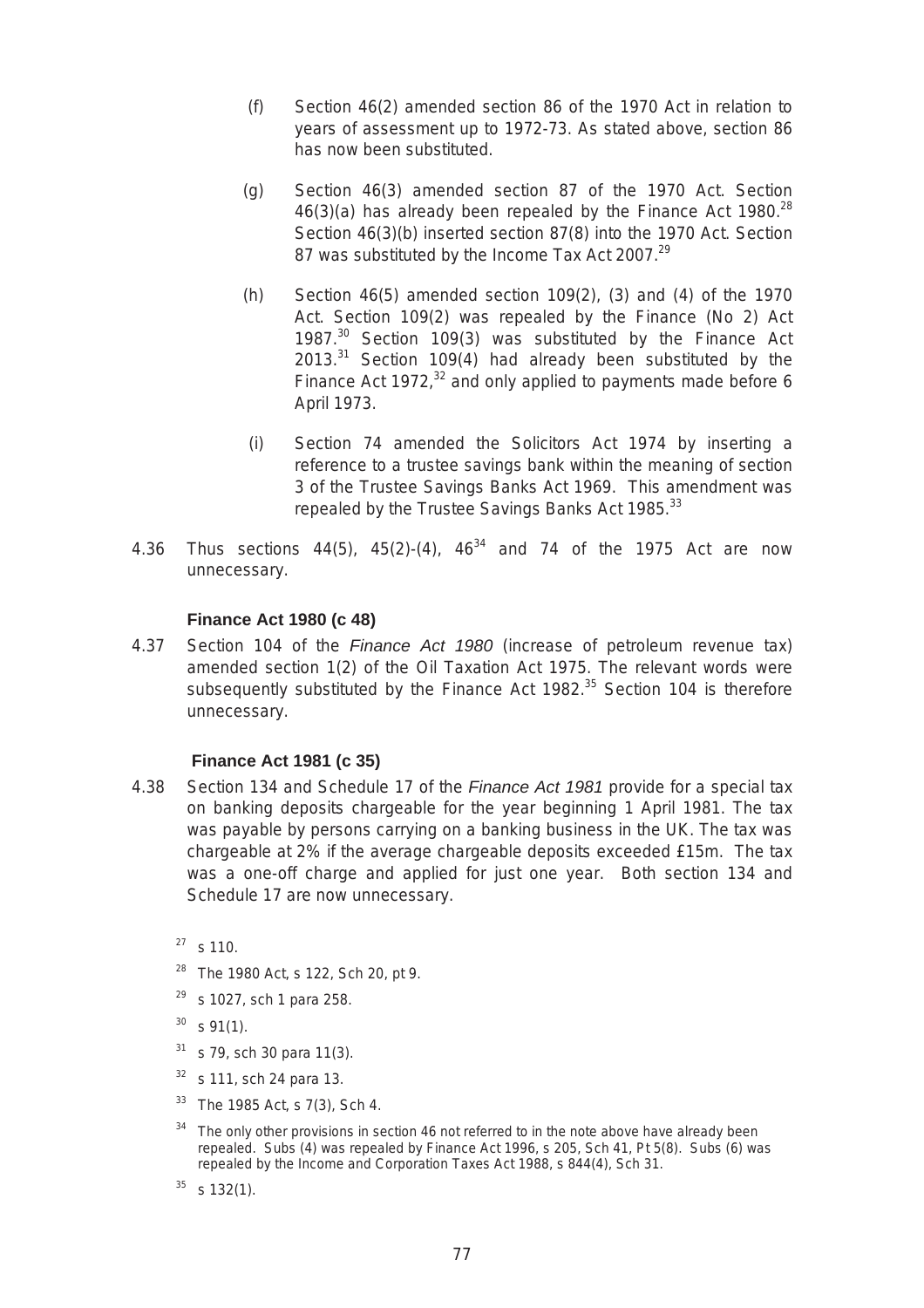# **Finance Act 1982 (c 39)**

- 4.39 Section 12 of the *Finance Act 1982* (delegation of Commissioners' functions) amended section 8(1) of the Customs and Excise Management Act 1979. Section 8(1) was repealed by the Commissioners for Revenue and Customs Act 2005.<sup>36</sup> Section 12 is therefore unnecessary.
- 4.40 Sections 139 to 142 required the payment of advance petroleum revenue tax (APRT) for chargeable periods ending after 31 December 1982 and before 1 January 1987. APRT was a temporary tax and ceased to be chargeable after 1986. Accordingly sections 139 to 142 (together with Schedule 19, which contains supplementary provisions relating to APRT) are now unnecessary.

# **Finance Act 1984 (c 43)**

- 4.41 Section 3 amended sections 6(1) and 11(1)(a) of the *Hydrocarbon Oil Duties Act 1979* by inserting new rates of duties provisions. Subsequent amendments to those provisions mean that section 3 is now unnecessary.
- 4.42 Section 6 amended section 14 of the Betting and Gaming Duties Act 1981 (rate of gaming licence duty) by substituting a new Table in subsection (1) in respect of gaming licences for any period after 31 March 1984. This amendment is now unnecessary because section 14 was repealed by the Finance Act 1997 in relation to any gaming on or after 1 October 1997.<sup>37</sup>
- 4.43 Section 57(1)(a) of the Finance Act 1984 amended section 65(1) of the Taxes Management Act 1970. The relevant words were subsequently substituted by the Finance Act 1998. $38$  Section 57(1)(a) is therefore unnecessary.

# **Finance Act 1986 (c 41)**

- 4.44 Section 74(1) of the *Finance Act 1986* is a repealing provision and is now spent. Section 74(2) amended paragraph 12(3) of Part 4 of Schedule 18 to the Finance Act 1980. Paragraph 12(3) was repealed by the Finance Act 1988.<sup>39</sup> Section 74(3) is supplementary. The whole of section 74 is therefore unnecessary.
- 4.45 Section 112 (limit for local loans) amended section 4(1) of the National Loans Act 1968 by inserting new loan ceilings. However this amendment has now been superseded by new loan ceilings, the current ceilings being set by the Finance Act 2014.<sup>40</sup> Section 112 is therefore unnecessary.
- 4.46 Part 1 of Schedule 4 to the 1986 Act amended the Betting and Gaming Duties Act 1981. Two of these amendments are now unnecessary:

- <sup>37</sup> The 1997 Act, s 113, Sch 18, Pt 2.
- $38$  s 117(3), sch 19 para 30(2).
- 39 s 148, sch 14 pt 11.
- 40 The 2014 Act, s 300.

 $36$  s 50(6), sch 4 para 21(c).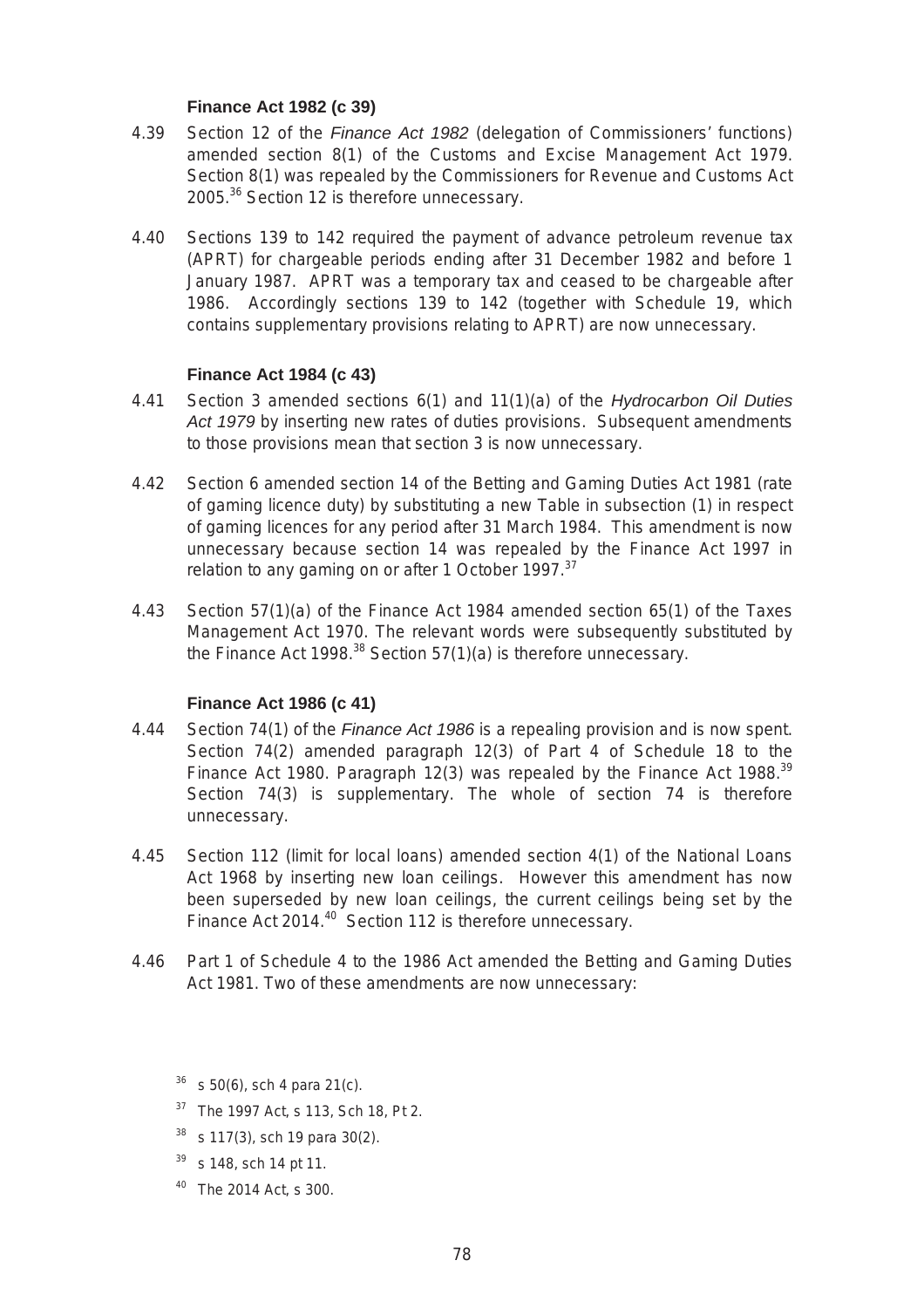- (a) Paragraph 1 of Schedule 4 amended section 1 of the 1981 Act. Section 1 was substituted by the Finance Act 2001.<sup>41</sup>
- (b) Paragraph 3 amended section 9 of the 1981 Act. Section 9 was repealed by the Gambling Act 2005.<sup>42</sup>
- 4.47 Paragraphs 1 and 3 of Schedule 4 are therefore unnecessary.

## **Advance Petroleum Revenue Tax Act 1986 (c 68)**

- 4.48 The *Advance Petroleum Revenue Tax Act 1986* was a one-off financial measure intended to benefit North Sea oil companies. Advance petroleum revenue tax (APRT) had been introduced by the Finance Act 1982. Because of the capital allowances available for development projects, an oil company was not liable to pay petroleum revenue tax on an oil field for the first few years of its production. In order to provide some income for the Exchequer during this period, the 1982 Act required companies to make advance payments of petroleum revenue tax during this period. These credits could later be offset against their eventual tax liabilities.
- difficulties. The Act was, however, only a transitory relief measure. It concerned 4.49 In the mid-1980s, however, the price of oil dropped considerably and oil companies faced cash-flow difficulties as a result. The 1986 Act provided for the immediate repayment of their APRT credits, with the aim of easing their only APRT paid by companies before 31 December 1986. Moreover claims for repayment of APRT had to be made by 28 February 1987. The passage of time since that cut-off date means that the Act has served no useful purpose for 25 years or more. It may now be repealed as obsolete.

#### **Finance Act 1988 (c 39)**

- 4.50 Section 45 of the *Finance Act 1988* substituted a new Part 1 (tables of flat rate cash equivalents) of Schedule 6 to the Income and Corporation Taxes Act 1988. Schedule 6 related to the taxation of directors and others in respect of cars. Schedule 6 was, however, repealed by the Income Tax (Earnings and Pensions) Act 2003 with effect from 6 April 2003.<sup>43</sup> Accordingly section 45 is now unnecessary.
- 4.51 Section 51(1) of the Finance Act 1988 (restriction of relief) inserted section 290A into the Income and Corporation Taxes Act 1988, and made a consequential amendment to section 289(12) of the same Act. Section 290A was repealed by the Finance Act 1998.<sup>44</sup> Section 289 was repealed by the Income Tax Act 2007.<sup>45</sup>

- 43 The 2003 Act, ss 722,723, 724(1), Sch 6, Pt 1, Sch 8, Pt 1.
- $44$  s 165(1), sch 27 pt 3.
- $45$  s 1031, sch 3 pt 2.

 $41$  s 6(1), sch 1 para 1.

 $42$  s 356(4), sch 17.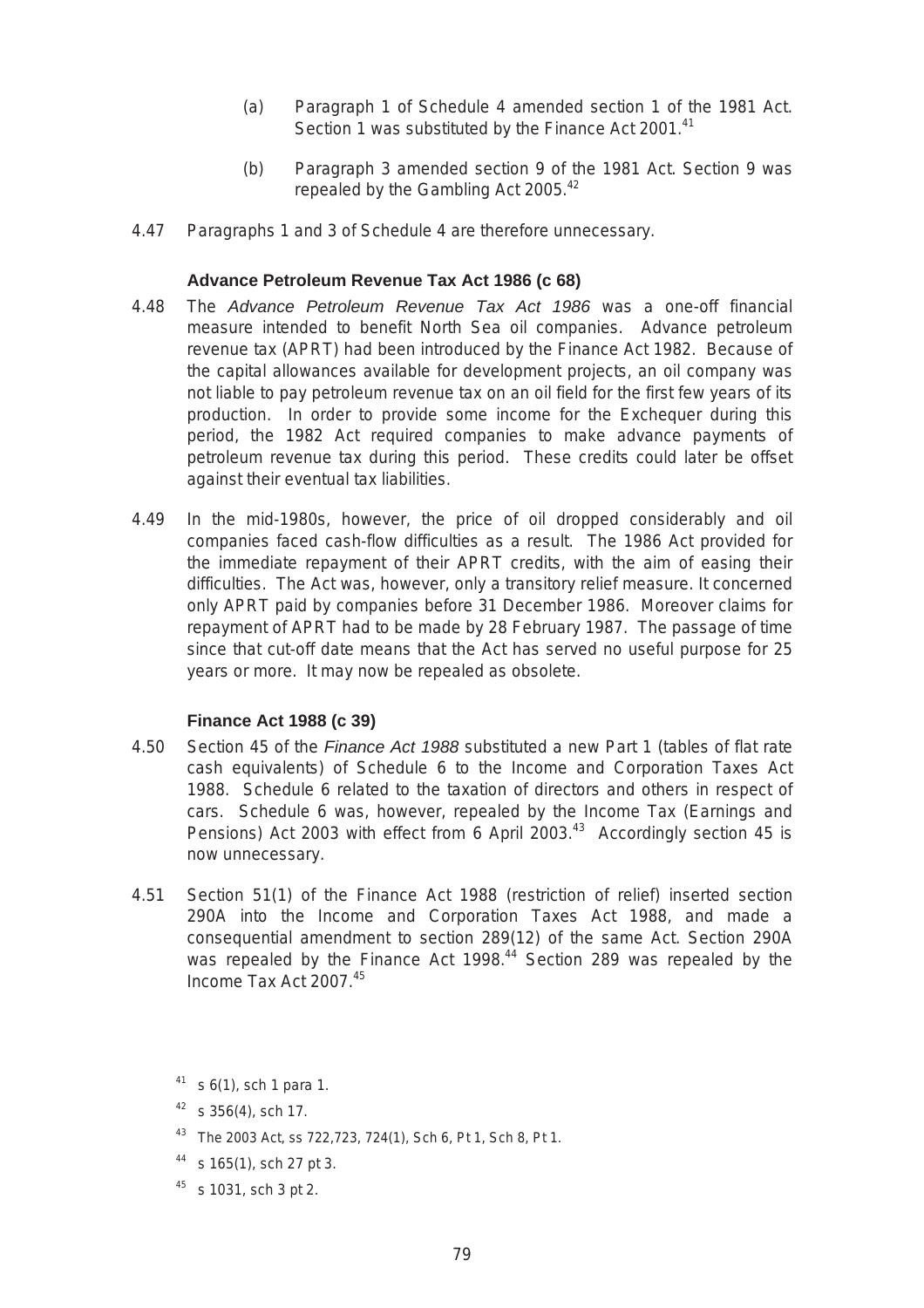- 4.52 Section 51(2) (which is the only other subsection in section 51) amended the effect of Schedule 5 to the Finance Act 1983. Schedule 5 was repealed by the Income and Corporation Taxes Act 1988.<sup>46</sup>
- 4.53 Section 52 (valuation of interests in land) inserted section 294(5A) into the Income and Corporation Taxes Act 1988. Section 294 was repealed by the Income Tax Act 2007.<sup>47</sup>
- Finance Act 1973. Section 450 of the 1988 Act was repealed by the Finance Act 4.54 Section 59 (reinsurance: general) substituted section 450(4)(b) of the Income and Corporation Taxes Act 1988 and paragraph 4 of Schedule 16 to the 1993.<sup>48</sup> Schedule 16 to the 1973 Act was repealed by the 1988 Act.<sup>49</sup>
- 4.55 Section 60 (reinsurance to close) substituted section 450(5) of, and inserted section 450(5A) into, the Income and Corporation Taxes Act 1988, and amended section 70 of the Finance (No 2) Act 1987. As stated above, section 450 of the 1988 Act was repealed by the Finance Act 1993.<sup>50</sup> Section 70 of the 1987 Act was repealed by the 1988 Act.<sup>51</sup>
- 4.56 Section 70 (charities: payroll deduction scheme) amended section 202(7) of the Income and Corporation Taxes Act 1988. Section 202 was repealed by the Income Tax (Earnings and Pensions) Act 2003. $52$
- 4.57 Accordingly, all of these sections are now unnecessary.

## **Finance Act 1989 (c 26)**

- 4.58 Section 17 of the *Finance Act 1989* (disbursements in Port of London) amended section 17 of the Customs and Excise Management Act 1979. Section 17 of the 1979 Act was repealed by the Commissioners for Revenue and Customs Act  $2005.<sup>53</sup>$
- 4.59 Section 65 (employee share schemes: material interest) inserted paragraph 40 into Schedule 9 to the Income and Corporation Taxes Act 1988. The relevant part of Schedule 9 was repealed by the Income Tax (Earnings and Pensions) Act 2003, except so far as relating to profit sharing schemes.<sup>54</sup>
	- $46$  s 844(4), sch 31.
	- $47$  s 1031, sch 3 pt 2.
	- 48 s 213, sch 23 pt 3.
	- $49$  s 844(4), sch 31.
	- $50$  s 213, sch 23 pt 3.
	- $51$  s 844(4), sch 31.
	- $52$  s 724(1), sch 8 pt 1.
	- $53$  s 52(2), sch 5.
	- $54$  s 722, sch 6 para 112(2). Paragraph 40 does not concern profit-sharing schemes.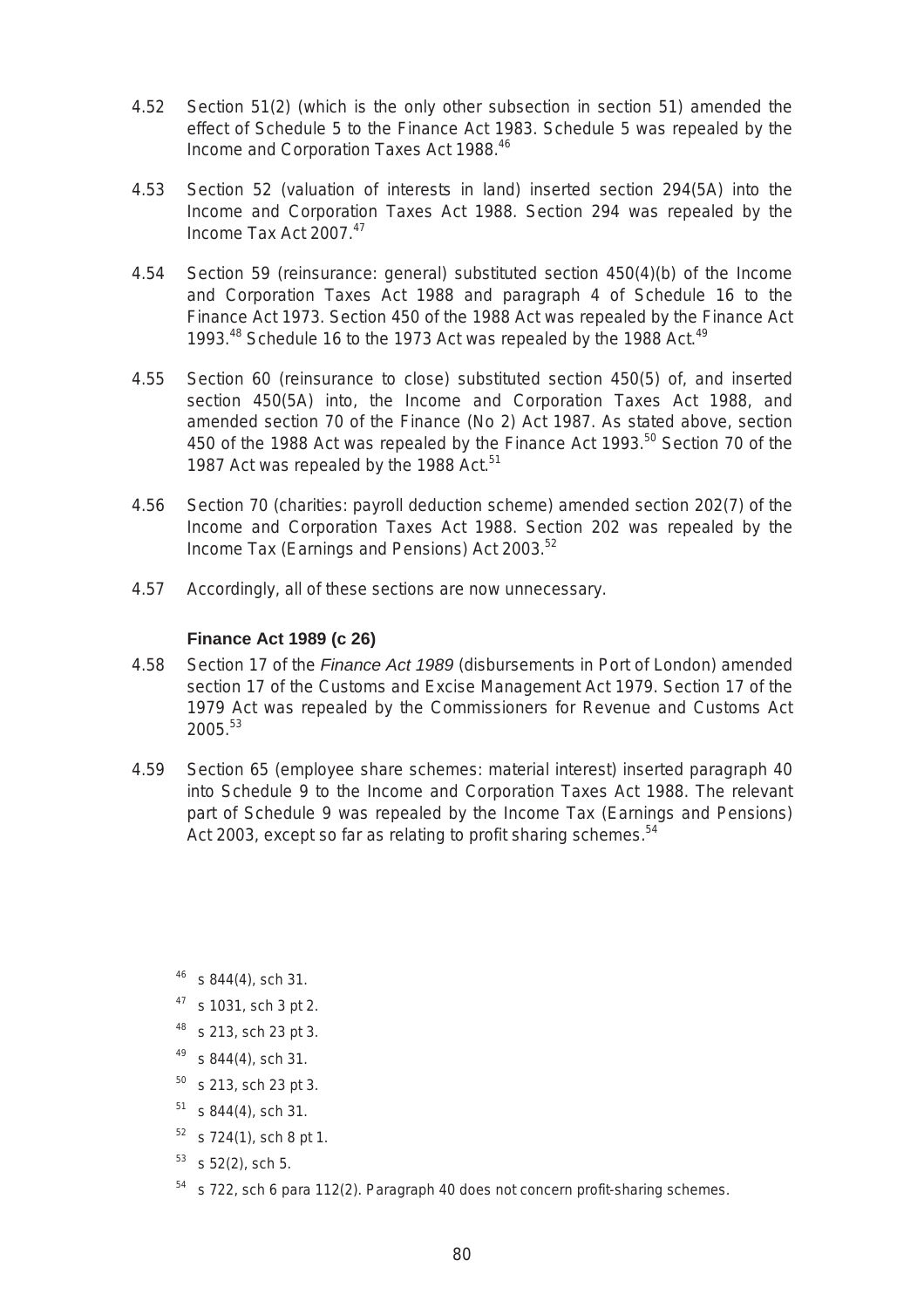- 4.60 Section 81 (offshore funds operating equalisation arrangements) amended section 758(6) of the Income and Corporation Taxes Act 1988. Section 758 was repealed by the Offshore Funds (Tax) Regulations 2009.<sup>55</sup>
- 4.61 Accordingly, these provisions are now unnecessary.

# **Finance Act 1990 (c 29)**

- 4.62 Section 93 (restrictions on Board's power to call for information) inserted section 20(7A) into the Taxes Management Act 1970. Section 20 was repealed by the Finance Act 2008.<sup>56</sup>
- 4.63 Section 106 (corporation tax: collection) substituted section 10(2) of the Income and Corporation Taxes Act 1988. Section 10 was repealed by the Finance Act 1994.<sup>57</sup>
- 4.64 Section 129 (settlement of stock disputes by deputy registrars) amended section 5 of the National Debt Act 1972. Section 5 was repealed by the Finance (No 2) Act 2005.<sup>58</sup>
- 4.65 These provisions are all therefore unnecessary.

# **Finance Act 1991 (c.31)**

4.66 Section 29 of the *Finance Act 1991* (car benefits) substituted a new Part 1 (tables of flat rate cash equivalents) of Schedule 6 to the Income and Corporation Taxes Act 1988. Schedule 6 related to the taxation of directors and others in respect of cars. Schedule 6 was, however, repealed by the Income Tax (Earnings and Pensions) Act 2003 with effect from 6 April 2003.<sup>59</sup> Accordingly section 29 is now unnecessary.

# **Finance (No 2) Act 1992 (c 48)**

- 4.67 Section 7 of the *Finance (No 2) Act 1992* (bingo duty: increased exemption etc) substituted paragraph 2(1)(a) and amended paragraph 12(1) of Schedule 3 to the Betting and Gaming Duties Act 1981. Paragraph 2 was subsequently substituted and paragraph 12 was repealed by the Finance Act 2003. $^{60}$
- 4.68 Section 9 (amendments relating to new beer duty regime) inserted paragraphs 21A and 22A into Schedule 2 to the Finance Act 1991. Paragraph 21A was repealed by the Enterprise Act 2002.<sup>61</sup> Paragraph 22A was repealed by the Insolvency (Northern Ireland) Order 2005.<sup>62</sup>
	- 55 SI 2009/3001, art 13(2), sch 2.
	- $56$  s 113(1), sch 36 para 67.
	- $57$  s 258, sch 26 pt 5.
	- $58$  s 70(1), sch 11 pt 5.
	- 59 The 2003 Act, ss 722,723, 724(1), Sch 6, Pt 1, Sch 8, Pt 1.
	- $60$  ss 9(3), 9(8)(b).
	- $61$  s 278(2), sch 26.
	- $62$  SI 2005/1455, art 31, sch 9.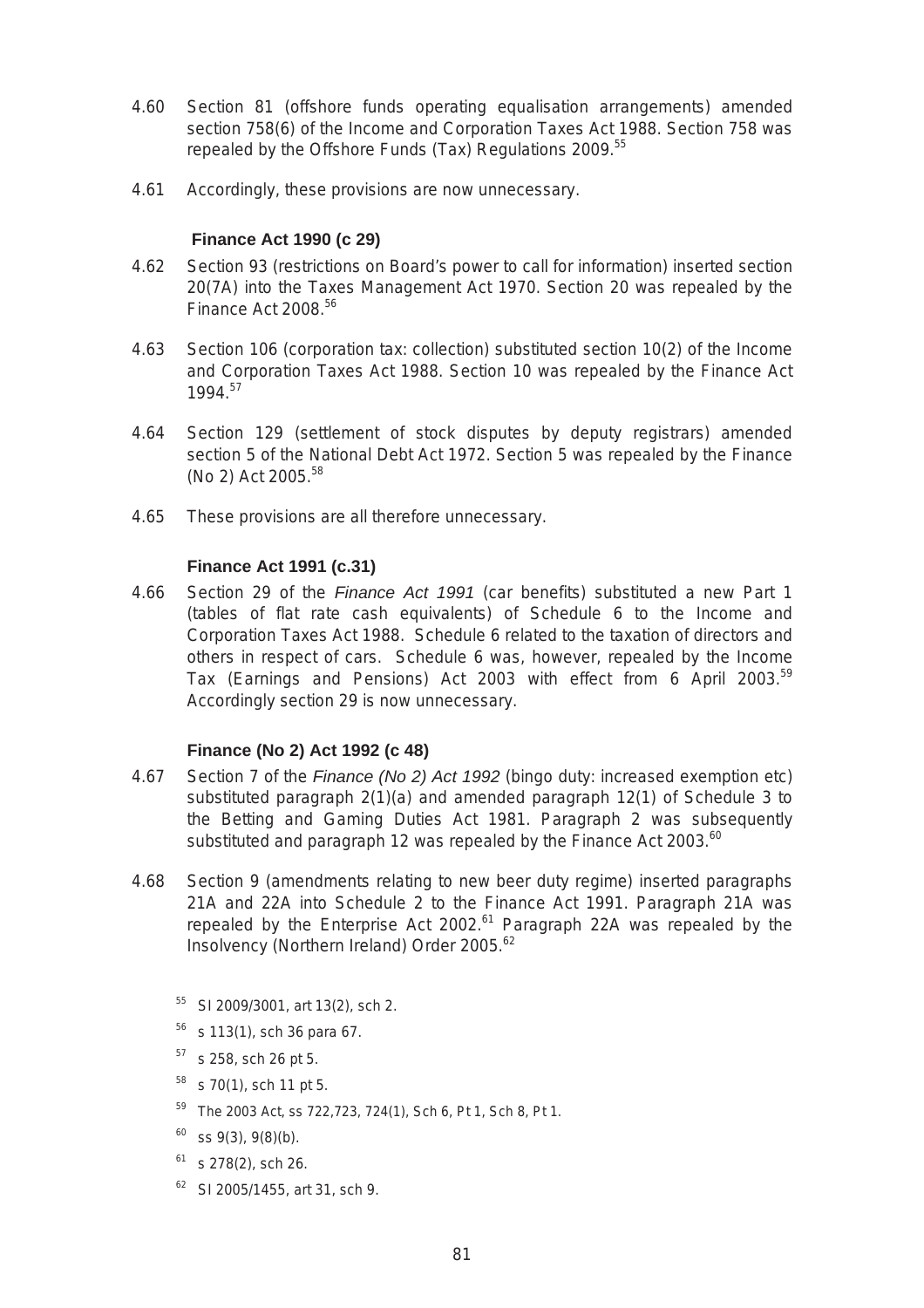4.69 Section 46 (transfer of a trade: supplementary (1)) amended parts of the Taxation of Chargeable Gains Act 1992. Subsection (5) amended section 174(2) and (3) of the 1982 Act. These subsections were repealed by the Finance Act 2000.<sup>63</sup> Subsection (5) is accordingly unnecessary.

## **Finance Act 1993 (c 34)**

- 4.70 Section 14 (hand-rolling tobacco) amended section 1(2) and (3) and inserted section 1(2A) of the Tobacco Products Duty Act 1979. Sections 1(2) and (2A) were repealed by the Tobacco Products (Descriptions of Products) Order  $2003<sup>64</sup>$  The amendment to section 1(3) was consequential on the insertion of section 2A, and is accordingly unnecessary.
- 4.71 Section 16 (small-prize machines) amended the Betting and Gaming Duties Act 1981. Some of its subsections have already been repealed. Those that remain in force are all now unnecessary:
	- (a) Subsections (1) and (9) were supplementary.
	- (b) Subsections (2) and (3) amended section 21(1) and inserted section 21(3A) into the 1981 Act. Section 21 was repealed by the Finance Act 2012.<sup>65</sup>
	- (c) Subsection (4) amended section 22. Section 22 was also repealed by the Finance Act 2012.<sup>66</sup>
	- (d) Subsection (5) has already been repealed by the Finance Act 1994.<sup>67</sup>
	- (e) Subsection (6) substituted section 25(4). Section 25 was also repealed by the Finance Act 2012.<sup>68</sup>
	- (f) Subsection (7) amended section 26(2). Section 26 was also repealed by the Finance Act 2012.<sup>69</sup>
	- (g) Subsection (8) has already been repealed by the Finance Act 1995.<sup>70</sup>
- 4.72 Section 36(2) inserted paragraph 5B into Schedule 6 to the Insolvency Act 1986. Paragraph 5B was repealed by the Enterprise Act 2002.<sup>71</sup>

 $63$  s 156(1), sch 40, pt 2.

- $64$  SI 2003/1471, art 3(1).
- $65$  The 2012 Act, s 191, sch 24, para 53(a).
- $66$  The 2012 Act, s 191, Sch 24, para 53(a).
- <sup>67</sup> The 1994 Act, s 258, Sch 26, pt 2.
- $68$  The 2012 Act, s 191, Sch 24, para 53(a).
- $69$  The 2012 Act, s 191, Sch 24, para 53(a).
- 70 The 1995 Act, s 162, Sch 29, Pt 3.
- $71$  s 251(1)(b).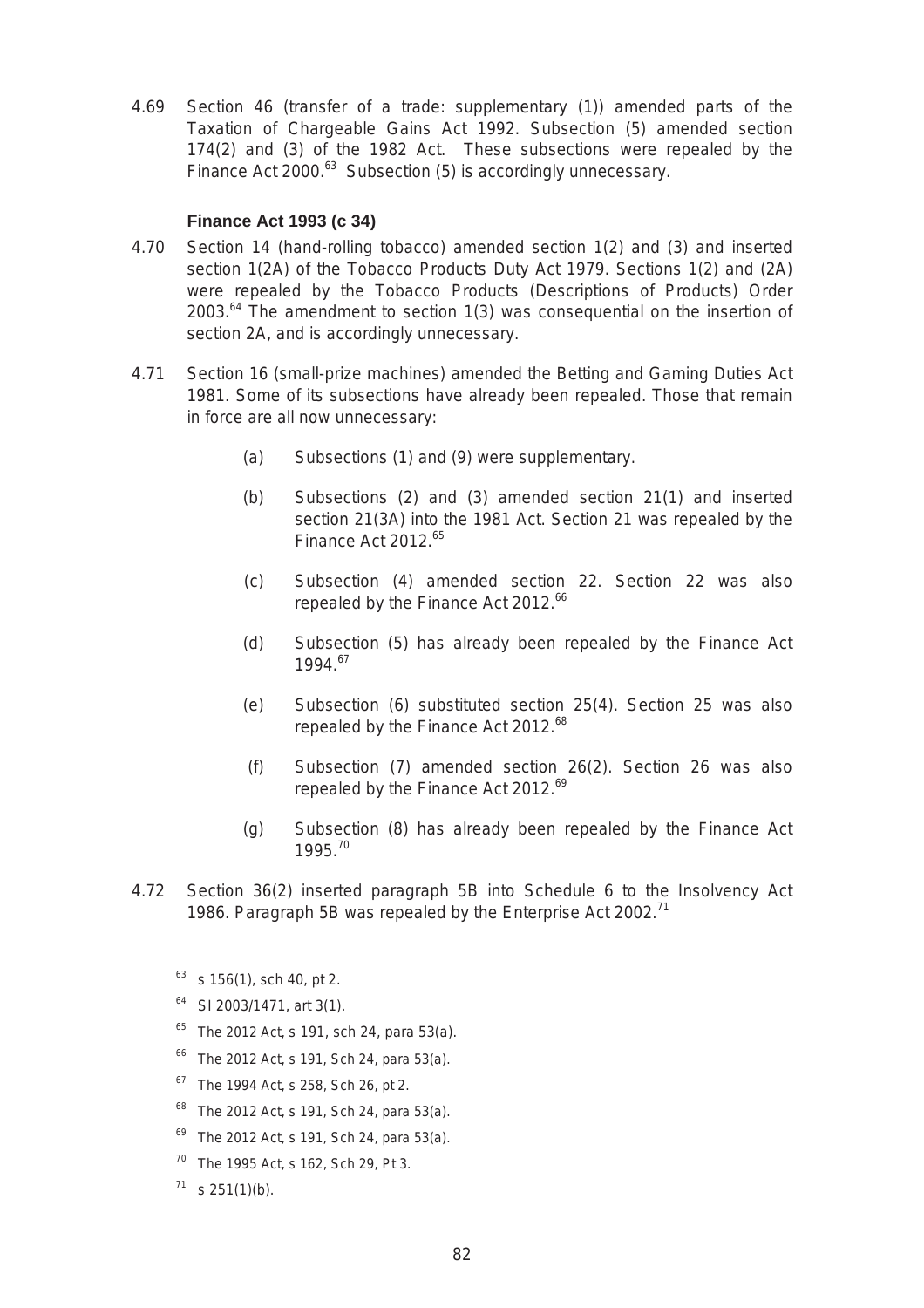- 4.73 Section 105(3) amended section 32A(5) of the Capital Gains Tax Act 1979. The 1979 Act was repealed by the Taxation of Chargeable Gains Act 1992.<sup>72</sup>
- 4.74 These provisions are all now unnecessary.

# **Finance Act 1994 (c 9)**

- 4.75 Section 46 of the *Finance Act 1994* (repayment supplement) amended section 20(1) and (2) of the Finance Act 1985. Section 20 has since been repealed by the Value Added Tax Act 1994.<sup>73</sup>
- 4.76 Section 136 (parts of trades: computations in different currencies) inserted section 94A into the Finance Act 1993, and made a consequential amendment to section 95(6) of the same Act. Sections 94A and 95 were substituted by the Finance Act 2000.<sup>74</sup>
- 4.77 Section 214(1) and section 216(2) repealed provisions in the Income and Corporation Taxes Act 1988. They are now unnecessary.
- 4.78 Section 235(4) inserted paragraph 11(2B) into Schedule 10 to the Finance Act 1987. Paragraph 11 was repealed by the Finance Act 2006.<sup>75</sup>
- 4.79 Section 254 (appeals practice and procedure) amended section 56B of the Taxes Management Act 1970. Section 56B was repealed by the Transfer of Tribunal Functions and Revenue and Customs Appeals Order 2009.<sup>76</sup>
- 4.80 Accordingly, these provisions are now unnecessary.

# **Finance Act 1996 (c 8)**

6(4) of, and Schedule 1 to, the 1996 Act inserted Schedule 2A to the 1979 Act. 4.81 Section 6(3) of the *Finance Act 1996* (mixing of rebated oil) inserted section 20AAA of the Hydrocarbon Oil Duties Act 1979 ("the 1979 Act"). However a replacement section 20AAA was substituted by the Finance Act  $2004$ <sup>77</sup> Section However Schedule 2A was repealed by the Finance Act 2004.<sup>78</sup> These provisions are therefore unnecessary.

 $72$  s 290(3).

 $73$  The 1994 Act, s 100, Sch 15.

 $74$  s 105(1).

- $^{75}$  s 150(11).
- $76$  SI 2009/56, art 3(1), sch 1 para 36.
- $77$  The 2004 Act, s 9(4), (5).
- $78$  ss 9(3), 326, Sch 42, Pt 1(1).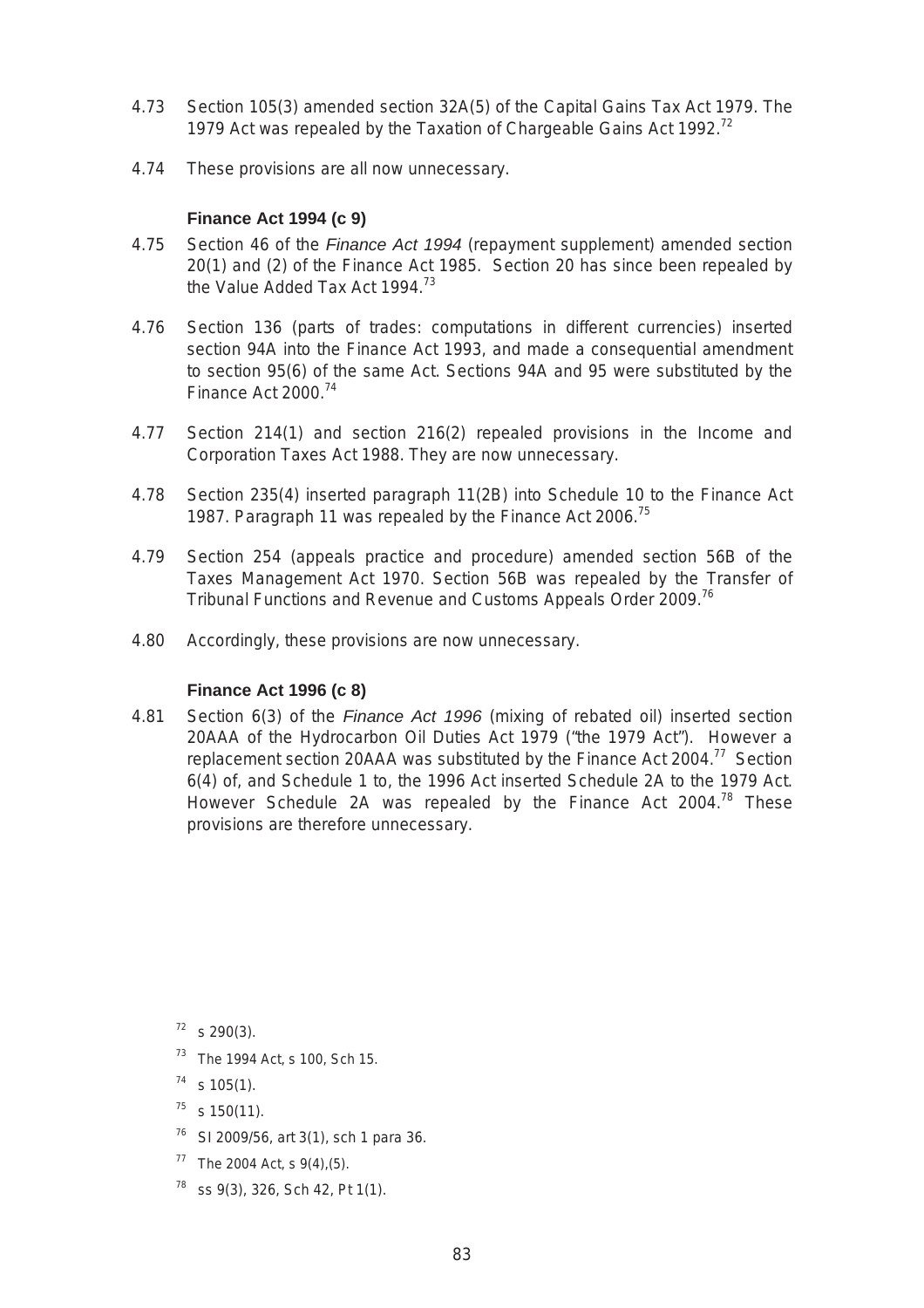## **Finance Act 1999 (c 16)**

4.82 Section 6 of the *Finance Act 1999* (rate of pool betting duty) amended section 7(1) of the Betting and Gaming Duties Act 1981. Section 7 was substituted by the Finance Act 2002.<sup>79</sup> Section 6 is therefore unnecessary.

 $79$  s 12(1), sch 4 para 2. Section 7 has since been repealed by Finance Act 2014, s 196, Sch 28, pt 1, para 2.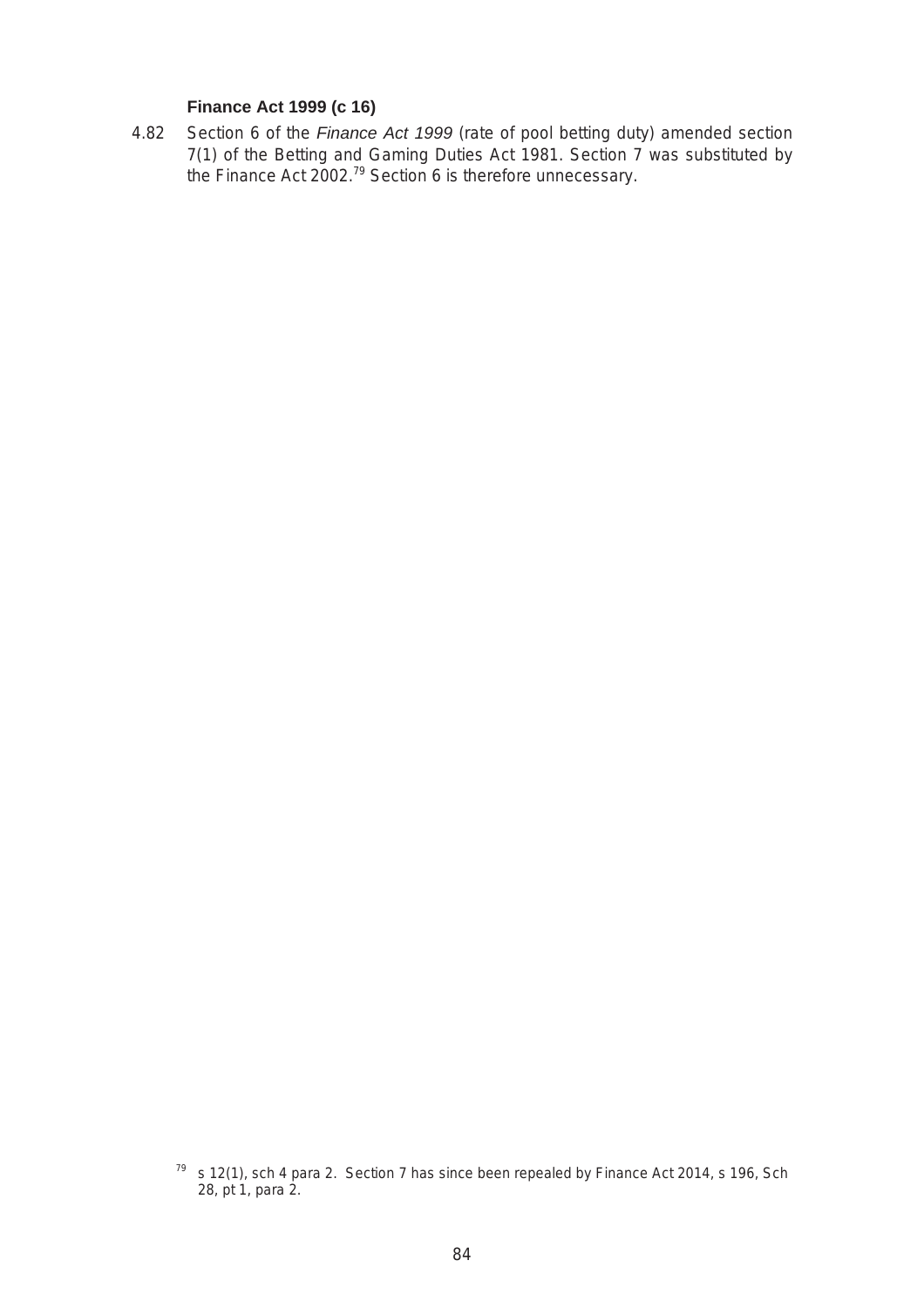# **PART 5 TRADE AND INDUSTRY**

## **INTRODUCTION**

- 5.1 The Acts proposed for repeal in this part of the report relate to trade and industry legislation, mostly dating from the 1930s onwards. These obsolete enactments reflect economic and social changes, many of which were brought about by developments in technology and commerce.
- 5.2 The individuals and organisations consulted about these proposals are set out in *Appendix 3*.

#### **Refreshment Houses Act 1860**

- 5.3 The *Refreshment Houses Act 1860<sup>1</sup>* was passed to encourage the drinking of wine rather than gin, which was considered a major social evil. It created three new kinds of excise licence, including a licence to sell wine in a refreshment house for consumption on the premises.<sup>2</sup>
- 5.4 Today the only surviving provision in the 1860 Act is section 44. This section applied where a term in a lease prohibited the use of premises as a vintner's or a public house. In such cases, section 44 provided that the term would also cover the new form of licensed refreshment house created by the Act.
- 5.5 Section 44 is now obsolete. It applied only to the selling of wine (not other kinds of alcohol) and only to leases that were in existence on 14 June 1860 when the 1860 Act came into force.<sup>3</sup> Furthermore changes in the law since 1860 have abolished the licensing arrangements in the 1860 Act. The provision for holding a licence to sell wine for consumption in a refreshment house was abolished by the Finance (1909-10) Act 1910.<sup>4</sup> Moreover the new alcohol licensing regime established by the Licensing Act 2003 repealed arrangements for licensing the sale of wine alone.<sup>5</sup> Accordingly section 44 no longer serves any useful purpose. Because section 44 is the only surviving substantive provision in the 1860 Act, the repeal of that section will permit the repeal of that Act in its entirety.

- The 1860 Act, s 7. Premises that were deemed to constitute refreshment houses for the purposes of the Act included all premises kept open for public refreshment, resort and entertainment at any time between 9.00 pm and 5 am, not being separately licensed for the sale of alcohol: the 1860 Act, s 6.
- <sup>3</sup>*Lorden v Brooke-Hitching* [1927] 2 KB 237, 253.
- $4$  The 1910 Act, s 96(1), Sch 6.
- <sup>5</sup> The 2003 Act, ss 199, 200, Schs 7.8.

<sup>23 &</sup>amp; 24 Vict.c.27.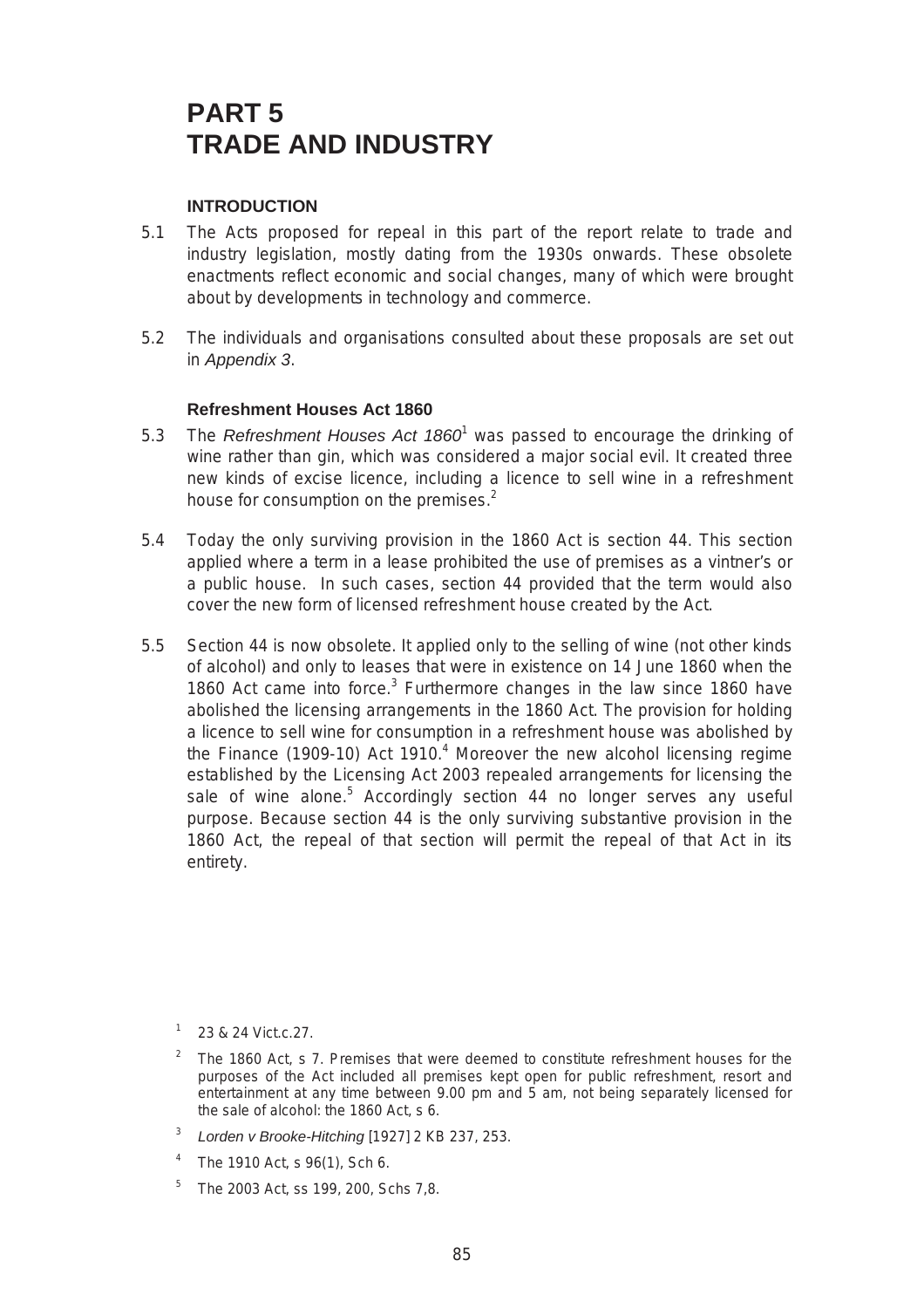## **Telegraph Acts 1863, 1868 and 1870**

- 5.6 The Telegraph Act 1863<sup>6</sup> was passed to regulate the powers of telegraph companies. The first public telegraph line was opened in Britain in 1845, running between London and Gosport. By 1863 there were five main telegraph companies operating the inland network. Controversy had arisen over private Acts of Parliament which had granted individual companies wide powers to carry out works without the consent of landowners. The 1863 Act restricted these powers. Because of repeals over the years since then, the only remaining provision in the Act is its short title. The Act has accordingly ceased to serve any useful purpose and its repeal is proposed on that basis.
- 5.7 *The Telegraph Act 1868<sup>7</sup>*was passed to enable the Post Office to take control of the British inland telegraph network. The telegraph companies had been criticised for their high prices and poor service, and campaigners had been lobbying for nationalisation for several years. Because of repeals over the years since then, the only remaining provision in the 1868 Act is its short title. The Act has accordingly ceased to serve any useful purpose and its repeal is proposed on that basis.
- 5.8 *The Telegraph Act 18708* was passed to extend the 1868 Act and the Telegraph Act 1869 to the Isle of Man and the Channel Islands.<sup>9</sup> This resulted in the nationalisation of the Isle of Man Electric Telegraph Company in 1870 and the Jersey and Guernsey Telegraph Company in 1872. The only surviving provisions in the 1870 Act are the short title and section 3, which provided for the extension of the 1868 and 1869 Acts to the islands. Given that the 1869 Act has already been repealed, and only the short title of the 1868 Act remains, the 1870 Act no longer serves any useful purpose and may now be repealed on that basis.

# **Essential Commodities Reserves Act 1938**

5.9 The purpose of this 1938  $Act^{10}$  was to enable the Board of Trade to maintain reserves of commodities which would be essential for the country in the event of war. According to Schedule 1 of the Act, essential commodities included food, fertilisers and petroleum. The Board of Trade started to accumulate its reserves of essential commodities before war broke out in September 1939. By the end of that year, around £6 million of stocks had been accumulated, including over 100,000 tons of whale oil and 180 tons of biscuits.

- 31 & 32 Vict. c.110.
- 8 33 & 34 Vict. c.88.
- <sup>9</sup> The 1869 Act (32 & 33 Vict. c.73) was repealed by the Post Office Act 1969, s 141, Sch 11, Part 2.
- 10 1 & 2 Geo.6 c.51.

<sup>6 26 &</sup>amp; 27 Vict. c.112.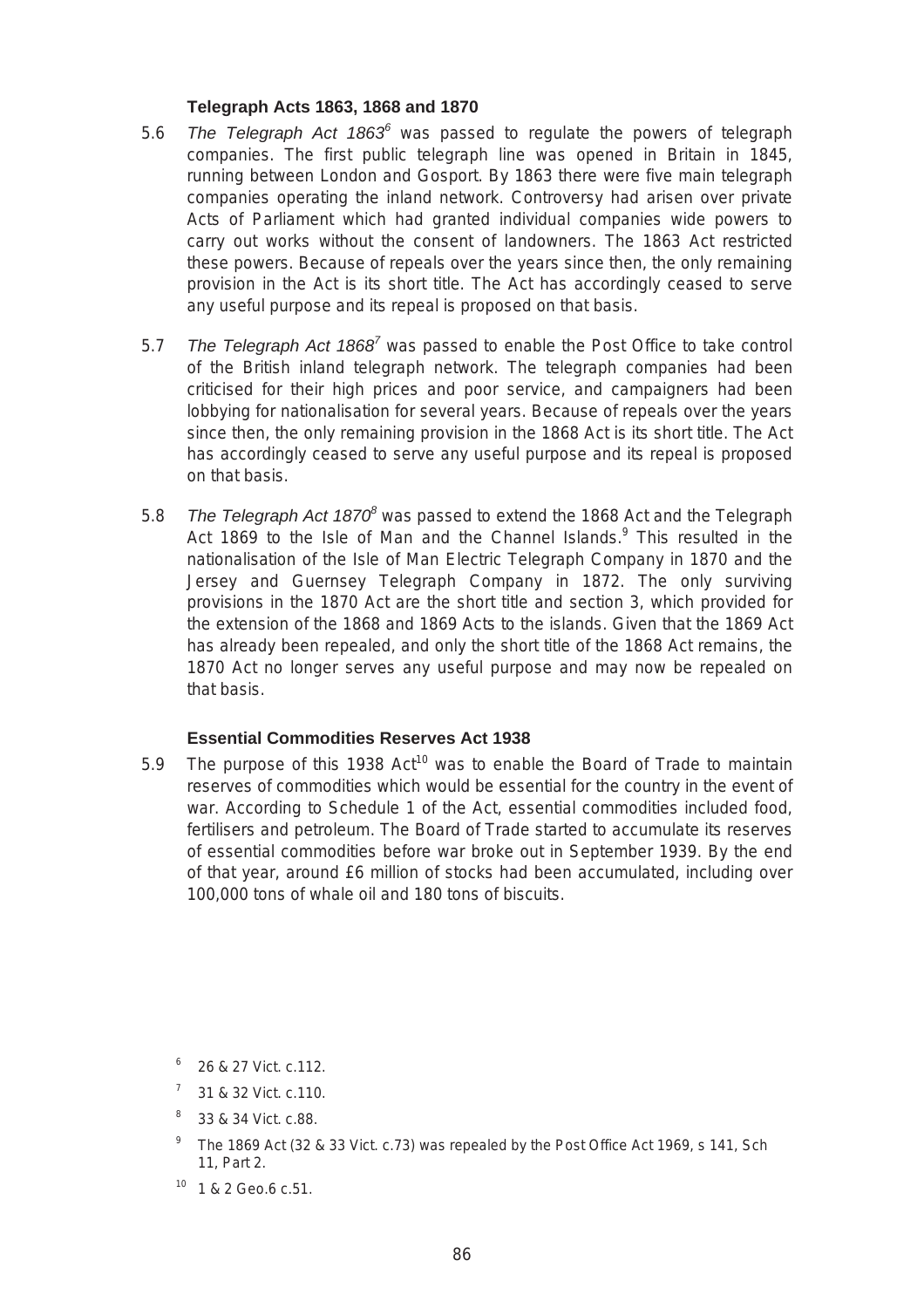5.10 It soon became apparent, however, that the 1938 Act was of limited value. The passing of the Emergency Powers (Defence) Act 1939 provided sufficient powers to deal with food supplies. By 1947 the Essential Commodities Reserves Fund established under the 1938 Act had been wound up, though no action was taken to repeal the Act itself. By then the stocks built up under the Act had been run down and not replaced. Today the Government does not use the Act which has clearly become obsolete over the last 70 years.

## **Imperial Telegraphs Act 1938/Cable and Wireless Act 1946**

- Company"). The Company had been formed in 1929 out of a merger of several cable telegraph companies authorised by the Imperial Telegraphs Act 1929. 5.11 The *Imperial Telegraphs Act 1938*11 and the *Cable and Wireless Act 1946*<sup>12</sup> were passed to deal with matters concerning Cable and Wireless Ltd ("the Under that Act, the Company leased the Government's four beam wireless stations for an annual rent of £250,000. The 1929 Act also created a holding company (Cable and Wireless (Holding) Ltd) which owned the shares of the Company.
- 5.12 Because the Company's telegraph rates were so high, its business became threatened by foreign competition. The Government accordingly entered into a new agreement with the Company whereby the annual rent was waived in return for 2.6 million shares in the Company. This agreement was given effect to by the 1938 Act. The Company continued, however, to face increasing competition from companies in America. At the same time there was dissatisfaction from Commonwealth countries with the way that the Company was being run. The national importance of telegraph infrastructure had become clear during the Second World War, and the Company faced demands for nationalisation of its assets. The 1946 Act gave effect to these demands by providing for the Company to be brought into public ownership. Once nationalised, the Company's assets were acquired by government bodies throughout the Commonwealth. Within the United Kingdom, these assets were operated by the Post Office.
- 5.13 Today the Company is wholly in private hands. The British Telecommunications Act 1981 provided for the privatisation of the Company in stages. By 2002 this process was complete. Most of the Company's assets were taken over by Vodafone plc in 2012. The assets of the Company's holding company are today held by the Mineworkers' Pensions Scheme.

<sup>11 1 &</sup>amp; 2 Geo.6 c.57.

<sup>12 9 &</sup>amp; 10 Geo.6 c.82.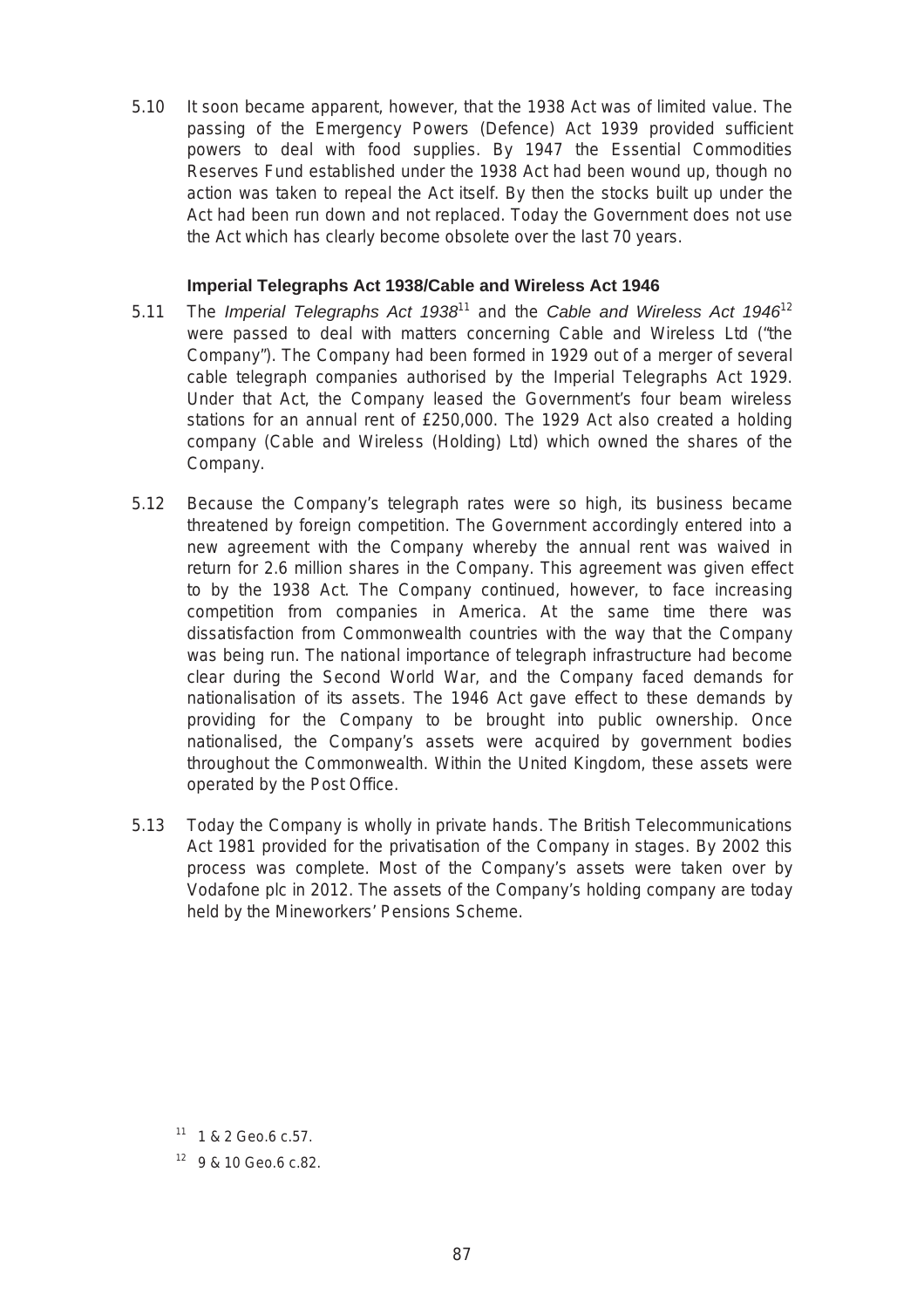5.14 Both the 1938 and the 1946 Acts are today obsolete. The only remaining provision of the 1938 Act relates to dividends on the Company's shareholding held by the Government, $13$  and became spent once the privatisation process was complete. The provisions in the 1946 Act that remain concern the share transfers that occurred at the time of nationalisation. These provisions have long been spent.<sup>14</sup>

## **Restriction of Advertisement (War Risks Insurance) Act 1939**

- 5.15 The purpose of the *Restriction of Advertisement (War Risks Insurance) Act 1939*15 was to restrict the advertisement of insurance schemes which purported to indemnify property owners against war risks. In April 1937 the Government announced that it would not be setting up a national scheme to provide insurance against property damage caused by the imminent war. Private companies therefore sprang up to fill this apparent gap. This prompted concern, however, that these companies had nothing like the resources needed to provide comprehensive cover against war damage risks, whilst their advertising appeared to mislead the public about the level of cover available. Accordingly the 1939 Act provided that anyone wishing to advertise insurance against war risks must seek permission from the Board of Trade. Every application had to be approved by an advisory committee established under the Act. To publish advertisements without such permission was made a criminal offence.
- 5.16 Insurance law and practice over the past 70 years has made the 1939 Act obsolete. The sale of insurance today is regulated under modern consumer protection legislation protecting property owners to an extent not available back in 1939. Today any person or body offering war risks insurance would have to be authorised and supervised for conduct purposes by the Financial Conduct Authority, and for prudential purposes by the Prudential Regulation Authority. Moreover businesses offering contracts of insurance are carrying on "regulated activities" for the purposes of the Financial Services and Markets Act 2000. In order to carry on their business, insurers have to meet "threshold requirements" relating to, for example, their suitability and the adequacy of their resources. HM Treasury have confirmed that they are not aware of any modern use for the arrangements established by the 1939 Act. It therefore appears that the Act has been entirely superseded by modern regulatory practices and is now obsolete.

#### **Statistics of Trade Act 1947**

5.17 The *Statistics of Trade Act 1947*16 was passed to allow certain Government departments to obtain more readily the information necessary for the appreciation of economic trends and for the discharge of their functions. Indeed the Act remains the basis on which the Office for National Statistics gathers information relating to business.

- $15$  2 & 3 Geo.6 c.120.
- $16$  10 & 11 Geo.6 c.39.

<sup>&</sup>lt;sup>13</sup> The 1938 Act, s 1(1).

<sup>&</sup>lt;sup>14</sup> Another spent provision is section  $4(4)$  which concerned the funding of any pension claims made against the holding company.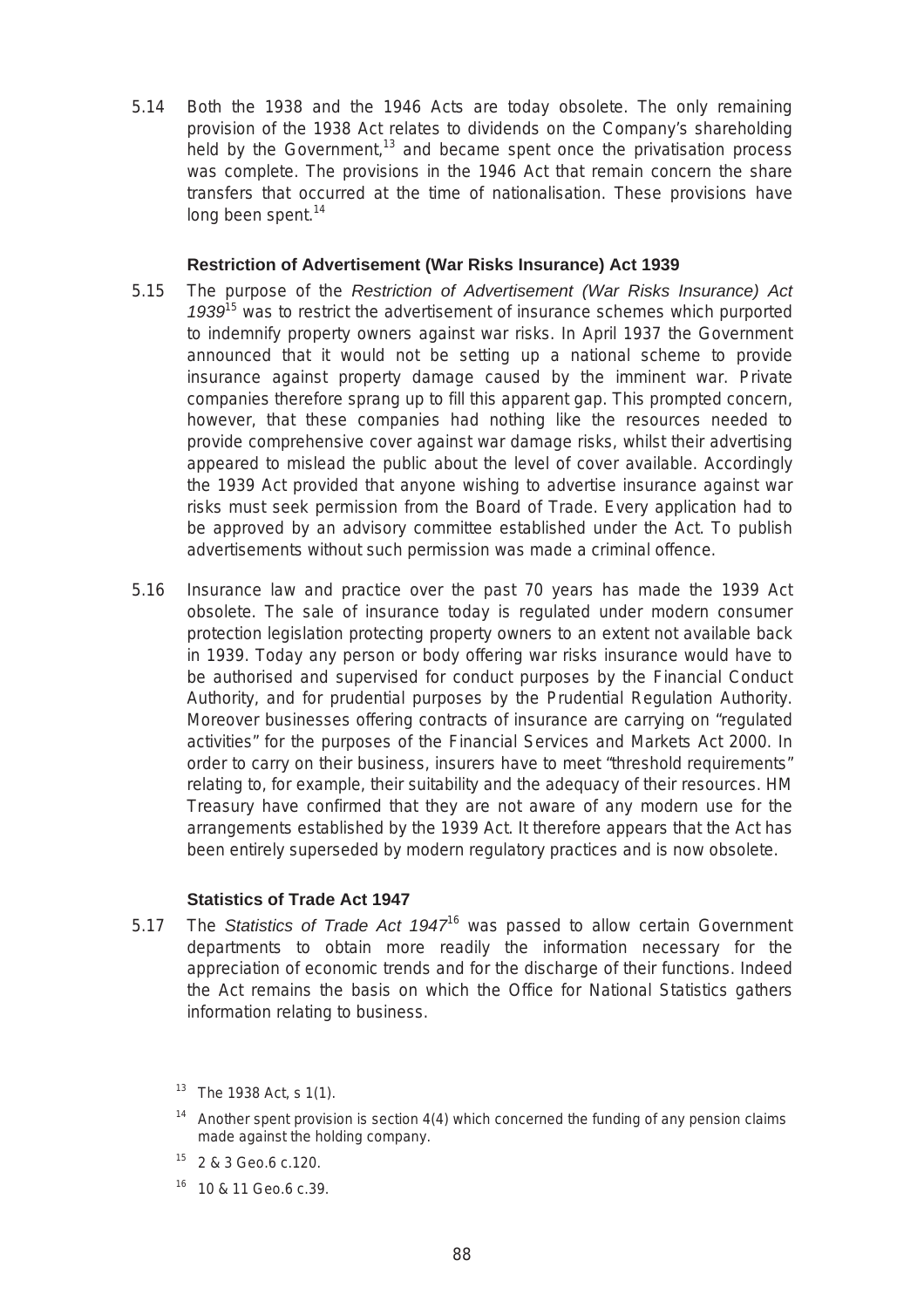5.18 Although the 1947 Act as a whole continues to have value, section 10 has fallen out of use. Section 10 gives the Chancellor of the Exchequer power to make orders to require persons travelling by air into or out of the United Kingdom to provide their name, sex, marital status, occupation and country of departure or destination. This power was thought necessary to provide information which would become increasingly important as air travel grew in the second half of the 20<sup>th</sup> century. In the event no order was ever made under section 10. Instead the necessary information has been provided by means of the International Passenger Survey which since 1961 has been collecting information about air passengers entering and leaving the United Kingdom. Moreover immigration officials already have extensive powers to require this information.<sup>17</sup> Accordingly section 10 of the 1947 Act no longer continues to serve any useful purpose.

#### **Industrial Organisation and Development Act 1947**

- 5.19 The main purpose of the *Industrial Organisation and Development Act 1947<sup>18</sup>* was to empower Ministers to establish development councils for individual industries. These councils were to be established by order, would be funded by levies on businesses and would work to improve the efficiency of the individual industries by investing in research, training and marketing.
- impact on their industries. They often received little support from employers. 5.20 Although several development councils were established,<sup>19</sup> few had any real Most of them were eventually dissolved and replaced by new industry bodies, funded on a voluntary basis. In 2008 the remaining three councils were dissolved when their functions were merged to form the Agriculture and Horticulture Development Board, established under the Natural Environment and Rural Communities Act 2006.<sup>20</sup>
- 5.21 The provisions of this 1947 Act are now obsolete so far as they relate to the establishment of development councils. Their repeal is accordingly proposed, a proposal that is supported by Government. A consequential repeal will be section 60 of the Agriculture Act 1993, which amended section 4 of the 1947 Act. The one provision in the 1947 Act that is not proposed for repeal is section 11. This relates not to development councils but to a grant-making power in favour of the Council of Industrial Design. This body was renamed the Design Council in the 1970s and is now a charity incorporated by Royal Charter. The Department for Business, Innovation and Skills has asked for section 11 to remain on the statute book at least for the time being.

<sup>&</sup>lt;sup>17</sup> See, for example, the Immigration Act 1971, s 4, Sch 2.

<sup>18 10 &</sup>amp; 11 Geo.6 c.40.

The industries in question included clothing and agriculture.

<sup>20</sup> Agriculture and Horticulture Development Board Order 2008 (SI 2008/576). The three industries were horticulture, milk and potatoes.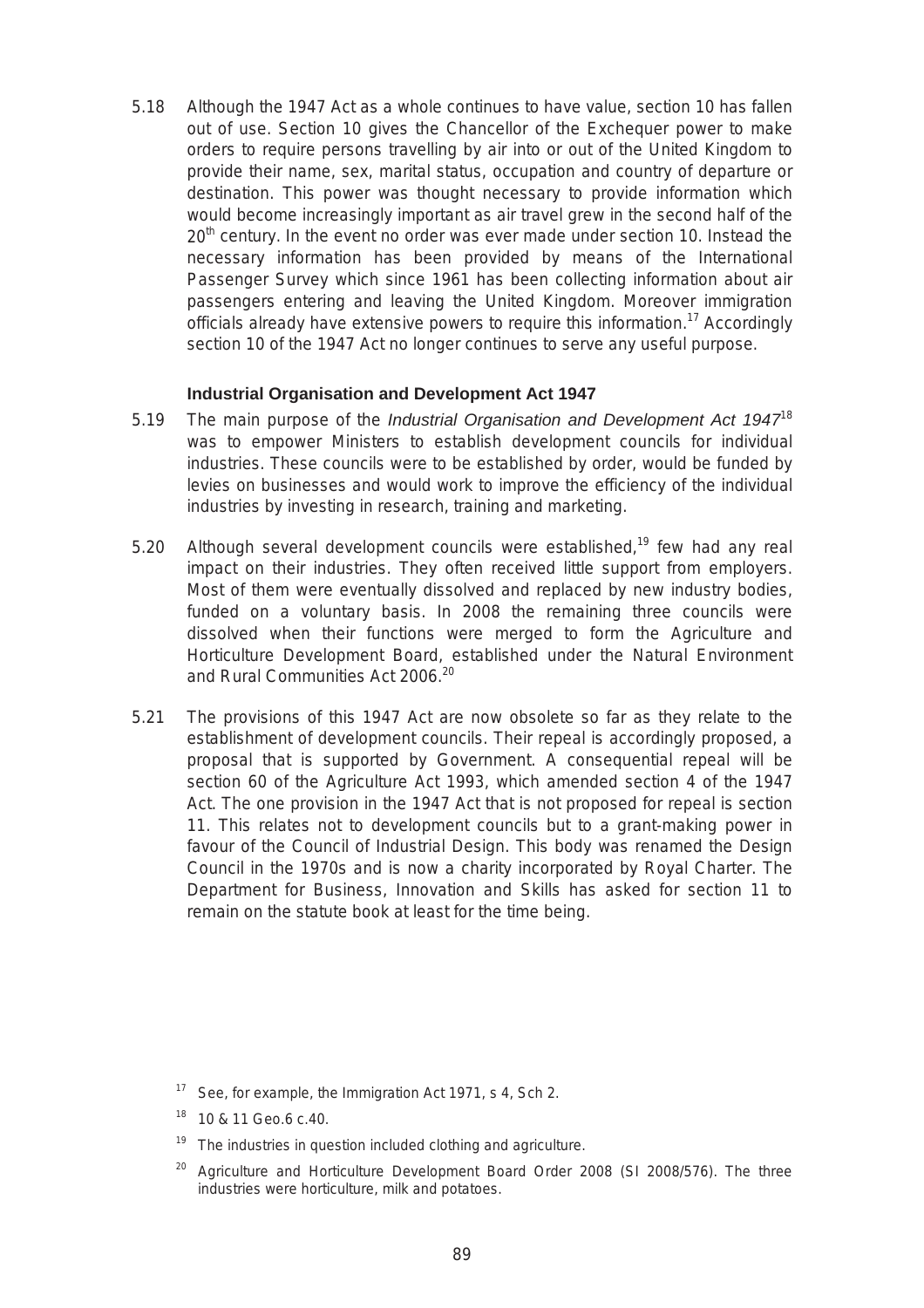# **Companies Act 1947**

5.22 The *Companies Act 1947*21 was passed to implement the recommendations of the Cohen Report on the reform of company law. Much of the 1947 Act was soon overtaken by the consolidating Companies Act 1948, and most of the remaining provisions were repealed by later enactments. Today the only surviving substantive provisions are sections 92(2) to (4) and 99. These survive only for the purposes of section 115(4) and (5). Given that section 115 was repealed in 1985, $^{22}$  these surviving provisions are now unnecessary, with the result that the 1947 Act as a whole is now obsolete.

## **Trade Descriptions Act 1968**

5.23 This 1968 Act<sup>23</sup> was passed to make new provision for the prohibition of false trade descriptions. Section 17 inserted a new section 64A into the Trade Marks Act 1938, thereby enabling the proprietor of a trademark to request that goods infringing that trademark be prohibited from importation into the United Kingdom. However the Trade Marks Act 1938 has since been repealed with the result that section 17 has become obsolete $24$ .

## **Local Employment Act 1970**

regional development policy and to provide funds for improving derelict land. 5.24 The *Local Employment Act 1970*<sup>25</sup> was passed to extend the Government's Most of the 1970 Act has now been repealed. The only substantive provision that remains in force is the entry in the Schedule which amends section 60 of the Landlord and Tenant Act  $1954<sup>26</sup>$  With the exception of this amendment, the 1970 Act now serves no useful purpose, and its repeal is proposed on that basis. The effect of the amendment may be conveniently preserved by the entry in Schedule 2 to the draft Bill (Savings). $27$  This will permit the repeal of the 1970 Act as a whole.

- $26$  Section 60 empowers the Secretary of State as landlord of a property in a development or intermediate area to terminate a tenancy in order to achieve the purpose of providing employment appropriate to the needs of that area.
- $27$  Sch 2, para 4.

 $21$  10 & 11 Geo.6 c.47.

<sup>&</sup>lt;sup>22</sup> Insolvency Act 1985, s 235, Sch 10, Pt 3 (for England and Wales); Bankruptcy (Scotland) Act 1985, s 75, Sch 8 (for Scotland).

 $23$  1968 c.29.

 $24$  The 1938 Act was repealed by the Trade Marks Act 1994, s106(2), Sch 5. The prohibition on infringing goods is now dealt with under section 89 of that Act.

<sup>&</sup>lt;sup>25</sup> 1970 c.7.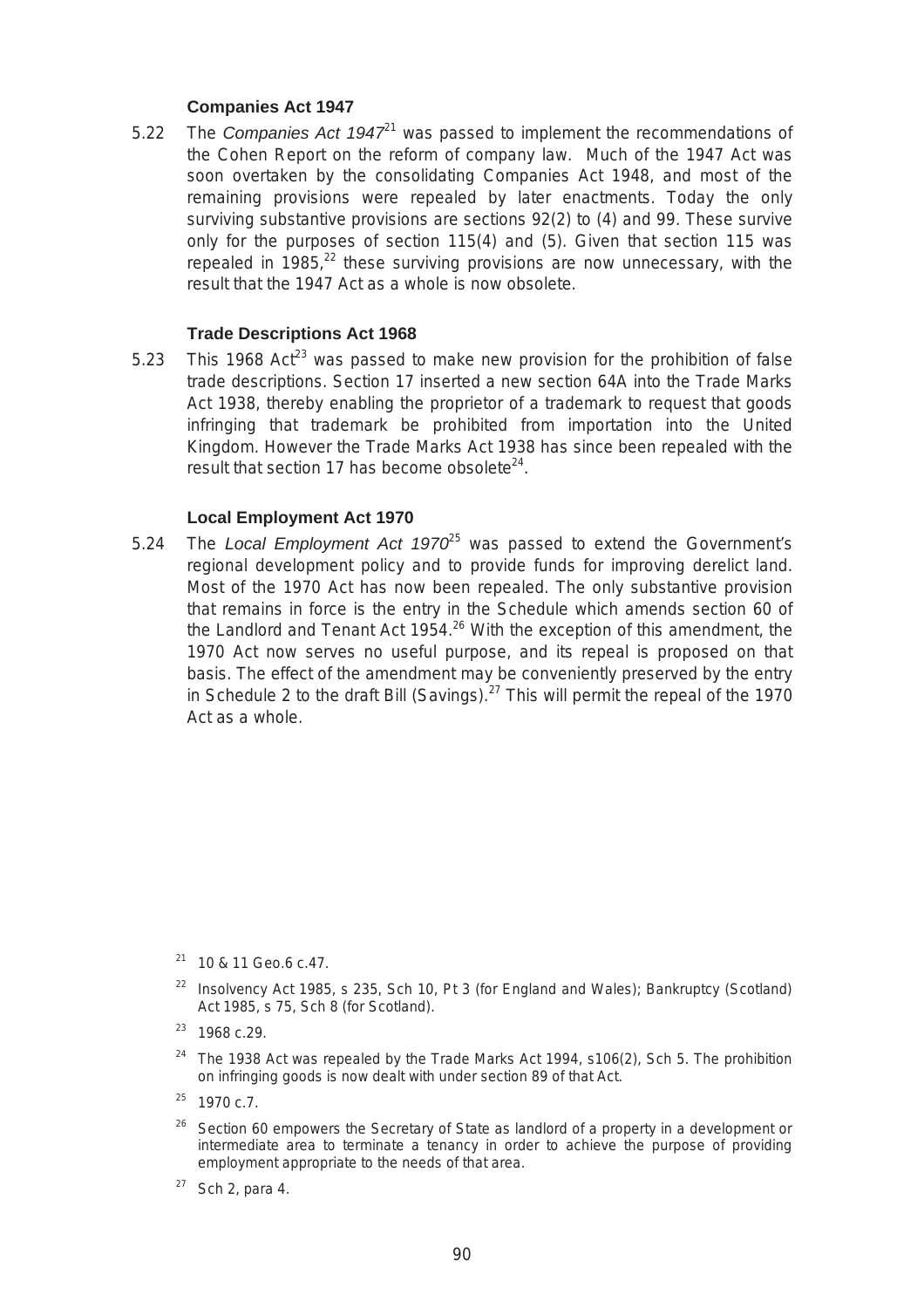# **Atomic Energy Authority (Special Constables) Act 1976**

5.25 This 1976 Act<sup>28</sup> was passed to increase the security of Britain's nuclear sites. It empowered the civilian guards at such sites to carry firearms and to use them off-site when protecting nuclear-related material. The individual substantive provisions of the Act have all been repealed over the years, but the Act itself has never been repealed in its entirety. Accordingly its formal repeal as a whole is now proposed.

# **Weights and Measures &c Act 1976**

- 5.26 The purpose of this 1976 Act<sup>29</sup> was to continue the phasing out of imperial measures in the United Kingdom. Most of this Act was repealed in 1985.<sup>30</sup> The only remaining substantive provision is section 12, together with provisions ancillary to section 12. Section 12 provides that, where food or other goods are likely to be in short supply, the Minister may by order lift certain restrictions normally imposed on the supply of the goods. These restrictions relate to food safety and labelling requirements.
- 5.27 The need for this provision arose out of the sugar shortage of 1974 when packs of sugar were specially imported to cope with this emergency situation. In many cases the sale of this sugar potentially infringed weights and measures and labelling requirements. In the event, however, no order has ever been made under section 12 and it seems clear that this provision no longer serves any useful purpose. Its repeal is recommended on that basis. This will permit the final repeal of the 1976 Act as a whole.

# **Dock Work Regulation Act 1976**

- 5.28 The *Dock Work Regulation Act 1976*31 was passed to reform the National Dock Labour Board. The Board had been established in 1947 to administer the Dock Labour Scheme. The Scheme prevented the use of casual labour in the industry by guaranteeing work for dockers and giving them rights to holidays, sick pay and pensions. The 1976 Act provided for the creation of a new scheme.
- 5.29 By 1989 the Dock Labour Scheme had come to be seen as an anachronism. Accordingly both the Scheme and the Board were abolished by the Dock Work Act 1989, rendering the 1976 Act obsolete. The Board was duly dissolved on 30 June  $1990.<sup>32</sup>$  The individual substantive provisions of the Act have all been repealed, but the Act itself has never been repealed in its entirety. Accordingly its formal repeal as a whole is now proposed.

- <sup>30</sup> Weights and Measures Act 1985, s 98(1), Sch 13, Pt 1.
- 31 1976 c.79.
- 32 National Dock Labour Board (Date of Dissolution) Order 1990, SI 1990/1158, art 2.

<sup>28 1976</sup> c.23.

<sup>29 1976</sup> c.77.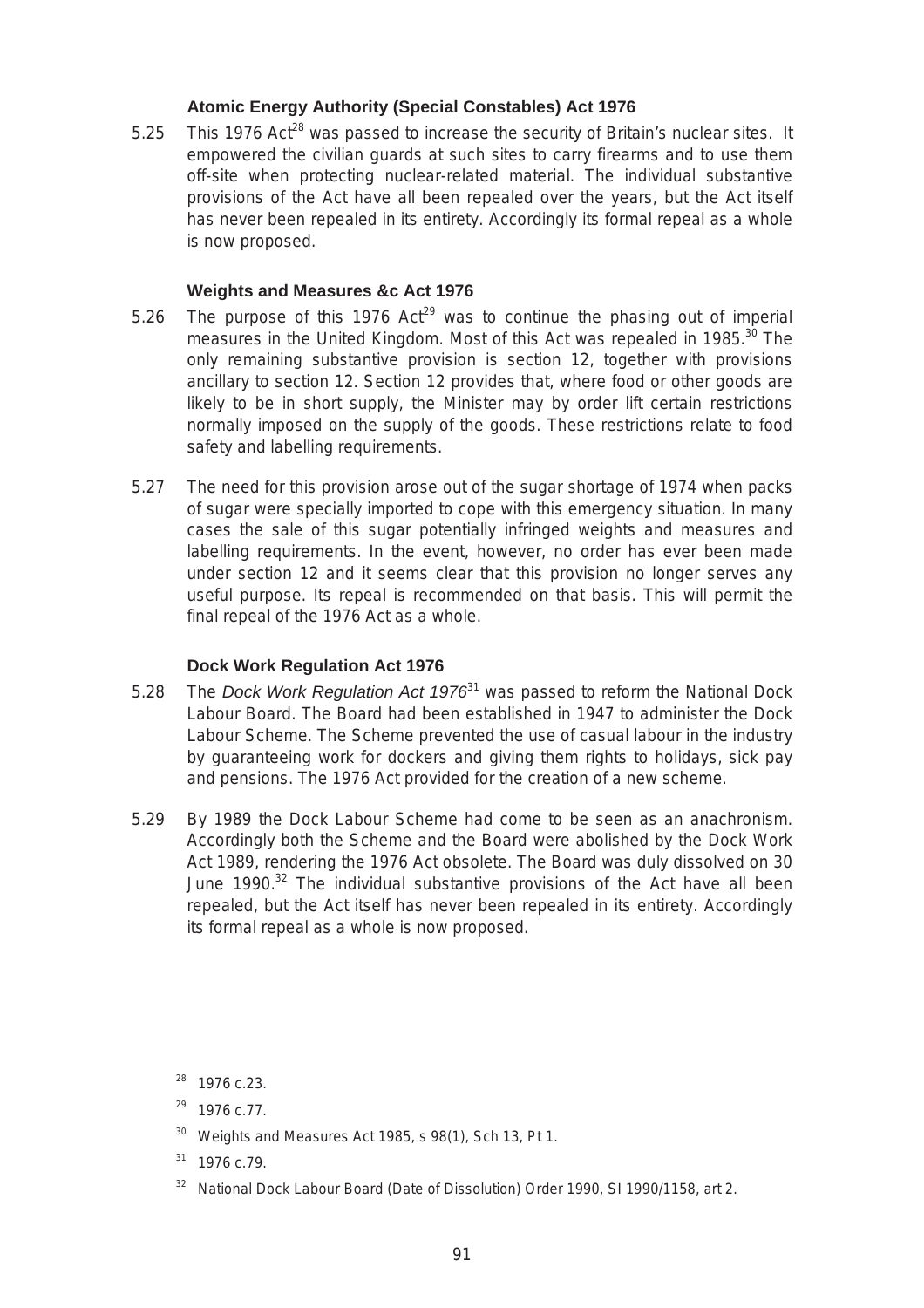# **Industry Act 1979**

- 5.30 This 1979  $Act^{33}$  was passed to raise the borrowing limits of the National Enterprise Board, the Scottish Development Agency and the Welsh Development Agency. These three bodies had been established to encourage economic development and industrial investment.
- 5.31 All three bodies have since ceased to exist. $34$  The 1979 Act has been repealed already insofar as it applies to the National Enterprise Board and the Scottish Development Agency. Today the Act remains unrepealed only in relation to the Welsh Development Agency. Since this body no longer exists, the 1979 Act is now obsolete.

# **Crown Agents Act 1979 and 1995**

- 5.32 The *Crown Agents Act 1979*35 was passed to establish a new constitutional basis for the Crown Agents. The Crown Agents had been established under the Royal Prerogative by the Secretary of State for the Colonies in 1833.<sup>36</sup> They acted as commercial agents, with a monopoly on the supply of goods and services to colonial administrations. None of their activities were supported by any statutory authority.
- 5.33 By the 1960s the Crown Agents were carrying out a wide-ranging business, offering their financial and commercial services to overseas governments and international bodies. During the 1970s they expanded their business into the secondary banking sector. They suffered huge losses in the property crash of 1973, losses that had to be underwritten by the Government. This prompted calls for close governmental control over the Crown Agents, resulting in the passing of the *Crown Agents Act 1979*.

<sup>33 1979</sup> c.32.

<sup>&</sup>lt;sup>34</sup> The National Enterprise Board was merged with the National Research Development Council, before being dissolved in 1996 (British Technology Group Act 1991, s 1; National Enterprise Board (Dissolution) Order 1996, SI 1996/1448). The functions of the Scottish Development Agency were transferred to Scottish Enterprise in 1990, and the Agency was dissolved the following year (Enterprise and New Towns (Scotland) Act 1990, ss 22,23; Enterprise and New Towns (Scotland) Act 1990 Commencement Order 1990, SI 1990/1840). The functions of the Welsh Development Agency were transferred to the Welsh Assembly in 2006, and the Agency was dissolved (Welsh Development Agency (Transfer of Functions to the National Assembly for Wales and Abolition) Order 2005, SI 2005/3226).

<sup>35 1979</sup> c.43.

<sup>&</sup>lt;sup>36</sup> Originally known as the Joint Agents General for Crown Affairs, their name was changed in 1863 to Crown Agents for the Colonies, and in 1954 to Crown Agents for Overseas Governments and Administrations.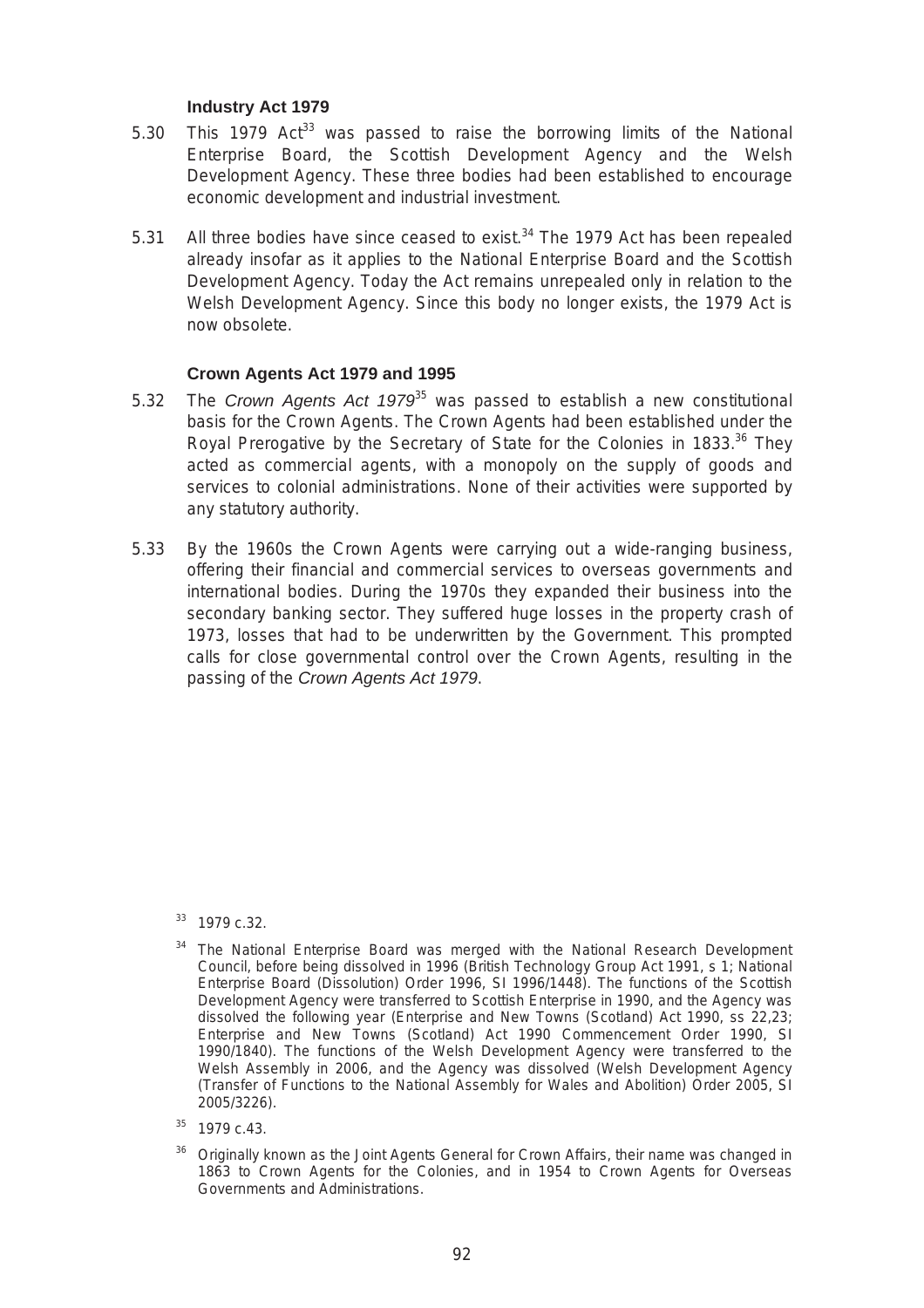- 5.34 The 1979 Act re-constituted the Crown Agents as a body corporate and prescribed in detail their permitted activities and their financial powers and borrowing limits. Although the Crown Agents continued to provide services to overseas governments and development agencies, in March 1997 they were privatised pursuant to the Crown Agents Act 1995, $37$  and all their property, rights and liabilities were vested in a newly-incorporated private company.<sup>38</sup> At that point the Crown Agents ceased to have any functions except those relating to the winding-up of their affairs. Today the new private company acts as an international development specialist, wholly owned by the not-for-profit Crown Agents Foundation.<sup>39</sup>
- 5.35 Most of the 1979 Act was repealed by the 1995 Act.<sup>40</sup> The remaining provisions are primarily concerned with the Crown Agents Holding and Realisation Board which was established by the 1995 Act to take over and disengage from the Crown Agents' ill-fated activities in secondary banking. The Board was formally dissolved in July 2009 $41$  and all the provisions in the 1979 Act that related to it are now obsolete. Also obsolete are the remaining provisions in that Act relating to the Crown Agents before privatisation. The only provisions in the 1979 Act that continue to have value are those in Part 1 of Schedule 6 which amended the Public Records Act 1958 so as to include references to the Crown Agents and the Board as organisations whose records are public records. The effect of this amendment may be conveniently preserved by the entry in Schedule 2 to the draft Bill (Savings).<sup>42</sup> This will permit the repeal of the 1979 Act as a whole.
- 5.36 The 1995 Act also contains a number of provisions that are now obsolete. These relate to the vesting of the Crown Agents' functions in the new private company, and became spent once the vesting was complete. There are also spent provisions relating to the winding-up of the Crown Agents and their affairs. The provisions in question are sections 3 and 4 (which empowered the Secretary of State to acquire a stake in the new private company when it was first incorporated), sections 8 to 10 (which provided for the residual functions and dissolution of the Crown Agents), and section 11 (which concerned the constitution of the Board). All are now proposed for repeal on the basis that they are obsolete.

- <sup>38</sup> Crown Agents Act 1995 (Appointed Day) Order 1997, SI 1997/1139, art 2.
- The Crown Agents Foundation is the sole shareholder of the private company incorporated at privatisation. This company changed its name in 2013 to Crown Agents Ltd.
- 40 The 1995 Act, s 13(2), Sch 2.
- <sup>41</sup> Crown Agents Holding and Realisation Board (Dissolution) Order 2009, SI 2014/1366
- Sch 2, para 5.

<sup>37 1995</sup> c.24.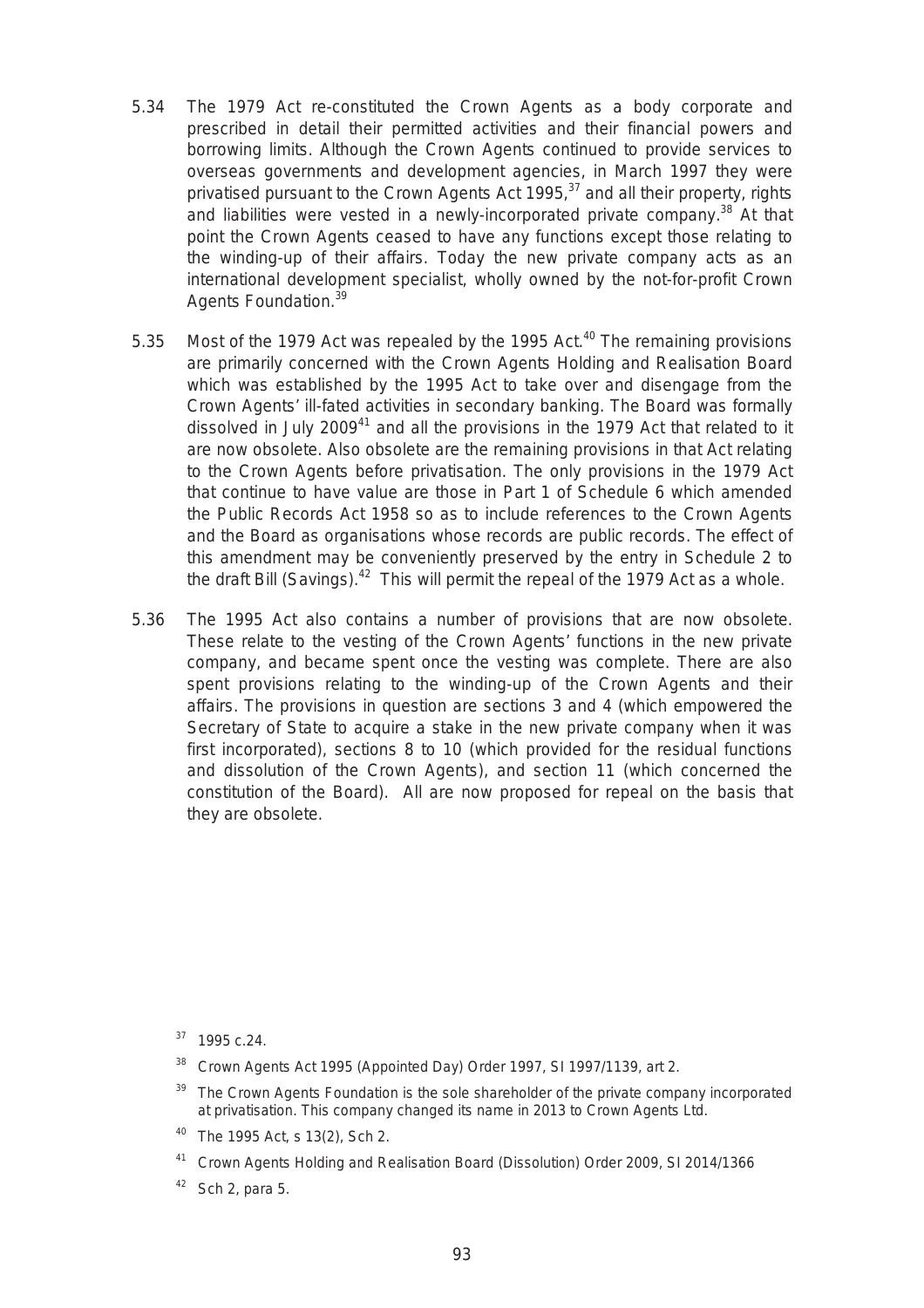## **Insurance Companies Act 1980**

5.37 The *Insurance Companies Act 1980*43 was passed to extend the Insurance Companies Act 1974 to Northern Ireland. This was in response to an EU directive which required each Member State to have a uniform law on insurance companies throughout its national territory. Because of extensive repeals since its enactment, the 1980 Act today has few substantive provisions remaining. These are spent provisions in Schedule 3 (which amended other enactments),  $44$ section 4(1) (which introduced Schedule 3) and section 5 (which provided the Act's short title, commencement and extent). Because it now contains no substantive live provisions, the 1980 Act is obsolete and may be repealed on that basis.

## **Industry Act 1980**

- 5.38 The *Industry Act 1980*45 was passed to reduce the powers of the Welsh Development Agency, the Scottish Development Agency and the National Enterprise Board. These three bodies were to cease to hold shares in companies, in accordance with the Government's policy of shrinking the public sector. The 1980 Act also amended the functions of the English Industrial Estates Corporation.
- 5.39 None of these bodies remain in existence today. As described above in relation to the Industry Act 1979, the Welsh Development Agency, the Scottish Development Agency and the National Enterprise Board (the Board) have all been dissolved. The English Industrial Estates Corporation was also dissolved (in April 1994) and its assets were transferred to the Urban Regeneration Agency (now the Homes and Communities Agency).<sup>46</sup>

<sup>43 1980</sup> c.25.

<sup>&</sup>lt;sup>44</sup> These spent provisions are paragraphs 15(b), 17, 18 and 20 which amended the Industrial Assurance (Northern Ireland) Order 1979. This Order was revoked by the Financial Services and Markets Act 2000 (the 2000 Act, s 146(2)), subject to a saving that is now spent.

<sup>45 1980</sup> c.33.

Leasehold Reform, Housing and Urban Development Act 1993, s 184; Leasehold Reform, Housing and Urban Development Act 1993 (Commencement No 4) Order 1994, SI 1994/935.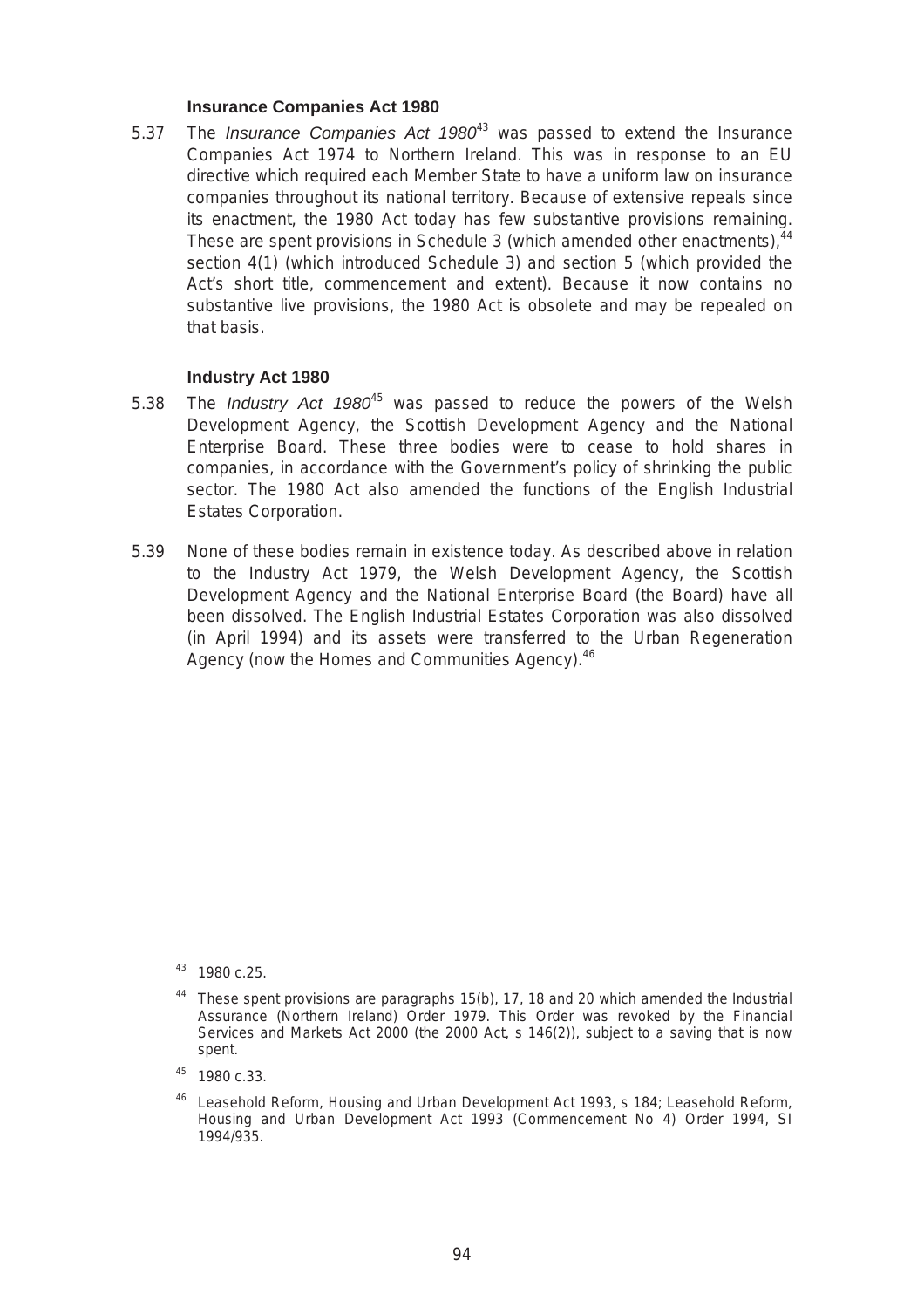5.40 As a result, much of the 1980 Act has already been repealed. A number of further provisions in the Act have been identified for repeal as being obsolete. These are sections 2 and 2A (which enabled the Board and the Agencies to transfer property), sections 4(3) and 5(1) (which amended provisions that have since been repealed),  $47$  section 5(4) (which set financial limits for outgoings under provisions that have since been repealed),  $48$  section 5(6) to (8) (which set a limit on the amount payable for shares held by the Board), section 6(3) (which amended a provision that has since been repealed), $49$  section 21(1) and Schedule 2 (dealing with repeals), and section 21(2) (an obsolete saving provision relating to the property and activities of the Welsh Development Agency).

## **Employment Act 1980**

5.41 The main purpose of the *Employment Act 1980*50 was to curtail certain activities of the trade unions. It restricted the definition of lawful picketing, prevented union members from picketing at workplaces other than their own, and required 80% of a workforce to approve it becoming a closed shop. The individual substantive provisions of the Act have all been repealed over the years, but the Act itself has never been repealed in its entirety. Accordingly its formal repeal as a whole is now proposed.

# **Supply of Goods and Services Act 1982**

5.42 This 1982 Act<sup>51</sup> amended the terms that would be implied into certain contracts for the transfer or hire of goods and the supply of services. The Schedule to the Act contained transitional provisions that would be necessary if sections 4 and 9 of the Act came into force ahead of certain provisions in the Sale of Goods Act 1979 and the Consumer Credit Act 1974. In the event, sections 4 and 9 came into force in January 1983<sup>52</sup> whereas the relevant provisions in the 1979 Act and the 1974 Act both came into force in May 1985. Accordingly the provisions in the Schedule, and in section 20(2) which gave effect to the Schedule, have been spent since May 1985.

49 Welsh Development Agency Act 1975, s 20.

- $51$  1982 c.29.
- $52$  The 1982 Act, s 20(3).

<sup>47</sup> Welsh Development Act 1975, Sch 3, para 1, and s 18(3).

<sup>&</sup>lt;sup>48</sup> The 1980 Act, s 5(3); Industry Act 1975, s 8(2).

<sup>50 1980</sup> c.42.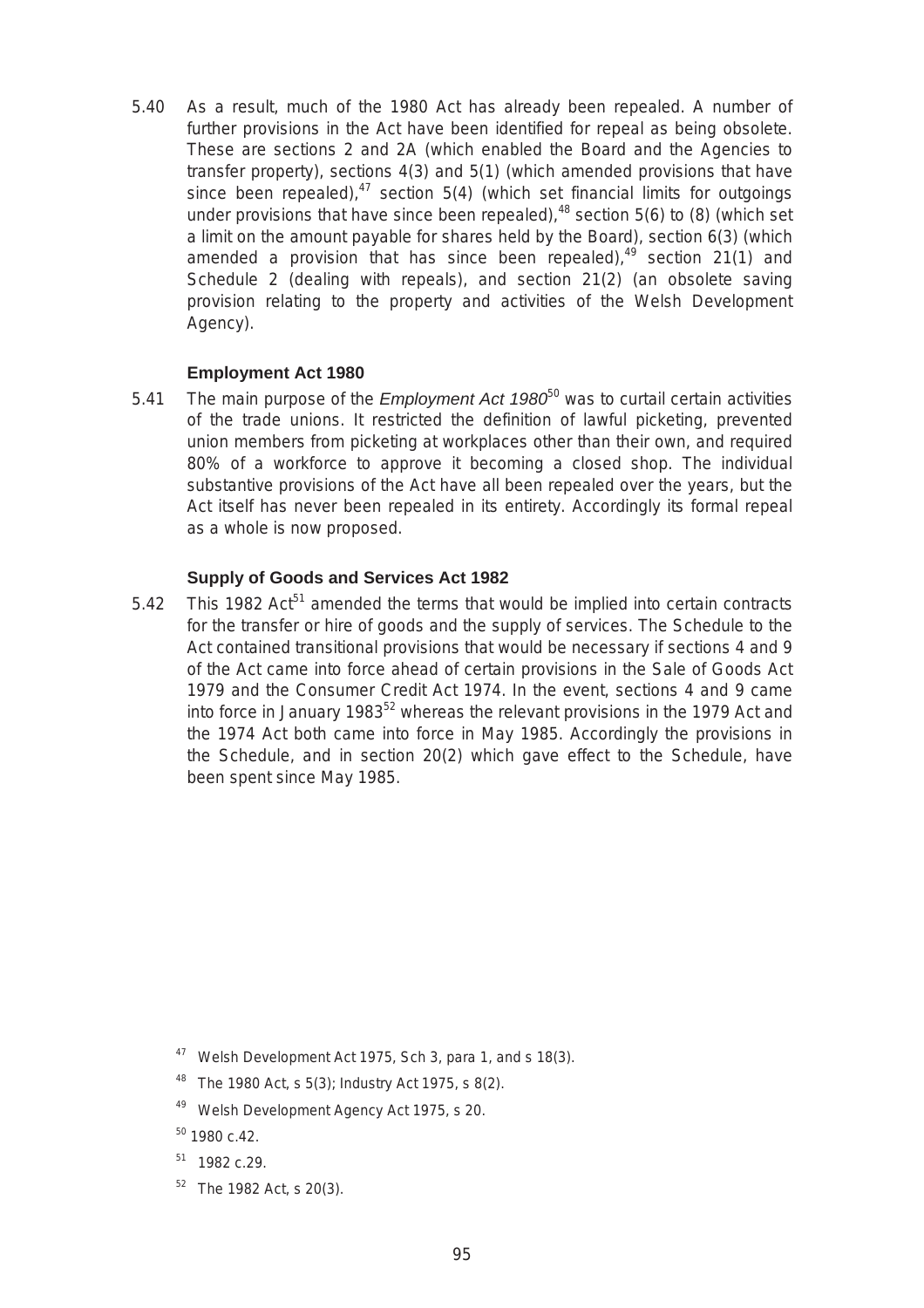## **Industrial Development Act 1985**

5.43 The *Industrial Development Act 1985*53 was passed to amend the English Industrial Estates Corporation Act 1981. The English Industrial Estates Corporation provided premises for small businesses on industrial estates. The repeal of the 1981 Act by the Leasehold Reform, Housing and Urban Development Act 1993 has meant that the amending provisions of the 1985 Act are now obsolete. The remaining surviving provisions in the 1985 Act are also now obsolete, with the result that the 1985 Act as a whole may now be repealed.

## **Wages Act 1986**

5.44 The *Wages Act 1986*54 was passed to modernise the existing law concerning the payment of wages. It removed the right to payment in cash, prohibited certain deductions from wages, and limited the redundancy rebate. It also restricted the operation of wages councils. The individual substantive provisions of the Act have all been repealed over the years, but the Act itself has never been repealed in its entirety. Accordingly its formal repeal as a whole is now proposed.

## **Import and Export Control Act 1990**

5.45 The *Import and Export Control Act 1990*55 was a short Act passed to repeal section 9(3) of the Import, Export and Customs Powers (Defence) Act 1939. The 1939 Act was a piece of emergency legislation which had been intended to regulate imports and exports during the Second World War. Section 9(3) provided for its expiry at the end of the war. In the event, Government continued to find the 1939 Act useful after the end of the war. It was used, for example, to restrict the import of firearms and the export of national art treasures. The 1939 Act was therefore made permanent with the repeal of section 9(3) by the 1990 Act. Given that the 1990 Act did no more than repeal section 9(3), it became spent when it came into force at Royal Assent on 6 December 1990. The Act may therefore now be repealed as obsolete.

#### **Sunday Trading Act 1994**

- 5.46 The main purpose of the *Sunday Trading Act 1994*56 was to facilitate the opening of shops on Sundays. Schedule 4 to the Act concerned the rights of shop workers, allowing them to opt out of Sunday working. The provisions of Schedule 4 have mostly been repealed by subsequent legislation,<sup>57</sup> leaving only paragraph 24, which is a spent repealing provision. Accordingly Schedule 4 as a whole may be repealed as obsolete along with section 4, which gave it effect. Other obsolete provisions in the 1994 Act are section 1(2) (another repealing provision) and section 9(3) (a spent commencement provision).
	- $53$  1985 c.25.
	- $54$  1986 c.48.
	- $55$  1990 c.45.
	- 56 1994 c.20.
	- Employment Rights Act 1996, s 242, Sch 3, Pt 1; Employment Tribunals Act 1996, s 45, Sch 3, Pt 1; Deregulation and Contracting Out Act 1994, s 81(1), Sch 17.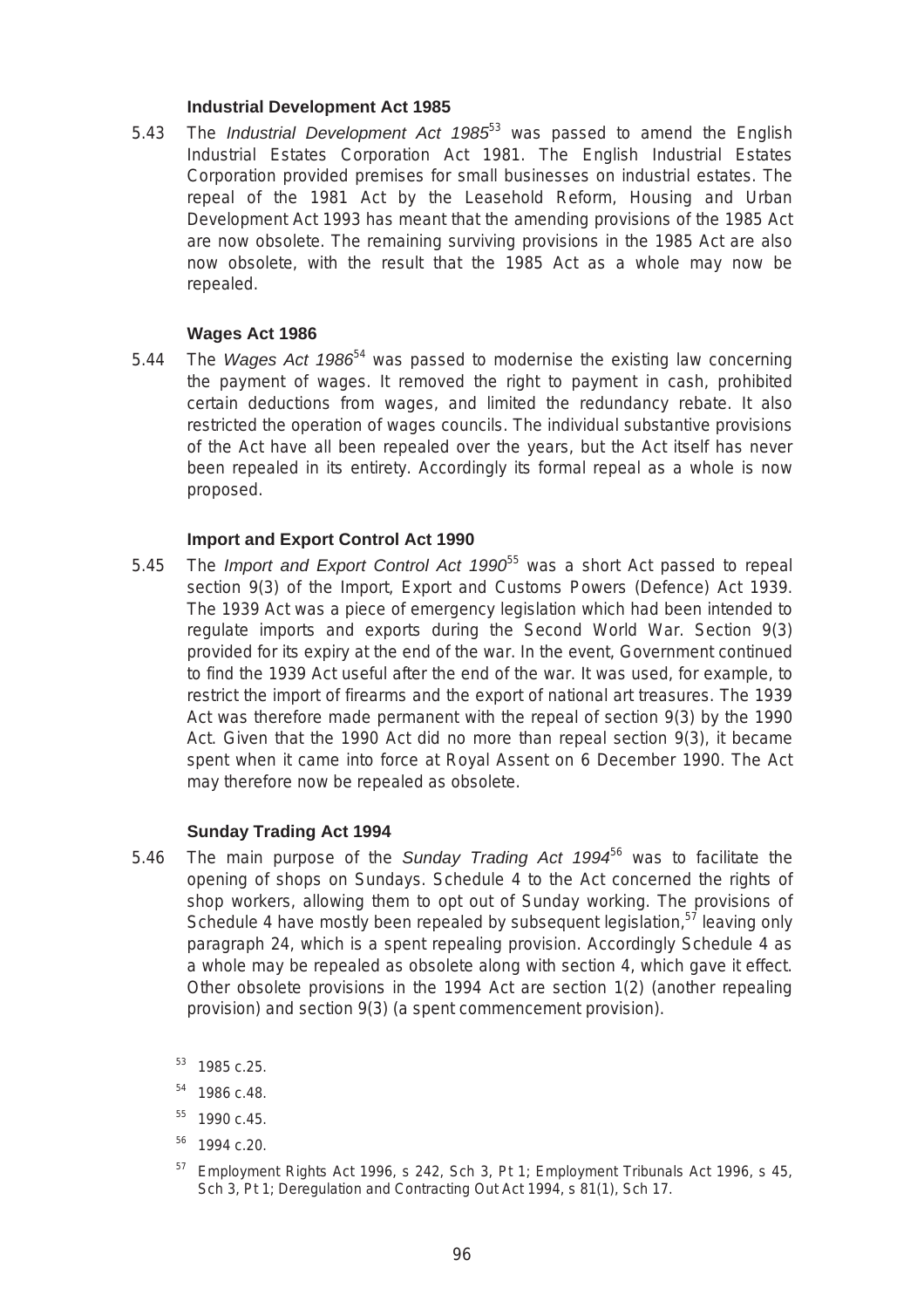## **Sale of Goods (Amendment) Act 1994**

- 5.47 The *Sale of Goods (Amendment) Act 1994*58 was passed to abolish the rule of law relating to the sale of goods in market overt. The general rule of English law is that a buyer can obtain no better title to goods than that held by the seller.<sup>59</sup> Since medieval times, however, an exception had been made for goods sold in market overt. In such a case buyers would obtain good title to the goods so long as they bought them in good faith, even if the seller had no title. $60$
- 5.48 By the 1990s the market overt exception was considered to be anachronistic. In modern times, when goods could be moved quickly anywhere in the country, it was enabling thieves to dispose of stolen goods more easily.<sup>61</sup> Accordingly the market overt exception was abolished by the 1994 Act, which repealed the statutory provision that permitted it. $62$  The 1994 Act became spent as soon as this repeal took effect on 3 January 1995. The Act may therefore now be repealed as obsolete.

## **Welsh Development Agency Act 1997**

5.49 The *Welsh Development Agency Act 1997*63 was a short Act passed to increase the financial limits of the Welsh Development Agency. This was achieved by amendment to the Welsh Development Agency Act 1975. The Agency was, however, abolished in 2005 and its functions transferred to the Welsh Assembly<sup>64</sup> before being transferred to Welsh Ministers.<sup>65</sup> The provisions of the 1975 Act that were amended by the 1997 Act have also been repealed. $66$  The 1997 Act thereupon became spent and it may therefore now be repealed as obsolete.

- Sale of Goods Act 1979, s 22(1).
- $60$  The market overt rule applied only in certain ancient street markets, and only to goods sold on open display between sunrise and sunset.
- <sup>61</sup> In the early 1990s, Gainsborough and Reynolds portraits were stolen from Lincoln's Inn and then sold in Bermondsey market. Because of the market overt rule, the portraits could not be recovered from the buyer.
- $62$  The 1994 Act, s 1, which repealed the Sale of Goods Act 1979, s 22(1).
- $63$  1997 c.37.
- <sup>64</sup> Welsh Development Agency (Transfer of Functions to the National Assembly for Wales and Abolition) Order 2005, SI 2005/3226.
- <sup>65</sup> By virtue of the Government of Wales Act 2006, Sch 11, para 30.
- The 2005 Order, art 7(1), Sch 1, para 18(1).

<sup>58 1994</sup> c.32.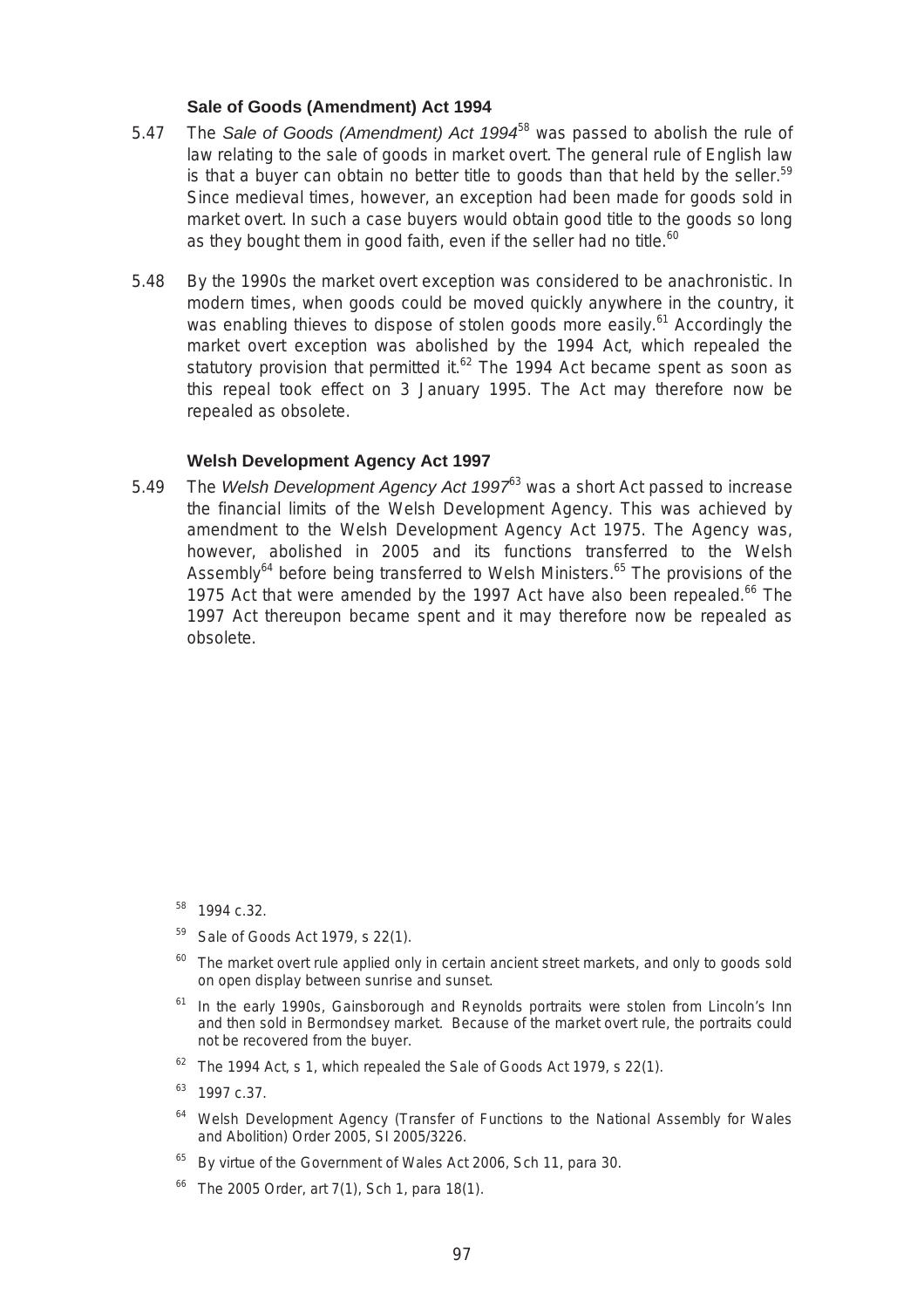## **Competition Act 1998**

 17 and 70 and these sections became spent as soon as they took effect. 5.50 The *Competition Act 1998*67 was passed to strengthen the law on cartels and abuse of a dominant market position. It repealed and replaced a number of statutory provisions on the same topic. The repeals were made by sections 1, Additionally section 69 amended section 83 of the Fair Trading Act 1973 and became spent following the repeal of section 83.<sup>68</sup> Accordingly sections 1,17, 69 and 70 are now obsolete.

# **Enterprise Act 2002**

5.51 The *Enterprise Act 2002*69 was passed to amend the law on competition, insolvency and consumer protection. It contained a number of provisions which repealed text in other Acts. The repealing provisions were sections 9, 10, 207, 208, 247 and 263, and became spent when they took effect.

## **Consumer Credit Act 2006**

5.52 The *Consumer Credit Act 2006*70 was passed to make amendments to the Consumer Credit Act 1974. Section 15 of the 2006 Act repealed provisions in the 1974 Act and became spent when it took effect in April 2007.<sup>71</sup>

#### **Consumers, Estate Agents and Redress Act 2007**

5.53 The *Consumers, Estate Agents and Redress Act 2007*72 was passed to establish the National Consumer Council and to amend the law on consumer protection. Schedule 2 to the 2007 Act made amendments to section 28 of the Gas Act 1986, section 25 of the Electricity Act 1989 and various provisions in the Postal Services Act 2000. Schedule 2 is now obsolete along with its introductory provision, section 25(8). Part of the schedule has already been repealed.<sup>73</sup> The remaining amendments are now spent because the provisions amended have since been replaced.<sup>74</sup>

- $68$  Section 83 was repealed by SI 2003/3180, art 2, Sch, para 1(5).
- 69 2002 c.40.
- $70$  2006 c.14.
- 71 Consumer Credit Act 2006 (Commencement No 2 and Transitional Provisions and Savings) Order 2007, SI 2007/123, art 3(2), Sch 2.
- $72$  2007 c.17.
- $73$  The amendments to the Postal Services Act 2000 were repealed by the Postal Services Act 2011, s 91(1), Sch 12, para 188(b).
- $74$  The relevant parts of section 28 of the Gas Act 1986 and of section 25 of the Electricity Act 1989 have been replaced by new text: Electricity and Gas (Internal Markets) Regulations 2011, regs 37(5)(c), 39(4)(c).

 $67$  1998 c.41.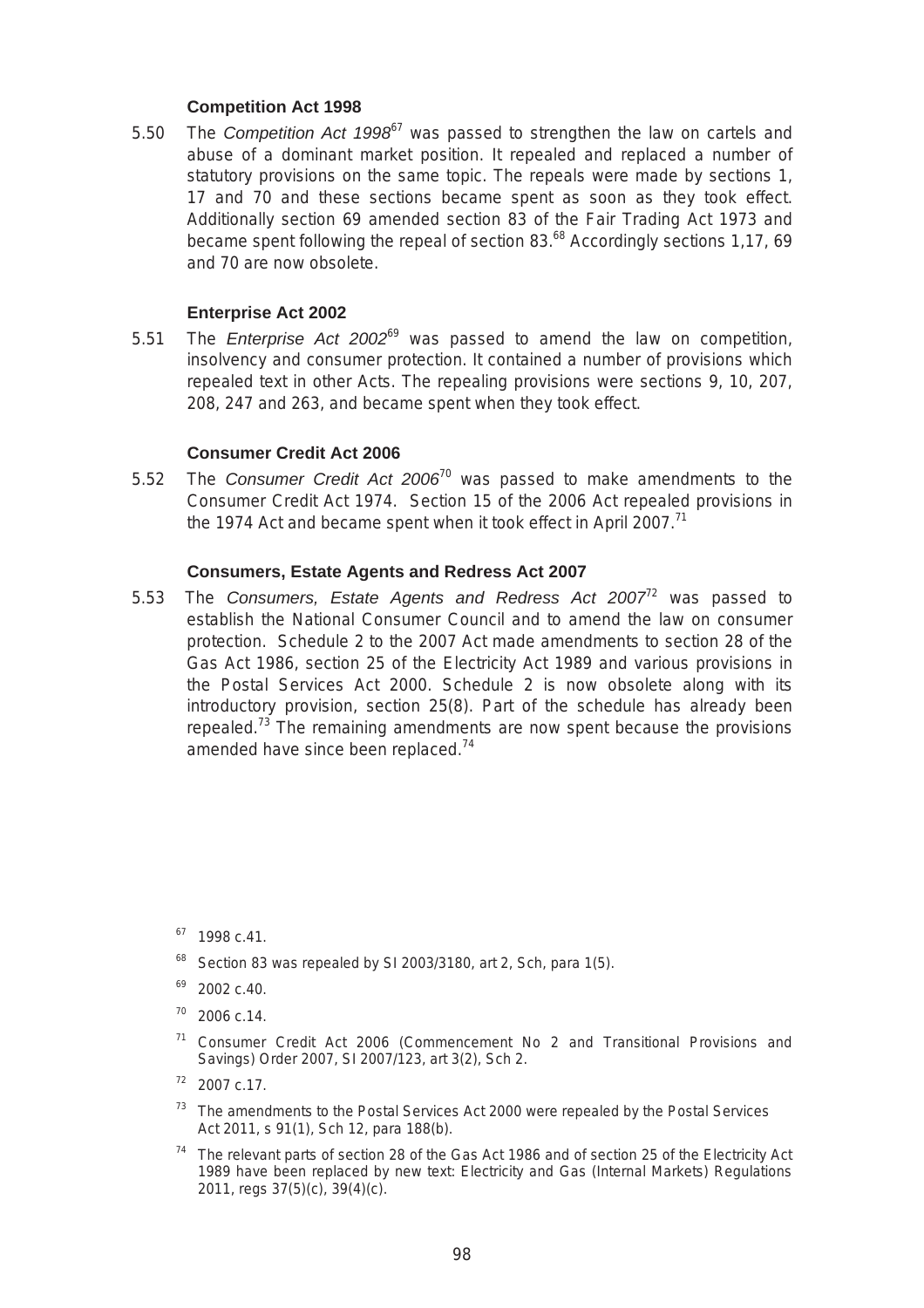# **PART 6 GENERAL REPEALS**

# **INTRODUCTION**

- 6.1 The Acts proposed for repeal under this general heading relate to topics as diverse as agriculture, housing, police pensions and guard dogs. They are grouped according to their subject matter, ending with a group of miscellaneous repeals.
- 6.2 The individuals and organisations consulted about these proposals are set out in *Appendix 3*.

# **GROUP 1 – AGRICULTURE**

# **Agriculture (Miscellaneous Provisions) Act 1943**

6.3 The *Agriculture (Miscellaneous Provisions) Act 1943*<sup>1</sup> was passed to modify schemes to increase food production in the United Kingdom during the Second World War. Nearly the whole of the Act was repealed in 1986. $^2$  The only substantive provision that remains is section 18(1). Section 18(1) amended the Corn Returns Act 1882 but became unnecessary when the 1882 Act was repealed in 2008. $3$  Accordingly the 1943 Act is now obsolete.

# **Agriculture (Miscellaneous Provisions) Act 1949**

6.4 The purpose of the *Agriculture (Miscellaneous Provisions) Act 1949*<sup>4</sup> was to authorise agricultural reforms, many of which were aimed at increasing the United Kingdom's agricultural output by 20% between 1947 and 1952. Today the only substantive provisions that remain are in section 8 which provided for the establishment of arrangements to assist in the provision of training in agricultural occupations. It was intended to aid the redeployment of labour in pursuit of the Government's full employment policy and, in particular, to help demobilised soldiers and young persons to find work. The Ministry of Agriculture, Fisheries and Food would pay maintenance expenses for workers being trained under existing agricultural schemes.

- 1 6 & 7 Geo.6 c.16.
- <sup>2</sup> Statute Law (Repeals) Act 1986, s 1(1), Sch, Pt 2.
- <sup>3</sup> Agriculture and Horticulture Development Board Order 2008, SI 2008/576, art 18, Sch 5, Pt 7.
- 4 12, 13 & 14 Geo.6 c.37.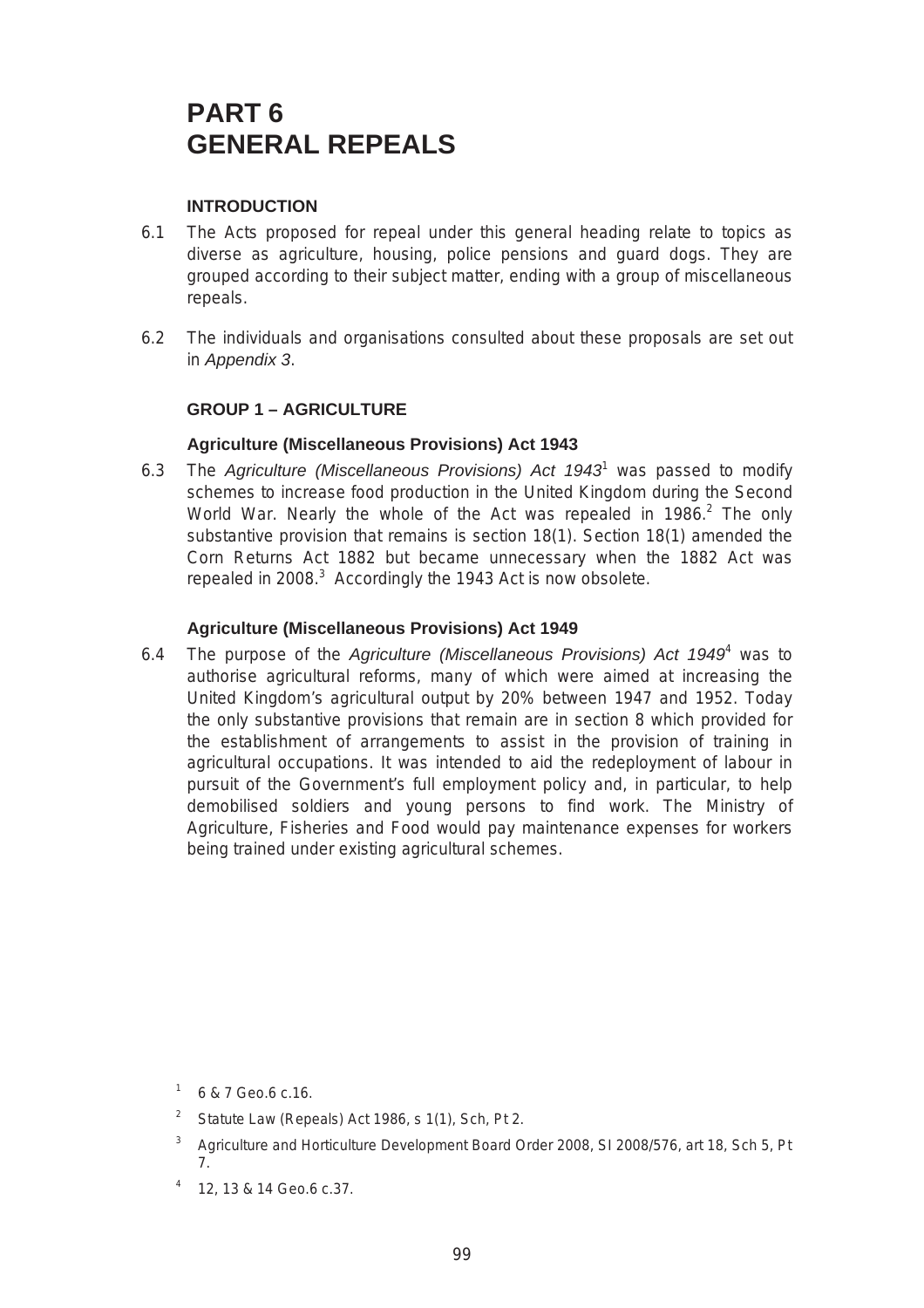6.5 When the 1949 Act was passed, around 4500 trainees were taking part in these schemes. In 1957 a departmental working party concluded that the Ministry should no longer take responsibility for agricultural training. Thereafter the various schemes were wound up, the final one (run by the YMCA) closing in 1969. Today section 8 no longer serves any useful purpose since no training programmes are operated under it. Given that section 8 is now the only substantive provision surviving in the 1949 Act, it follows that the whole Act is now obsolete and may be repealed on that basis.<sup>5</sup>

# **Horticulture Act 1960**

 effect of the amendment may be conveniently preserved by the entry in 6.6 The *Horticulture Act 1960*<sup>6</sup> was designed to improve the efficiency of growing and distributing fruit, vegetables and flowers in the United Kingdom. Most of the Act was repealed in 2004.<sup>7</sup> Today the only substantive remaining provision is section 20 which amended section 2 of the Horticultural Produce (Sales on Commission) Act 1926. With the exception of this amendment, the 1960 Act now serves no useful purpose, and its repeal is proposed on that basis. The Schedule 2 to the draft Bill (Savings).<sup>8</sup> This will permit the repeal of the 1960 Act as a whole.

# **Agriculture (Miscellaneous Provisions) Act 1963**

6.7 The purposes of this 1963 Act<sup>9</sup> included extending the time limits in arbitration proceedings relating to agricultural holdings. Section 20 extended the limits by reference to the relevant periods specified in the Agricultural Holdings Act 1948 and in the Agricultural Holdings (Scotland) Act 1949. The references to these provisions in the 1948 Act and the 1949 Act have since been repealed, rendering section 20 obsolete.<sup>10</sup>

# **Farm Land and Rural Development Act 1988**

- 6.8 The *Farm Land and Rural Development Act 1988*11 was passed to provide for the payment of grants for agricultural purposes, and to increase the limit on the number of members of the Development Commission. Section 3 provided for that increase in membership by amending Schedule 1 to the Miscellaneous Financial Provisions Act 1983. That amendment became unnecessary when Schedule 1 was repealed in July 2000 when the Development Commission was dissolved.<sup>12</sup> Section 3 thereupon became obsolete.
	- $5$  Section 15(3) (definition of "the appropriate Minister") and sections 16(1) and 17 (dealing with extent and short title) will fall along with section 8.
	- $6 \times 8.9$  Eliz. 2 c. 22.
	- $7$  Statute Law (Repeals) Act 2004, s 1, Sch 1, Pt 2.
	- $8$  Sch 2, para 2.
	- $9$  1963 c.11.
	- Agricultural Holdings Act 1984, s 10(4), Sch 4; Agricultural Holdings Act 1986, s 101, Sch 15, Pt 1; Agricultural Holdings (Scotland) Act 1991, s 88(2), Sch 13, Pt 1.
	- $11$  1988 c.16.
	- Development Commission (Dissolution) Order 2000, SI 2000/1505, art 5.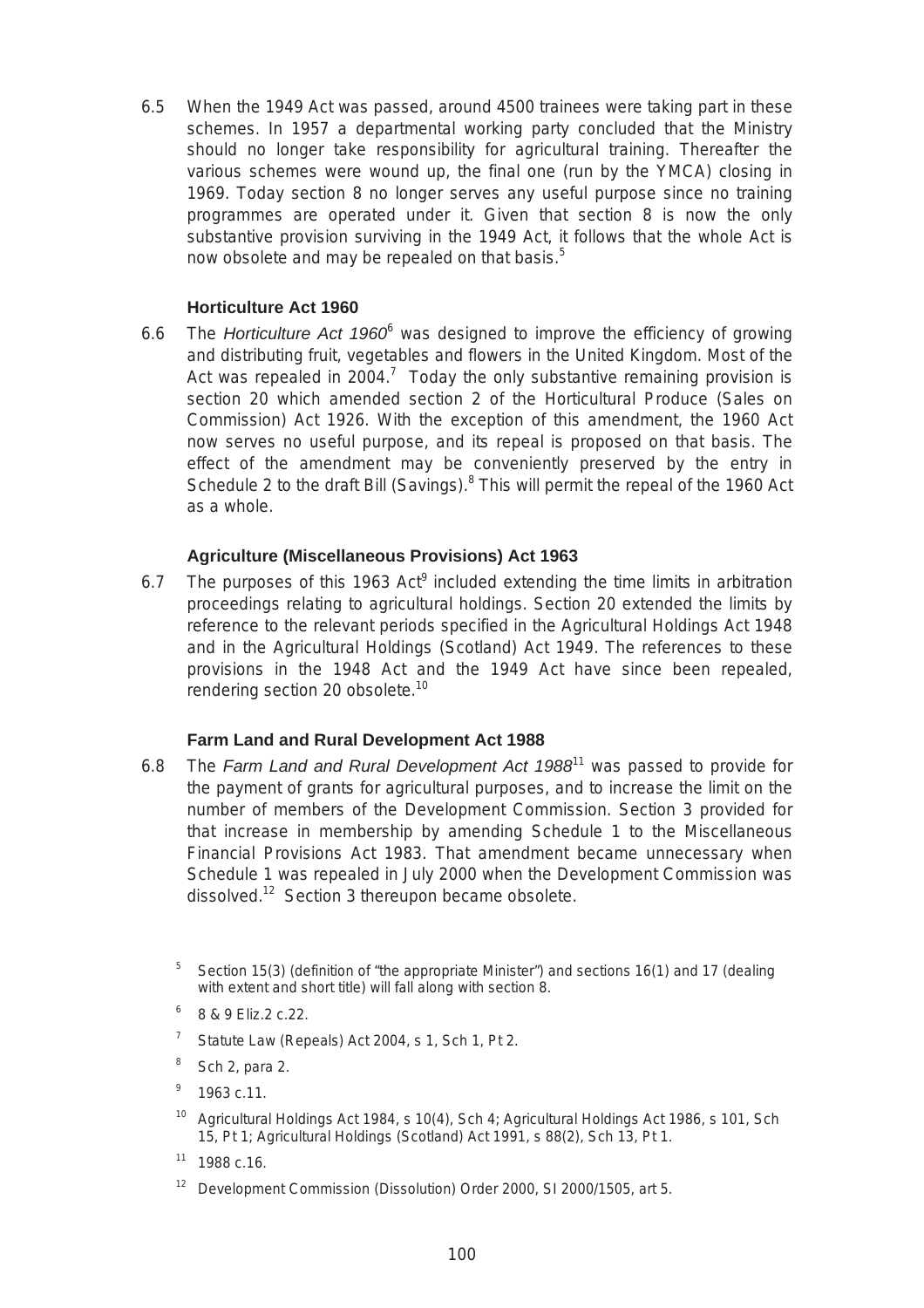## **GROUP 2 – INTERNATIONAL**

## **Mandated and Trust Territories Act 1947**

- 6.9 The *Mandated and Trust Territories Act 1947*13 was passed to make provision for the end of the League of Nations mandate system and its replacement by the system of United Nations trusteeship. The Act was a technical measure to ensure that references in the statute book to the mandate system could continue to operate despite the changeover to the trusteeship system.
- The mandate system was established following the end of the First World War. 6.10 The mandate system was established following the end of the First World War.<br>All of the territories subject to League of Nations mandates were previously controlled by states defeated in the War – principally Imperial Germany and the Ottoman Empire. The transfer of territories was effected by several treaties.<sup>14</sup> In cases where those territories were deemed unable to become independent immediately, a member of the Allied Powers took responsibility for their government, under a mandate from the League of Nations. The United Kingdom was responsible for six mandated territories.<sup>15</sup>
- 6.11 The League of Nations ceased to exist in 1946 and the remaining mandated nations were placed under the trusteeship of the United Nations. Since then, all former mandated and trust territories have achieved independence. The final trust territory to gain independence was Palau in 1994.
- 6.12 The 1947 Act provided that references in existing statutes to mandated territories should continue to apply to the territories in their new capacity as trust territories. There are only three pre-1947 Acts remaining in force which refer to mandated territories.<sup>16</sup> Since there are no longer any such territories that remain mandated, the reference to them in these Acts is now spent. It follows that the 1947 Act no longer serves any useful purpose, and its repeal is proposed on that basis.

<sup>&</sup>lt;sup>13</sup> 11 & 12 Geo.6 c.8.

 $14$  For example, the Treaty of Versailles in 1919, by which Germany renounced its claims to its former colonies.

<sup>&</sup>lt;sup>15</sup> These were Mesopotamia, Transjordan, Palestine, Togoland, Tanganyika and the Cameroons.

<sup>&</sup>lt;sup>16</sup> Colonial Probates (Protected States and Mandated Territories) Act 1927; Foreign Judgments (Reciprocal Enforcement) Act 1933, s 7; Evidence (Foreign, Dominion and Colonial Documents) Act 1933, s 1.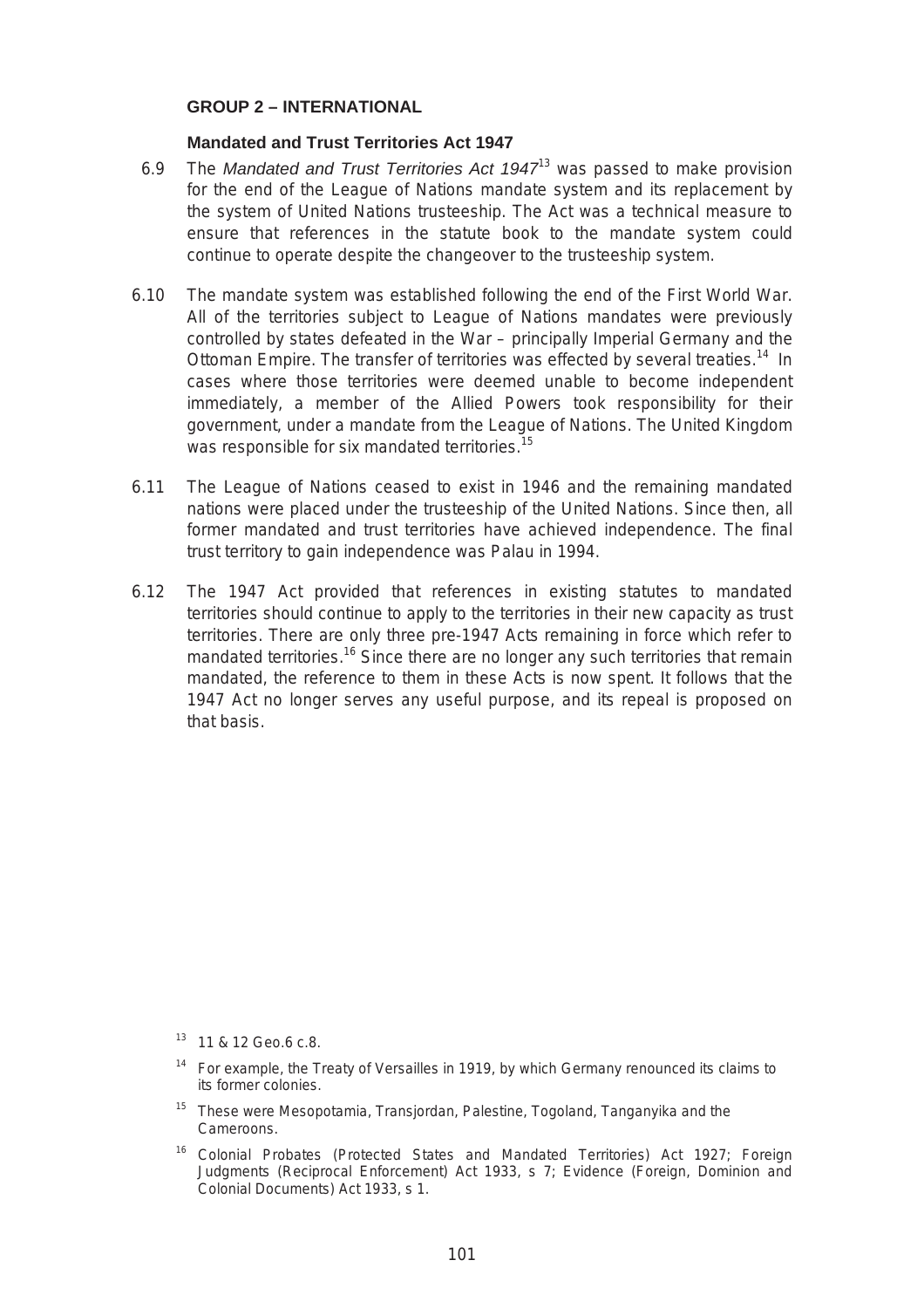## **Foreign Compensation Acts 1950 to 1993**

- 6.13 The *Foreign Compensation Act 1950*17 was passed to establish the Foreign Compensation Commission. The Commission was a tribunal which assessed the compensation due to British claimants who had suffered losses overseas at the hands of foreign governments. Often these losses would result from British industrial concerns being seized as part of a nationalisation programme. However the workload of the Commission gradually reduced to the point where it was decided to wind it up. Its last claims programme was in 1994 and the Commission was wound up on 29 March 2013.<sup>18</sup> Four Acts relating to the Commission remain on the statute book despite its winding-up.
- 6.14 The Foreign Compensation Act 1950 was chiefly concerned with providing the constitution and the functions of the Commission. The winding-up of the Commission has made these unnecessary. The only provisions arising out of the 1950 Act that continue to have value are two Orders in Council made under section 7. The first of these was made in 1977 and provided that officers or servants of the Commission were to be granted the same pensions or other benefits as were granted to civil servants.<sup>19</sup> The second of these orders was the order made to wind up the Commission in 2013. $^{20}$  As well as winding-up the Commission, the order also transferred the Commission's property, rights and affairs to the Secretary of State. It is anticipated that both orders will continue to have value for the foreseeable future. With the exception of these orders made under section 7, the 1950 Act now serves no useful purpose, and its repeal is proposed on that basis. The effect of the two orders may conveniently be preserved by the entry in Schedule 2 to the draft Bill (Savings).<sup>21</sup>
- 6.15 The main purpose of the *Foreign Compensation Act 1962*22 was to grant additional powers to the Commission. Following the Suez Crisis of 1956, all British property in Egypt had been nationalised. Although the Egyptian government agreed in 1959 to pay the United Kingdom £27.5 million in compensation, this turned out to be insufficient to meet every claim and had to be topped up with money provided by Parliament. The 1962 Act expanded the Commission's powers to deal with this situation. It also contained provisions relating to pensions for the Commission's staff. The whole of the Act is now  $obso$ lete. $23$

<sup>17</sup> 14 Geo.6 c.12.

- <sup>18</sup> Foreign Compensation Commission (Winding Up) Order 2013, SI 2013/236, art 3.
- <sup>19</sup> Foreign Compensation (Staff) (Superannuation Benefits) Order 1977, SI 1977/2148, art 3.
- $20$  SI 2013/236.
- $21$  Sch 2, para 3.
- $22$  11 & 12 Eliz.2 c.4.
- <sup>23</sup> Section 3 of the 1962 Act extended the order-making powers in section 7 of the 1950 Act. Savings are proposed above in relation to orders made under section 7.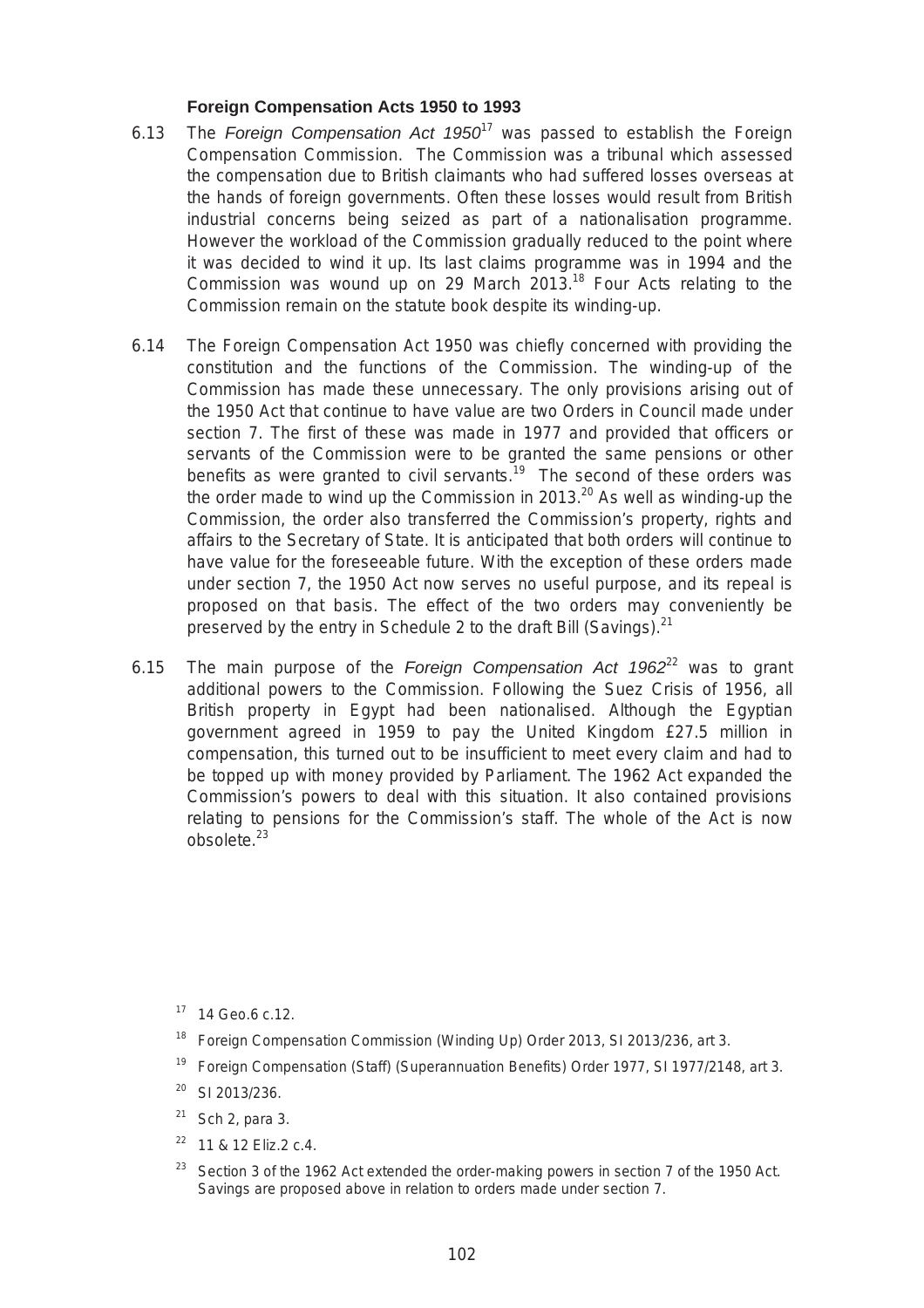- arose following the incorporation of the Baltic States into the USSR. In the 6.16 The *Foreign Compensation Act 1969*24 was passed to deal with claims that 1940s the Soviet government had seized a variety of British assets in the region. Negotiations over compensation did not conclude until agreement was reached in 1968 whereby Baltic assets held by the British government were given to the Commission to compensate for the seizures. The whole of the Act is now obsolete.
- 6.17 The *Foreign Compensation (Amendment) Act 1993*25 was passed to amend the 1950 Act in order to deal with compensation claims that arose from Iraq's invasion of Kuwait in 1990. In this case, an international compensation fund was administered by the United Nations. The Commission accordingly had to be empowered to receive and distribute compensation from a nongovernmental organisation. The whole of the Act is now obsolete.

# **GROUP 3 – POLICE**

# **Constables (Scotland) Act 1875**

- 6.18 The *Constables (Scotland) Act 1875*26 was passed to amend the existing law relating to constables and police officers in Scotland. It put an end to the practice for individuals to be sworn in as special constables for the purpose of protecting game stock on private estates in parts of Scotland. This practice was lawful under three  $17<sup>th</sup>$  century Scots Acts. Although this gave these gamekeeper constables the powers and duties of police constables, they did not exercise them under the supervisory control of chief constables. Accordingly the 1875 Act provided that, after 1 October 1875, it should not be lawful for any constable appointed under the three Scots Acts to exercise any of the powers conferred on constables and peace officers by the Poaching Prevention Act 1862.
- 6.19 The 1875 Act is now obsolete. The three Scots Acts have all been repealed, as has the Poaching Prevention Act 1862.<sup>27</sup> It follows that the 1875 Act no longer serves any useful purpose.

- $26$  38 & 39 Vict. c.47. The Act was given its title by the Short Titles Act 1896.
- <sup>27</sup> The three Scots Acts were the Justice of the Peace Act 1617 (c.8), repealed by the Statute Law Revision (Scotland) Act 1906; the Justices of the Peace Act 1633 (c.25), repealed by the Statute Law Revision (Scotland) Act 1964; and the Justices of the Peace Act 1661 (c.338), repealed by the District Courts (Scotland) Act 1975. The Poaching Prevention Act 1862 was repealed as it applied to Scotland by the Wildlife and Natural Environment (Scotland) Act 2011, Sch.

<sup>24 1969</sup> c.20.

 $25$  1993 c.16.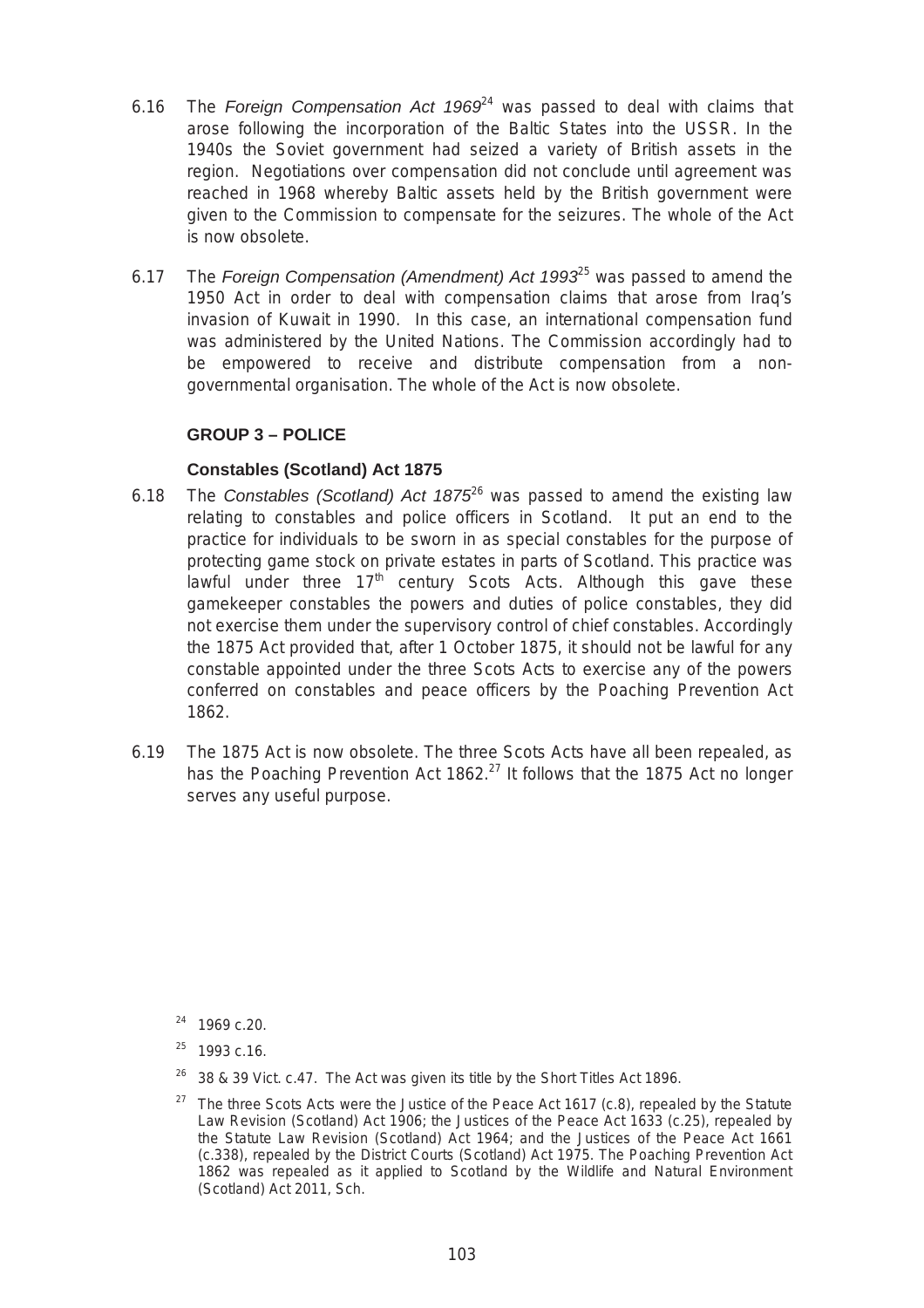#### **Police Act 1909**

6.20 The *Police Act 1909*28 was passed to amend the existing law relating to the pensions and expenses of the Metropolitan police. It also increased the pensions available to the dependants of police officers killed on duty in England and Scotland. Successive amendments to the 1909 Act over the years have resulted in the Act's short title being the only provision still surviving. Accordingly the final repeal of this Act is now proposed.

#### **Police Pensions Act 1921**

This 1921 Act<sup>29</sup> established the first uniform pension scheme for police officers. 6.21 This 1921 Act<sup>29</sup> established the first uniform pension scheme for police officers.<br>The scheme introduced features which remained characteristic of police pensions throughout the  $20<sup>th</sup>$  century. Repeals to the Act's individual provisions since 1921 have meant that that the Act is now obsolete. The only provision that has not been unconditionally repealed is section 10. This provided for the calculation of pensions payable to persons who had served as a civil servant (or staff officer of the Metropolitan Police) and in a police force. Although section 10 was repealed as long ago as  $1948$ ,  $30$  the repeal was subject to a saving in respect of former police officers who were in civilian employment in 1948 and who never again became police officers. This saving has long ceased to serve any useful purpose, with the result that the 1921 Act may now be formally repealed.

#### **Metropolitan Police (Staff Superannuation and Police Fund) Act 1931**

 survives to this day is section 4 which amended section 10 of the 1829 Act. 6.22 The purposes of this 1931  $Act^{31}$  included amending section 10 of the Metropolitan Police Act 1829 which provided for the appointment of a Receiver for the Metropolitan Police District. The only provision in the 1931 Act that Although section 10 has been prospectively repealed by the Greater London Authority Act 1999, $32$  that repeal has yet to be brought into force, with the result that the amendment made to section 10 by section 4 of the 1931 Act is still needed. With the exception of that amendment, the 1931 Act now serves no useful purpose, and its repeal is proposed on that basis. The effect of the amendment may be conveniently preserved by the entry in Schedule 2 to the draft Bill (Savings). $33$  This will permit the repeal of the 1931 Act as a whole.

28 9 Edw. 7 c.40.

29 11 & 12 Geo.5 c.31.

 $30$  Police Pensions Act 1948, s 3(4), Sch 1, Pt 1.

31 21 & 22 Geo.5 c.12.

 $32$  The 1999 Act, ss 325, 423, Sch 27 (para 1(d)), Sch 34, Pt 7.

 $33$  Sch 2, para 1.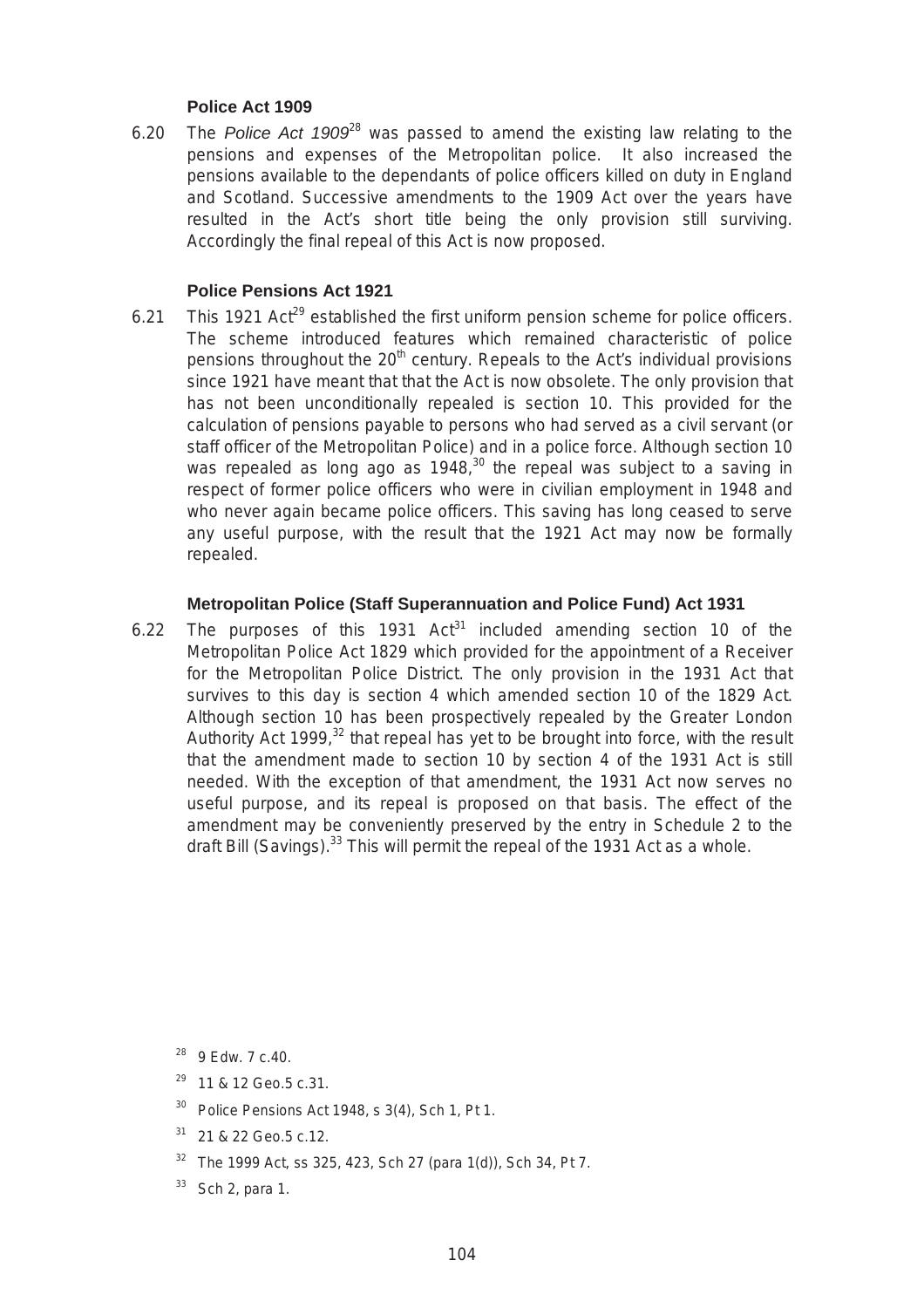#### **Police Act 1976**

6.23 The *Police Act 1976*34 was passed to establish the Police Complaints Board, the first independent body set up to investigate complaints against the British police. The Board was replaced in 1985 by the Police Complaints Authority and most of the 1976 Act was repealed.<sup>35</sup> Today the only substantive provisions of the Act that survive are provisions in the Schedule authorising the payment of pensions to former members of the Board. Since the Act now serves no other useful purpose, its repeal is proposed on that basis. The effect of the pensions provisions may be conveniently preserved by the entry in Schedule 2 to the draft Bill (Savings). $36$  This will permit the repeal of the 1976 Act as a whole.

#### **Police Officers (Central Service) Act 1989**

- police force. 6.24 The *Police Officers (Central Service) Act 1989*37 was passed to amend the status of police officers seconded to central service. These officers included, for example, officers working at training centres or forensic science laboratories. Previously, officers who moved to central service ceased to be members of a
- 6.25 Today the only remaining substantive provision in the 1989 Act is section 2, which inserted sections 3A and 3B into section 38 of the Police (Scotland) Act 1967. Section 38 was repealed by the Police and Fire Reform (Scotland) Act  $2012^{38}$  with the result that section 2 is now unnecessary and the 1989 Act is obsolete.

## **GROUP 4 – SOCIAL SECURITY**

#### **National Health Service Act 1966**

 6.26 The *National Health Service Act 1966*39 was passed to establish the General Practice Finance Corporation, which would make loans to GPs to fund the purchase and modernisation of surgeries and equipment. The Act also modified arrangements for doctors' salaries. The Corporation was duly established but was privatised under the Health and Medicines Act 1968, rendering most of the 1966 Act obsolete. The only provisions of the Act still surviving are those providing for the short title and extent. Accordingly the whole of the 1966 Act is now obsolete.

34 1976 c.46.

- <sup>35</sup> Police and Criminal Evidence Act 1984, s 119(2), Sch 7, Pt 6.
- $36$  Sch 2, para 6.
- $37$  1989 c.11.
- <sup>38</sup> The 2012 Act, s 128(2), Sch 8, Pt 1.
- $39$  1966 c.8.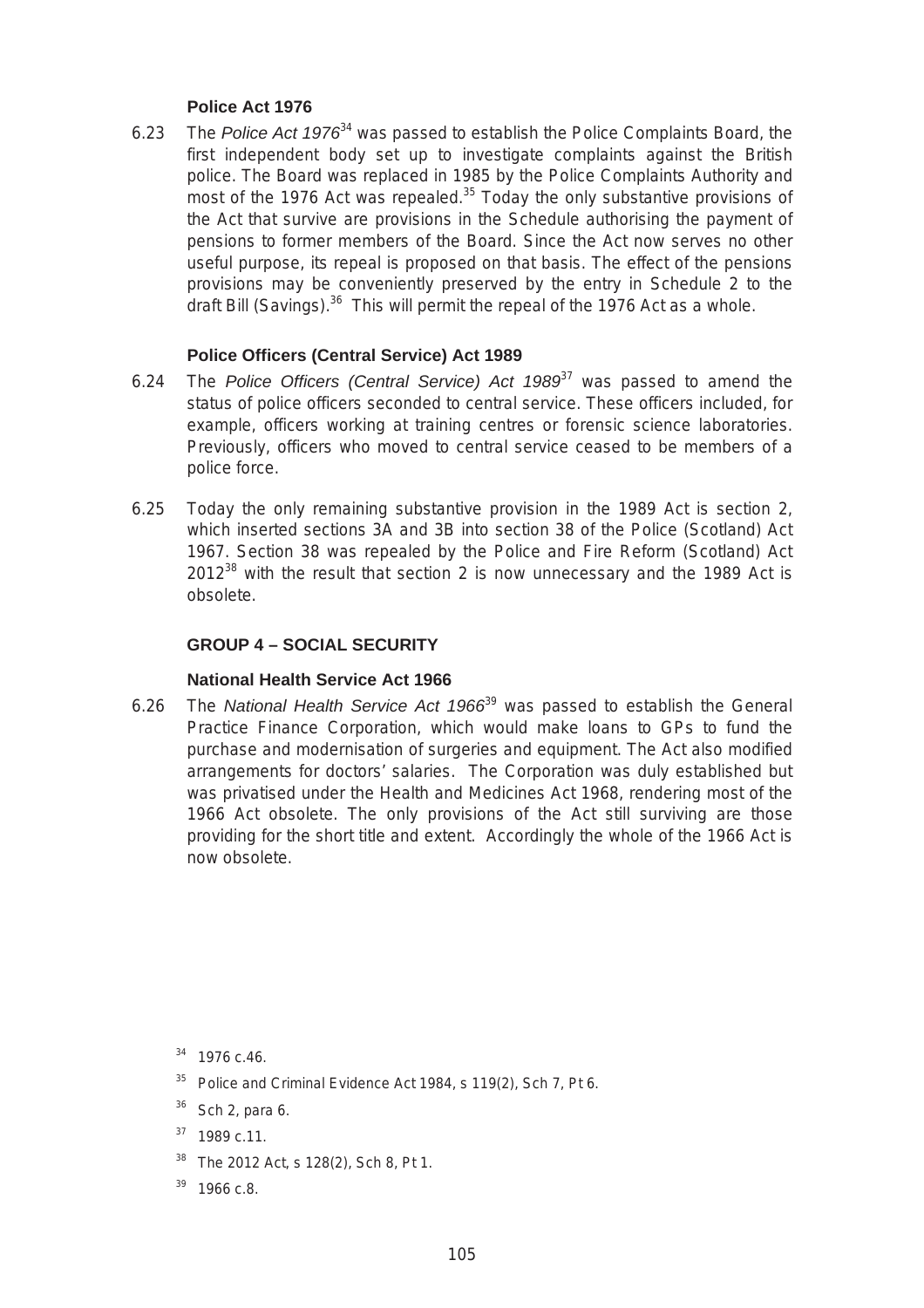#### **Family Allowances and National Insurance Act 1967**

6.27 The purpose of the *Family Allowances and National Insurance Act 1967*40 was to provide more benefits to support families with children. The Act increased the rate of the family allowance and decreased the rate of the national insurance dependency benefit for children. Today the only remaining substantive provisions in the Act are section 1(6) which enacted Schedule 3 (commencement and transitionals) and two paragraphs in that Schedule. Those paragraphs dealt with transitional claims for arrears of the family allowance that fell due before the Act took effect. More than 40 years later, these paragraphs are now unnecessary. Accordingly the 1967 Act is now obsolete.

## **National Insurance Act 1974**

6.28 The *National Insurance Act 1974*41 was passed to increase benefits and pensions. Most of the provisions in the Act have already been repealed<sup>42</sup> to the point where the only surviving substantive provisions are contained in Schedule 4, which amended other social security legislation. The provisions remaining in Schedule 4 are paragraphs 36(b) and 38. Paragraph 36(b) amended Schedule 25 to the Social Security Act 1973. Schedule 25 has since been repealed. $43$ Paragraph 38 amended paragraph 103 of Schedule 27 to the 1973 Act. Paragraph 103 has also since been repealed.<sup>44</sup> Now that Schedule 4 is spent, the ancillary provisions in sections 6(5), 8(1) and (6) have become unnecessary. Accordingly the whole of the 1974 Act is now obsolete.

#### **Social Security Benefits Act 1975**

6.29 The *Social Security Benefits Act 1975*45 was passed to increase the rates of various pensions and benefits. It also introduced new benefits. Because of repeals to this Act since 1975, the only substantive provisions that remain today are a spent financial provision in section 12(1), Schedule 4 (which adapted the Act for Northern Ireland but which today contains spent references to the 1975 Act) and Schedule 6 (repeals). Given that the only other provisions in the Act are ancillary (dealing for example with citation and commencement), the 1975 Act is now obsolete.

 $45$  1975 c.11.

<sup>40 1967</sup> c.90.

<sup>41 1974</sup> c.14.

<sup>&</sup>lt;sup>42</sup> Principally by the Social Security (Consequential Provisions) Act 1975, s 1(2), Sch 1, Pt 1 and the Social Security Benefits Act 1975, s 14(6), Sch 6, Pt 1.

<sup>43</sup> Social Security (Consequential Provisions) Act 1975, s 1(2), Sch 1, Pt 1; S.I. 1975/1503 (N.I. 15), art 74(2), Sch 6.

<sup>44</sup> S.I. 1980/870 (N.I. 8), Sch 4, Pt 1.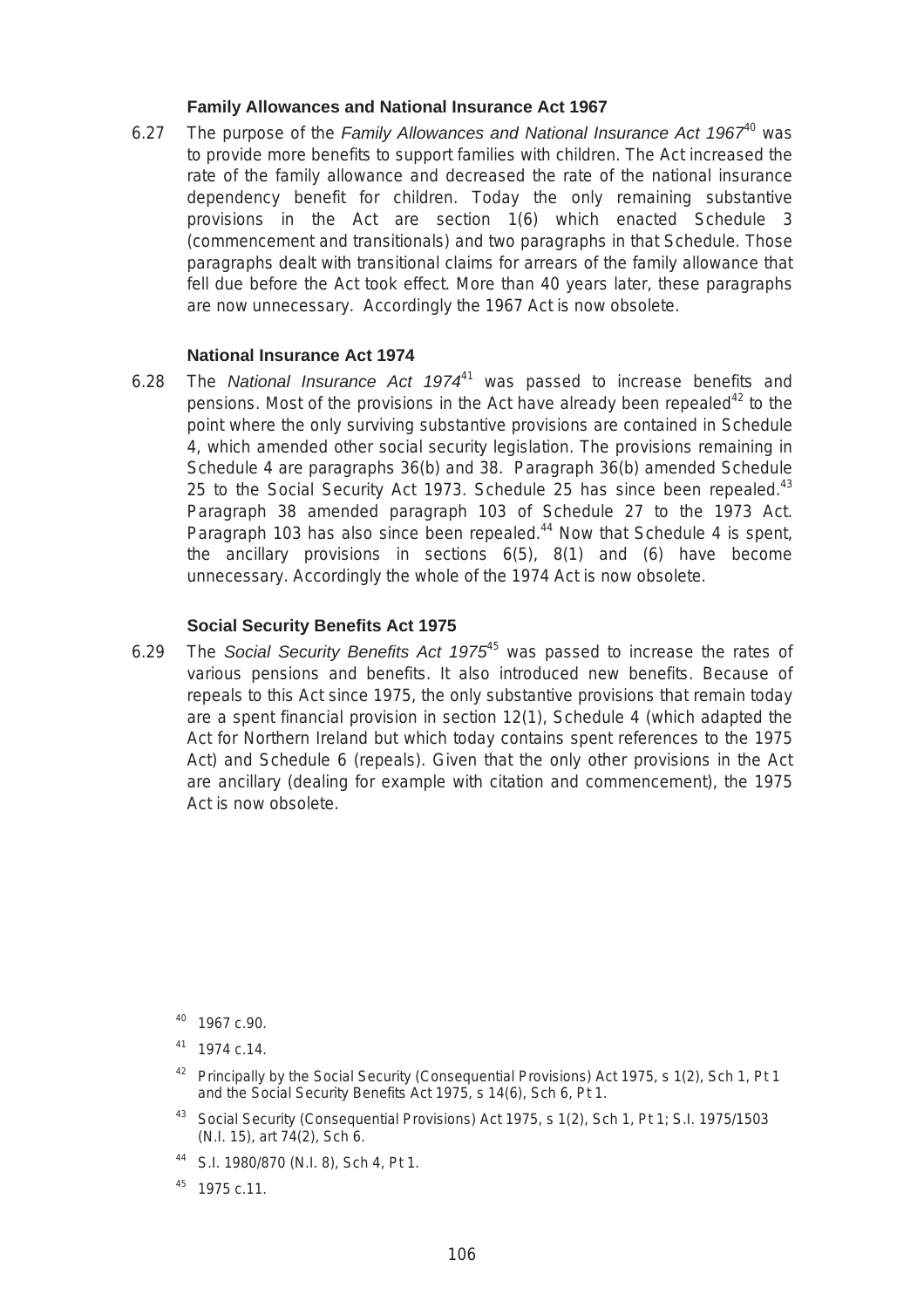#### **GROUP 5 – MISCELLANEOUS**

#### **Statute of Marlborough 1267**

- 6.30 The *Statute of Marlborough 1267*46 originally contained some 29 chapters. It was designed to provide "more speedy ministration of justice" and "convenient remedy" for the "manifold troubles and dissensions" that were facing the realm.<sup>47</sup> Today only four chapters remain unrepealed. Three of these concern distraint or distress, a common law remedy by which a person who was owed a debt, such as rent arrears, could seize the debtor's goods and sell them to secure repayment.
- 6.31 Proposals for the repeal of two chapters in the Statute were discussed in our nineteenth Statute Law Repeals Report, published in 2012.<sup>48</sup> These were chapters 4 and 15. Chapter 4 prohibited the taking of unreasonable distresses and the removal of distrained goods out of the debtor's county. Chapter 15 prohibited the levying of distress off the tenanted property (in the case of distress for rent arrears) or on a public highway.
- 6.32 Our proposals to repeal these chapters were based on changes in the law brought about by Part 3 of the Tribunals, Courts and Enforcement Act 2007. Part 3 (and the supplementary Taking Control of Goods Regulations  $2013)^{49}$ replaced the existing process of recovering debts through the removal and sale of property with a new "taking control of goods" process. Bailiffs are now known as "enforcement agents" and must seek authorisation before seizing goods. Additionally, the common law right to distrain for arrears of rent has been abolished.<sup>50</sup>
- 6.33 At the time of our 2012 report, however, these changes in the law had not taken place and so the proposals could not be included in the Statute Law (Repeals) Act 2013 that gave effect to the other repeal proposals in our report. The changes came into force on 6 April 2014 $51$  with the result that our proposals for the repeal of provisions in Chapters 4 and 15 of the 1267 Statute can now be included in the draft Bill attached to this report.

<sup>46</sup> 52 Hen.3.

- <sup>47</sup> Preamble to the Statute of Marlborough.
- 48 Law Com No 333, paras 2.7-2.11.
- 49 S.I. 2013/1894.
- $50$  The 2007 Act, s 71. A new procedure may be used to recover commercial rent arrears: s 72. This procedure is known as Commercial Rent Arrears Recovery (CRAR).
- <sup>51</sup> Tribunals, Courts and Enforcement Act 2007 (Commencement No.11) Order 2014, S.I. 2014/768, art 2(1).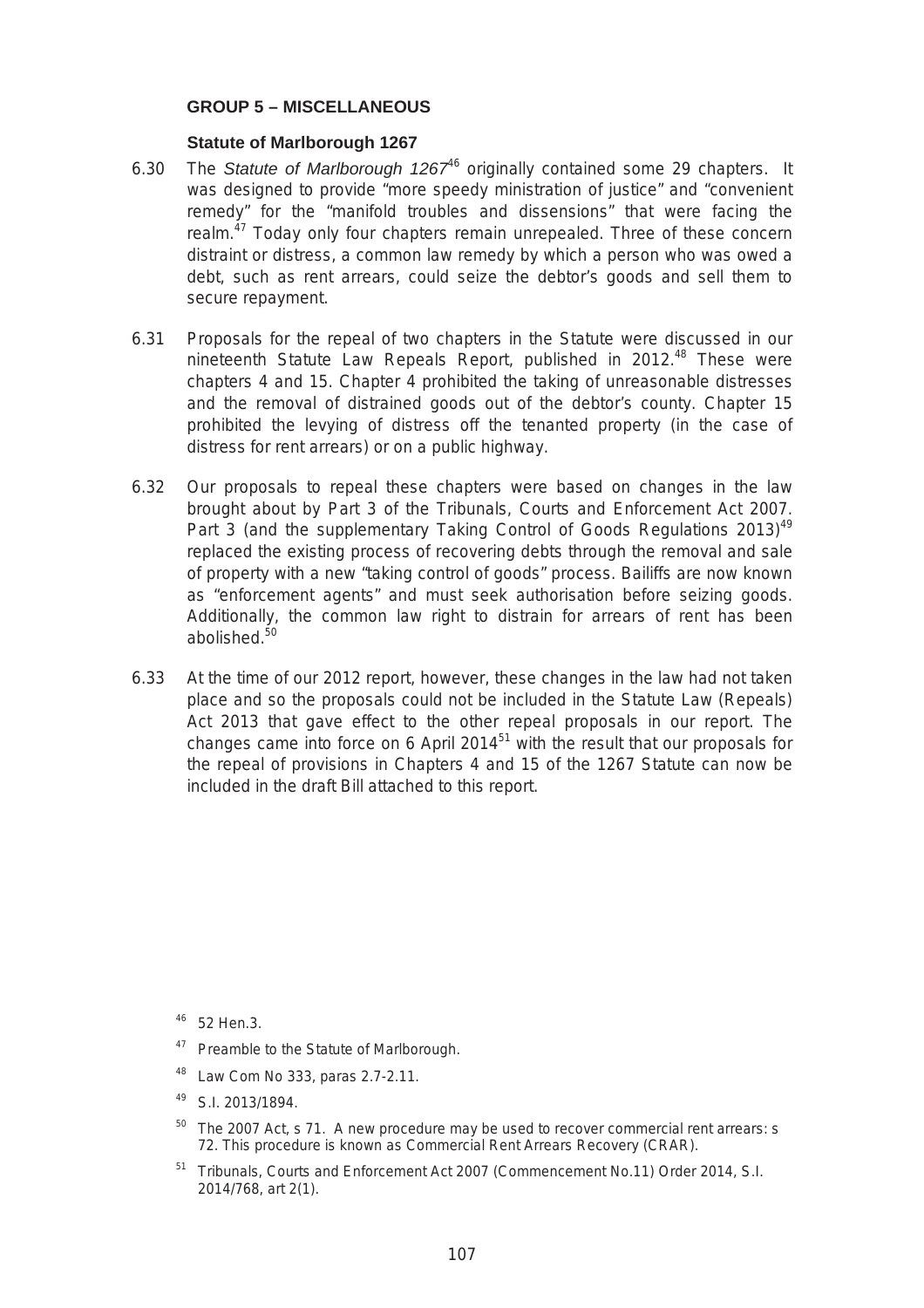- 6.34 *Chapter 4* This Chapter is now unnecessary in so far as it prohibits the removal of distrained goods out of the debtor's home county. Civil justice is today administered on a national rather than on a county basis. Moreover the regulations made under the 2007 Act provide that the enforcement agent must, save in exceptional circumstances, remove the goods and secure them in or at a place that is within a reasonable distance from the place where control was taken of them.<sup>52</sup>
- 6.35 The one provision in Chapter 4 that may still have some value is in its final paragraph which provides that "distresses shall be reasonable, and not too great". This appears to prohibit any distress where more goods are seized than are reasonably required to satisfy the debts and costs. The 2007 Act does in fact prohibit an enforcement agent from taking control of goods that exceed the value of the debt owed.<sup>53</sup> Since, however, the right to levy distress still exists in some circumstances outside the protection of the new regime established by the 2007 Act,<sup>54</sup> the overarching prohibition in Chapter 4 against unreasonable distress may be worth retaining on the statute book. Accordingly we do not propose the repeal of this part of Chapter 4.
- 6.36 *Chapter 15* prohibits the levying of distress away from the tenant's premises or on the public highway. Since distress for rent no longer exists in residential lettings and has been replaced by the new Commercial Rent Arrears Recovery procedure in commercial lettings, the prohibition on levying distress away from the premises is now unnecessary. The prohibition on levying distress on the public highway is also now unnecessary because it has been superseded by the new rules under the 2007 Act which enable an enforcement agent to take control of goods on a highway.<sup>55</sup> Accordingly the whole of Chapter 15 may now be repealed.
- 6.37 The repeal of these provisions will not affect Chapters 1 and 23 of the Statute of Marlborough. These appear to have continuing value.

<sup>&</sup>lt;sup>52</sup> Taking Control of Goods Regulations 2013, S.I. 2013/1894, reg 19.

<sup>53</sup> The 2007 Act, Sch 12, para 12.

 $54$  For example, Harbours, Docks and Piers Clauses 1847, s 44 (recovery of tonnage rates by distraint and sale of ship and tackle); Markets and Fairs Clauses Act 1847, s 38 (recovery of market tolls by distress).

 $55$  The 2007 Act, s 62(1), Sch 12, paras 9, 31-33. An exception exists in cases where there is a public health risk: the 2013 Regulations, reg 11.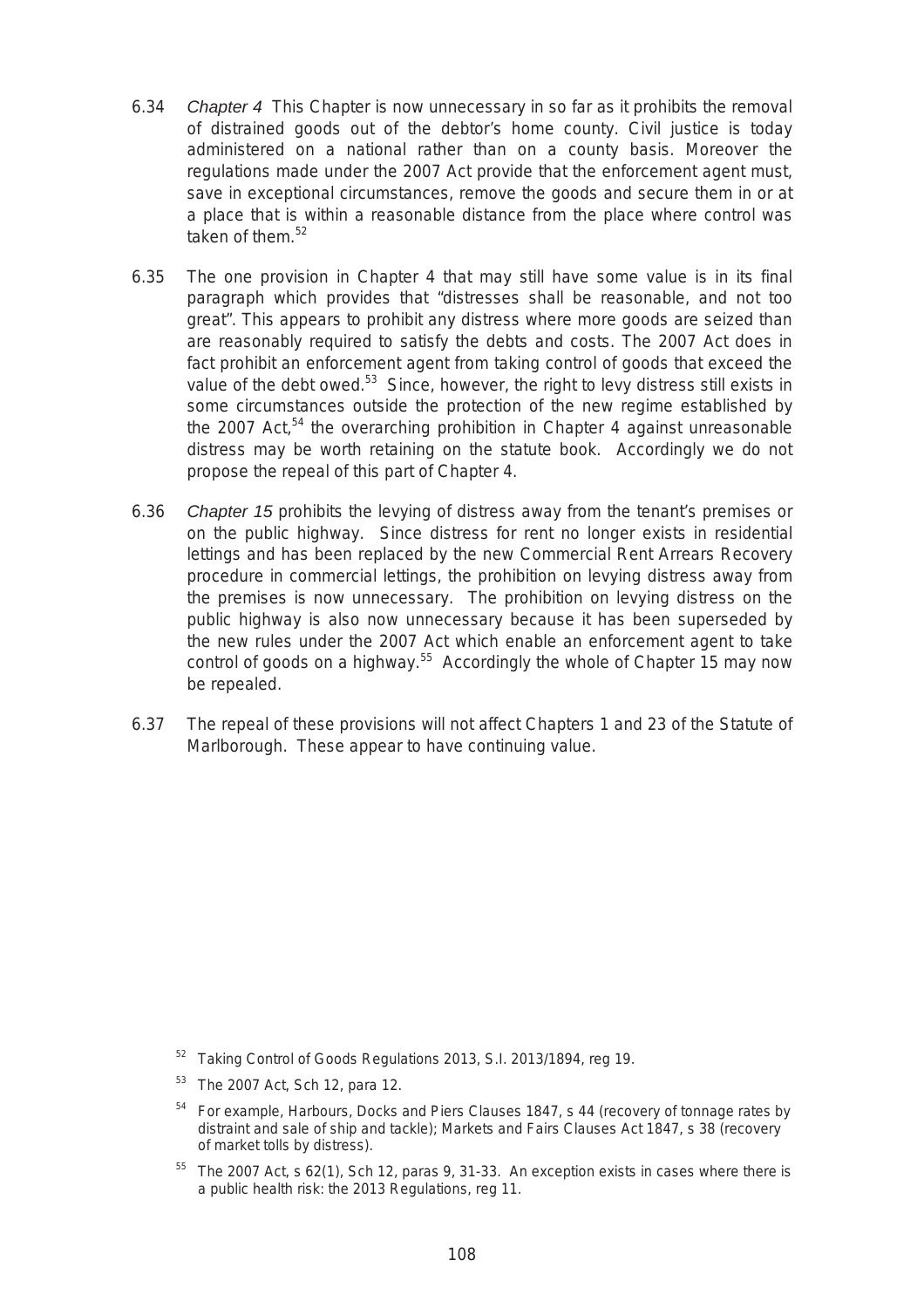#### **Married Women's Policies of Assurance (Scotland) Act 1880**

- 6.38 The *Married Women's Policies of Assurance (Scotland) Act 1880*56 was passed to extend to Scotland the facilities for affecting policies of assurance for the benefit of married women and children that were available in England and Ireland. Section 1 of this Act provided that a married woman should have the same power of effecting a policy of assurance on her own life (or on her life and on her husband's life) and with the same beneficial interest in it as if she were an unmarried woman. At common law a husband acquired control over the property of his wife, so that she lacked the capacity to enter into contracts, including contracts of life insurance. Section 1 effectively reversed the common law position and put a married woman in the same position as an unmarried woman.
- 6.39 The position today is that a woman's right to take out a contract of insurance, whether on her own life or on the life of anyone else, is not dependent on her marital status. Accordingly the reversal of the common law position effected by section 1 of the 1880 Act no longer serves any useful purpose and may be repealed as being obsolete. This repeal proposal does not affect the remainder of the 1880 Act which continues to have value.

#### **Married Women's Property Act 1882**

- 6.40 The *Married Women's Property Act 1882*57 was passed to consolidate the existing enactments relating to the property of married women. Much of the 1882 Act remains in force and continues to have value. However, part of section 11 of the Act is now obsolete and is proposed for repeal.
- 6.41 The obsolete text in section 11 is the opening paragraph which provides that a married woman may effect a policy upon her own life or upon the life of her husband for her own benefit. This provision reflects the wording in section 1 of the Married Women's Policies of Assurance (Scotland) Act 1880 recommended for repeal above. This obsolete text in section 11 is an amended version of section 10 of the Married Women's Property Act 1870, which was consolidated into section 11 of the 1882 Act.<sup>58</sup> It is clear that this provision in section 11 today serves no useful purpose because a woman's right to take out a policy of insurance on her own life, or on the life of anyone else, is not dependent upon her marital status.

56 43 & 44 Vict. c.26.

57 45 & 46 Vict. c.75.

<sup>&</sup>lt;sup>58</sup> The purpose of this provision in section 10 of the 1882 Act is not entirely clear. The existing common law already provided that a person was entitled to insure his or her own life: *Wainwright v Bland (1836) 150 ER 334.* Similarly the common law already accepted that a married woman had an insurable interest in the life of her husband: *Reed v Royal Exchange Assurance Company (1795) 170 ER 198*. The most likely explanation for the provision in section 10 is that it was intended to ensure that the benefit of a policy taken out by a married woman should pass to her (or, in the event of her death, to her estate) and not into the hands of her husband's creditors.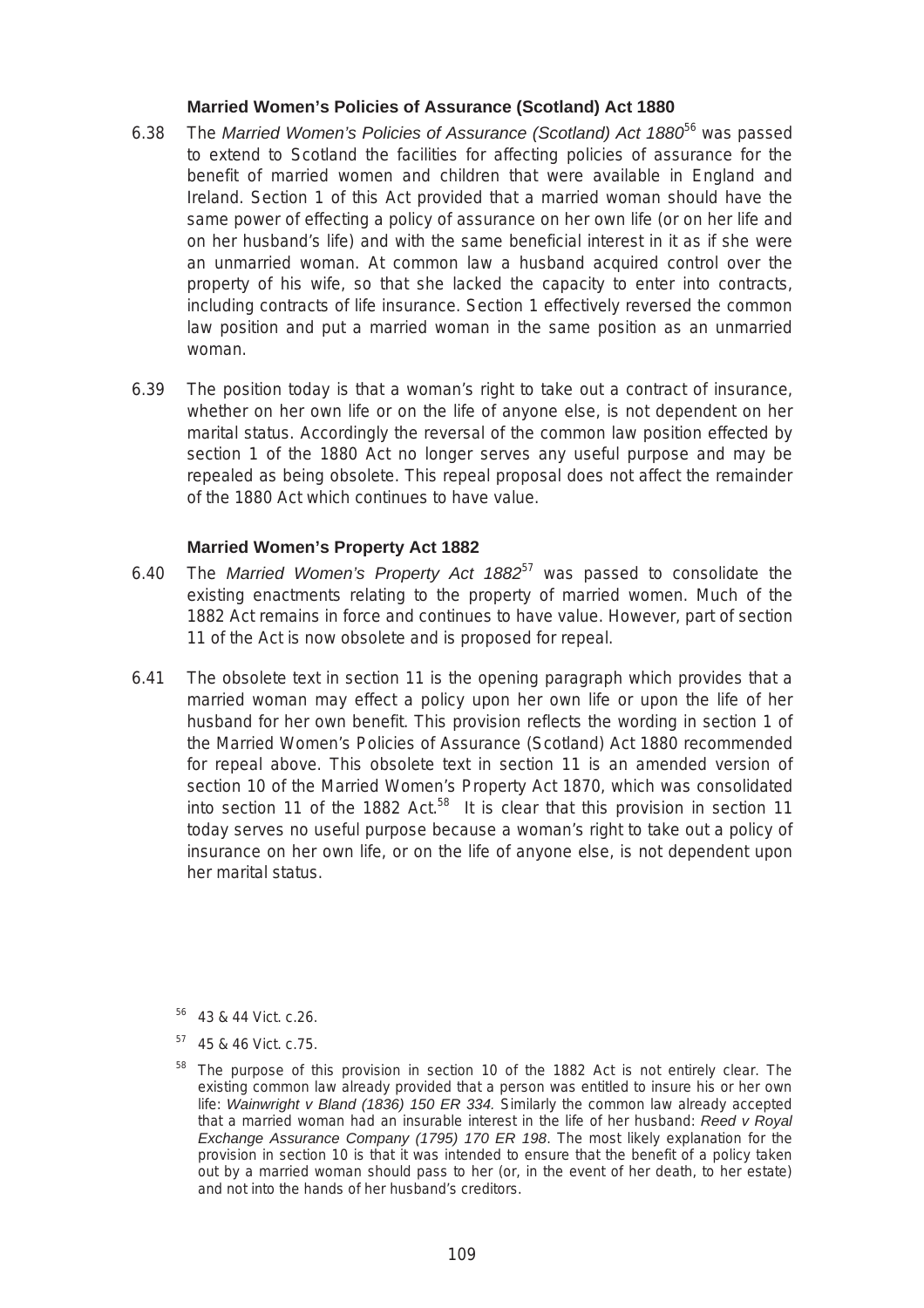#### **Merchant Shipping Act 1906**

6.42 The purpose of the *Merchant Shipping Act 1906*59 was to improve safety and conditions on board merchant ships. It also extended the application of merchant shipping law to foreign ships using British ports. Over the years most of the 1906 Act has been repealed. Today the only provision that has not been repealed is text in section 82(3) enabling offences contained in section 702 of the Merchant Shipping Act 1894 to be prosecuted by indictment in Scotland. $60$ Since section 702 has now been repealed, $61$  this residual text in section 82(3) has become unnecessary. Accordingly the whole of the 1906 Act is now obsolete.

#### **Industrial Assurance (Juvenile Societies) Act 1926**

6.43 This 1926 Act $62$  was passed to amend section 11 of the Industrial Assurance Act 1923. Section 11 had exempted friendly societies (or branches of friendly societies) with exclusively juvenile members<sup>63</sup> from the provisions of the 1923 Act. The 1923 Act was repealed by the Financial Services and Markets Act  $2000^{64}$  resulting in the amendment being unnecessary. There being no other substantive provisions left, the 1926 Act is accordingly now obsolete.

#### **Societies (Miscellaneous Provisions) Act 1940**

6.44 According to its long title, the *Societies (Miscellaneous Provisions) Act 1940*<sup>65</sup> amended the law on "trade unions, friendly societies, building societies and certain other societies for purposes connected with the present emergency". Most of these changes were concerned with the impact of the Second World War on life in Britain and were intended to last only for the duration of the war, although a few were more permanent. Although all the substantive provisions of the Act have since been repealed, the Act itself remains on the statute book. Its formal repeal as a whole is now proposed.

#### **Savings Banks Act 1949**

- 6.45 The *Savings Banks Act 1949*66 was passed to grant further powers to trustee savings banks and to improve their administration. The only surviving substantive provision in the Act is section 15 which provided for the abolition of naval savings banks.
	- <sup>59</sup> 6 Edw. 7 c.48.
	- $60$  The repeal of section 69 of the 1906 Act was subject to a saving for liability incurred before the repeal was commenced: Merchant Shipping Act 1979, s 50(4). Given that the repeal was commenced in 1986, the saving is now unnecessary.
	- $61$  Merchant Shipping Act, s 314(1), Sch 12.
	- 62 16 & 17 Geo.5 c.35.
	- $63$  Juvenile members were members under the age of 18.
	- $64$  The 2000 Act, ss 416(1)(a), 432(3), Sch 22.
	- 65 3 & 4 Geo.6 c.19.
	- <sup>66</sup> 12, 13 & 14 Geo.6 c.13.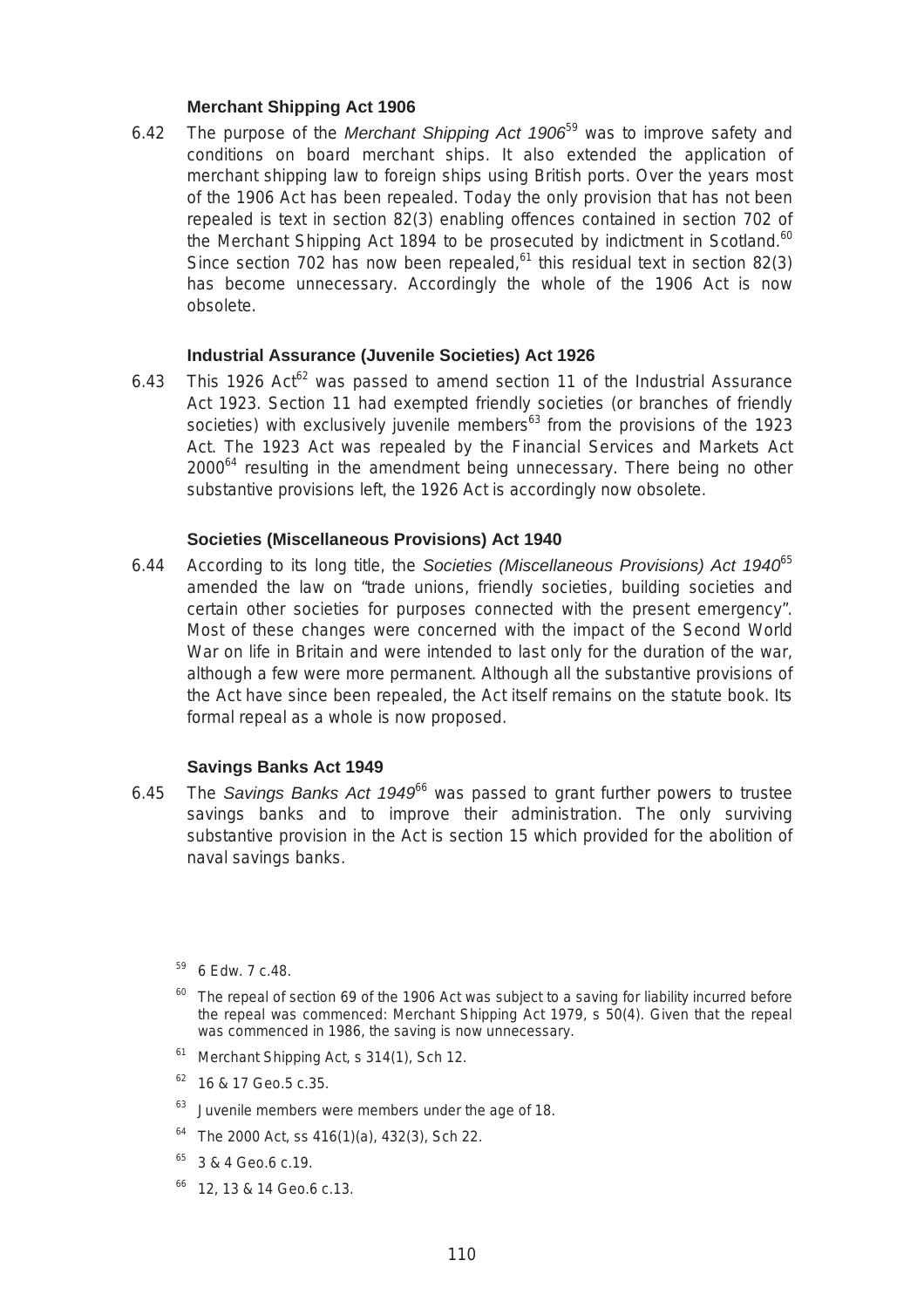- 6.46 The Naval Savings Bank 1866 had empowered the Admiralty to establish savings banks for the benefit of sailors and Royal Marines, on similar lines to ordinary trustee savings banks. They were set up on board ships and were open on paydays. When a sailor changed ships, his account could be transferred to the new ship. In 1911 around £300,000 was deposited in the Naval Savings Bank, with about £200,000 going in and out each year.
- 6.47 In 1933, however, the Admiralty decided that it would be more convenient to provide accounts directly with the Post Office. The Naval Savings Bank ceased to accept deposits in February 1933 and the last live account was closed in 1946, leaving £28,000 in dormant accounts, mostly belonging to sailors who had deserted during the First World War. Section 15 of the 1949 Act repealed the Naval Savings Banks Act 1866 and provided for unclaimed balances to be held for the benefit of Greenwich Hospital,<sup>67</sup> with the hospital making good any claims for the money. In the event the Treasury agreed to transfer the unclaimed funds to the hospital as part of its general funds. No refund claims ever seem to have been made and, given that about 70 years have elapsed since the last deposit was made, it is clear that no claims will ever be made in the future. Accordingly section 15 is now unnecessary with the result that the whole of the 1949 Act may be repealed as obsolete.

#### **Housing Act 1949**

6.48 The purpose of the *Housing Act 1949*68 was to encourage the building of new houses and the improvement of the existing housing stock. The Act was soon superseded by subsequent housing legislation<sup>69</sup> with the result that no substantive provisions remain in force today. Despite this, the Act has never been repealed as a whole. Accordingly its formal repeal is now proposed.

#### **Law Reform (Miscellaneous Provisions) Act 1949**

6.49 The *Law Reform (Miscellaneous Provisions) Act 1949*70 was passed to amend the law on matrimonial proceedings, wards of court and the estates of lunatics. Repeals made to the Act over the years mean that no substantive provisions remain in force for England and Wales. So far as Scotland is concerned, the only remaining substantive provisions are sections 4 and 7.

- 68 12, 13 & 14 Geo.6 c.60.
- Especially the Housing Act 1957 and the Housing (Financial Provisions) Act 1958.
- 12, 13 & 14 Geo.6 c.100.

 $67$  Greenwich Hospital in south-east London was founded in 1694 for the relief and support of seamen and their dependants and for the improvement of navigation. To this day Greenwich Hospital continues to provide education, pensions and sheltered housing for seafarers and their dependants.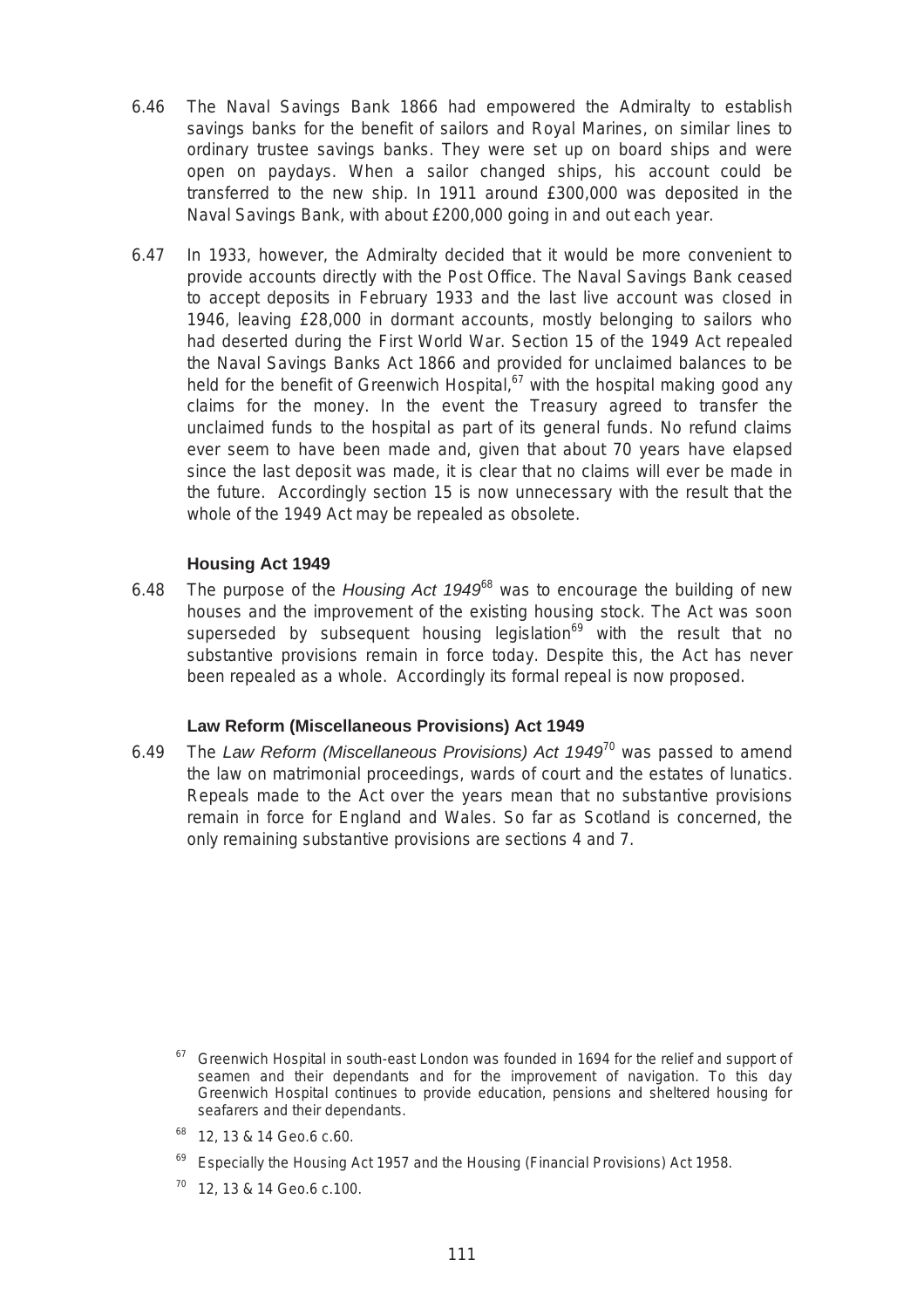- 6.50 *Section 4* was concerned with the legitimacy of children of voidable marriages. It provided that where a decree of nullity is granted in respect of a voidable marriage, any children who would have been the legitimate children of the parties to the marriage if it had been dissolved (instead of being annulled) should be deemed to be their legitimate children despite the annulment. Section 4 was repealed for England and Wales in 1950 $^{71}$  and ceased to serve any useful purpose in Scotland when the status of legitimacy was abolished there in  $2006.<sup>72</sup>$
- 6.51 *Section 7(1)* provided that, notwithstanding any rule of law, the evidence of a husband or wife should be admissible in any proceedings to prove whether marital intercourse took place between them during any period. *Section 7(2)*  provided that a husband or wife should not be compellable in any proceedings to give evidence of such matters. Both subsections were repealed for England and Wales in 1950.<sup>73</sup> So far as Scotland is concerned, section  $7(1)$  has never had effect. It was passed to overturn the rule in *Russell v Russell*, 74 a rule that was never adopted in Scottish law. Section 7(2) seems to have had no effect in Scotland either, being passed consequentially upon section 7(1).
- 6.52 There being no other substantive provisions surviving, the 1949 Act is now proposed for repeal. The repeals are supported by the Scottish Civil Justice Council and by the Faculty of Advocates.

#### **Exchequer and Audit Departments Act 1950**

6.53 According to its long title, the *Exchequer and Audit Departments Act 1950*75 was passed to make further provision as to the salary and superannuation of the Comptroller and Auditor General.76 The Act was needed to increase the Comptroller's salary and pension arrangements. This was because, until the passing of the Exchequer and Audit Departments Act 1957, an Act of Parliament was required to increase the Comptroller's salary. The 1957 Act, however, provided that this could be achieved by resolution of the House of Commons. The 1950 Act is therefore obsolete and no substantive provisions remain in force today. Despite this, the Act has never been repealed as a whole. Accordingly its formal repeal is now proposed.

- 71 Matrimonial Causes Act 1950, s 34(1), Sch.
- $72$  Family Law (Scotland) Act 2006, s 21.
- 73 Matrimonial Causes Act 1950, s 34(1), Sch.
- 74 [1924] AC 687.
- 75 14 & 15 Geo.6 c.3.
- The Comptroller and Auditor General is a House of Commons official, responsible for issuing money to departments and auditing their accounts.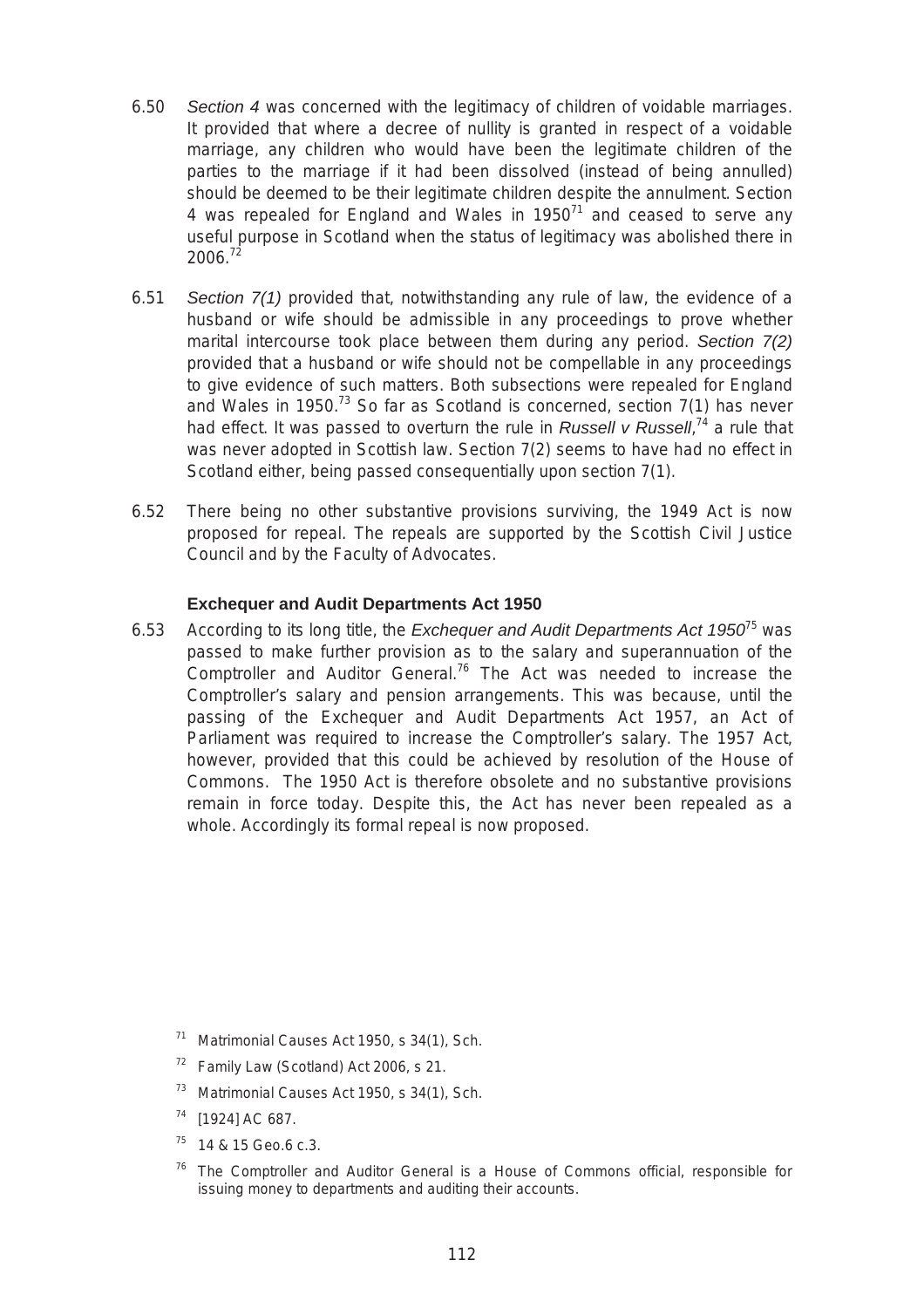#### **Public Works Loans Act 1952**

6.54 The Public Works Loan Board was set up in 1793 to grant loans to local authorities and other bodies for the carrying out of public works. It was established on a permanent basis by the Public Works Loans Act 1817. Today the Board is part of the United Kingdom Debt Management Office. Until the passing of the National Loans Act 1968, Public Works Loans Acts had to be passed every year or so to top up the funds available to the Board. Although most of these Acts have been repealed, the *Public Works Loans Act 1952*<sup>77</sup> remains on the statute book. The only remaining provision is section 7 which provided for the short title. Accordingly the Act is obsolete and may now be repealed.

#### **Rent Act 1957**

6.55 The *Rent Act 1957*78 was passed to begin the process of decontrolling rents in Great Britain. It provided for the gradual abolition of rent controls, beginning with the most valuable properties. Today the only provision in the Act that has not been repealed is section 27(1) (short title). Accordingly the Act is now obsolete and may be repealed.

#### **Landlord and Tenant (Temporary Provisions) Act 1958**

6.56 This 1958 Act<sup>79</sup> was passed to give relief to the tenants of certain residential lettings. The relief was in the form of restricting the landlord's right to recover possession of the premises. The need for the Act arose because of provisions in the Rent Act 1957 which had provided existing tenants with security of tenure only until October 1958. The 1958 Act protected these tenants by giving them more time to find alternative accommodation. As a temporary measure, the 1958 Act provided for its expiry on 1 August  $1961$ .<sup>80</sup> Accordingly the Act, though still on the statute book, has ceased to serve any useful purpose for more than half a century.

#### **Ministers of the Crown (Parliamentary Secretaries) Act 1960**

- 6.57 This 1960 Act<sup>81</sup> was passed to rationalise the rules on the appointment of Parliamentary Secretaries. These rules had developed on a piecemeal basis. The Act also increased the salary of the Captain of the Honourable Corps of Gentlemen-at-Arms (the Government Chief Whip in the House of Lords). Repeals since 1960 mean that the Act's only surviving provisions are sections 4(1) and 6. Section 4(1) introduced Schedule 1 and became unnecessary when the final entry in that schedule was repealed. Section 6 provided for the interpretation and short title and is unnecessary given the repeal of every substantive provision in the Act. It follows that the 1960 Act is now obsolete.
	- $77$  1 & 2 Eliz. 2 c. 3.
	- 78 5 & 6 Eliz.2 c.25.
	- 79 6 & 7 Eliz.2 c.68.
	- $80$  The 1958 Act, s 5(4).
	- 81 9 & 10 Eliz.2 c.6.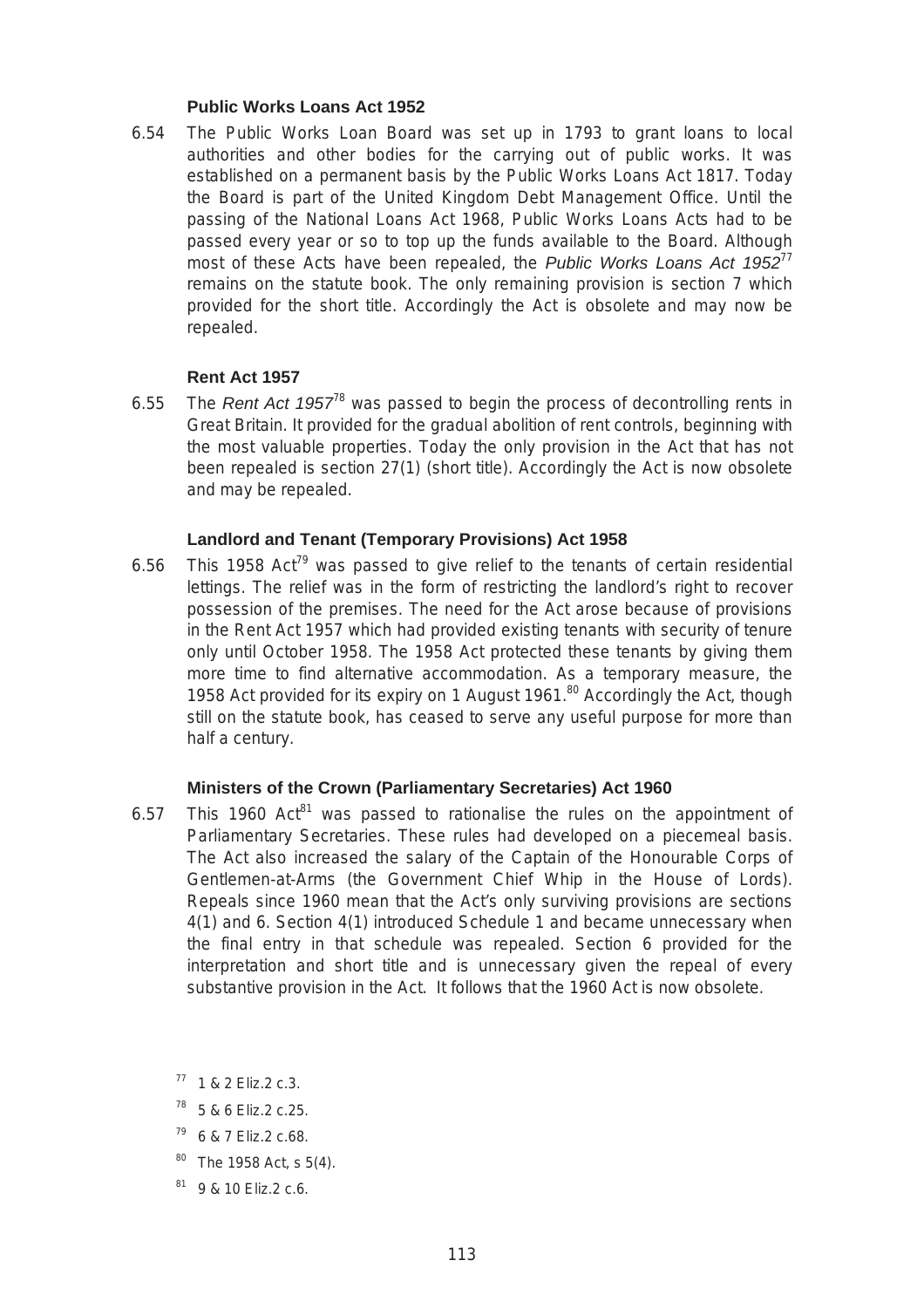#### **Housing Act 1964**

6.58 The *Housing Act 1964*82 was passed as part of the Government's strategy for clearing slums and addressing housing shortages. It included provisions to encourage the supply of new housing and the improvement of existing houses. Today the only substantive provision is section 100 which amended section 10(1) of the Housing and Town Development (Scotland) Act 1957 (empowering local authorities in Scotland to make town development schemes in conjunction with the provision of new housing). The Scottish Government has confirmed that section 100 no longer serves any useful purpose. The only other provisions in the 1964 Act are spent or ancillary. Accordingly the 1964 Act may be repealed as obsolete.

#### **Fishing Vessels (Safety Provisions) Act 1970**

6.59 This 1970 Act<sup>83</sup> was passed to empower the Board of Trade to make safety rules for fishing vessels. It implemented several recommendations of the Holland-Martin Committee which had been set up to investigate the safety of deep-sea trawlers following the loss of three such trawlers and 59 lives early in 1968. Today, as a result of repeals, the Act contains no substantive provisions and is therefore obsolete. Despite this, the Act has never been formally repealed as a whole. Its formal repeal is now proposed.

#### **Mr Speaker King's Retirement Act 1971**

6.60 This 1971 Act<sup>84</sup> was passed to provide a pension to the retiring Speaker of the House of Commons, Dr Horace King. Dr King, later Baron Maybray-King, was the first member of the Labour Party to hold this office. The Act provided Dr King with an annuity for life, with an annuity being payable after his death to his wife Una. Una King died in 1978, predeceasing her husband. Lord Maybray-King re-married in 1986 and died later that year. The 1971 Act was then amended so as to provide an annuity for the life of his widow (Sheila).<sup>85</sup> Upon his widow's death in October 2011, the 1971 Act (and the amending provision) became obsolete.

85 Parliamentary and other Pensions Act 1987, s 4.

 $82$  1964 c.56.

<sup>&</sup>lt;sup>83</sup> 1970 c.27.

<sup>84 1971</sup> c.13.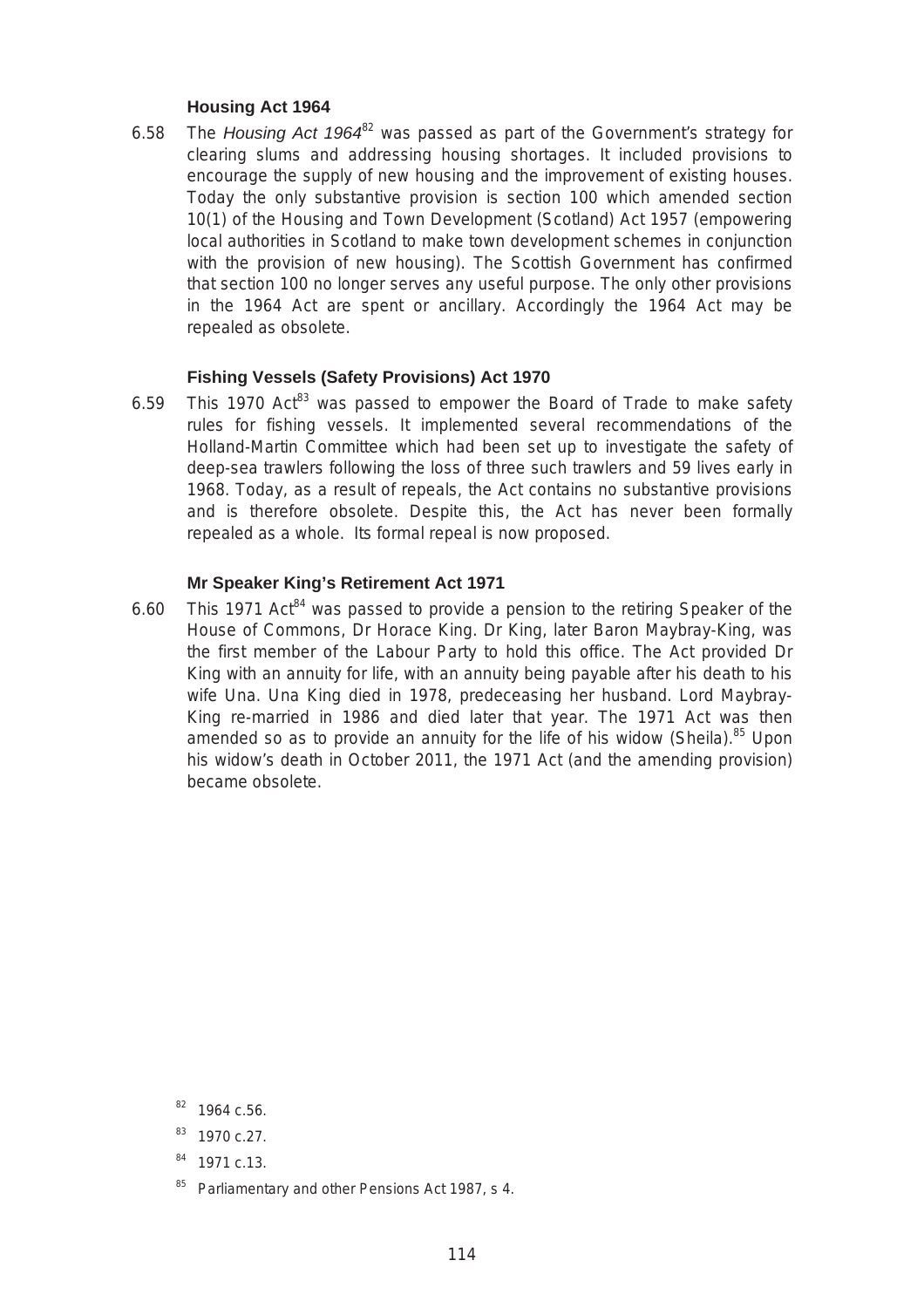#### **Friendly Societies Acts 1971 and 1974**

- 6.61 The *Friendly Societies Act 1971*86 was passed to provide new procedures for merging or dissolving friendly societies. Due to declining membership, more societies were seeking to merge into larger groups, but the existing procedure for doing so was expensive and time-consuming. The 1971 Act accordingly included provisions to streamline the process. Today the only remaining substantive provisions in the 1971 Act are sections 11(5), 15(4) and 15(5). Section 11(5) amended the Friendly and Industrial and Provident Societies Act 1968 and became unnecessary when the 1968 Act was repealed by the Cooperative and Community Benefit Societies Act 2014.<sup>87</sup> Section 15(4) and (5) enabled the 1971 Act to be extended by Order in Council to the Channel Isles and the Isle of Man. No such orders have ever been made. Accordingly the 1971 Act is now obsolete.
- 6.62 The purpose of the *Friendly Societies Act 1974*88 was to amend earlier friendly societies legislation. Schedule 7 was a transitory provision introduced by section 107(3) to ensure that section 107(1) and (2) was to have effect as set out in Schedule 7 until certain amendments to the Friendly Societies Act 1955 had come into force. When these amendments came into force on 6 April 1975, section 107(3) and Schedule 7 became obsolete.<sup>89</sup>

#### **International Road Haulage Permits Act 1975**

6.63 The *International Road Haulage Permits Act 1975*90 was passed to prevent the use of forged licences or permits when goods were carried abroad by road. Previously there had been a limit on the number of permits available to British hauliers. This had led to a widespread use of forged permits. The 1975 Act contained provisions prohibiting goods vehicles being used on international journeys unless the driver was in possession of the appropriate permit.

<sup>87</sup> The 2014 Act, s 151(4), Sch 7.

89 Social Security Act 1973 (Commencement No 3) Order 1974, S.I. 1974/164.

<sup>86 1971</sup> c.66.

<sup>88 1974</sup> c.46.

 $90$  1975 c.46.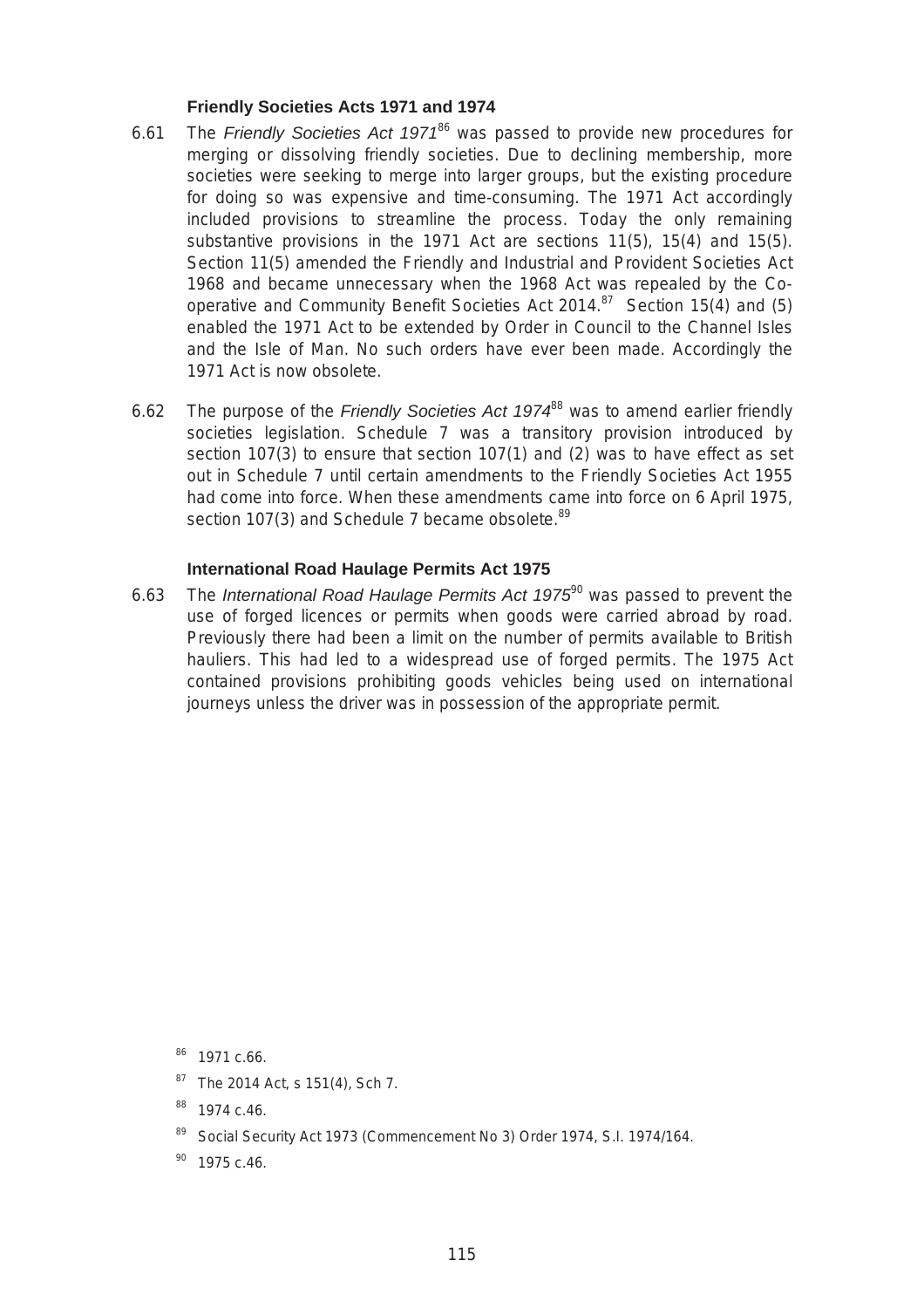- 6.64 Although the 1975 Act was duly brought into force in September 1975, and regulations were made under the Act to give effect to it.<sup>91</sup> within 20 years the policy of the Act had been superseded by a new international road haulage regime agreed by European Union member states including the United Kingdom. As part of the creation of the single market, the rules relating to international road haulage within the European Union have been harmonised across all member states. Regulation (EEC) No 881/92 of 26 March 1992 consolidated existing legislation and created a new system for issuing Community Licences to haulage carriers. These licences are issued by each member state. $92$  The legislation covering the issue of these licences within the United Kingdom is the Goods Vehicles (Licensing of Operators) Act 1995.
- 6.65 These new arrangements have now wholly superseded the regime established under the 1975 Act. The regulations made in 1975 were revoked in 1995 and never replaced.<sup>93</sup> As a result, the only remaining substantive provisions of the Act (sections 1 and 2) have served no useful purpose for 20 years. The 1975 Act is accordingly now obsolete.

#### **Guard Dogs Act 1975**

6.66 The *Guard Dogs Act 1975*94 was passed following several attacks on children by unattended guard dogs. The Act prohibited the use of dogs to guard premises unless they were under the control of a handler, and required persons hiring out guard dogs to have a licence for their kennels. Although the main provisions of the Act were duly brought into force, in 1978 the Government announced that it was not intending to bring the licensing provisions of the Act into force. $95$  This was because of the administrative burden that the licensing system would impose on local authorities. Today these uncommenced provisions are no longer considered to be necessary, with the result that they will never be commenced. Since these provisions can never now serve any useful purpose, their repeal is proposed on this basis. $96$  This will not affect the remainder of the 1975 Act which will continue in force.

93 Goods Vehicles (International Road Haulage Permits) (Revocation) Regulations 1995, S.I. 1995/1290, art 2.

- 95 HL Deb 20 June 1978 vol 393 cols 949-950.
- The provisions proposed for repeal are sections 2 to 4, text in section 5, section 6 and text in sections 7 and 8.

<sup>&</sup>lt;sup>91</sup> Goods Vehicles (International Road Haulage Permits) Regulations 1975, S.I. 1975/2234.

So far as the UK is concerned, a community licence is granted free of charge to hauliers who have qualified for a Standard International Operator's Licence. This allows them to undertake journeys both nationally and internationally, including journeys outside the EU.

<sup>94 1975</sup> c.50.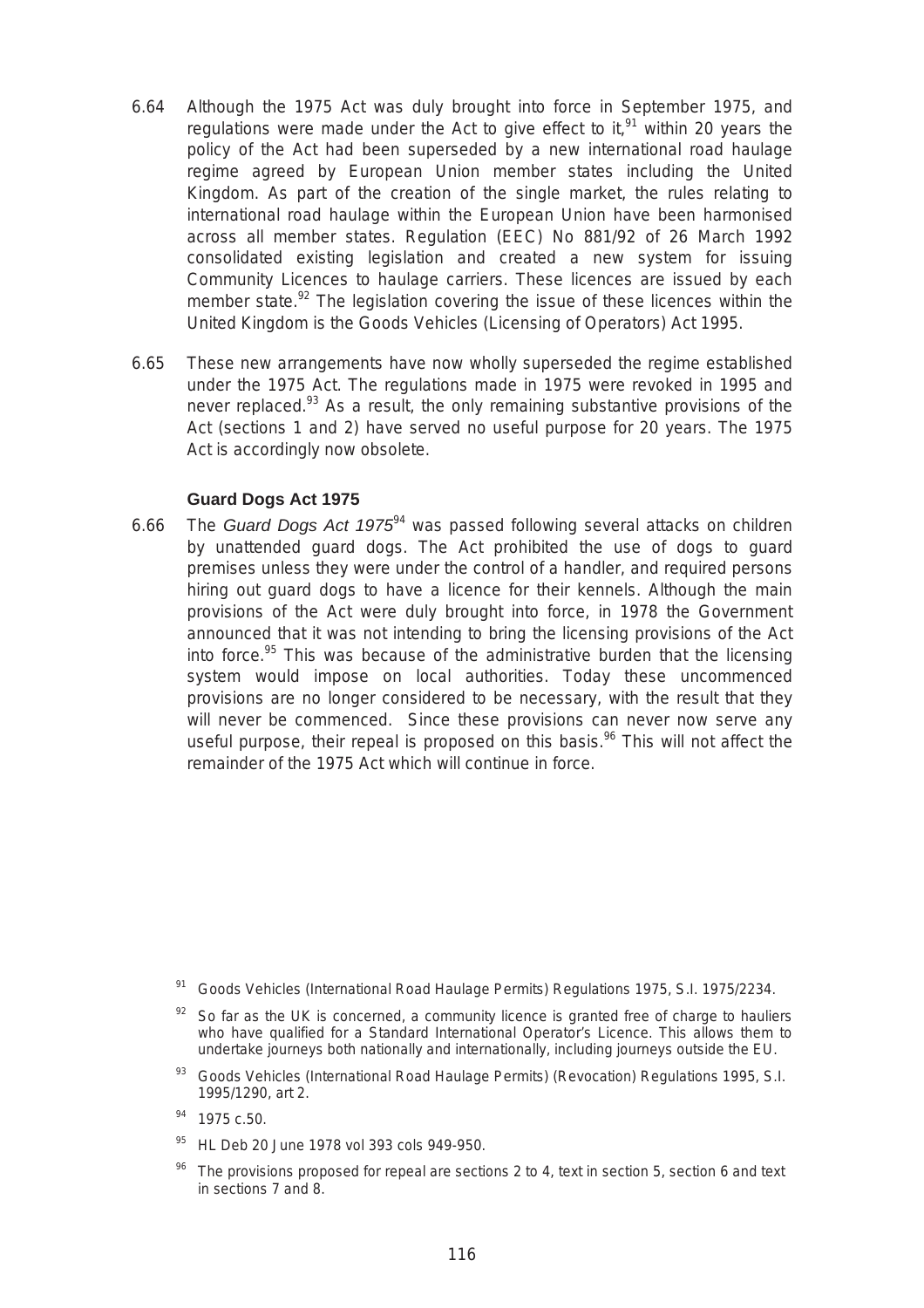#### **Public Health Laboratory Service Act 1979**

- 6.67 The purpose of this 1979  $Act^{97}$  was to extend the scope of the Public Health Laboratory Service (the PHLS), thereby enabling it to take over the management of the Microbiological Research Establishment (the MRE). The PHLS was established during the Second World War to provide defences against biological warfare. After the war, it was maintained to diagnose and control the spread of infectious diseases. The MRE had also been set up during the Second World War to study biological warfare, under the auspices of the Ministry of Defence.
- 6.68 The MRE was transferred to the Microbiological Research Authority in 1994.<sup>98</sup> This body is today part of Public Health England. The functions of the PHLS were sold to Oxoid Ltd in 2004 and the PHLS Board was dissolved the following year. Today its remaining business forms part of Public Health England. The result is that the 1994 Act now contains no substantive provisions and so is obsolete. The Act as a whole has, however, never been formally repealed. Such a repeal is now proposed.

#### **Education (Amendment) Act 1986**

6.69 The purpose of the *Education (Amendment) Act 1986*99 was to amend the existing law about education support grants and teachers' duties. Although the provisions of the Act have been individually repealed since 1986 so that it is now obsolete, the Act itself has never been formally repealed. Accordingly, its formal repeal is now proposed.

#### **Safety at Sea Act 1986**

 on fishing boats. Such measures had previously been recommended by the 6.70 The *Safety at Sea Act 1986*100 was passed to ensure certain safety measures Government, but a number of fishing disasters made these measures imperative. Although the provisions of the Act have been individually repealed since 1986 so that it is now obsolete, the Act itself has never been formally repealed. Accordingly, its formal repeal is now proposed.

#### **Sea Fish (Conservation) Act 1992**

6.71 This 1992  $Act^{101}$  was passed to amend the law relating to licences under sections 4 and 4A of the Sea Fish (Conservation) Act 1967. Section 10 of the 1992 Act required Ministers to lay before Parliament a report reviewing the operation of that Act and its effectiveness for conserving sea fish. Since this duty had to be complied with by the end of June 1997, section 10 has long been obsolete.

- 100 1986 c.23.
- 101 1992 c.60.

<sup>&</sup>lt;sup>97</sup> 1979 c.23.

<sup>98</sup> The MRE had by then been re-named The Centre for Applied Microbiology and Research.

 $99$  1986 c.1.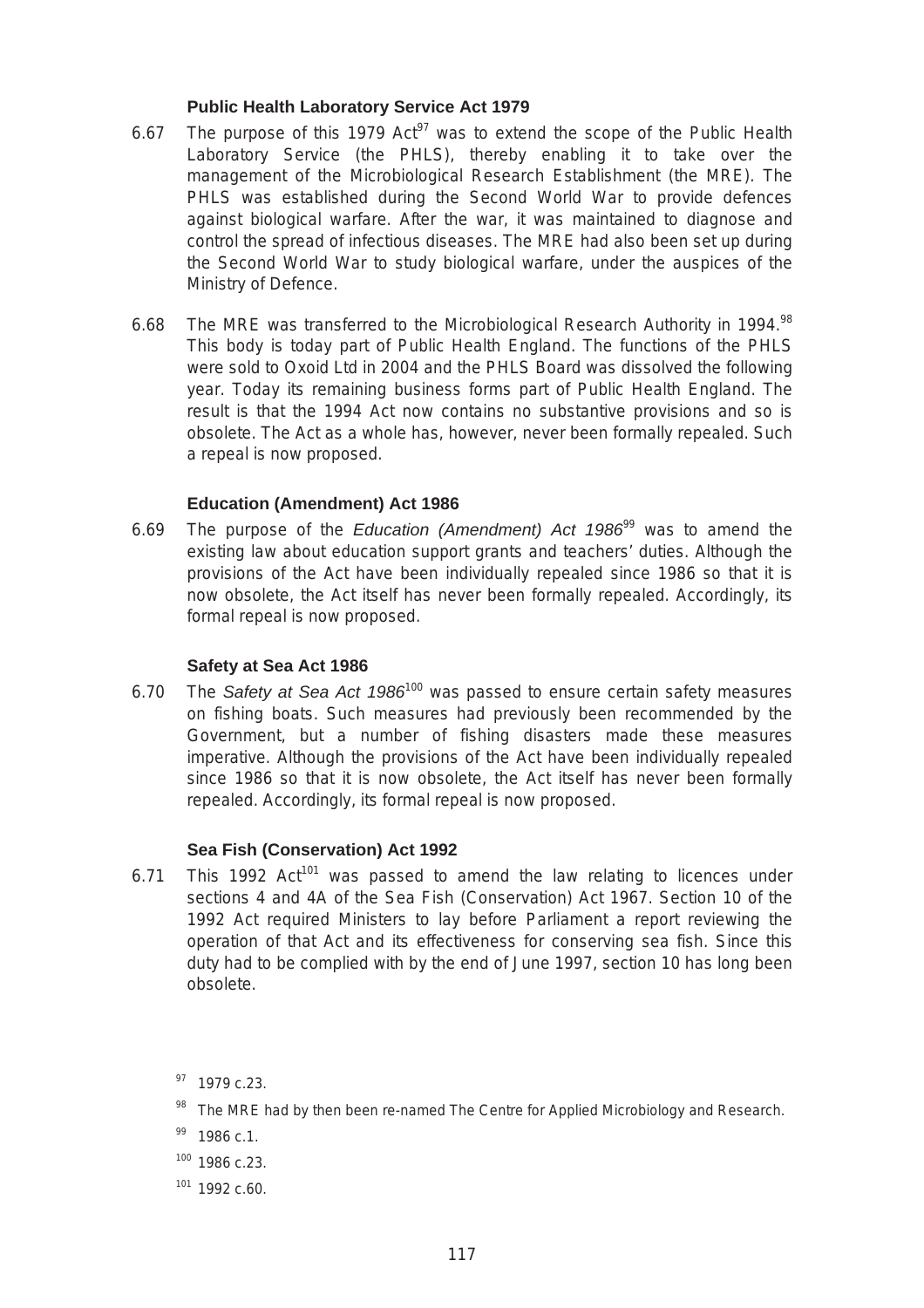#### **Land Drainage Act 1994**

- 6.72 The purpose of the *Land Drainage Act 1994*102 was to impose conservation duties on bodies carrying out land drainage. It was intended to mitigate the environmental impact of the day-to-day operation of flood defence infrastructure, especially on sites of special scientific interest. Section 1 of the Act amended the Land Drainage Act 1991 by inserting sections 61A to 61E (Part 4A) into it. These sections, which impose duties on drainage boards and local authorities, remain in force. Section 2 repealed sections 12 and 13 of the 1991 Act and became spent when the repeal took effect. Section 3 provided for the short title, commencement and extent.
- 6.73 With the exception of the amendment made by section 1, the 1994 Act now serves no useful purpose. Its repeal is proposed on that basis. The effect of the amendment may be conveniently preserved by the entry in Schedule 2 to the draft Bill (Savings).<sup>103</sup> This will permit the repeal of the 1994 Act as a whole.

#### **Merchant Shipping Act 1995**

 for the purpose of transitional provisions for the implementation of the Protocol 6.74 Schedule 4 to the *Merchant Shipping Act 1995*104 contained transitional provisions which had effect until Chapters 3 and 4 of the 1995 Act came into force. Those chapters both came into force on 30 May 1996, at which point Schedule 4 largely ceased to have effect.<sup>105</sup> The Schedule was, however, saved of 1992 to amend the International Convention for Oil Pollution Damage 1969.<sup>106</sup> This saving was revoked on 16 May 1998 when the United Kingdom ceased to be a party to the 1969 Convention.<sup>107</sup> Accordingly Schedule 4 is now obsolete as are sections 171 and 182 which introduced the Schedule.

- <sup>105</sup> Merchant Shipping Act 1995 (Appointed Day No 1) Order 1996, S.I. 1996/1210, art 2.
- <sup>106</sup> Merchant Shipping (Liability and Compensation for Oil Pollution Damage) (Transitional Provisions) Order 1996, S.I. 1996/1143, art 3.
- <sup>107</sup> Merchant Shipping (Liability and Compensation for Oil Pollution Damage) (Transitional Provisions) (Revocation) Order 1997, S.I. 1997/2566, art 2.

<sup>102 1994</sup> c.25.

 $103$  Sch 2, para 9.

<sup>104 1995</sup> c.21.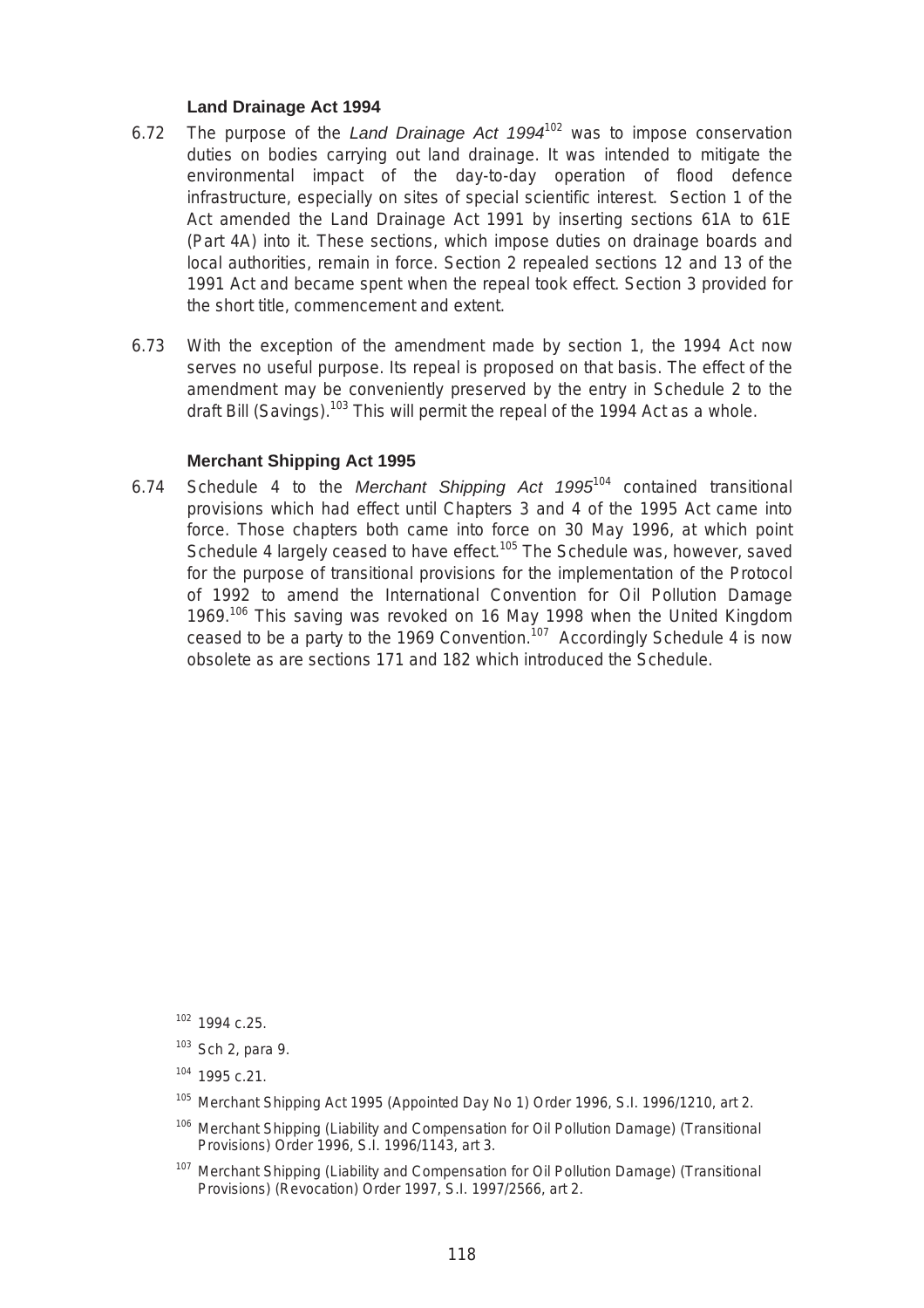#### **Audit (Miscellaneous Provisions) Act 1996**

- 6.75 The *Audit (Miscellaneous Provisions) Act 1996*108 was passed to extend the powers of the Audit Commission for England and Wales<sup>109</sup> and the Accounts Commission for Scotland. Most of the 1996 Act has already been repealed.<sup>110</sup> Section 4, which affected Scotland only, amended sections 98 and 235 of the Local Government (Scotland) Act 1973 and became unnecessary when the amended text in section 98 was repealed when Audit Scotland took over responsibility for the Audit Commission's finances.<sup>111</sup> The amendment to section 235 was consequential upon the amendment to section 98 and is therefore now unnecessary. Section 5, which also affected Scotland only, inserted section 1A into the Local Government Act 1992 (and made a consequential amendment to section 1) and became unnecessary when section 1A was repealed by the Local Government in Scotland Act 2003.<sup>112</sup>
- 6.76 The only other provisions in the 1996 Act are the short title and extent provisions. The whole of the 1996 Act is therefore now obsolete.

#### **Sea Fisheries (Shellfish)(Amendment) Act 1997**

2010,<sup>114</sup> the only surviving provisions in the Act are the short title and extent.<br>The 1997 Act is accordingly now obsolete. 6.77 This 1997  $Act^{113}$  was passed to extend the protection of the Sea Fisheries (Shellfish) Act 1967 to lobsters and other crustaceans. This enabled lobster fisheries to be established, with regulations governing the management of their stock. It was hoped that this would prevent the over-exploitation of lobsters in United Kingdom waters. Following the repeal of section 1 of the 1997 Act in

#### **Referendums (Scotland and Wales) Act 1997**

6.78 The *Referendums (Scotland and Wales) Act 1997*115 was passed to provide for the holding of referendums on the establishment of a Scottish Parliament and a National Assembly for Wales. The Act included provisions on the electorate, the funding arrangements and technical details for the two referendums.

108 1996 c.10.

- <sup>109</sup> The Audit Commission is to be abolished under the Local Audit and Accountability Act 2014.
- $110$  Audit Commission Act 1998, s 54(3), Sch 5.
- $111$  Public Finance and Accountability (Scotland) Act 2000 (asp 1), Sch 4, para 3(5).
- $112$  The 2003 Act (asp 1), s 60(1)(h).

 $113$  1997 c.3.

- <sup>114</sup> Marine and Coastal Access Act 2009 (Commencement No 1 and Transitional Provisions) Order 2009, S.I. 2009/3345, art 2(2), Sch, para 27(b).
- $115$  1997 c.61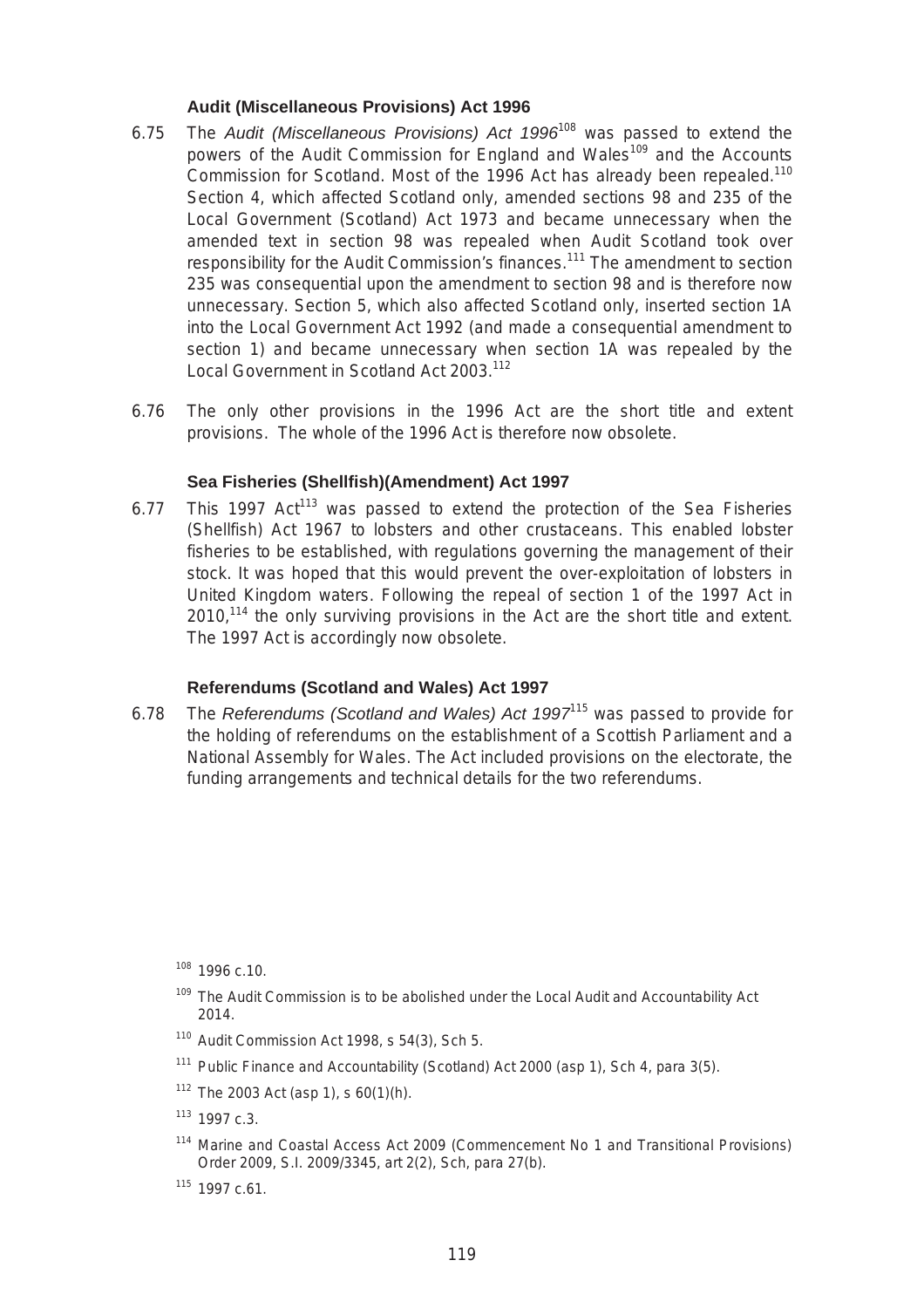- 6.79 The Scottish referendum was held on 11 September 1997 and the Welsh referendum on 18 September 1997. In both cases the majority vote was for the establishment of the new devolved institutions. The Scotland Act 1998 (establishing the Scottish Parliament) and the Government of Wales Act 1998 (establishing the Welsh Assembly)<sup>116</sup> were enacted following the referendums. The first elections to both the Scottish Parliament and the Welsh Assembly took place on 6 May 1999.
- referendums and became unnecessary once the referendums had been held. 6.80 Most of the provisions of the 1997 Act related to the holding of the two The remaining provisions became unnecessary once the two institutions were established. It follows that the 1997 Act as a whole is now obsolete.

#### **Greater London Authority (Referendum) Act 1998**

- 6.81 The purpose of the *Greater London Authority (Referendum) Act 1998*117 was to authorise the holding of a referendum on the establishment of a Greater London Authority (the GLA). It included provisions on the conduct of the referendum, as well as authority to incur preparatory expenditure in the event of a yes vote.
- 6.82 The referendum was held on 7 May 1998. Following a yes vote, the Greater London Authority Act 1999 was passed to create the GLA. The first elections for the Mayor of London and the London Assembly were held on 4 May 2000, and the GLA was formally established on 3 July 2000.
- 6.83 The provisions of the 1998 Act relating to arrangements for the referendum became unnecessary once the referendum had been held. The provisions for the establishment of the GLA became spent once the first elections had been held in May 2000. The provisions authorising the expenditure involved in preparing for the GLA became spent once the GLA was established in July 2000. Accordingly the 1998 Act as a whole is now obsolete.

 $116$  The Welsh Assembly, which was established by the Government of Wales Act 1998, was dissolved and replaced by the Assembly established by the Government of Wales Act 2006.

 $117, 1998 \nc.3$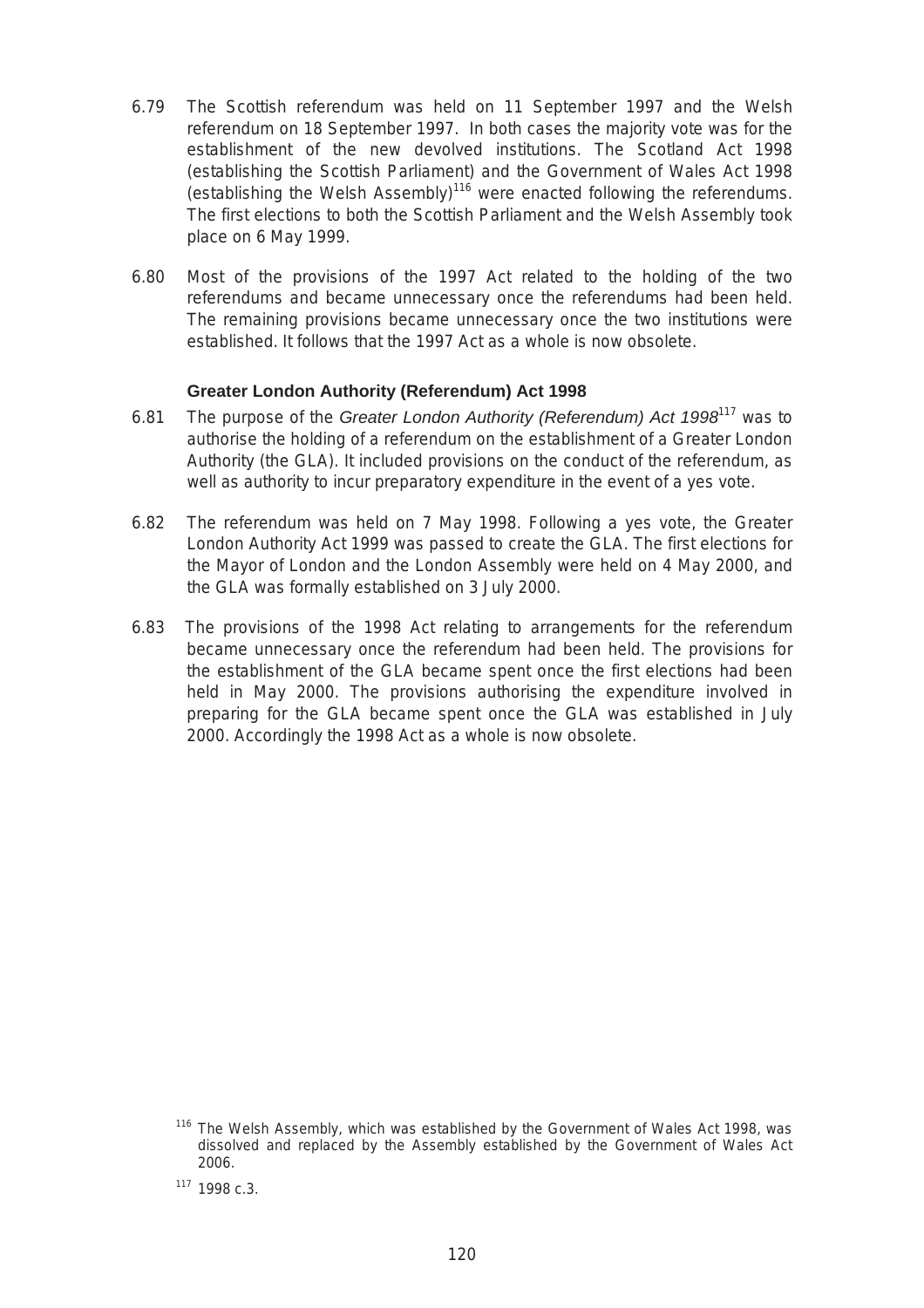# **EXPLANATORY NOTE ON THE DRAFT BILL**

**(continued)** 

## **SCHEDULE 2: SAVINGS**

## *Metropolitan Police Act 1829*

1 This saving provision arises from the proposal to repeal the Metropolitan Police (Staff Superannuation and Police Fund) Act 1931. The only substantive provision remaining in the 1931 Act is section 4 which amended section 10 of the Metropolitan Police Act 1829. The effect of this saving provision is to preserve the effect of the amendment of the 1829 Act notwithstanding the repeal of the 1931 Act. *See paragraph 6.22.* 

## *Horticultural Produce (Sales on Commission) Act 1926*

2 This saving provision arises from the proposal to repeal the Horticulture Act 1960. The only substantive provision remaining in the 1960 Act is section 20 which amended section 2 of the Horticultural Produce (Sales on Commission) Act 1926. The effect of this saving provision is to preserve the effect of the amendment of the 1926 Act not withstanding the repeal of the 1960 Act. *See paragraph 6.6.* 

## *Foreign Compensation Act 1950*

3 This saving provision arises from the proposal to repeal the Foreign Compensation Act 1950. The only substantive provisions that subsist by virtue of the 1950 Act are two Orders in Council made under section 7. The effect of this saving provision is to preserve the effect of these Orders in Council notwithstanding the repeal of the 1950 Act. *See paragraph 6.14.* 

## *Landlord and Tenant Act 1954*

4 This saving provision arises from the proposal to repeal the Local Employment Act 1970. The only substantive provision remaining in the 1970 Act is an entry in the Schedule which amended section 60 of the Landlord and Tenant Act 1954. The effect of this saving provision is to preserve the effect of the amendment of the 1954 Act notwithstanding the repeal of the 1970 Act. *See paragraph 5.24.* 

## *Public Records Act 1958*

5 This saving provision arises from the proposal to repeal the Crown Agents Act 1979. The only substantive provision remaining in the 1979 Act is Schedule 6, Part 1 of which amended Schedule 1 to the Public Records Act 1958. The effect of this saving provision is to preserve the effect of the amendment of the 1958 Act notwithstanding the repeal of the 1979 Act. *See paragraph 5.35*.

## *Police Act 1976*

6 This saving provision arises from the proposal to repeal the Police Act 1976. The only substantive provisions remaining in the 1976 Act are provisions in the Schedule authorising the payment of pensions or gratuities to members of the Police Complaints Board. The effect of this saving provision is to preserve the effect of these authorising provisions notwithstanding the repeal of the 1976 Act. *See paragraph 6.23.*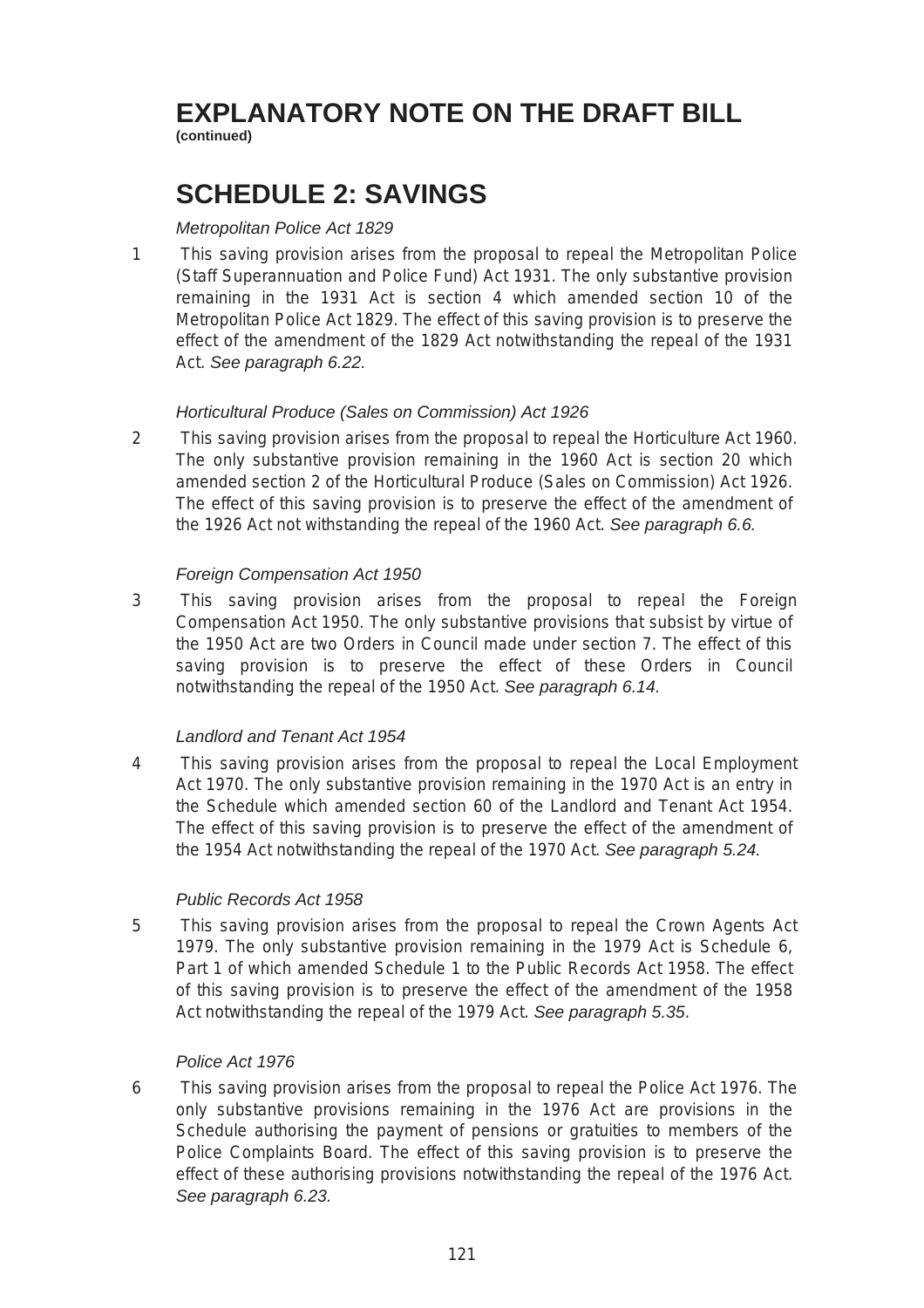#### *Civic Government (Scotland) Act 1982*

7 This saving provision arises from the proposal to repeal the Entertainments (Increased Penalties) Act 1990. The only substantive provision remaining in the 1990 Act is section 2 which amended section 7 of the Civic Government (Scotland) Act 1982. The effect of this saving provision is to preserve the effect of the amendment of the 1982 Act notwithstanding the repeal of the 1990 Act. *See paragraph 3.19.* 

#### *Criminal Justice (International Co-operation) Act 1990*

8 This saving provision arises from the proposal to repeal the Proceeds of Crime Act 1995. The only substantive provision remaining in the 1995 Act is section 14(3) which amended section 9 of the Criminal Justice (International Cooperation) Act 1990. The effect of this saving provision is to preserve the effect of the amendment of the 1990 Act notwithstanding the repeal of the 1995 Act. *See paragraph 3.23.* 

#### *Land Drainage Act 1991*

9 This saving provision arises from the proposal to repeal the Land Drainage Act 1994. The only substantive provision remaining in the 1994 Act is section 1 which amended Part 4A of the Land Drainage Act 1991. The effect of this saving provision is to preserve the effect of the amendment of the 1991 Act notwithstanding the repeal of the 1994 Act. See paragraph *6.73.*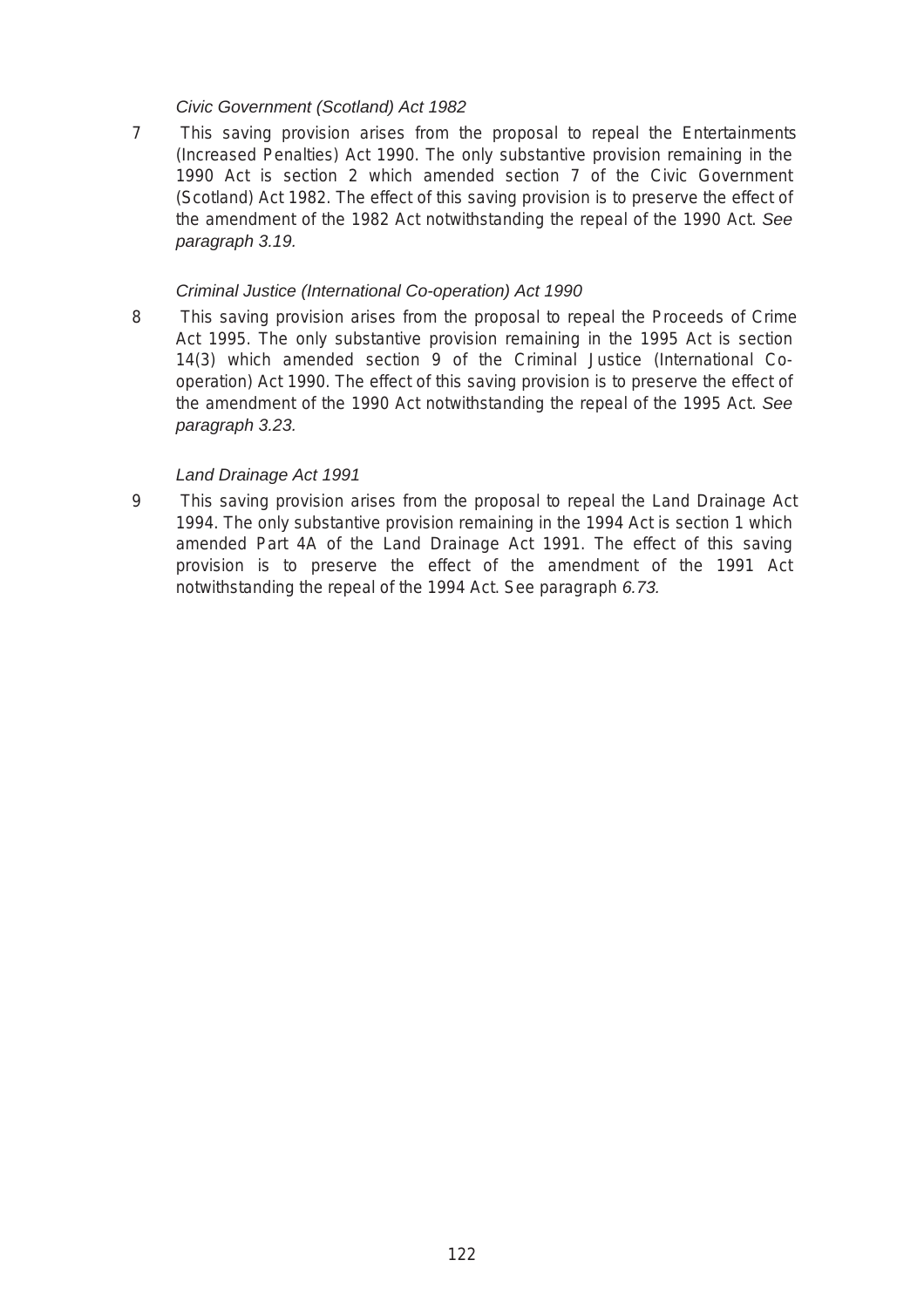## **APPENDIX 3 PERSONS AND ORGANISATIONS CONSULTED ABOUT THE REPEAL PROPOSALS IN THIS REPORT**

## **THE FOLLOWING PERSONS AND ORGANISATIONS WERE CONSULTED ABOUT MOST OF OR ALL THE REPEAL PROPOSALS IN THIS REPORT**

First Legislative Counsel, Northern Ireland First Scottish Parliamentary Counsel General Council of the Bar HM Treasury Ministry of Justice Northern Ireland Executive Northern Ireland Law Commission Northern Ireland Office Office of the Attorney General, Dublin Office of the Solicitor to the Advocate General for Scotland Scotland Office Scottish Government Senior Legislative Drafter, Isle of Man The Law Society Wales Office Welsh Government

## **OTHER PERSONS AND ORGANISATIONS WHO WERE CONSULTED ON THE REPEAL PROPOSALS FOR INDIVIDUAL PARTS OF THE REPORT**

#### **PART 1 BRITISH INDIA**

Bank of England British Bankers Association Companies House Department for Business, Innovation and Skills Department for Culture, Media and Sport Department for Transport Duncan Macneill Group of Companies Foreign & Commonwealth Office High Commissions for India, Pakistan and Bangladesh HSBC plc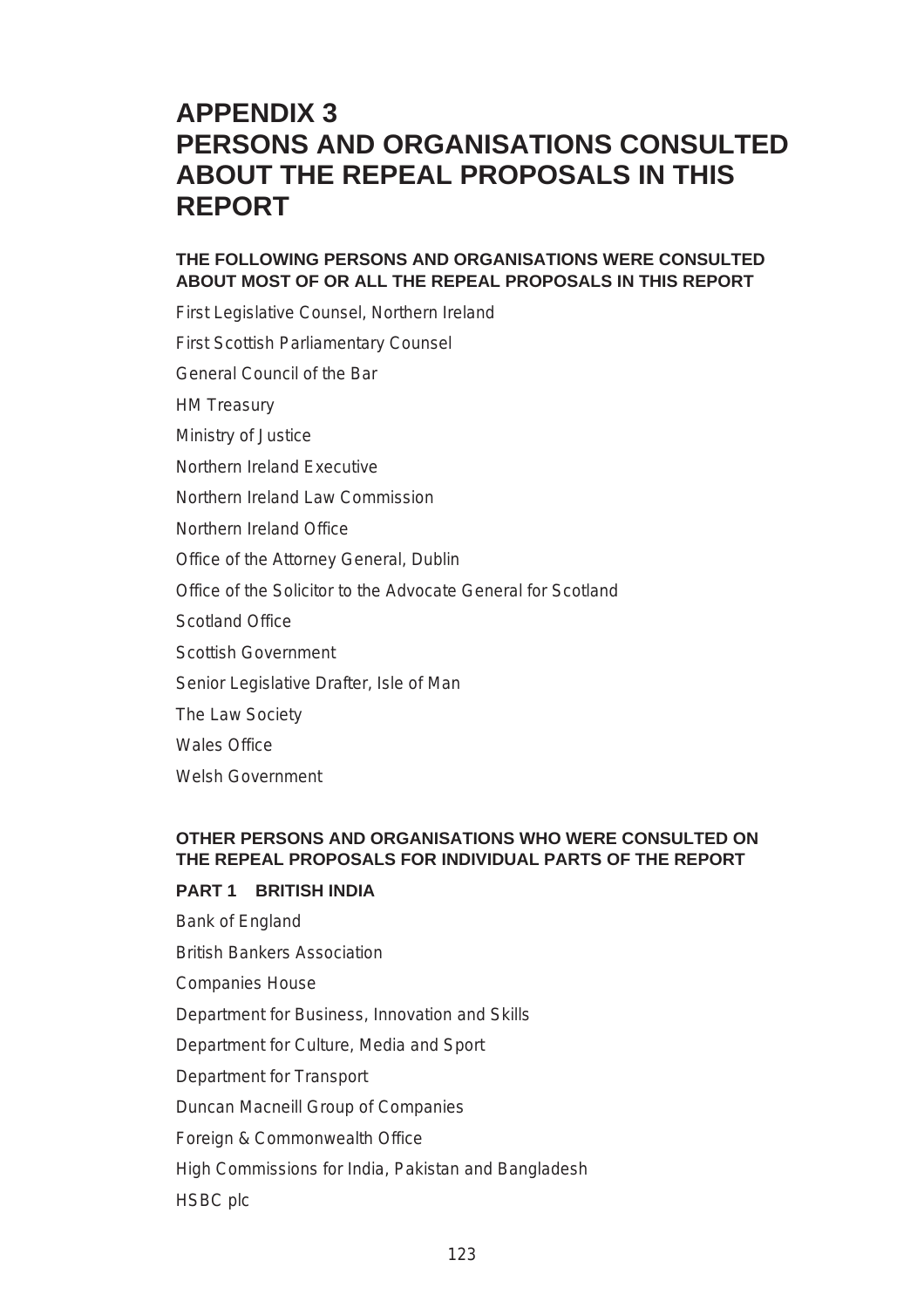Invensys plc (as successor to BTR plc) Ministry of Law and Justice (Government of India) P & O Heritage (D P World)

#### **PART 2 CHURCHES**

All Hallows-on-the-Wall Church All Saint Church, Newton Heath All Saints Community Centre All Saints' Church, Hertford All Saints' Church, Liverpool Archbishop of Dublin Archbishop of York Birstall Methodist Church Bishop of Birmingham Bishop of Bristol Bishop of Cashel and Ossory Bishop of Chelmsford Bishop of Chester Bishop of Chichester Bishop of Dover Bishop of Durham Bishop of Ely Bishop of Exeter Bishop of Guildford Bishop of Leeds Bishop of Lichfield Bishop of Liverpool Bishop of Llandaff Bishop of London Bishop of Manchester Bishop of Newcastle Bishop of Norwich Bishop of Oxford Bishop of Peterborough Bishop of Portsmouth

Bishop of Ripon and Leeds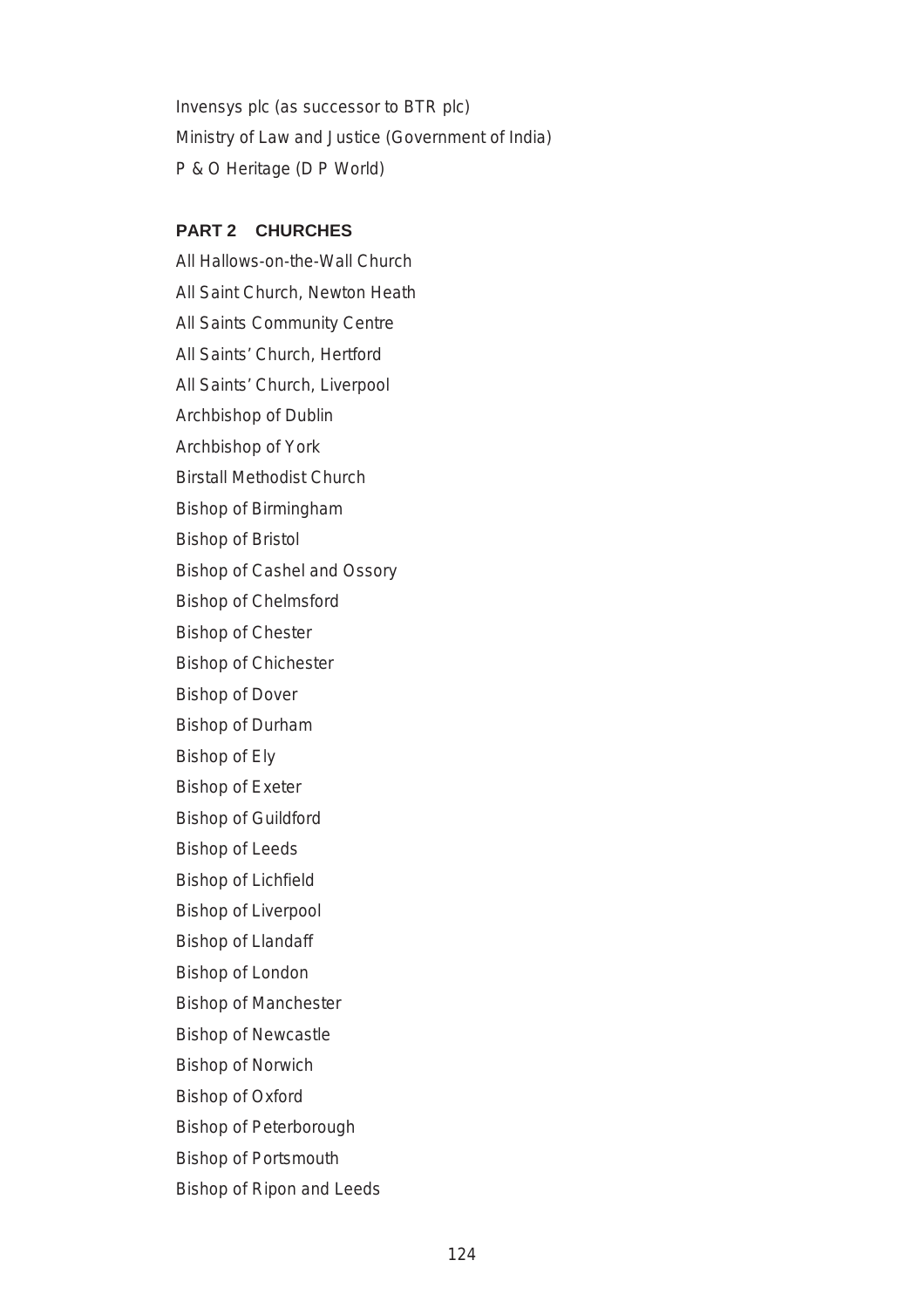Bishop of Rochester

Bishop of Salisbury

Bishop of Sheffield

Bishop of Southwark

Bishop of Southwell and Nottingham

Bishop of St Albans

Bishop of Wakefield

Bishop of Winchester

Bishop of Worcester

Bristol City Council

Chichester College

Christ Church, Bristol

Church of Our Lady and St Nicholas, Liverpool

Church of St Dunstan-in-the-West

Church of St Mary the Virgin, Banbury

Church of St Peter and St Paul, Buckingham

Deal Town Council

Diocese of Canterbury

Diocese of Rochester

Dover District Council

Emmanuel Church, Hampstead

Exeter School

Hawkshead Methodist Church

Hazel Grove Methodist Church

Henry Wood Hall

Holy Trinity Church, Gosport

Legal Department of the Church of Ireland

Legal Department of the Trustees for Methodist Church Purposes

Legal Office of the Church of England

Liverpool City Council

London Borough of Southwark

Manchester City Council

Marlborough College

National Maritime Museum of Ireland

Newcastle City Council

Oakwood Church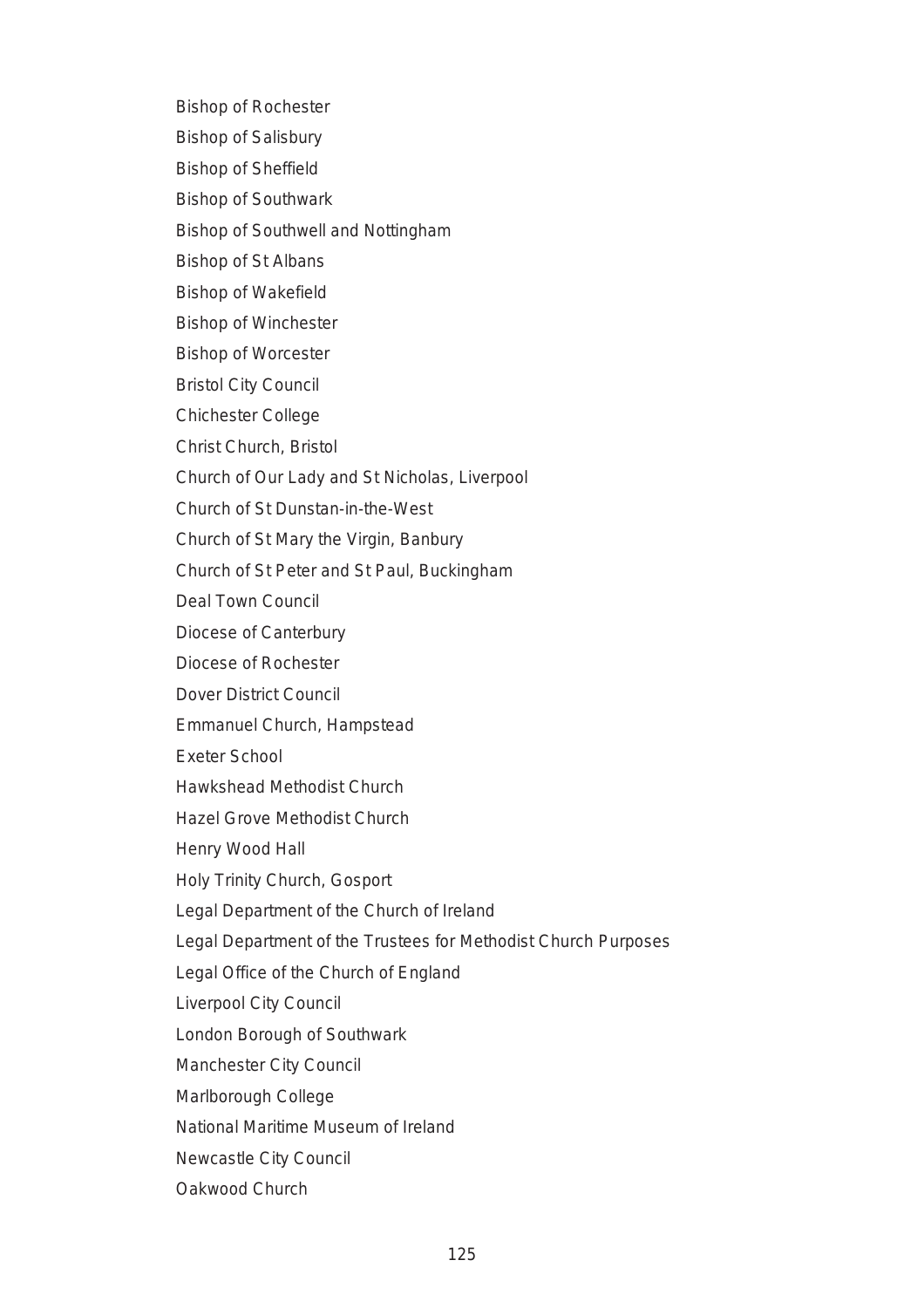- Old St Martin's Church, Worcester
- Plymouth City Council
- Southampton City Council
- St Andrew's Church, Plymouth
- St Anselm's Church, Belmont
- St Bartholomew's Church
- St Botolph's Church, Aldgate
- St Canice's Cathedral, Kilkenny
- St Cyprian with St James' Church, Leeds
- St George's Church, Deal
- St George's Church, Gravesend
- St George's Church, Hanworth
- St George's Church, Holborn
- St Hilda's Church, South Shields
- St James's Church, Poole
- St James's Church, Bermondsey
- St John's Church, Perlethorpe
- St John's Church, Wakefield
- St John's Hospital Educational Foundation
- St John the Baptist's Church, Peterborough
- St Lawrence's Church, Hungerford
- St Leonard's Church, Hastings
- St Leonard's Church, Shoreditch
- St Luke's Church, Worksop
- St Margaret's Church, King's Lynn
- St Mary's Church, Hanbury
- St Mary's Church, Paddington
- St Mary's Church, Lewisham
- St Mary's Church, Maidenhead
- St Mary's Church, Oldham
- St Mary's Church, Saffron Walden
- St Mary's Church, Stockport
- St Mary's Church, Wanstead
- St Michael and St Wulfad's Church, Stone
- St Michael's Church, Bishop's Stortford
- St Nicholas' Church, Great Yarmouth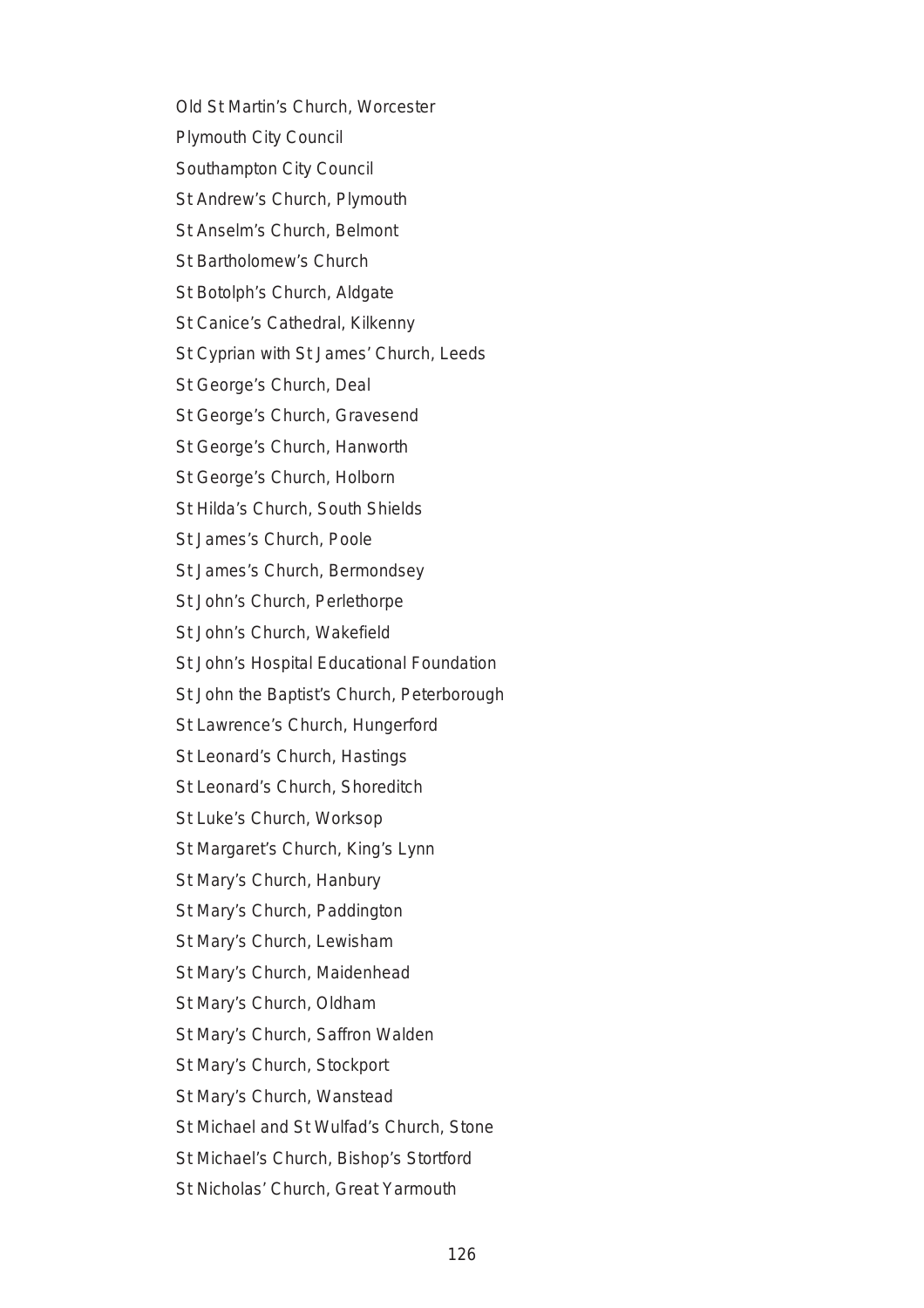St Nicholas' Church, Harwich St Nicholas' Church, Sevenoaks St Patrick's Cathedral, Dublin St Paul's Church, Birmingham St Paul's Community Centre St Peter and St Paul's Church, Dagenham St Peter's Church, Chertsey St Peter's Church, St Albans St Peter's Church, Walworth St Sidwell's Community Centre, Exeter St Stephen's Church, Redditch St Swithun's Church, East Grinstead St Thomas & St Luke's Church, Dudley Stansted Park Foundation Stoke-on-Trent City Council The Churches Conservation Trust The St Mary in the Castle Charitable Trust The Ukrainian Catholic Church of St Mary and St James, Rochdale Worshipful Company of Carpenters

## **PART 3 CRIMINAL LAW**

Department of Health HM Prison Service Home Office M<sub>I5</sub>

#### **PART 4 TAXATION**

Department of Energy and Climate Change HMRC Home Office

#### **PART 5 TRADE AND INDUSTRY**

Association of British Insurers Bank of England British Beer and Pub Association British Chambers of Commerce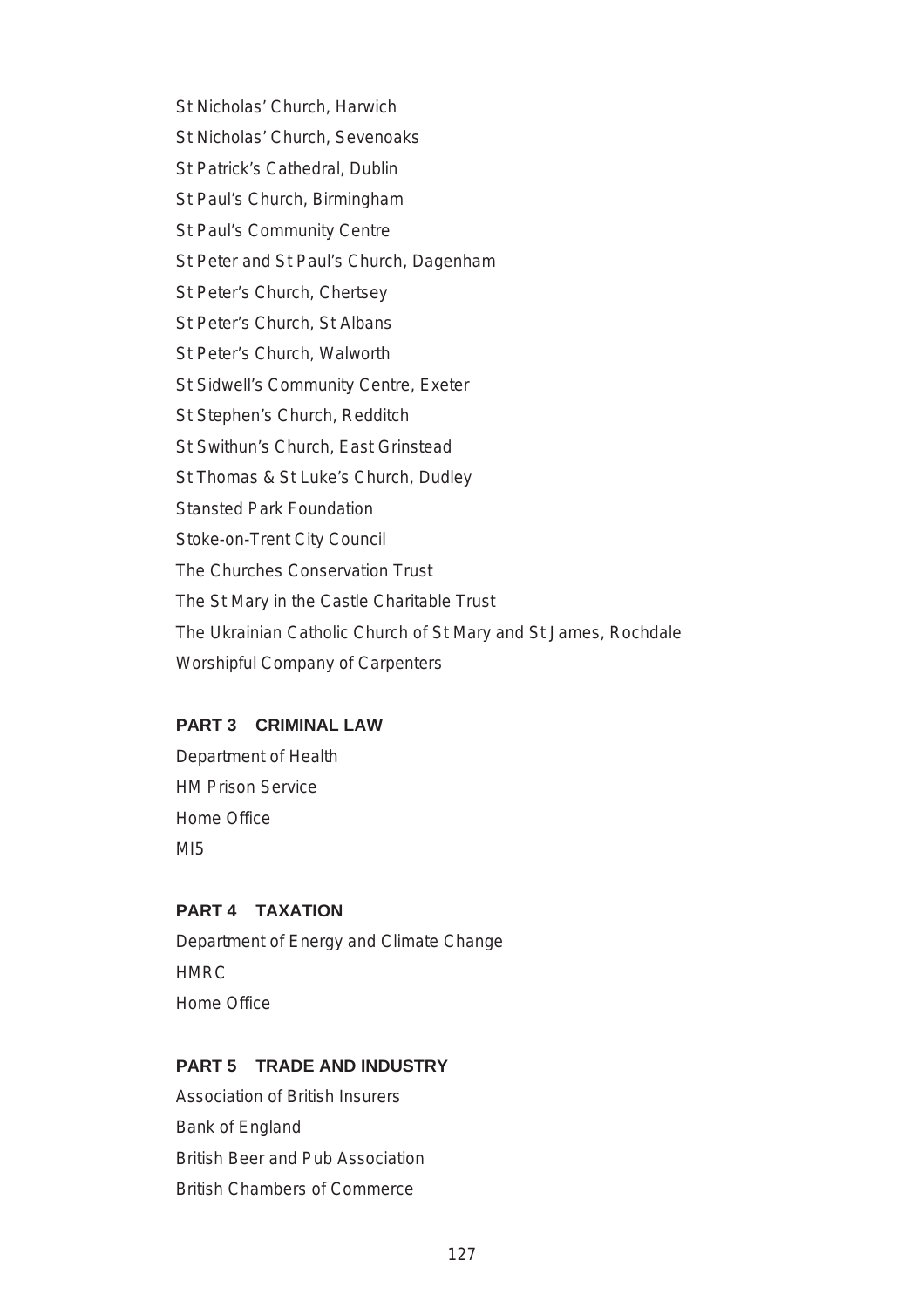British Hospitality Association BTG plc Cable and Wireless Communications plc Coal Pension Trustee Services Ltd Crown Agents Foundation Department for Business, Innovation and Skills Department for Communities and Local Government Department for Culture, Media and Sport Department for Environment, Food and Rural Affairs Department for International Development Department for Work and Pensions Department of Energy and Climate Change Design Council Environment Agency Financial Conduct authority Food Standards Agency Home Office Homes and Communities Agency Local Government Association National Landlords Association National Measurement Office Office for National Statistics Office of Water Services Post Office Scottish Enterprise The Coal Authority The Treasury Solicitor's Department UK Coal United Kingdom Atomic Energy Authority Vodafone plc Welsh Local Government Association

## **PART 6 GENERAL**

Association of British Insurers

Association of Financial Mutuals

Association of Police and Crime Commissioners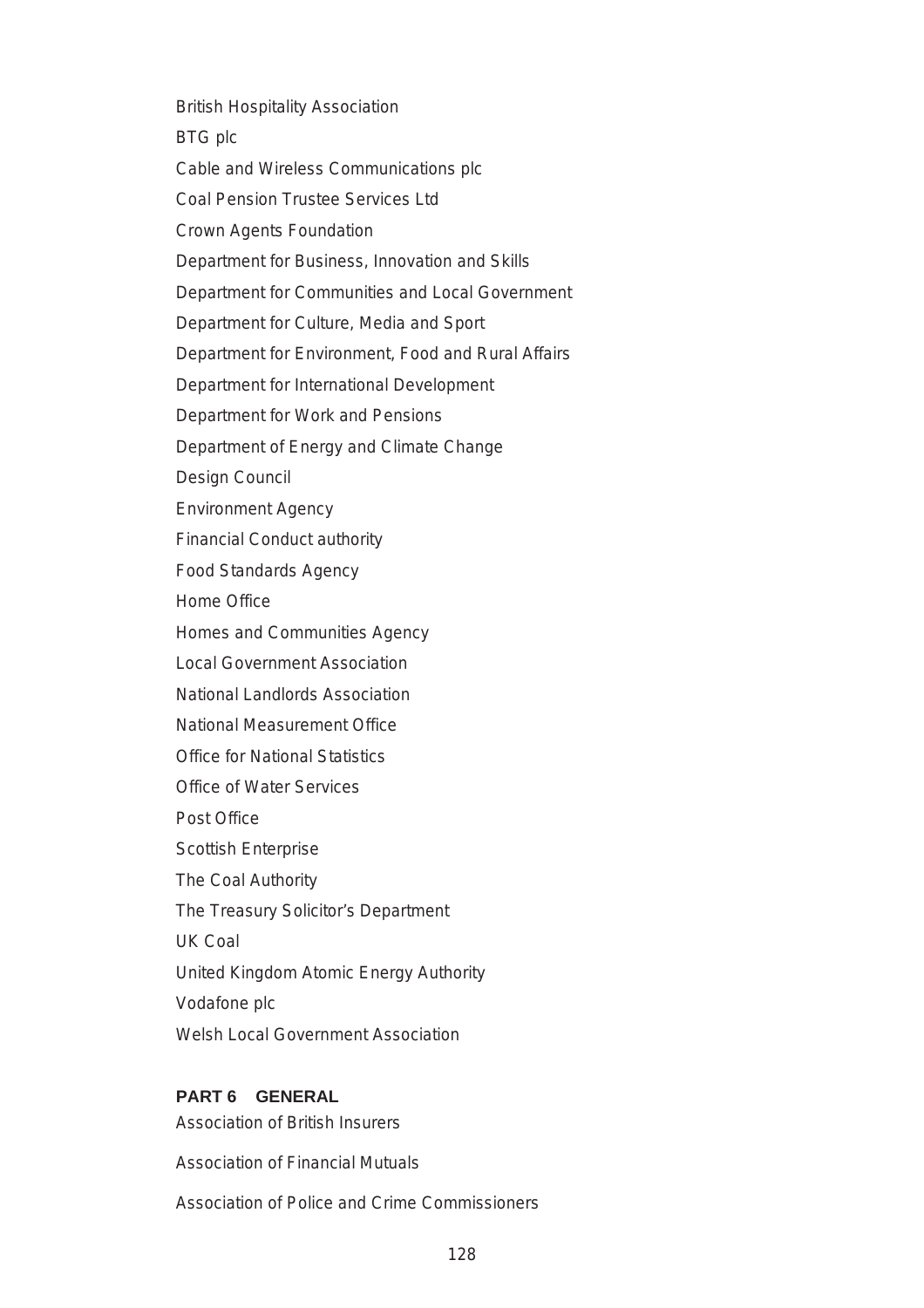Auditor General for Wales

Audit Scotland

Building Societies Association

Cabinet Office

Comptroller and Auditor General

Department for Business, Innovation and Skills

Department for Communities and Local Government

Department for Education

Department for Environment, Food and Rural Affairs

Department of Health

Department for Transport

Department for Work and Pensions

Driver and Vehicles Standards Agency

Electoral Commission

Faculty of Advocates

Family Law Association, Scotland

Financial Conduct Authority

Foreign & Commonwealth Office

Freight Transport Association

General Practice Finance Corporation Ltd

Greater London Authority

Greenwich Hospital

Home Office

Independent Police Complaints Commission

Investment and Life Assurance Group Ltd

LANTRA

Law Society of Scotland (Family Law Committee)

Lord Lyon, King of Arms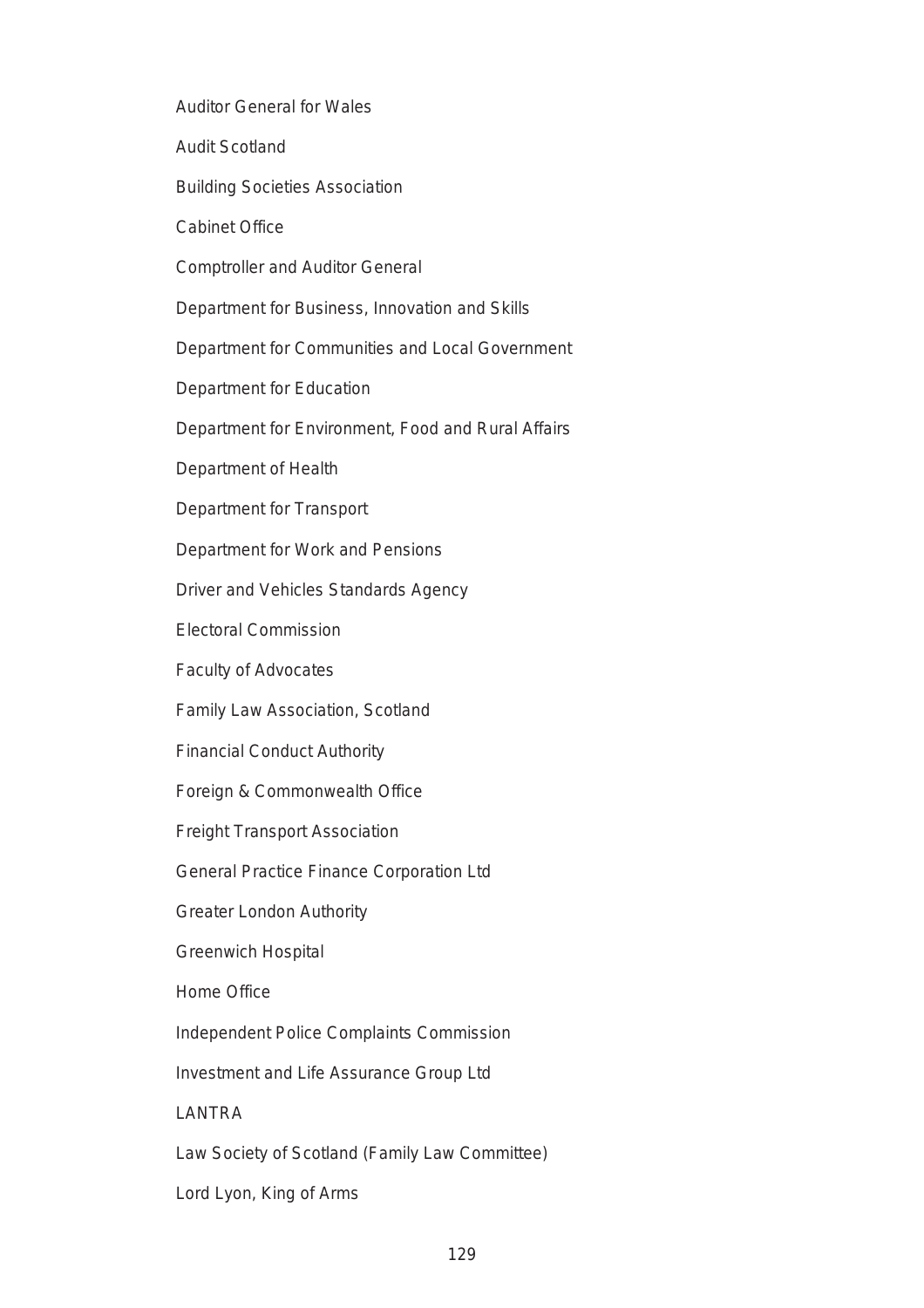- Marine Management Organisation
- Maritime and Coastguard Agency
- Merchant Navy Association
- Metropolitan Police
- Ministry of Defence
- Naval Historical Branch
- Police Federation for England and Wales
- Police Scotland
- Prudential Regulation Authority
- Public Health England
- Public Works Loans Board
- Road Haulage Association
- Scottish Child Law Centre
- Scottish Civil Justice Council
- TSB Bank plc